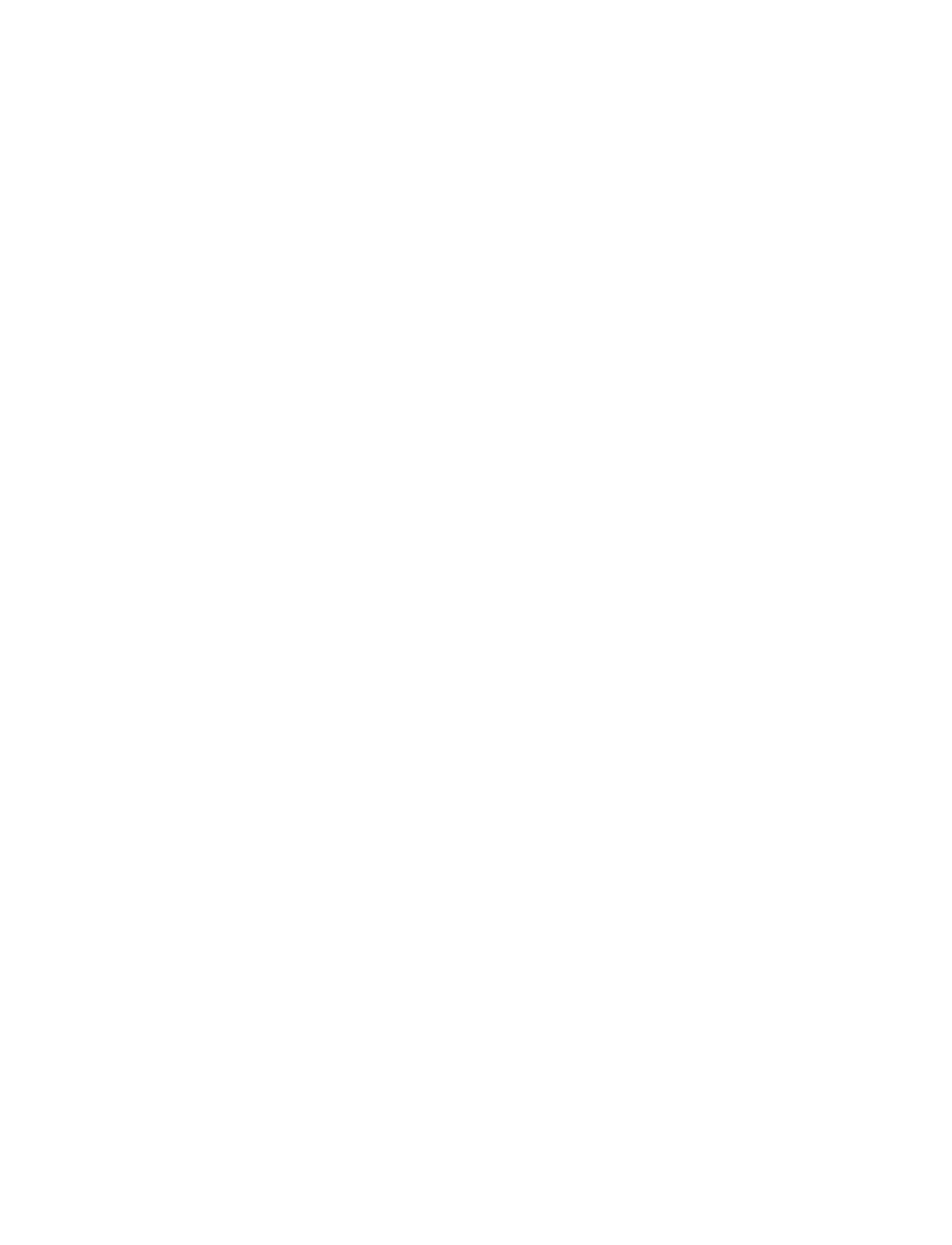# upside down view of governance

An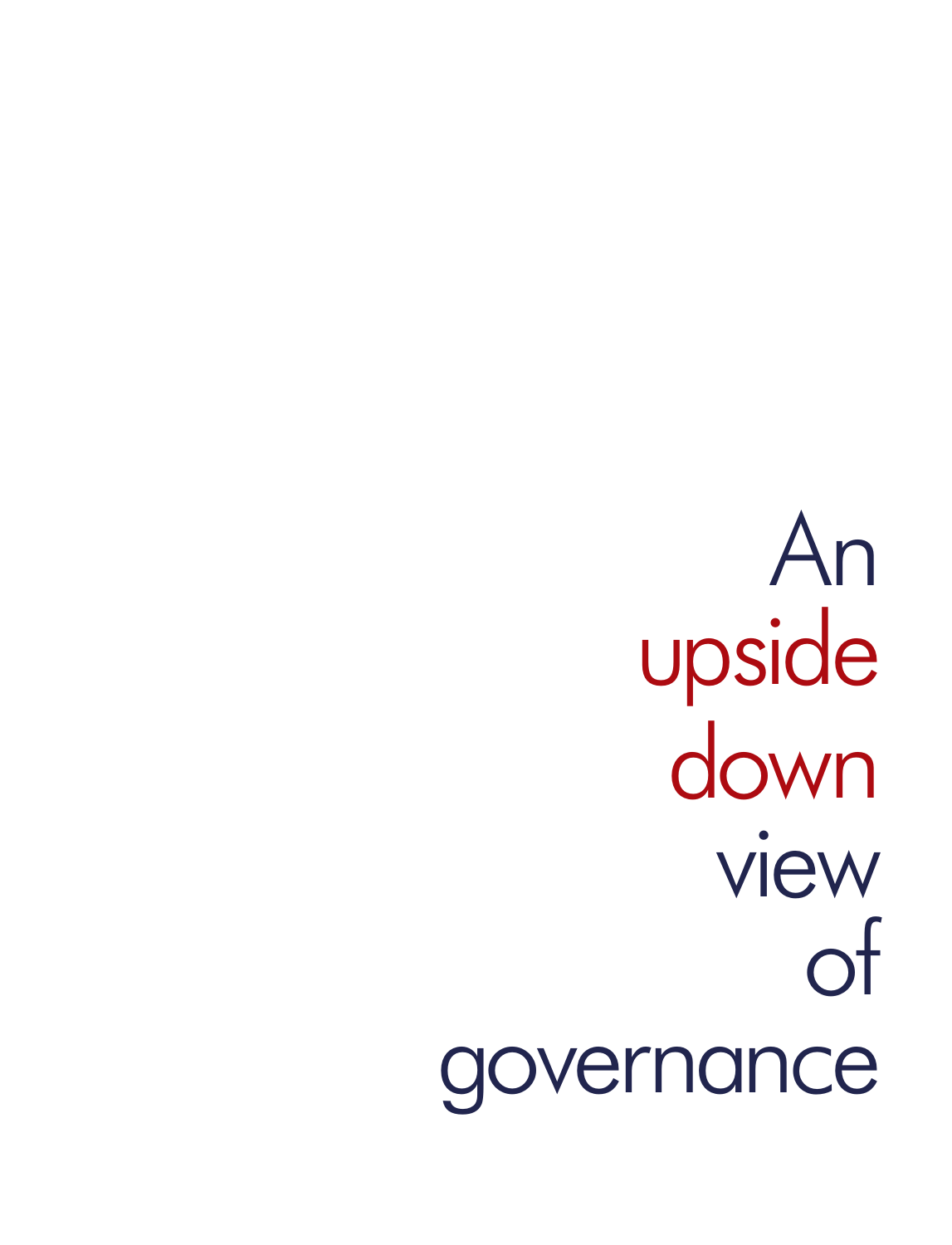An Upside-down View of Governance

First published by the Institute of Development Studies in April 2010 © Institute of Development Studies 2010 ISBN 978 1 85864 913 7

A catalogue record for this publication is available from the British Library. All rights reserved. Reproduction, copy, transmission, or translation of any part of this publication may be made only under the following conditions: with the prior permission of the publisher; or with a licence from the Copyright Licensing Agency Ltd., 90 Tottenham Court Road, London W1P 9HE, UK, or from another national licensing agency; or under the terms set out below.

This publication is copyright, but may be reproduced by any method without fee for teaching or nonprofit purposes, but not for resale. Formal permission is required for all such uses, but normally will be granted immediately. For copying in any other circumstances, or for re-use in other publications, or for translation or adaptation, prior written permission must be obtained from the publisher and a fee may be payable.

Available from: Communications Unit Institute of Development Studies at the University of Sussex Brighton BN1 9RE, UK Tel: +44 (0) 1273 678269 Fax: +44 (0) 1273 621202 E-mail: bookshop@ids.ac.uk Web: www.ids.ac.uk/ids/bookshop

Copy-edited by Judy Hartley, Tonbridge UK; designed by Lance Bellers, Brighton UK; typeset and printed by Nexus, Brighton UK. Cover image reproduced with permission from the Van Gogh Museum Amsterdam (Vincent van Gogh Foundation)

IDS is a charitable company limited by guarantee and registered in England (No. 877338).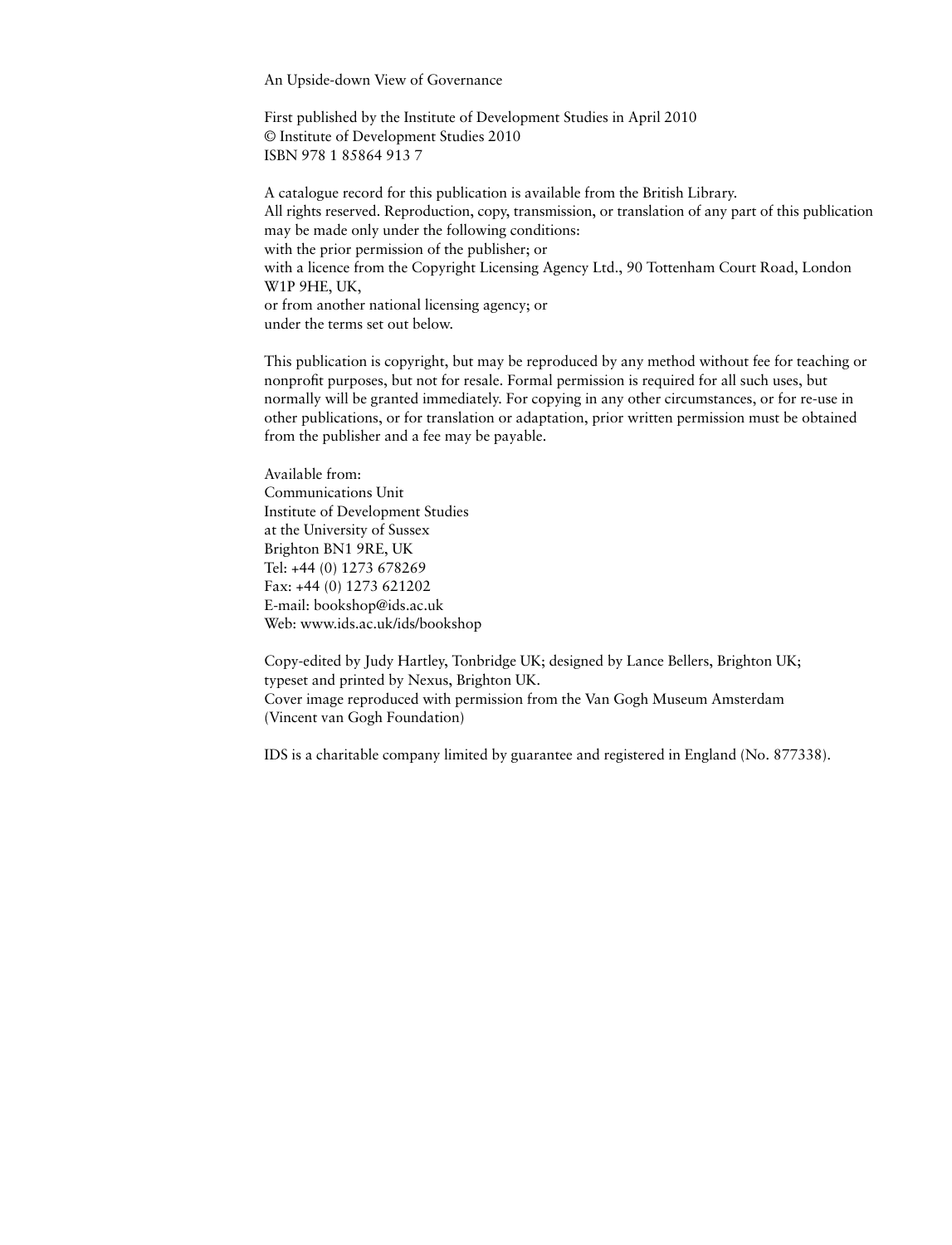# **Contents**

|     | <b>Executive summary</b>                                                                                       |                |
|-----|----------------------------------------------------------------------------------------------------------------|----------------|
|     | <b>Introduction</b>                                                                                            | 1              |
|     | <b>Chapter 1: A fresh look at governance</b><br>1.1 The governance puzzle<br>1.2 A new conventional wisdom?    | 5<br>6         |
|     | 1.3 Centre for the Future State: framing the research                                                          | $\overline{7}$ |
|     | 1.4 Watch your language                                                                                        | 9<br>12        |
|     | 1.5 New drawing skills for policymakers<br>1.6 Outline of the chapters                                         | 14             |
|     | <b>Chapter 2: State-society relations and state fragility</b>                                                  |                |
|     | 2.1 Introduction                                                                                               | 17             |
|     | 2.2 Perverse incentives for elites                                                                             | 18             |
|     | 2.3 Scope for international action<br>2.4 Conclusions and policy messages                                      | 19<br>20       |
|     |                                                                                                                |                |
|     | Chapter 3: How can public action stimulate productive private investment?<br>3.1 Introduction                  | 21             |
|     | 3.2 Interdependence between politicians and business                                                           | 22             |
|     | 3.3 Relationship-based investment                                                                              | 24             |
|     | 3.4 Detailed findings                                                                                          | 25             |
|     | 3.5 Conclusions and policy messages                                                                            | 32             |
|     | <b>Chapter 4: Mobilising for better public services</b>                                                        |                |
|     | 4.1 Introduction                                                                                               | 35<br>38       |
|     | 4.2 Detailed findings<br>4.3 Conclusions and policy messages                                                   | 44             |
|     | <b>Chapter 5: 'Traditional' local governance: problem or solution?</b>                                         |                |
|     | 5.1 Introduction                                                                                               | 49             |
|     | 5.2 What are informal local governance institutions?                                                           | 51             |
| 5.3 | Informal local governance in Karnataka                                                                         | 52             |
| 5.4 | Informal local governance in Pakistani Punjab                                                                  | 53             |
| 5.5 | Explaining the diversity of informal local governance in South Asia:<br>the legacy of direct and indirect rule | 54             |
|     | 5.6 Conclusions and policy messages                                                                            | 56             |
|     | Chapter 6: Tax bargaining and managing the resource curse                                                      |                |
|     | 6.1 Introduction                                                                                               | 59             |
|     | 6.2 Taxation and accountability in Ghana, Kenya and Ethiopia                                                   | 60             |
|     | 6.3 Implications for tax reform and aid management                                                             | 65             |
|     | 6.4 Managing natural resource revenues<br>6.5 Implications for policy on resource revenue management           | 66<br>68       |
|     |                                                                                                                |                |
|     | <b>Chapter 7: Conclusions and implications for policymakers</b><br>7.1 Introduction                            | 69             |
| 7.2 | Summary of research findings                                                                                   | 70             |
| 7.3 | An upside-down view of governance                                                                              | 72             |
|     | 7.4 New drawing skills                                                                                         | 73             |
|     | 7.5 Implications for policymakers                                                                              | 75             |
|     | <b>References</b>                                                                                              | 79             |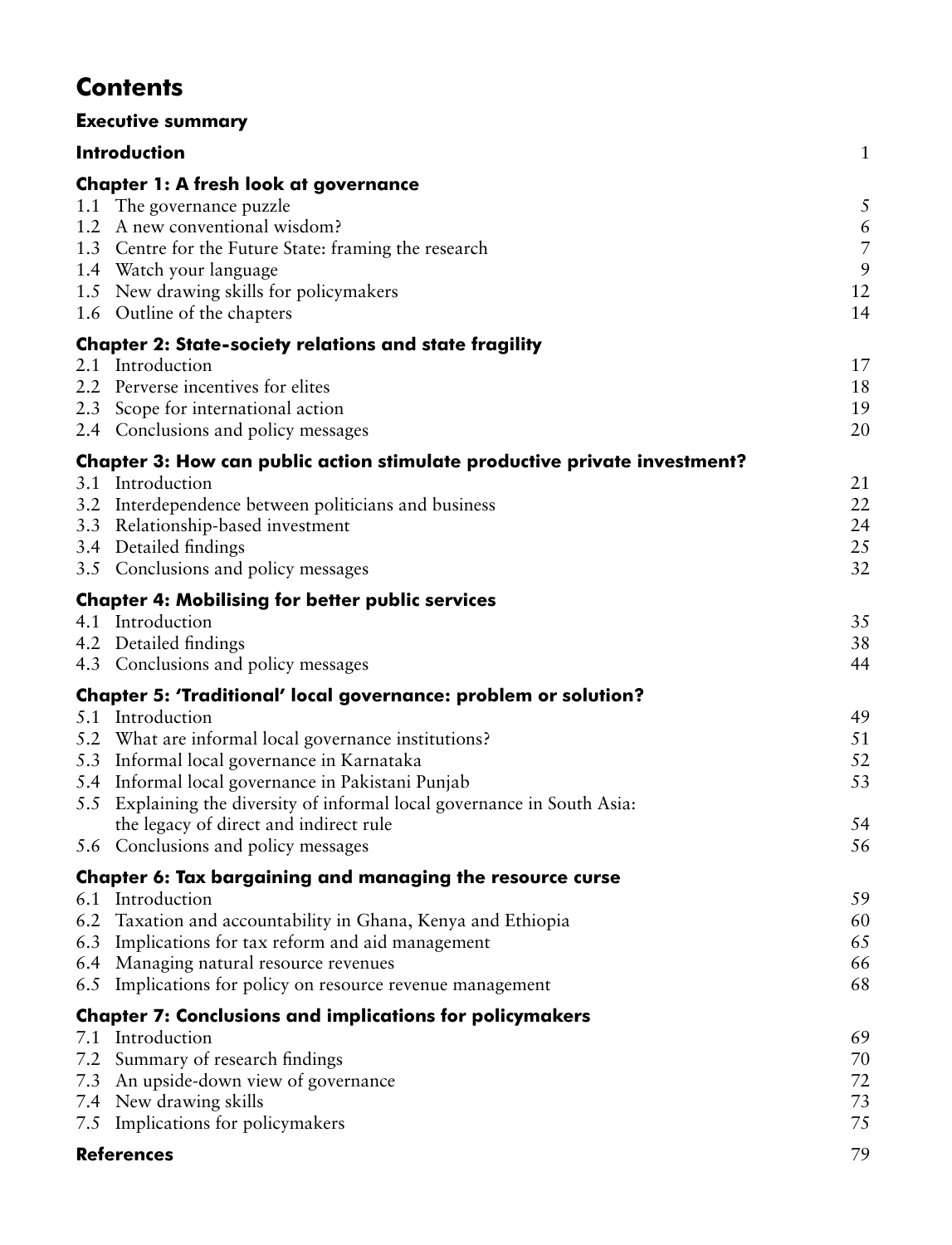# **Acknowledgements**

This paper presents the main findings of a five-year research programme financed by the Department for International Development (DFID) between 2005 and 2010, and undertaken by the Centre for the Future State, based at the Institute of Development Studies (IDS), University of Sussex. The Centre for the Future State has been directed by Professor Mick Moore (IDS). The principal managers of research programmes were Hubert Schmitz (IDS), Anuradha Joshi (IDS), Adrian Gurza Lavalle (CEBRAP), Ali Cheema (LUMS) and Andres Mejia Acosta (IDS). Other major contributors to this research included Peter Houtzager (IDS), Wilson Prichard (IDS), Kripa Ananth Pur (MIDS), Abla Abdel-Latif (American University of Cairo) and Shandana Khan Mohmand (LUMS). Preparation of this paper was led by Sue Unsworth (IDS).

# **Acronyms**

| AGI           | Association of Ghana Industries                 |
|---------------|-------------------------------------------------|
| BJP           | Bharatiya Janata Party                          |
| <b>BRIC</b>   | BRIC countries: Brazil, Russia, India and China |
| <b>CEBRAP</b> | Centro Brasileiro de Análise e Planejamento     |
| <b>CFS</b>    | Centre for the Future State                     |
| <b>DAC</b>    | Development Assistance Committee of the OECD    |
| <b>DEDA</b>   | Dongli Economic-Technological Development Area  |
| <b>ILGIs</b>  | Informal local governance institutions          |
| IPA.          | Investment promotion agency                     |
| <b>LUMS</b>   | Lahore University of Management Sciences        |
| <b>MIDS</b>   | Madras Institute of Development Studies         |
| <b>PDS</b>    | <b>Public Distribution System</b>               |
| <b>RTI</b>    | Right to Information                            |
| <b>SME</b>    | Small and medium-sized enterprise               |
| <b>TEDA</b>   | Tianjin Economic-Technological Development Area |
| <b>UBA</b>    | United Business Association                     |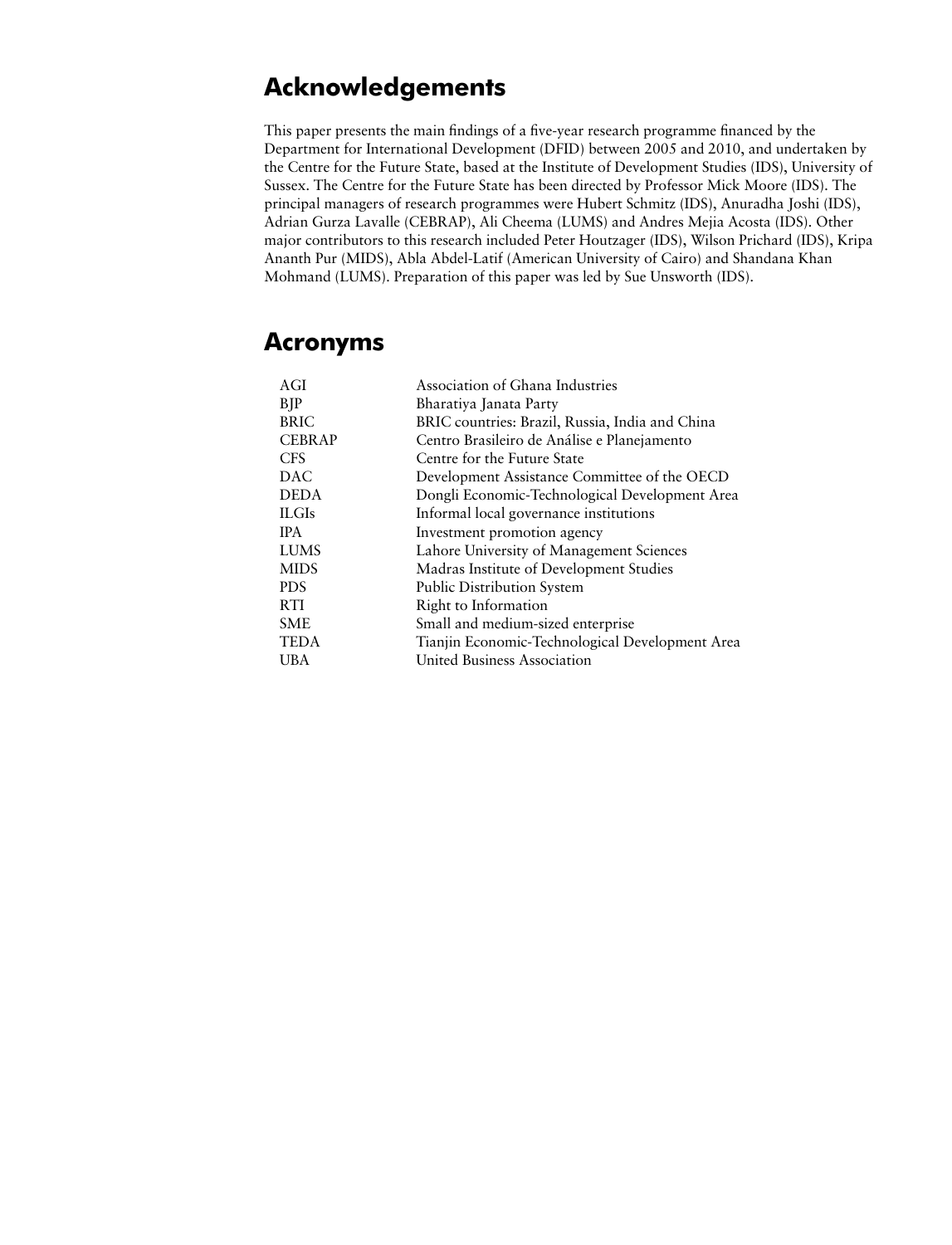# **Executive summary**

New art students are often advised to close off their pre-existing knowledge about the objects they are trying to draw, and instead focus on angles, spaces, lines, proportions and relationships. Development practitioners similarly need to close off their mental models about governance and development that are rooted in OECD experience. Instead of prioritising reform of formal institutions, they should look at the structures, relationships, interests and incentives that underpin them. This does not mean rejecting the longer-term goal of helping poor countries to build inclusive, rules-based public authority. But in the short-to-medium term it may be more useful to explore whether relationship-based arrangements could offer a way to make progress.

This paper draws together findings from a five-year research programme by the Centre for the Future State. It explores in an open-minded way how elements of public authority are being created through complex processes of bargaining between state and society actors, and the interaction of formal and informal institutions. For example, a study in Egypt shows how informal relations between politicians and investors that build on common interests can compensate for weak formal property rights and contract enforcement, and boost investment in the short-tomedium term. Studies of successful public sector reform in São Paulo suggest that formal participatory mechanisms may be less important as channels for policy influence than informal networks and relationships. Research in South Asia shows that informal village-level councils remain very influential, and can complement or undermine formal institutions. Studies in Ghana, Kenya and Ethiopia show how governments' need for tax revenue has driven implicit or explicit bargaining with citizens, with the potential to enhance accountability.

Informal institutions and personalised relationships are usually seen as governance problems, but the research suggests that they can also be part of the solution. All the findings have implications for policymakers. For example, they should prioritise international action to improve financial regulation and constrain criminal activity, thus counteracting perverse incentives for political elites to perpetuate fragile states. Instead of focusing exclusively on improving the formal investment climate, they could do more to facilitate dialogue between politicians and investors and support collective action by business associations. Policymakers should be more alert to ways in which the design of public programmes influences opportunities and incentives for collective action to demand better services. Efforts to improve local governance need to take more account of informal village-level institutions. Tax reforms should prioritise equity, transparency and improved collection.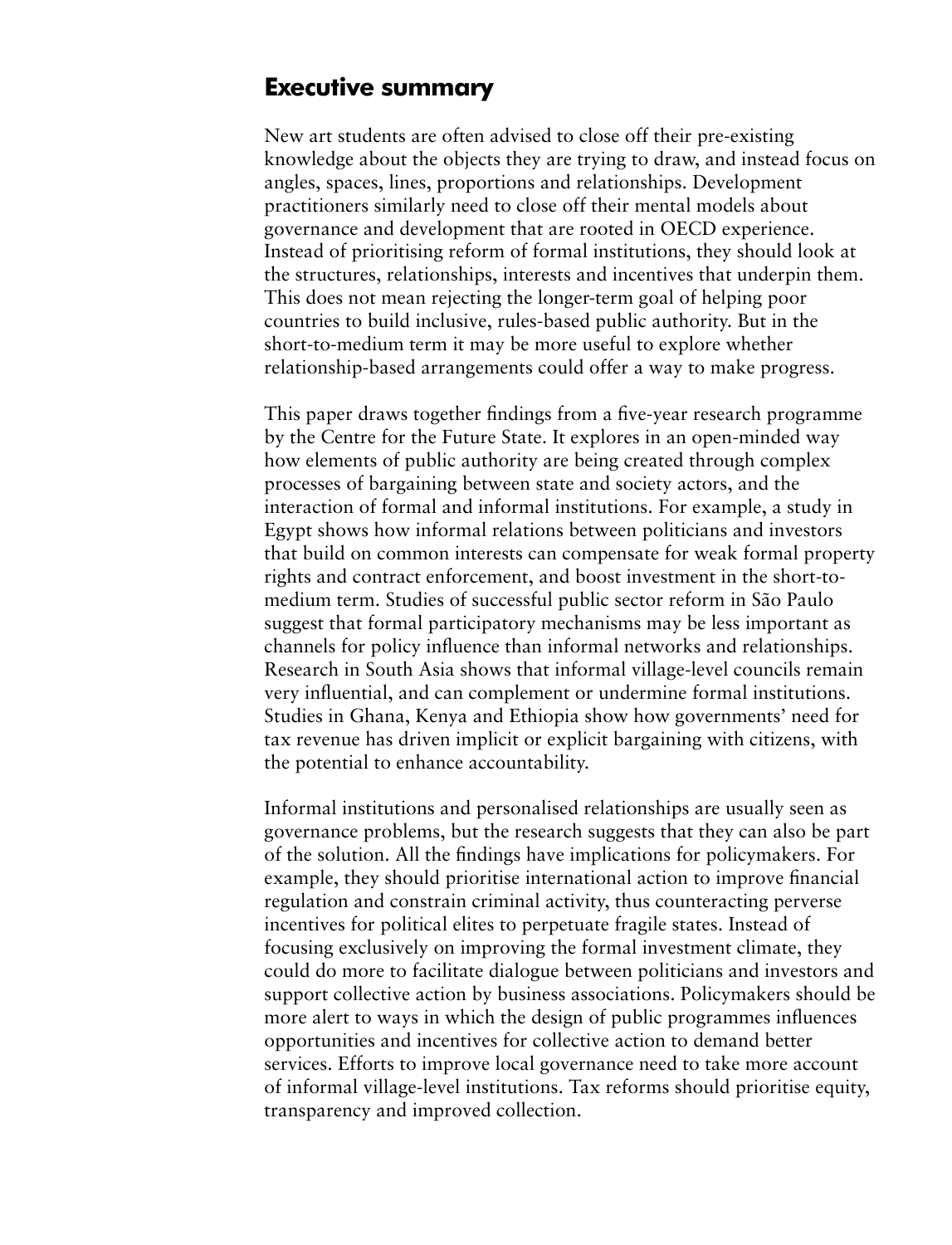But the value of this research for policymakers does not reside only – or even primarily – in a list of policy messages. It makes a more important, broader point. Programmes to improve the investment climate, strengthen the rule of law, or fight corruption do not fail just for lack of 'ownership' or attention to politics. They fail because they make the wrong starting assumption: that progressive change consists in, and can be achieved through, strengthening formal, rules-based institutions that reflect a clear division between public and private spheres of life. The key to making progress in the short-tomedium term may not be direct external intervention to orchestrate and support rules-based reform, but more indirect strategies to shift or influence the incentives and interests of local actors.

With this in mind, the research suggests a list of questions that seem particularly salient in understanding causes of bad governance and identifying ways of supporting more constructive bargaining between public and private actors. They are likely to be relevant in a great variety of circumstances. What is shaping the interests of political elites? (Sources of revenue are likely to be critical.) What is shaping relations between politicians and investors, and might they have common interests in supporting productive investment? What might stimulate and sustain collective action by social groups to demand better services? What informal local institutions are at work, and how are they shaping development outcomes? Where does government get its revenue from, and how is that shaping its relationships with citizens?

This way of thinking about governance and development implies that donors need to reassess their own role in the process, and their traditional approaches to managing 'donor-recipient' relationships. But the first step is for them to change their mental models, and to stop viewing the world through an OECD lens. Without this they will not make the necessary investment in understanding local political dynamics, or make the (often uncomfortable) changes needed to their own organisation, values, practices and behaviour.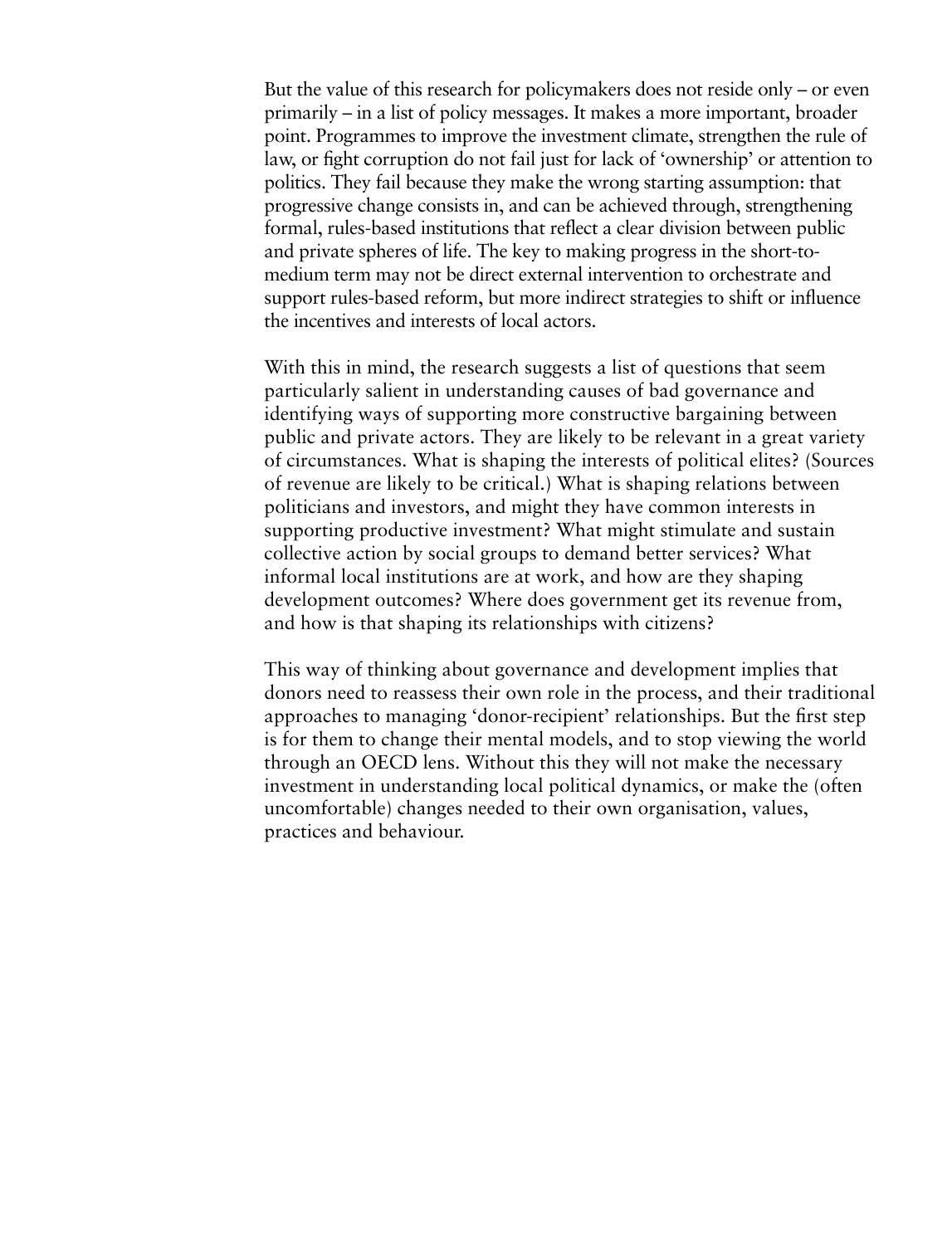# **Introduction**

One of the first things new art students are taught is to close off their existing knowledge about the objects they are trying to draw. They know that a chair has a back and a seat of roughly equal proportions, and four legs of identical length. But this knowledge is distinctly unhelpful in trying to capture a three-dimensional image of a chair in a two-dimensional medium, and to deal with the challenges of perspective and foreshortening. Instead, they are instructed to look at what is in front of their eyes, to forget their mental model of a chair, and to draw exactly what they see.

Development practitioners similarly need to close off their existing assumptions and mental models about governance and development. Their default position is to look at the world from the perspective of a 'developed' country, aspiring to introduce governance reforms that would align the institutions of poor countries in the South more closely with those of an OECD state. The goal includes an elected executive and legislature, a rules-based bureaucracy, an independent judiciary, a security apparatus under civilian control, and a regulated market economy – in short, effective, accountable public institutions that can support a broad range of civil, political, economic and social rights. The conventional donor approach to governance has been to analyse problems in developing countries in terms of deficiencies when compared to this ideal model.

Like an inept artist who seizes a pencil and draws a chair as she expects it to look, without pausing to consider the relationship between lines and angles and spaces, so Western policymakers too often view governance and development challenges in terms of their model of a developed state, and rush to find solutions without stopping to ask themselves what they can actually see.

The drawing metaphor works only up to a point: development practitioners, after all, seek not just to capture an accurate image of a society and polity, but also to change it. But for both art students and donors what sounds like simple advice – to close off their existing models and preconceptions – is surprisingly difficult. Students of drawing are sometimes advised to stop naming things as they draw: to stop thinking about a chair, an arm, a back, a leg, and to think instead about the angle of one line in relation to another, or the 'negative space' surrounding an object. One well-known teacher (Edwards 2008) advocates an initial exercise of copying a drawing that has first been turned upside down, so that the brain switches off pre-existing knowledge about specific objects and focuses instead on angles, spaces, lines, proportions and relationships.

Western policymakers increasingly recognise that improving governance involves far more than transferring formal institutions from rich to poor countries. Yet they find it very hard to discard developed country models.

*LE* Development **practitioners need to close off their existing assumptions and mental models about governance and development.**99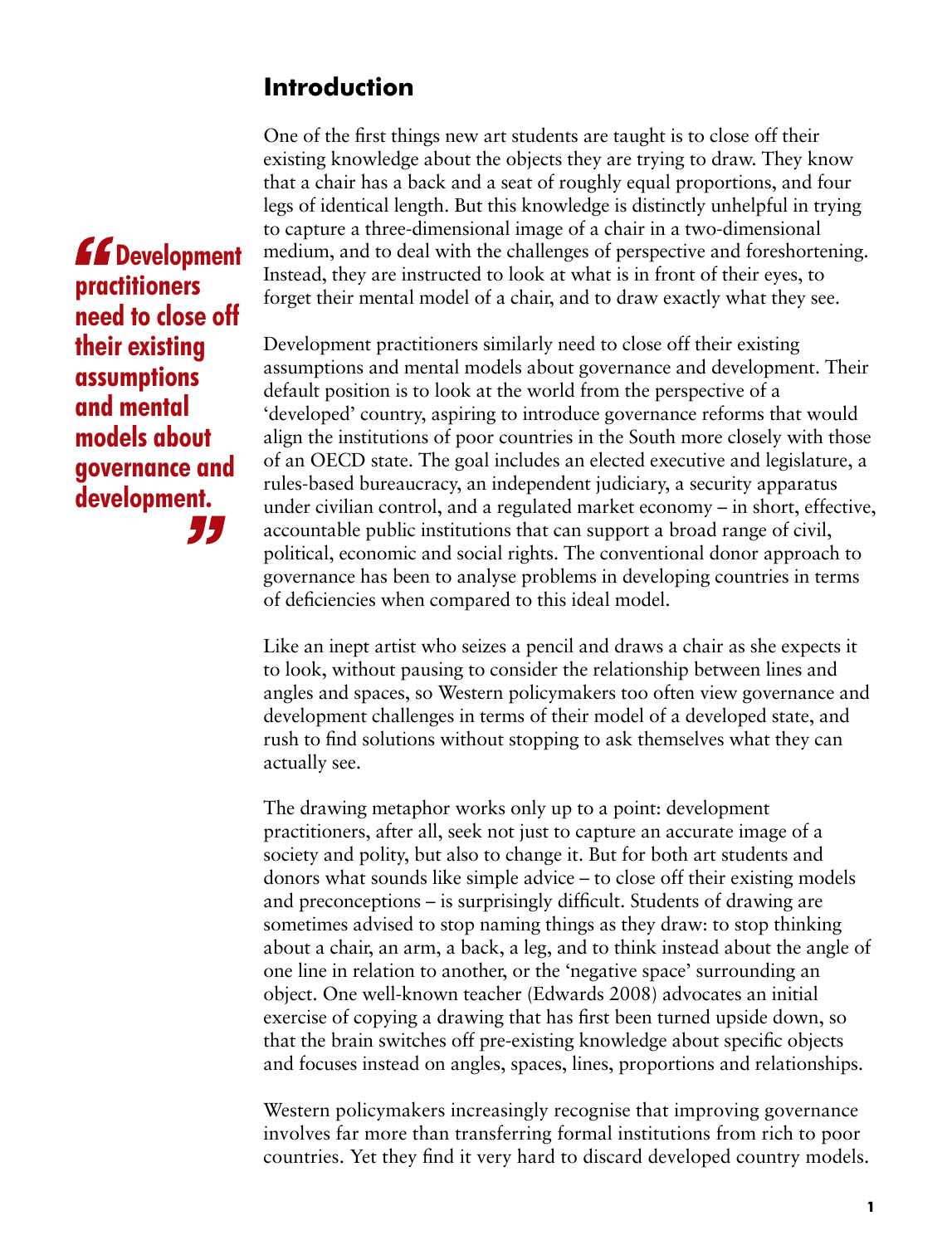They mostly come from or live in OECD states; they are driven by normative values (rights, democracy, poverty reduction); they work for organisations that are supply-driven and have short time horizons; and many have hard-won professional knowledge. Such knowledge – about the law, or private investment, or public expenditure management, or delivery of water, health and education services – is entirely valid and indeed essential in certain contexts. But it can get in the way of attempts to understand what is really driving behaviour and development outcomes in poor countries and fragile states.

Another set of assumptions that gets in the way is about the role of donors. Implicit in much Western policy relating to developing countries is still that West is best, that developed countries have the answers, that they need to take the lead in finding solutions, and that aid is a primary engine of development. But power is shifting away from OECD countries, and their fiscal situations mean that their governments will be less important in future as either sources of capital to poor countries or influence at a global level. China has global influence and offers an alternative model of development, as well as alternative sources of public and private capital. The traditional approach to managing donorrecipient relations, with DAC (Development Assistance Committee of the OECD) member states in the lead, is rapidly becoming history (Harris *et al*. 2009).

This paper draws together findings from a five-year research programme<sup>1</sup> by the Centre for the Future State (CFS) located at the Institute of Development Studies, University of Sussex. The central research question is how to increase effective, accountable public authority in poor countries of the global South. The paper offers development practitioners a fresh perspective – an upside-down view of governance – in two senses. It focuses less on the destination – formal, rules-based democratic and market institutions – and more on the means of getting there, preferring an open-minded exploration of how elements of effective public authority are actually being created in a variety of ways. And it suggests that instead of viewing informal arrangements as a major part of the governance problem, they could also be part of the solution. This does not mean rejecting the longer-term goal of helping poor countries to build inclusive, rules-based public authority. But in the short-to-medium term it may be useful to explore whether relationship-based arrangements could offer a better way to make progress.

*<u>If Instead</u>* of **viewing informal arrangements as a major part of the governance problem, they could also be part of the solution.**77

<sup>1</sup> This is the second phase of a research programme led by the Centre for the Future State, running from 2005–2010. Findings from the first phase (2000–2005) were reported in 'Signposts to More Effective States: Responding to Governance Challenges in Developing Countries' (IDS 2005).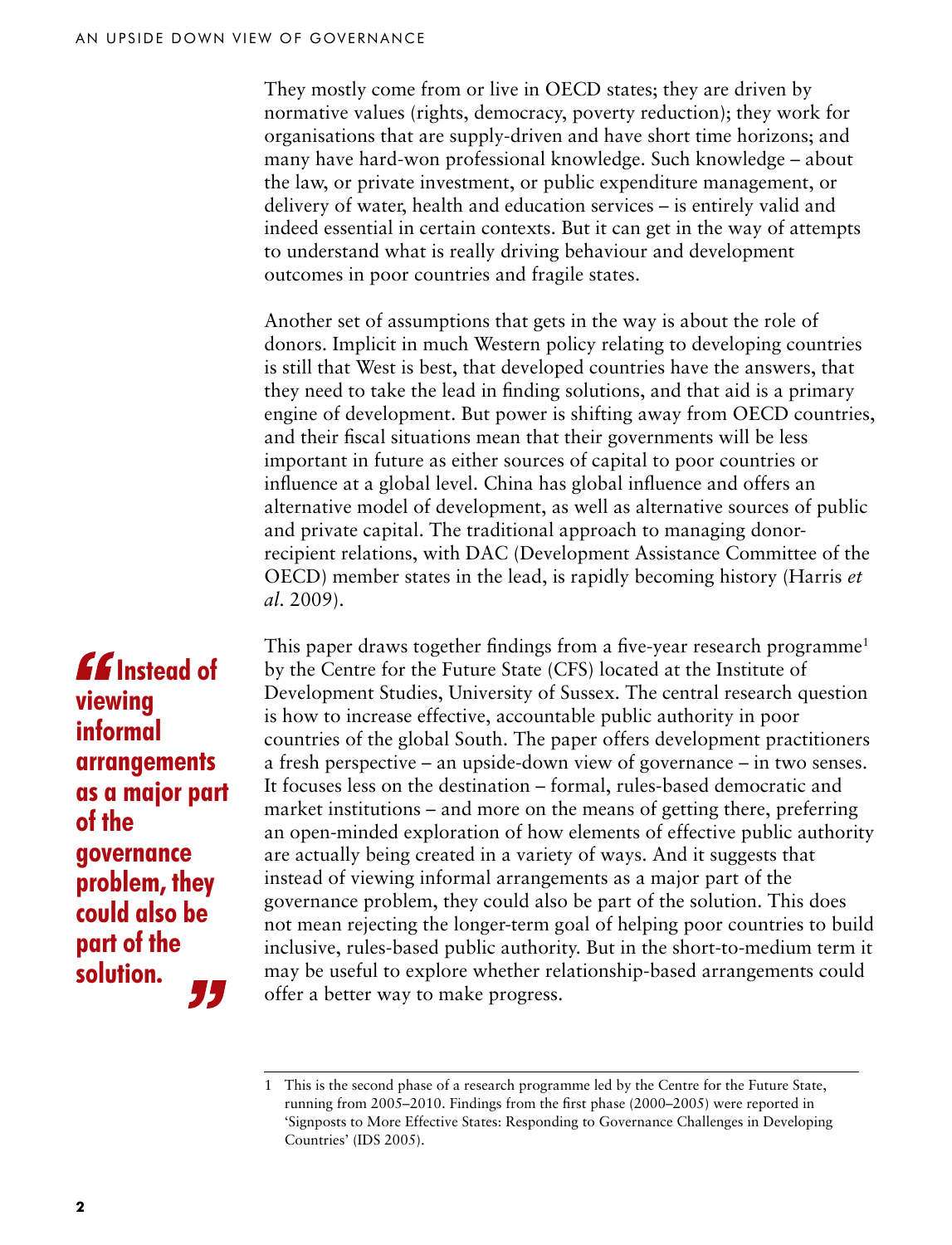This means looking much more carefully at the structures, relationships, institutional spaces, interests and incentives that underpin the creation of formal institutions. Returning to our drawing metaphor, the good news is that students who do manage to close off unhelpful models and focus on what they can actually see produce surprisingly good results. Most people can learn to draw.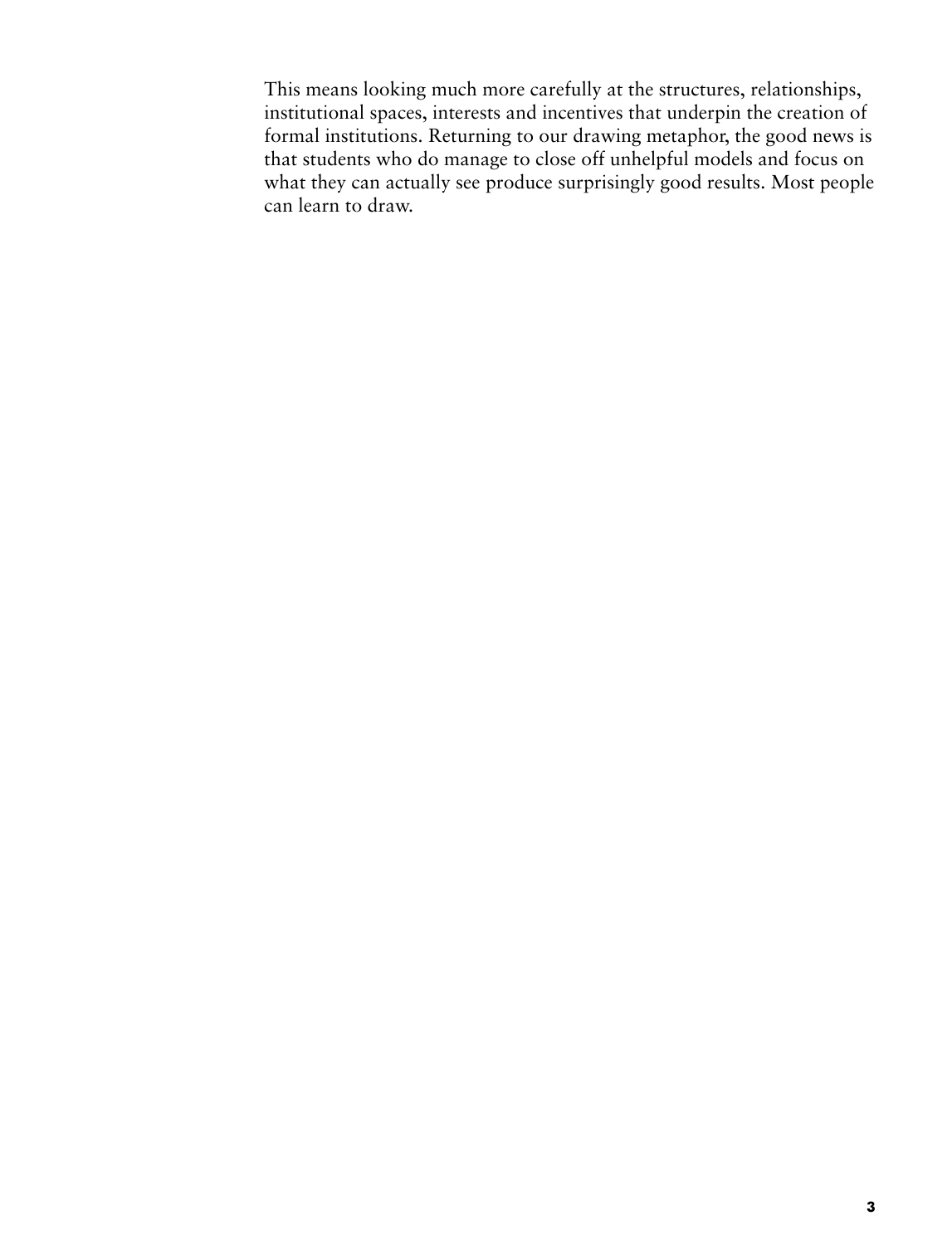#### AN UPSIDE DOWN VIEW OF GOVERNANCE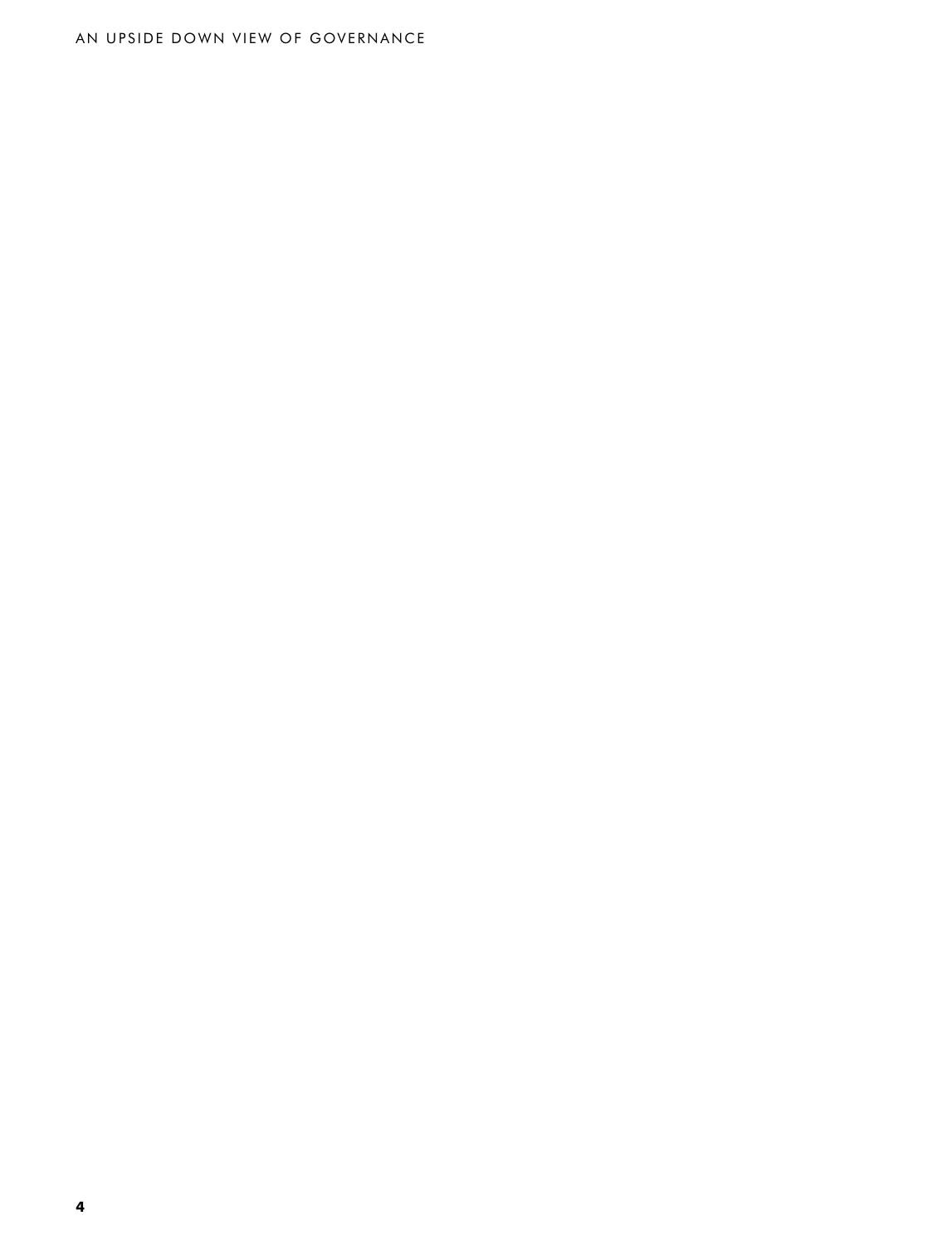# A fresh look at<br>governance

### 1.1 The governance puzzle

Over the past two decades, 'governance' has come to be seen as a core development problem. There is widespread concern – stimulated by the plight of so-called fragile states – that many governments of poor countries are unable to exercise effective, accountable public authority. They are unable to control their territories and populations, often ceding ground to armed groups and criminal networks. They are unable to deliver basic public goods and services. Where authority does exist, it may be coercive and lack legitimacy. Power is concentrated in relatively few hands. Governments are unresponsive to large populations: poor people, women, and specific regional, ethnic or linguistic groups are politically excluded.

OECD governments are now spending over US\$10 billion a year on governance interventions. There has been an explosion of research, actors, initiatives and approaches. Yet practitioners still have little reason to be confident that they know how to improve governance. Evaluations have shown the limitations of programmes designed to strengthen rulesbased approaches through civil service reform, anti-corruption measures, rule of law programmes, democracy support, or attempts to improve the investment climate (World Bank 2008a; Norad 2009). There is growing recognition that institutional models cannot be transferred into very different social and political environments and be expected to take root and function as they do in OECD countries.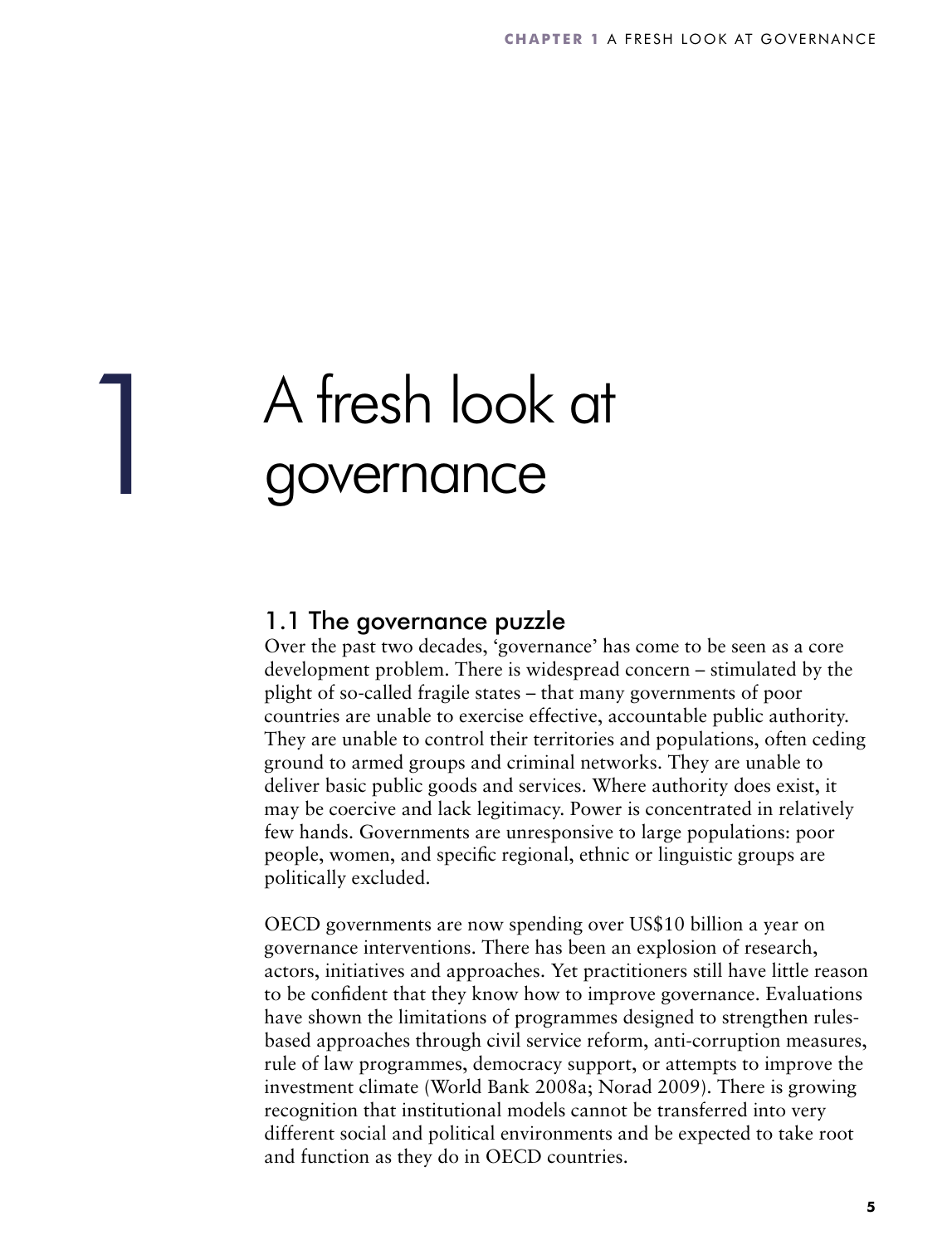# 1.2 A new conventional wisdom?

There are therefore good reasons for taking a fresh look at governance. And indeed a new conventional wisdom is emerging. The Paris Declaration and Accra Agenda for Action reflect this in calling for local ownership and country-led development strategies – although they have little to say about what these might involve or how they could be negotiated. There is increasing donor rhetoric about the importance of politics, and the need to 'look behind the facade' of formal institutions to detect the 'real' location of power (DFID 2009a; Netherlands Ministry of Foreign Affairs 2008). Extensive work by the DAC and others on fragile states is highlighting the political fundamentals of state building (OECD/ DAC 2010). There is growing enthusiasm for using political economy analysis to help better identify and manage the risks associated with particular policy reforms and to identify more politically feasible strategies for implementing them.

Much of this is positive. It represents a move away from crude governance conditionality and 'best practice' approaches. Donor statements increasingly recognise that local political dynamics matter, and that outsiders should aim to facilitate and support change, rather than demand or try to enforce it. Some donors underline the need to understand country context, historical trajectories, the interests of key stakeholders and the factors that are shaping them. They recognise that the dynamics of a reform process may itself create new opportunities (World Bank 2008b, 2009; DFID 2009b).

But such approaches have their limitations. The core objective of the analysis is usually to improve the effectiveness of aid operations. The aim is to find practical solutions – often to development problems identified by donors. There is a tendency to attach labels to problems, and to see political patronage, rent seeking, and vested interests as 'pathologies' to be addressed through reforms that promote accountability, transparency and rules-based behaviour (World Bank 2008c). This risks oversimplifying a very complex reality, and can induce unwarranted optimism about the ability of donors to facilitate and support reform coalitions.

*<u>Eft* It can be</u> **difficult to reconcile the implications of political analysis with the institutional incentives of donor agencies.**

Moreover, there is often a gap between donor rhetoric and the reality of what they do. Competing objectives, including urgent national security concerns, can get in the way of more nuanced, incremental approaches. It can be difficult to reconcile the implications of political analysis with the institutional incentives of donor agencies. Their instinctive response is to 'manage' the local politics rather than see them as integral to finding a way forward. The default position of thinking in terms of Western models all too readily kicks back in.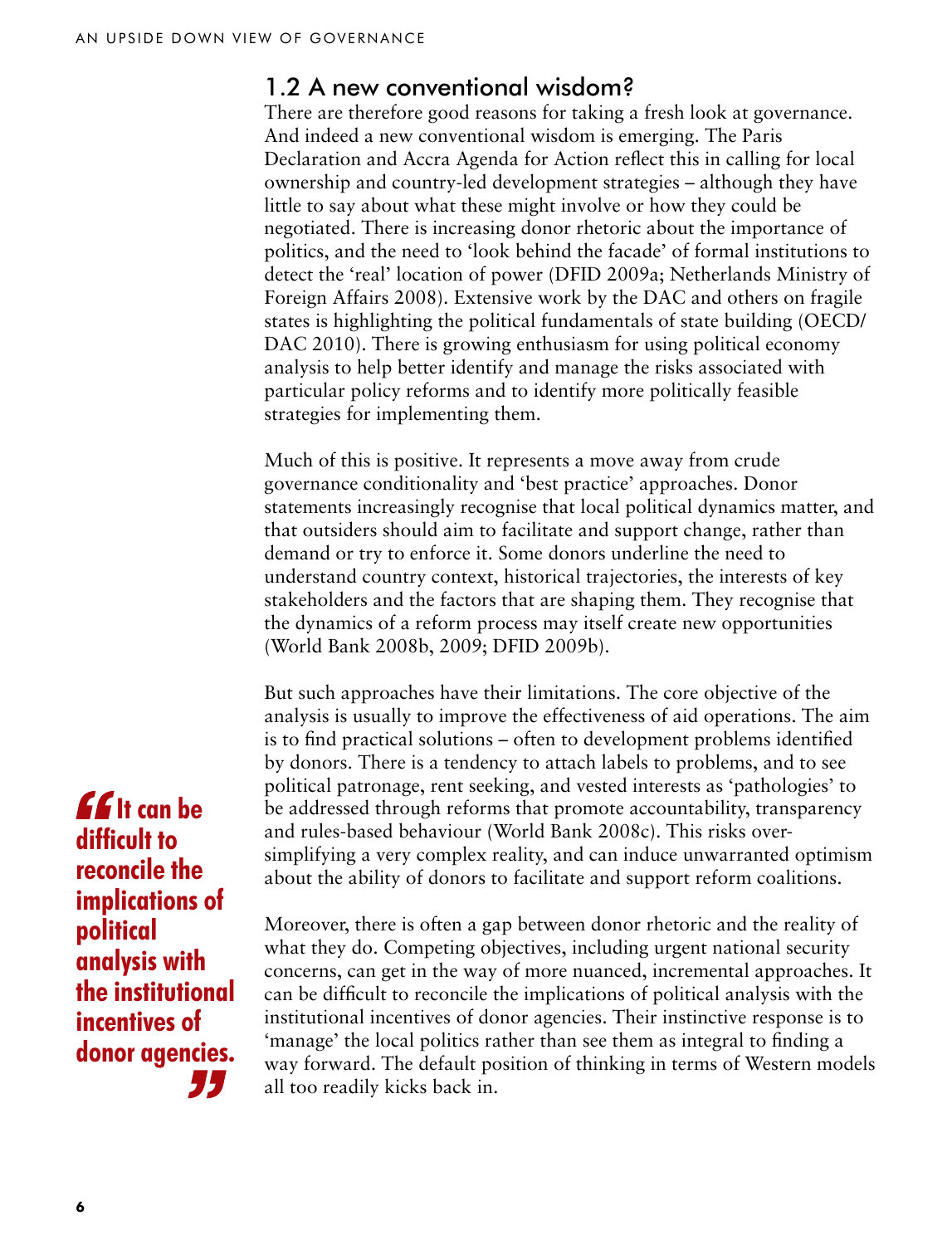This matters because it risks limiting the menu of options or – to return to our drawing metaphor – it risks *stopping the artist seeing things she does not expect to see*.

Two examples may help illustrate this:

- · A now-familiar case that has inspired one of the CFS research streams – comes from China, where transitional, unorthodox, informal relations between investors and local government officials effectively substituted for more formal property rights in the early stages of market-led growth, in quite unexpected ways (Qian 2003). It seems very unlikely that conventional governance or political economy analysis aimed at improving the investment climate would have picked up on these informal but deeply influential relationships.
- · A less familiar but very topical example comes from Afghanistan. Recent research shows how supply-driven approaches to state building and development led donors to overlook very local customary villagelevel organisations that provide a range of public goods including local security and dispute resolution. The National Solidarity Programme largely ignored these informal arrangements and instead created over 18,000 Community Development Councils (CDCs), complete with social organisers to mobilise community participation and facilitate the delivery of donor-funded projects. The CDCs have provided funds for badly needed infrastructure, but are not accountable to villagers. The research found that in many instances they had a negative impact on the provision of public goods (such as dispute resolution) by customary village organisations, and could disrupt local patterns of decisionmaking and cooperation. There is potential for productive cooperation between externally funded programmes and customary organisations, but the latter can be undermined by state-building interventions that fail to take account of them (Brick 2008).

# 1.3 Centre for the Future State: framing the research

The CFS research has been framed in response to the following.

- i) A belief that effective, accountable public authority matters for development. The approach is not 'anti-state' or 'governance-sceptic'. But equally, in company with many other scholars, the research questions the primacy accorded by 'institutionalists' to a specific set of formal arrangements (for example laws to protect property rights, or enforce contracts).
- ii) Building effective, accountable formal institutions in poor countries has proved much harder than many people expected. Experience suggests that 'skipping straight to Weber' will not work. Practitioners need alternatives. It therefore seems worth investigating whether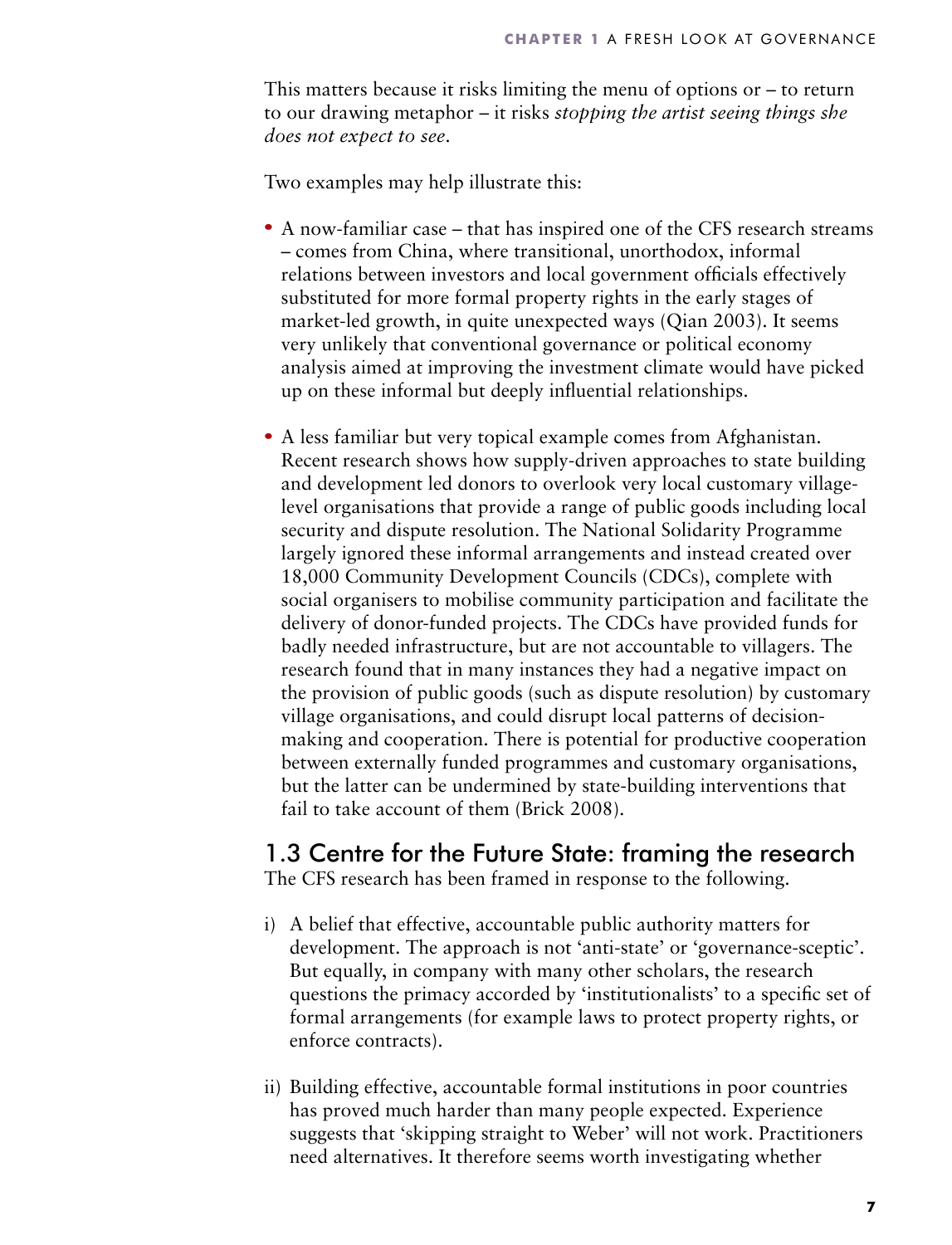#### AN UPSIDE DOWN VIEW OF GOVERNANCE

*<u>f</u>* There is **huge diversity between and within poor countries and multiple possible paths towards creating effective public authority.**"

transitional arrangements that build on existing interests and relationships might offer a better way forward than strategies that seek to disrupt or change them in preconceived ways.

- iii)There is huge diversity between and within poor countries in the global South, and multiple possible paths towards creating effective public authority. This underlines the need to focus on the function not the form of institutions, to be open to novel arrangements and unexpected outcomes, and to look for ways of better understanding and explaining diversity.
- iv) The world has changed significantly in the last 30 years, reshaping both the global environment for poor countries, and state-level structures. Decentralisation, privatisation, democratisation, citizen participation, the increasing involvement of non-state actors in service provision, public-private partnerships – all these have created new challenges. Traditional Weberian ideas about state capacity look out of date, even for OECD states. They can no longer rely on hierarchical, 'command and control' approaches; instead they need the capacity to manage multiple linkages and networks that cross the public-private divide (Ansell 2000).

Moving away from the security of Western state models can be destabilising for policymakers. The CFS research does not offer clear alternative models, or a menu of policy options (which need to be context-specific). But – returning to our metaphor of the struggling artist – it does offer two main kinds of help.

- i) It sets aside preconceptions that distort the policymaker's view of the world, and can get in the way of seeing what is actually there. One very practical starting point (equivalent to turning the picture upside down) is to change or challenge the language we use.
- ii) It offers some new drawing skills: some working hypotheses, some ways of thinking about development challenges, some questions to ask, some angles to explore – all of which can help better identify the underlying causes of development problems, and the scope for finding common interests in addressing them.

In short, the CFS research is deeply interested in progressive outcomes. But it is open to unorthodox ideas about how these might come about. The argument is not that states do not matter. But they do not need to do everything. Moreover, while building more formal, rules-based democratic governance is a valid long-term goal, focusing exclusively on that may not offer effective strategies for helping poor countries with very weak institutions to improve security, encourage investment or deliver public services in the short-to-medium term.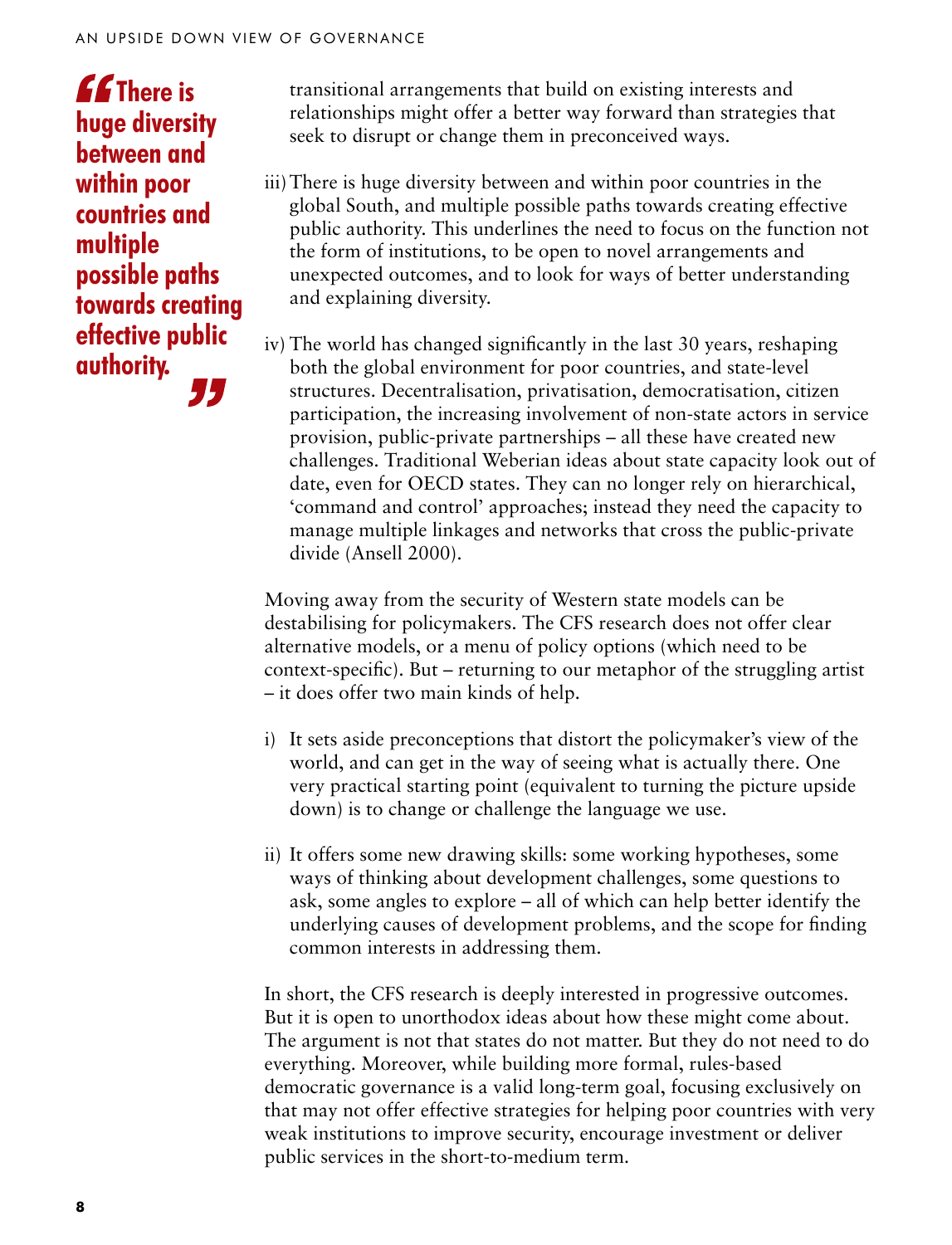# 1.4 Watch your language

A standard vocabulary has emerged among donors for discussing governance issues, and this can be unhelpful. Scrutinising it more carefully can help challenge unexamined assumptions, false dichotomies and ideological biases that get in the way of seeing 'what is actually there'. The following examples illustrate the kind of changes in language that have proved useful in framing the CFS research. They are not intended to be exhaustive.

· Instead of 'state building' and 'state capacity', think about 'public authority'. 'State building**'** tends to evoke the historical experience of Western countries, notably France and Germany in the eighteenth and nineteenth centuries. We prefer to talk about creating 'public authority', i.e. institutions (both formal and informal) that can undertake core governance functions: protection from external threats, and managing external relations; peaceful resolution of internal conflicts; and providing or facilitating the provision of a range of collective goods and services. The terms 'state building' and 'state capacity' can be unhelpful for the following reasons.

- They imply a sequence of steps<sup>2</sup> leading to the creation of a set of formal institutions resembling those of a Western, Weberian state (monopoly of violence, a rules-based bureaucracy and representative institutions, and clear distinctions between public and private spheres). It is unrealistic to look for the recreation of these 'ideal' models in many poor countries in the short-to-medium term.
- Moreover, as noted above, the model itself may no longer be so relevant. Governments today have to negotiate with a much greater diversity of actors, including: an expanded private sector with transnational links; diverse political parties and movements; subnational governments; armed opposition groups; and a proliferation of multilateral and bilateral donors, and national and international NGOs. This implies a different set of state 'capacities', with more emphasis on influencing, networking and regulating other actors than on traditional, top-down capacity to formulate and implement policy.
- States are not the only sources of public authority. In most poor countries the boundaries between 'state' and 'society' are unclear, and the task of organising collective action to create public goods

*<u>If Instead</u>* of **'state building' and 'state capacity', think about 'public authority'.**

<sup>2</sup> Some concept of sequencing is helpful, starting with the creation of institutions to control a given territory that are superordinate to other institutions claiming to exercise public authority, and the establishment of institutions of rule that depend less on coercion and force, and more on legitimacy, consent and negotiation. Progress in accomplishing these earlier tasks creates the conditions under which institutional arrangements to create a range of other public goods can be developed. However, the idea of any kind of rigid sequencing or state-building model is unhelpful.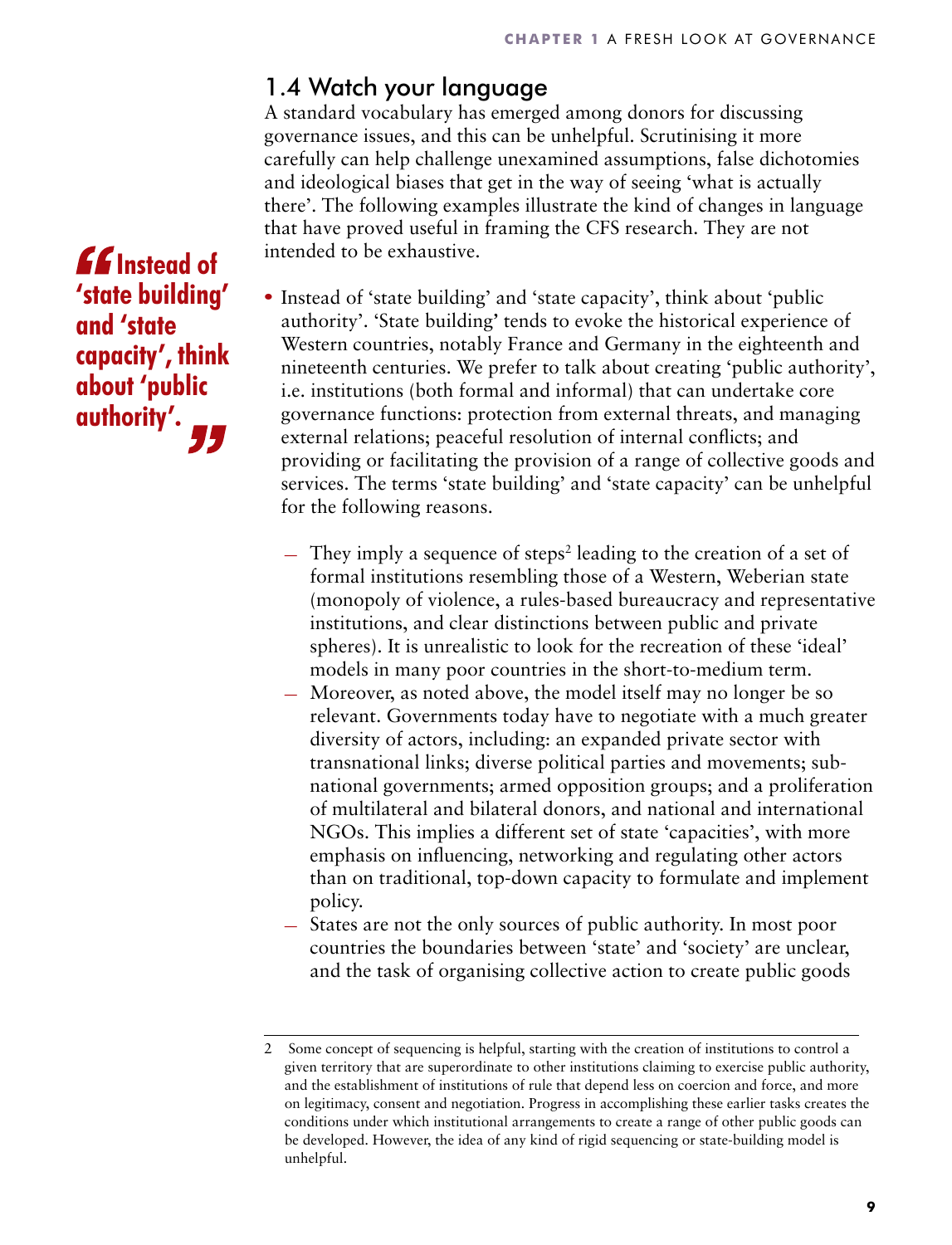may be shared between a great variety of state and non-state actors.

- 'State building' can evoke strong ideological biases that distort the picture. Some people, for example, emphasise the need for effective authority to aggregate power and resources and provide order and security; others are more inclined to see state power as a threat to citizens, and emphasise the need for legal and constitutional arrangements to limit state power.
- 'State building' has come to be associated with externally driven processes, and 'state capacity' with donor-led programmes of financial support and technical assistance.

In short, 'public authority' focuses on functions rather than on form, and is more neutral about the processes and actors involved – inside or outside the formal state, and across the public-private divide.

- · Instead of 'political will' think about the institutional incentives that drive the actions of political and economic elites. The term 'political will' is often used in a catch-all sense to avoid unpacking the complex factors at work in shaping a policy response. It can also encourage donors to pin their hopes on individual reform 'champions'. While individuals clearly make a very important difference, they come and go – so it may be more useful to think in terms of the structures and institutions shaping their interests, and those of other elite groups.
- · The term 'vested (elite) interests' is often used in a pejorative sense to imply venal or dishonest/selfish, leading to assumptions that such interests should be opposed (for example by creating a reform coalition). But elites are central to creating effective public authority, so it may be more helpful to think about the potential for their interests to overlap with a progressive agenda, or about more indirect strategies that could help shift their interests over time. These ideas are explored further in CFS work on the underlying causes of state fragility (Chapter 2).
- · Instead of lionising civil society**,** think about state-society interaction. This helps to avoid the assumption that 'strengthening' civil society is always worthwhile: whether this is so depends on whose interests are being strengthened, and on the context. Stimulating collective action without considering the capacity of the state to negotiate and respond can lead to demand overload, or policy fragmentation. Sustaining effective ongoing collective action requires an adequate state response.

A focus on state-society interaction underlines the need to look at both sides of the relationship, and avoids an over-simple dichotomy between the 'supply' and 'demand' sides of governance. It emphasises the way in which state and society can help build each other: bargaining between state and society actors is critical to stimulating collective action,

**Instead of 'political will' think about the institutional incentives that drive the actions of political and economic elites.**"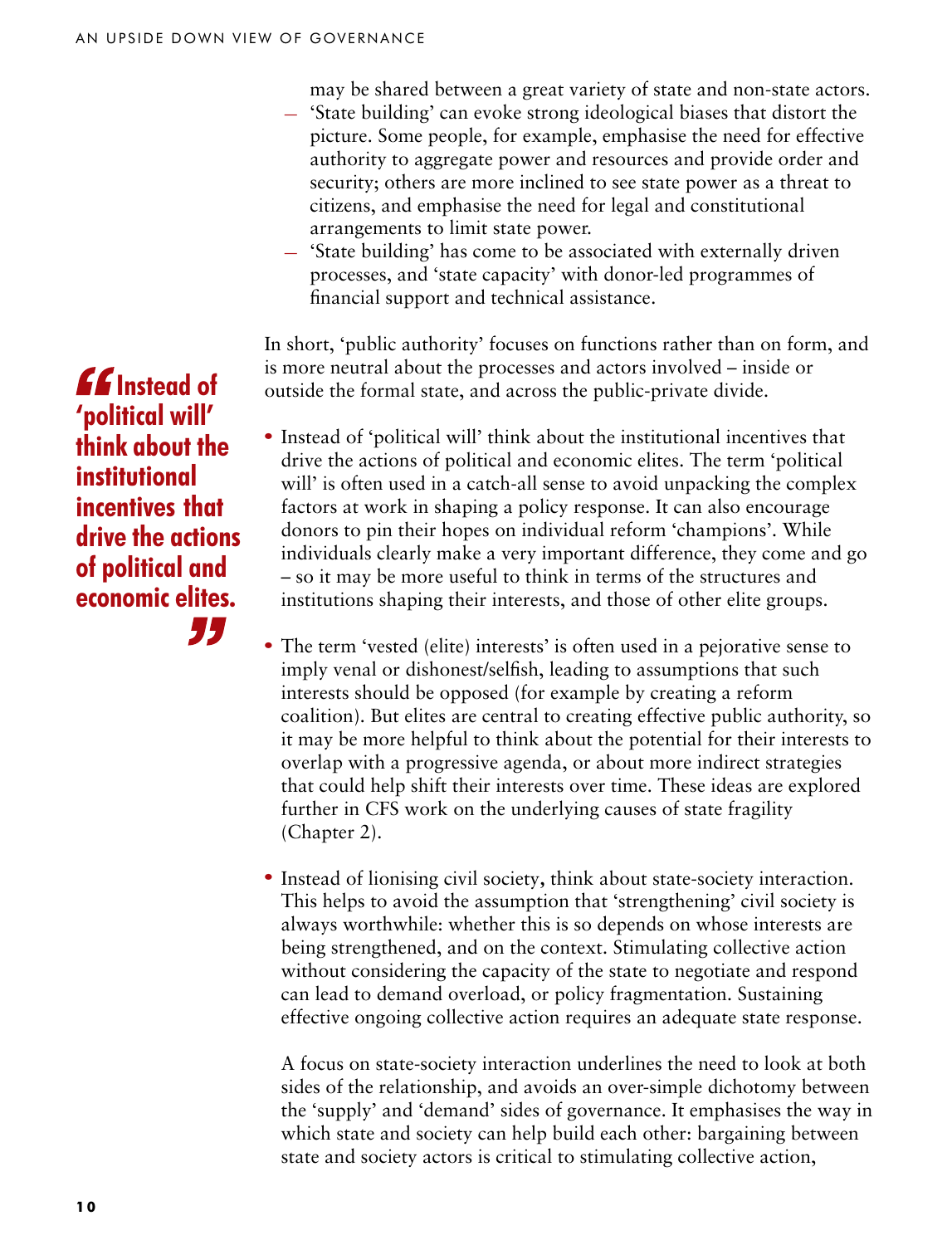aggregating and channelling demands, identifying common interests, and enabling the state to build consensus and respond effectively.

· Instead of prioritising formal institutions and equating informal institutions<sup>3</sup> with corrupt or collusive practices, take more account of how the two interact. For example, CFS research (Chapter 3) suggests that relations between public policymakers and private investors that are initially personal and exclusive can provide 'proxy' governance measures to encourage investment in the short-to-medium term.

In exploring 'informality' the research seeks to avoid ideological positions. Informality is just a fact of life. 'Informal' is not equated with 'traditional' which can itself be unhelpful terminology if used to imply 'unchanging', and which tends to evoke strong pro or anti biases. Despite the CFS preoccupation with informality, there is no implied bias, either in favour or against 'working with the grain' of informal institutions. These need first to be understood within a specific context, and then evaluated for positive and negative consequences.

· More generally, it seems useful to avoid (1) general-purpose labels that blur important distinctions, and (2) value-laden language that embodies unexamined assumptions. An example of the first is '(neo)patrimonialism', often used in juxtaposition to rules-based, rational-legal systems of authority, and sometimes as a synonym for corruption or bad governance (Pitcher *et al.* 2009). People who use the term in this way miss an important aspect of patrimonialism as originally conceived by Max Weber, namely the existence of reciprocal relations between rulers and ruled. This is not just an academic quibble: labels can pre-empt a more discerning inquiry into the circumstances in which patrimonialism may be compatible with progressive change.

The second point – the need to avoid value-laden language – is probably more obvious. Democratic governance, rights, and rule of law are conventionally seen as both morally good and beneficial. Such associations can inhibit investigation of the very challenging processes involved in creating them. The words also imply a specific form as well as a function, which can get in the way of more open inquiry. For example, rather than thinking of political representation only in terms of democratic elections, the CFS research examines more unorthodox ways in which representative governance may be emerging in unlikely circumstances, including informal customary village councils in Karnataka, India (Chapter 5), and participatory governance structures in São Paulo, Brazil (Chapter 4).

# *<u>If Informality</u>* **is just a fact of life.**77

<sup>3</sup> By informal institutions, we understand 'socially shared rules, usually unwritten, that are created, communicated and enforced outside officially sanctioned channels' (Helmke and Levitsky 2004).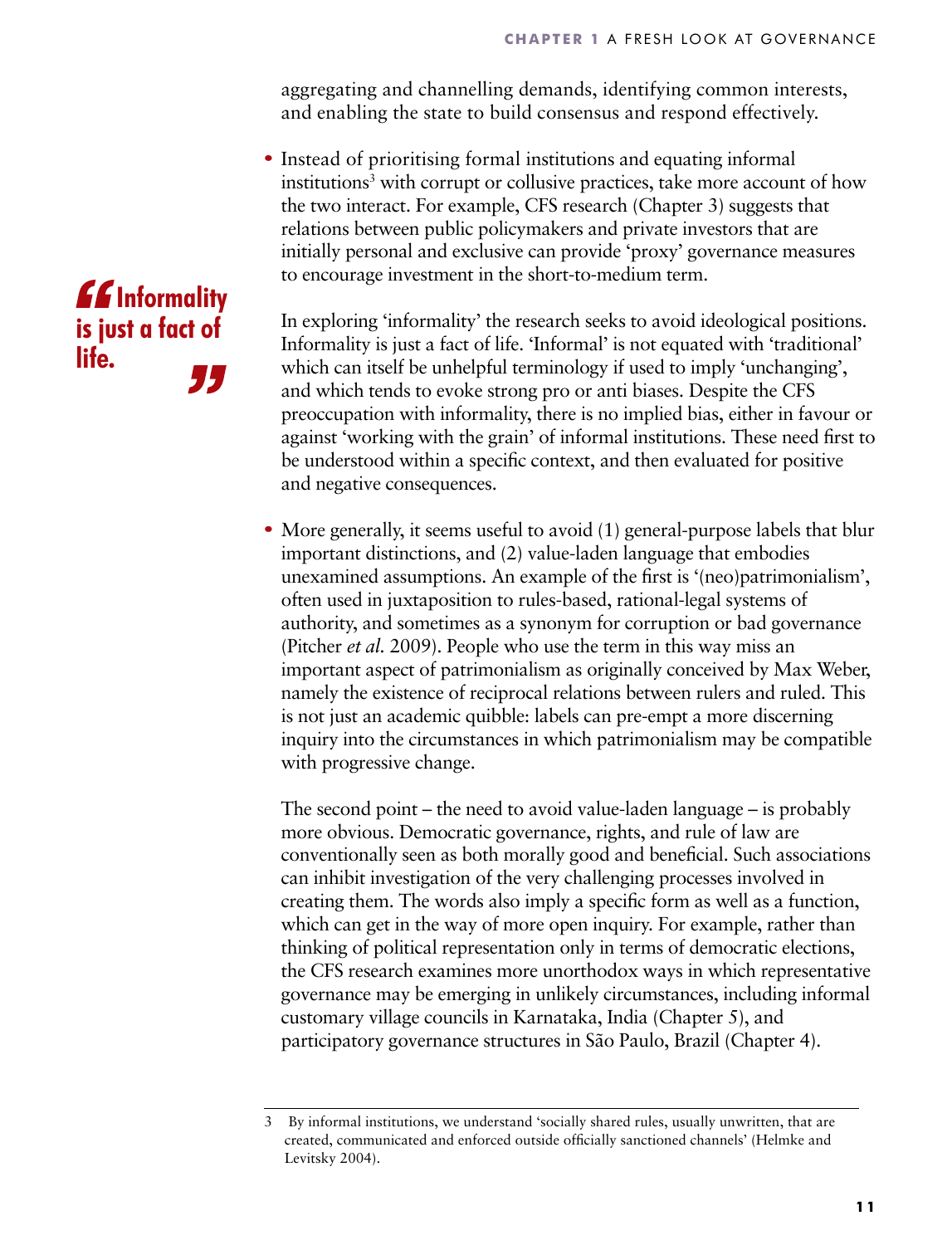# 1.5 New drawing skills for policymakers

Having metaphorically turned the picture upside down, what new drawing skills can the research offer?

The first is a core theoretical insight that underpins both phases of the CFS research. It is widely accepted among political scientists but until recently has been unfamiliar to many development practitioners.<sup>4</sup> It is that the causes of and solutions to poor governance lie principally in patterns of state-society relations. Progress in creating effective, accountable public authority comes from bargaining among social groups and between social groups and the state. This can produce exclusive benefits for a privileged few, and low levels of public goods. But it can also lead to a broader range of public goods and more inclusive benefits. The Phase 1 research put it this way:

Historically this [bargaining]... has often involved violent conflict, but it can also produce positive sum outcomes, if the parties involved can identify common interests and negotiate arrangements to pursue them. Over time this may lead to more civic ways of managing competing interests, and result in the creation of legitimate, stable institutions: arrangements which are valued – and thus become institutionalised – because they are seen to serve a common purpose. (IDS 2005)

Building effective, accountable public authority requires striking a balance between the need for states to have 'autonomy', and the need for them to be 'embedded' in society (Evans 1995). States need coercive power to impose basic order – but they also need 'buy-in' from societal actors to provide the legitimacy that transforms raw power into less coercive political authority. States need bureaucratic capacity to raise revenue and organise public goods, including security and dispute resolution – but they also need compliance and collective action by societal groups so that individual interests can be aggregated, common demands can be formulated, and policymakers can obtain the information and support they need to design and implement good public policy. Elements of public authority are also created outside the state, for example through self-regulation by private businesses to resolve disputes and enforce contracts, or when customary village councils organise the provision of public goods.

In summary, effective, accountable formal institutions evolve through complex, long-term interaction between state and society, public and

*<u>Eff</u> The causes</u>* **of and solutions to poor governance lie principally in patterns of state-society relations.**

This is now starting to change with increasing attention to the political dynamics of state building in fragile situations, for example by the OECD/DAC International Network on Conflict and Fragility (OECD/DAC 2008, 2010).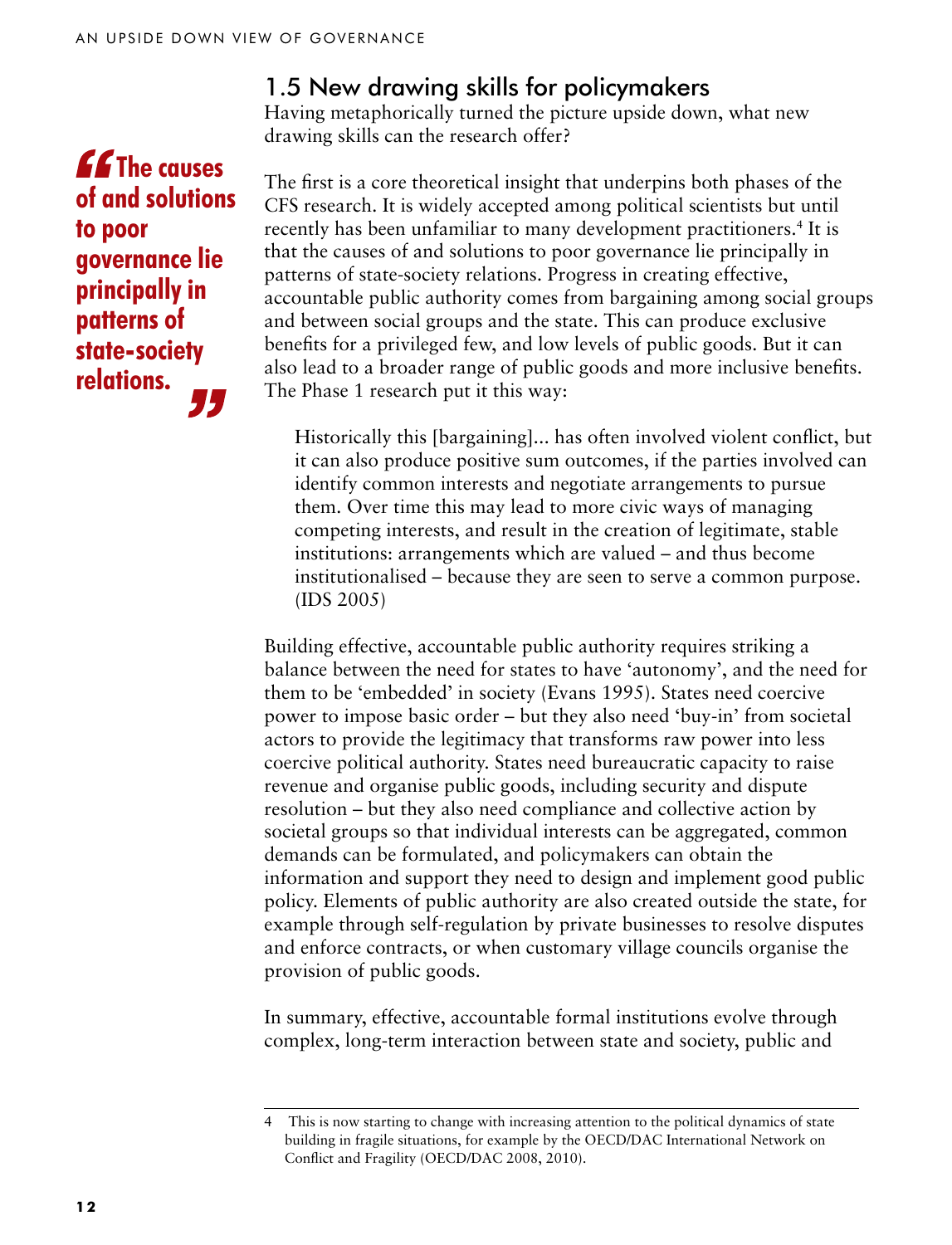private actors, formal and informal institutions. So the first critical drawing skill is for policymakers to switch their attention away from formal institutions (the destination), towards mapping and understanding those complex interactions.

The problem for policymakers is how to link big theoretical insights of this kind to short-term practice. It is often easier to see how dysfunctional relations and informal arrangements cause governance problems than it is to find ways of fixing them. The CFS research reveals enormous diversity of contexts and circumstances that shape different outcomes: it is therefore very hard to detect broad patterns that could have policy implications (and researchers have been alert to the risks of drawing unwarranted generalisations from particular cases).

However, the research does provide a basis for moving beyond the broad proposition that informal institutions and relationships matter, and offers practitioners a way of starting to investigate the very messy, complex reality that confronts them. Drawing on and adding to the insights of other scholars, the research offers help in four main ways.

- i) It points to some factors and relationships that seem particularly salient, and suggests some questions to ask that are relevant in a great variety of contexts. What is shaping the interests of political elites? (Sources of revenue are likely to be critical.) What is shaping relations between politicians and investors, and might they have common interests in supporting productive investment? What might stimulate and sustain collective action by social groups to demand better services? What informal local institutions are at work, and how are they shaping development outcomes? Are they supporting or undermining formal public authority? Where does government get its revenue from, and how is this shaping its relations with citizens?
- ii) Large-scale comparative surveys for example the research into informal village-level institutions in South Asia (Chapter 5) – can suggest explanations of diverse outcomes that may have wider relevance (in this case, linking them to the origins of informal institutions in different patterns of colonial rule). Smaller-scale comparative studies can suggest new hypotheses for future research – for example into state-business relations (Chapter 3).
- iii) Individual case studies provide evidence of exactly why and how informal processes and relationships can derail well-intentioned policy reforms, or conversely can offer insights into factors that contributed to successful reform (Chapter 4). These cases do not offer examples that can be replicated, but they do stimulate questions and fresh ways of thinking about development issues that are relevant across a range of different contexts.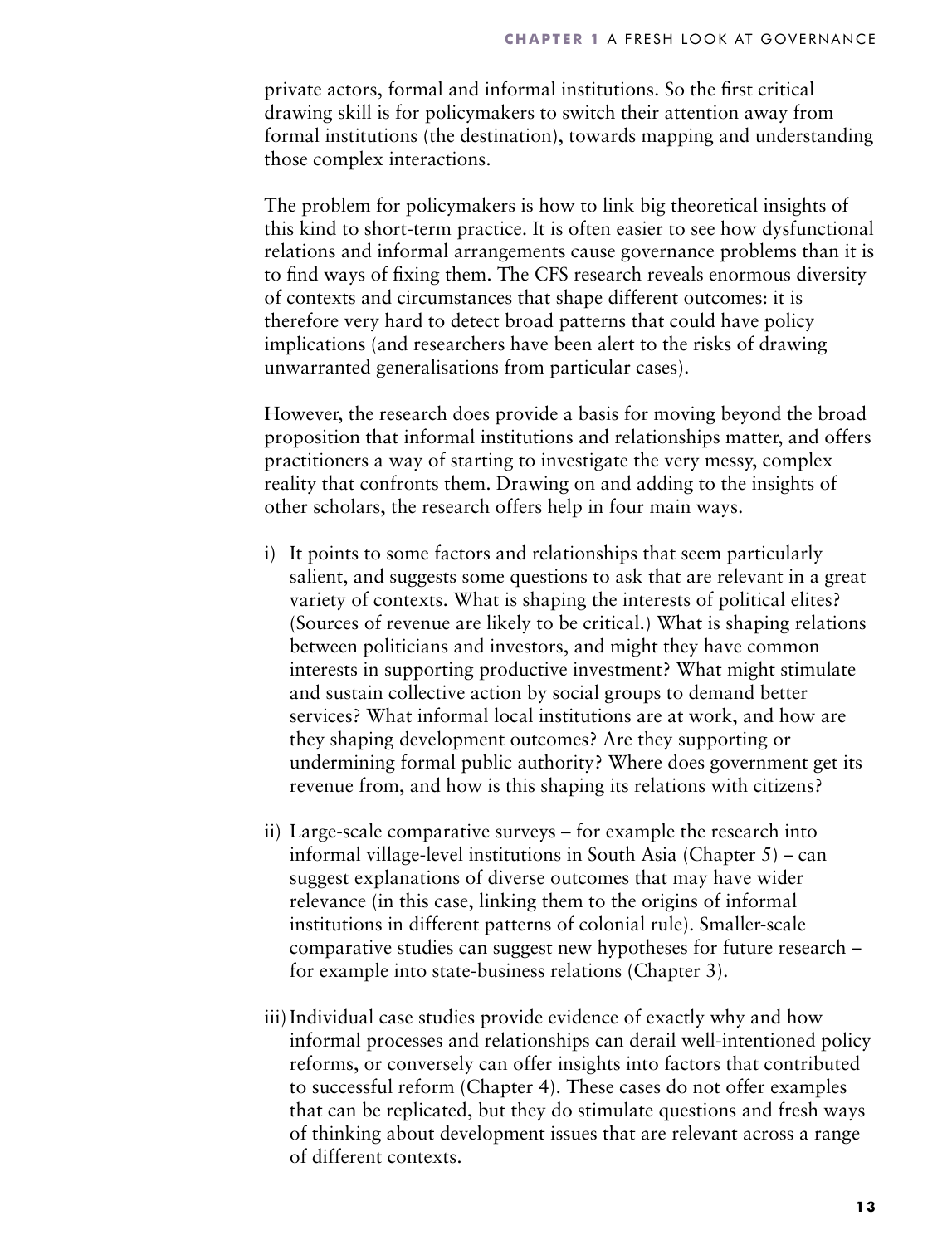iv) Many of the findings have proved of direct interest to local policymakers. For example, research into informal village-level governance in Pakistani Punjab has been taken up by officials in the provincial planning department; research into collective action around service delivery has attracted the attention of local authorities in São Paulo and Delhi.

Essentially, good 'drawing skills' consist of asking useful questions, directed towards understanding the underlying, informal processes that could encourage or inhibit constructive relationships and bargaining between key actors. The CFS research helps to identify, fine tune and validate such questions.

More broadly, as explained in Chapter 7, the research points to a different aid model. It shifts attention away from donor-driven reform initiatives, and towards local capacity and incentives to address core development problems. This suggests doing much more to empower local policymakers (including through good-quality research), while looking for indirect ways in which external actors could help create a better enabling environment. This might include action to limit the damaging impact of OECD governments and businesses on local incentives and capacity for progressive change, and helping to convene and manage partnerships between multiple stakeholders, including public and private actors, North and South.

# 1.6 Outline of the chapters

Chapters 2–6 below set out the core findings from the research.

Chapter 2 looks at the factors shaping the global environment within which poor countries in the South are struggling to create effective public authority. It explains how changes in the global economy have provided exceptional incentives for political elites in poor countries not to create effective states and public institutions, resulting in distinctive patterns of persistent conflict, and state fragility. It explores effective policy responses that might shift the institutional incentives driving elite behaviour.

Chapter 3 explains why relations between holders of political power and holders of economic power are so central to the process of creating effective and accountable public authority, and why conventional approaches to improving the investment climate have had limited impact in poor countries. Case studies in Egypt, Indonesia and China explore the potential for informal relationships between politicians, policymakers and private investors to compensate for weak formal governance arrangements, and to boost investment in the short-to-medium term. Findings from Egypt suggest that these played a critical role in unleashing the profit potential of specific industrial sectors, thus leading to higher investment than in other sectors with less potential.

**Good 'drawing skills' consist of asking useful questions, directed towards understanding the underlying, informal processes that encourage or inhibit constructive relationships.**"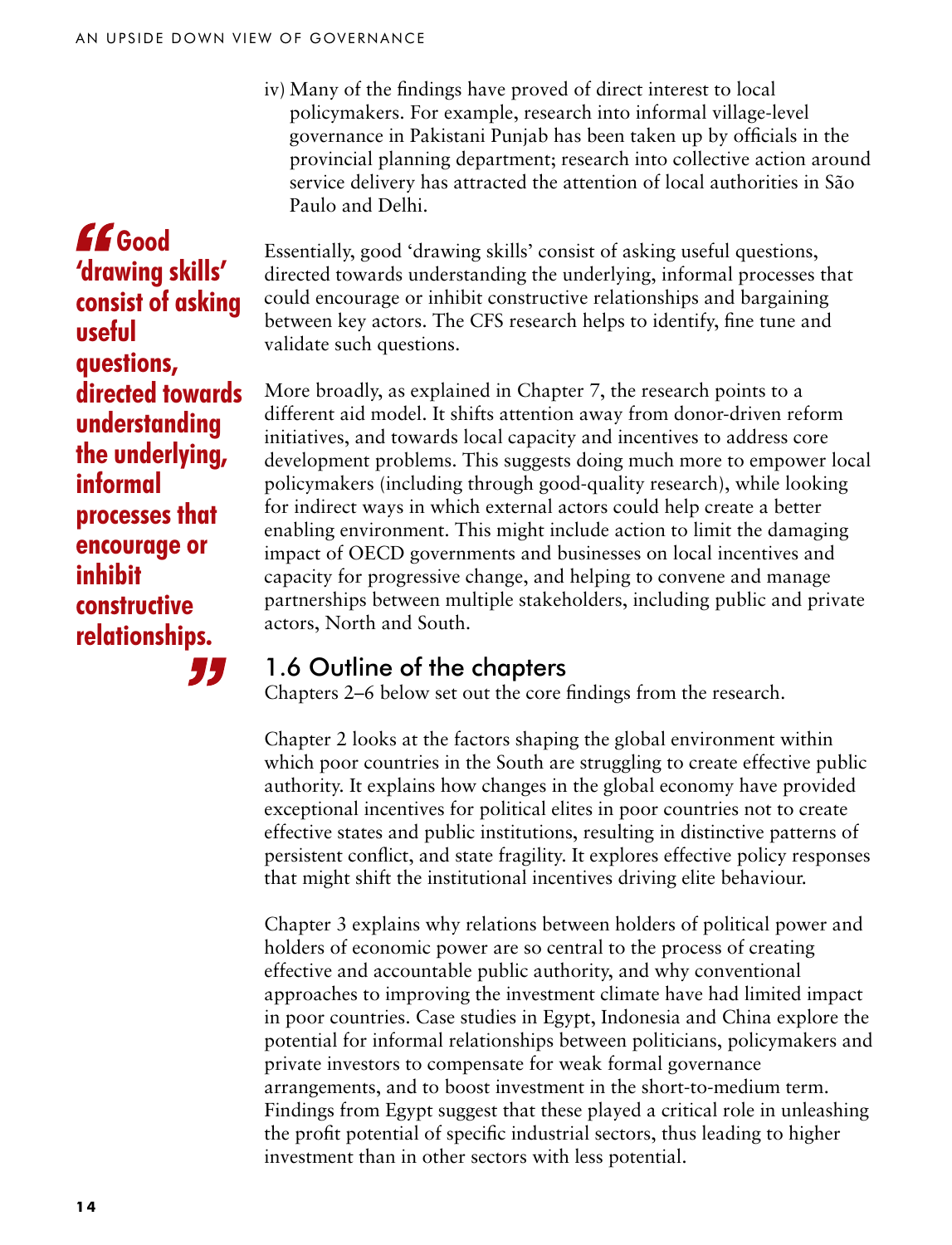Chapter 4 explores the circumstances in which poor people, or collective actors working on their behalf, can be effective in demanding accountability and improved performance from service providers. Based on a cross-country comparative study of reforms of healthcare and social assistance programmes in São Paulo, Brazil and Delhi, India, it finds that different types of public sector reform can substantially influence opportunities for collective actors, as can involvement at critical stages of policy reform. It also explores new forms of representation emerging among collective actors in São Paulo.

Chapter 5 raises the question of how to view so-called 'traditional' institutions: are they part of the governance problem, or part of the solution? The CFS has undertaken extensive research into informal local governance institutions in Karnataka, Rajasthan and Pakistani Punjab. It finds that they remain surprisingly influential and diverse, and interact in significant ways with formal institutions. In Karnataka, customary village councils are adapting to a more competitive democratic environment, are becoming more representative and pluralist, and interacting synergistically with formal institutions. By contrast, in Pakistani Punjab informal local governance institutions remain hierarchical with authority concentrated in landowning families and kinship groups. These differences can be related to whether such institutions had their origins in indirect or direct systems of colonial rule, as well as to more contemporary factors. These different origins help to explain persistent differences in the quality of development outcomes between neighbouring villages, and offer some practical ways of starting to improve the targeting of public programmes.

Chapter 6 picks up on a major theme of the Phase 1 research, namely the links between taxation and accountability. Detailed studies cover the political economy of taxation and its relationship to accountability in Ghana, Kenya and Ethiopia. Findings from all three countries show clear evidence of a broad causal relationship linking government reliance on taxation with pressures for increased accountability and responsiveness. They also reveal some more specific processes at work, including direct tax bargaining leading to specific episodes of political reform, and more indirect pressures for change driven by citizen resistance to taxation. This chapter also picks up on the implications for governance of natural resource revenues. A case study from Peru shows how huge increases in natural resource revenues fuelled dysfunctional relations between local governments, mining companies and activist movements, resulting in conflict and poor governance. It provides a clear warning that standard remedies can backfire when they take insufficient account of local context and political dynamics.

Chapter 7 examines the operational implications of these findings for local policymakers, international donors and the current aid and development model.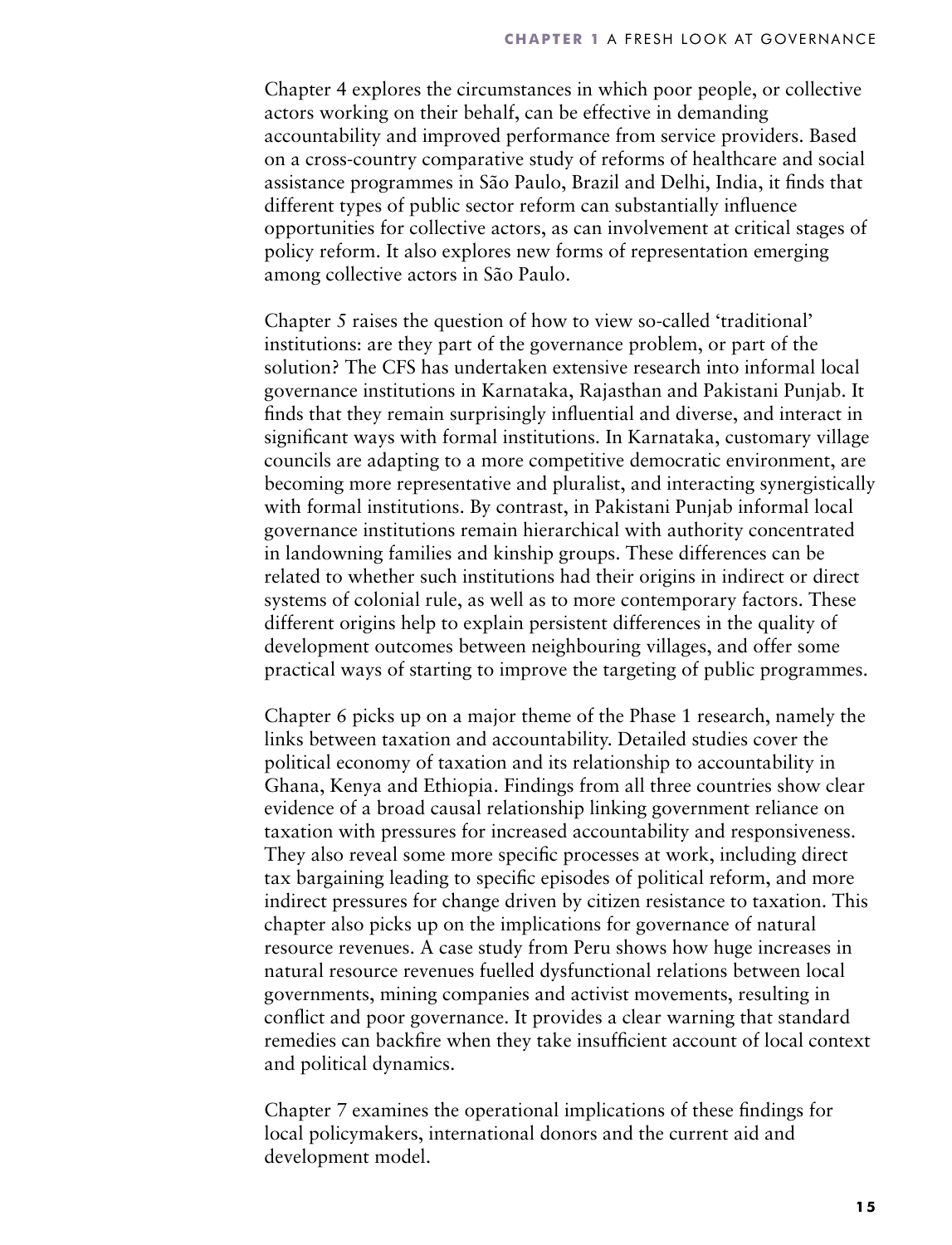#### AN UPSIDE DOWN VIEW OF GOVERNANCE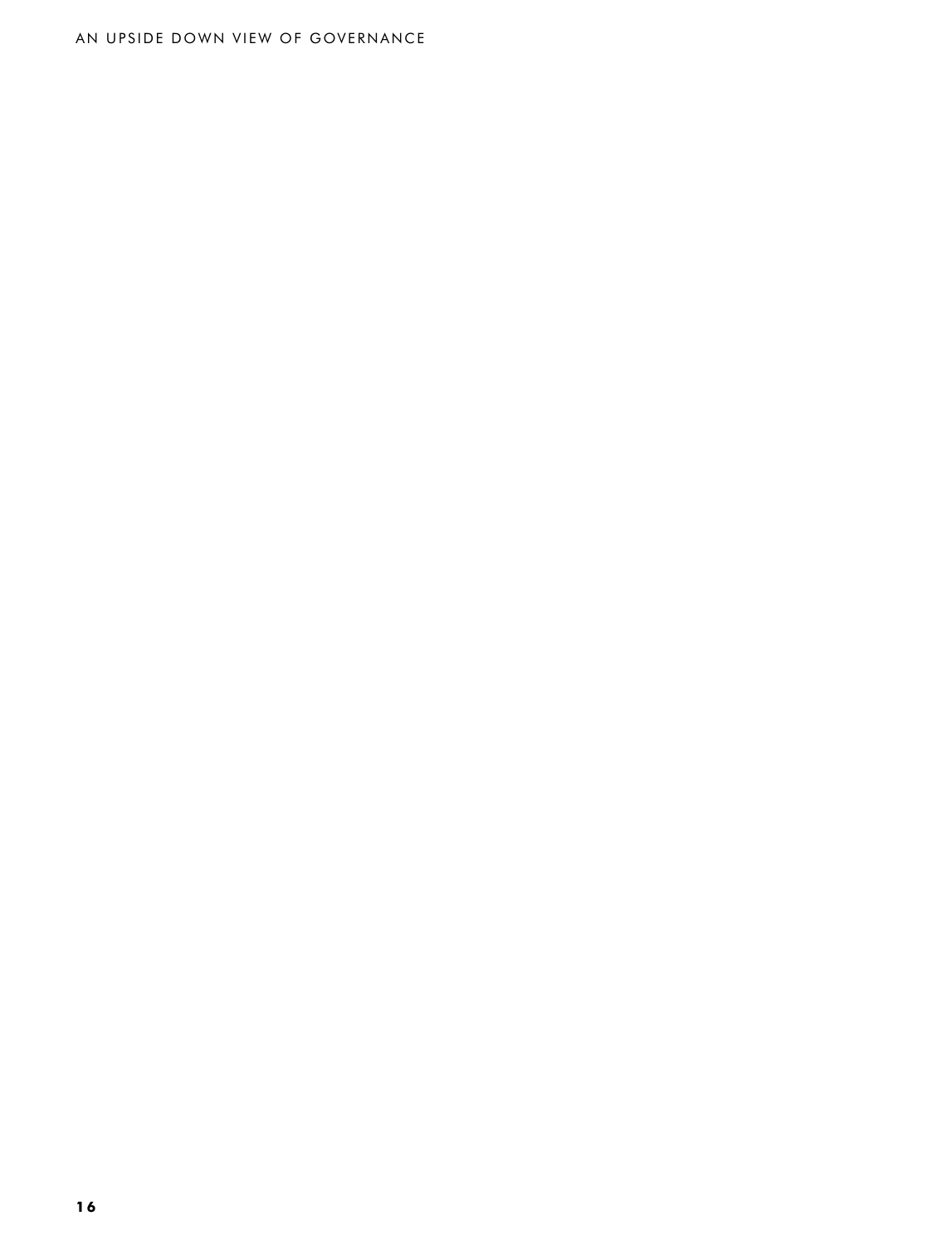# 2 State-society relations<br>2 and state fragility

# 2.1 Introduction

This strand of the CFS research applies the lens of state-society relations to exploring the causes of conflict and state fragility in very poor countries of the global South.

Western policymakers have become increasingly preoccupied with the challenges posed by weak or 'failing'/'fragile' states – states where no group or party has been able to establish effective control over the territory and provide security and basic services and where weak governance and continuous internal conflict have become routine. In thinking about the reasons for state fragility, policymakers often cite historical or structural factors, including colonial legacies of artificial boundaries and institutions that lack local legitimacy. These are valid parts of the explanation but are not very amenable to policy interventions. More often policymakers point to weak institutions and high levels of corruption as critical features of fragile states that need to be 'addressed'. But finding effective strategies has proved elusive.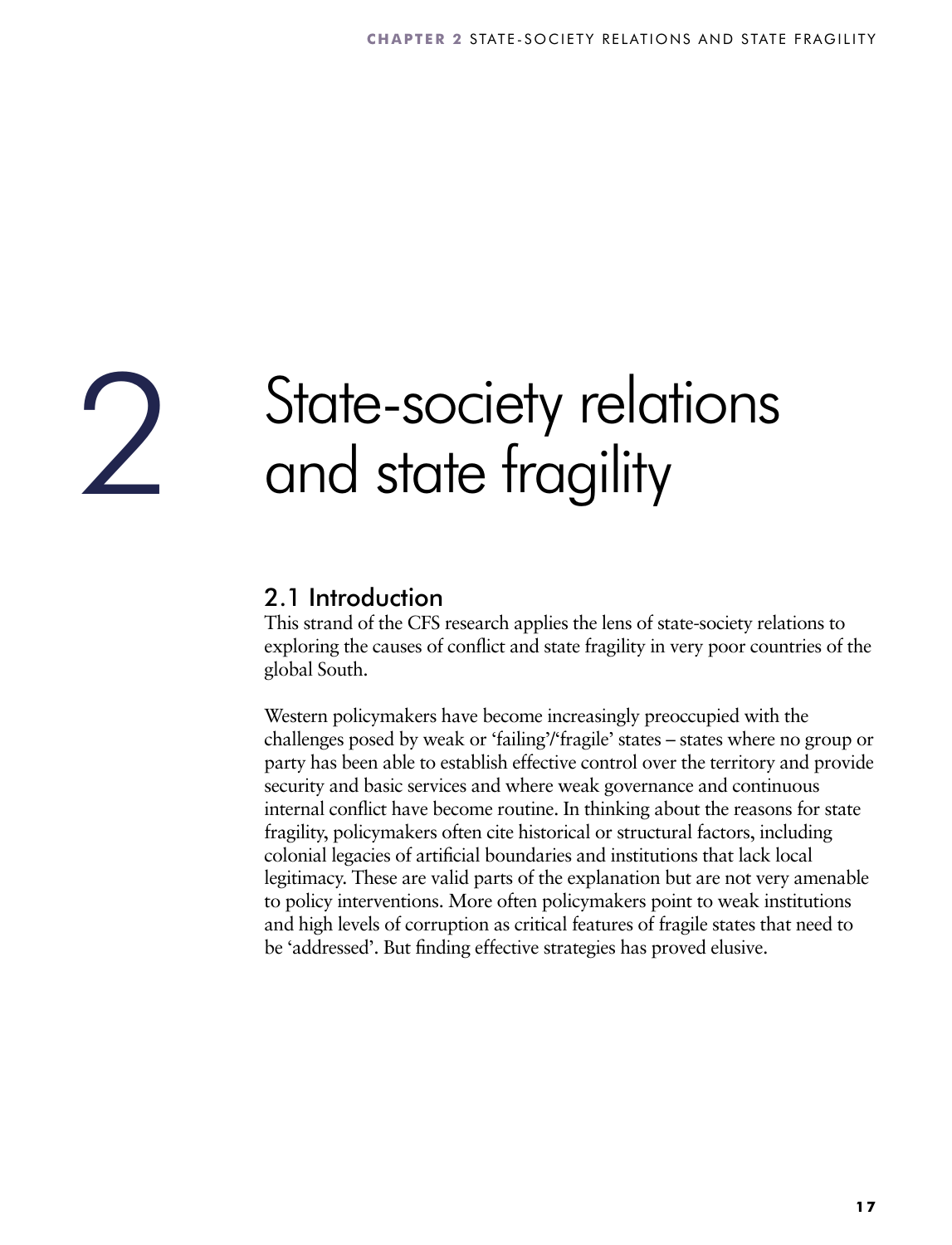# 2.2 Perverse incentives for elites

*Key findings*

· *The global environment creates perverse incentives for political elites to perpetuate fragile states because it gives them access to unearned sources of income from natural resource rents and criminal activities. This weakens their incentives to engage with citizens, build public institutions and nurture the economy.*  (Moore *et al*. 2009)

**A critical underlying cause of state fragility is the lack of elite incentives to create effective public authority.** 95

The CFS research suggests that a critical underlying cause of state fragility is the lack of elite incentives to create effective public authority. A major reason is that the global environment has provided unprecedented opportunities for elites with transnational connections to profit from weak governance and ongoing conflict. Effective policy interventions therefore need to focus on ways of shifting these perverse incentives.

The core problem of states that lack effective public authority is widespread, has almost certainly worsened in recent years (in the sense of affecting an increasing number of people), and in some places is becoming normalised. Governments in Somalia, Sudan, Haiti, Democratic Republic of Congo, Côte d'Ivoire, Central African Republic, Guinea, Iraq, Afghanistan, Liberia, Sierra Leone, Angola and Chad among others have suffered significant, apparently longterm shrinkage of authority and capacity. Actual power has shifted to unofficial, non-state actors, often financed by criminal or resource extraction activities, and reliant on nonofficial armed force. Historically, following war, conquest or revolution, one party has emerged dominant, or public authority has been re-established through compromise between leading contenders. A distinctive feature of the current fragile state phenomenon is the absence or slowness of such processes. Failing governments have not been ousted militarily and the international consensus – supported by the UN and African Union – against changing international boundaries by force has reduced the chances of this happening. Weak governance and continuous internal conflict have become routine.

The end of the Cold War was the immediate trigger for so many cases of state weakness and failure. But a combination of globalisation, and big increases in wealth and income inequality between rich and poor countries, are also driving the process. Changes in the global economy from the 1970s onwards, spurred by the reduction in costs of long-distance transport and communications, have had a fundamental impact on elite incentives in poor countries. In the list that follows, the first two are the most important.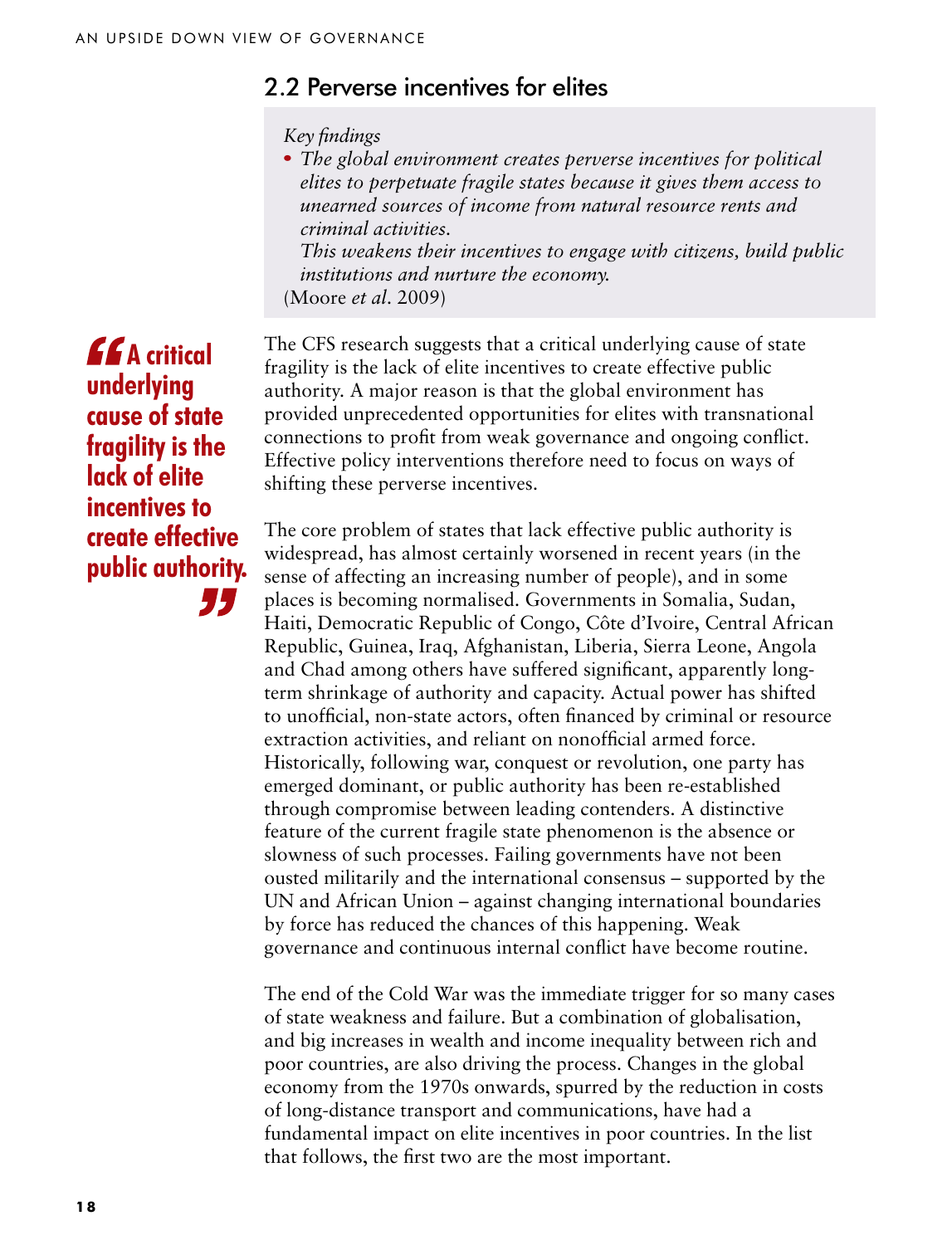- i) Elites with political and military power face huge financial incentives to enrich themselves by: gaining control of rents from the export to much richer countries of oil, minerals and natural gas; smuggling diamonds and other mining products; and illegal trade in narcotics. (The latter has particularly corrupting effects on officials and politicians in transhipment areas).
- ii) Global financial liberalisation has made it increasingly easy to transfer large financial assets abroad, and to store them in tax havens with (until recently) very few questions asked.
- iii)Elites can protect themselves at home by hiring military force on global commercial markets, thus relieving them of the need to organise local manpower and to build the political legitimacy and administrative capacity to support a domestic military capability.
- iv) Where public institutions are already weak, they can be further undermined by high aid inflows. These can reduce incentives to increase economic growth in order to expand public revenue, and weaken the need to bargain with citizen taxpayers. More specifically, international humanitarian assistance to refugees and displaced persons can provide valuable resources to armed groups, and thus incentives to leave military and political conflicts unresolved.
- v) The globalisation of arms production is an exacerbating factor, widening loopholes in regulatory systems to control the international arms trade.

All of these factors have weakened elite incentives to create effective public institutions, to nurture the economy and to invest in public services. Elites include people with formal power (businessmen, politicians, wealthy professionals or religious leaders) but also people with informal power (as warlords, or leaders of narcotics or other criminal networks). They matter because it is elites – people with high levels of political, bureaucratic, military, financial and economic power – who can make crucial policy choices to support or undermine public authority.

# 2.3 Scope for international action

Globalisation itself is not the culprit, and indeed has some positive effects. The close contemporary interaction between very rich and very poor countries has brought strong pressures for more democratic, rulesbased governance. It has contributed to public awareness of global challenges – an obvious example being climate change – that in turn creates reputational pressure on business and governments. It supports the organisational power of international NGOs to mobilise action and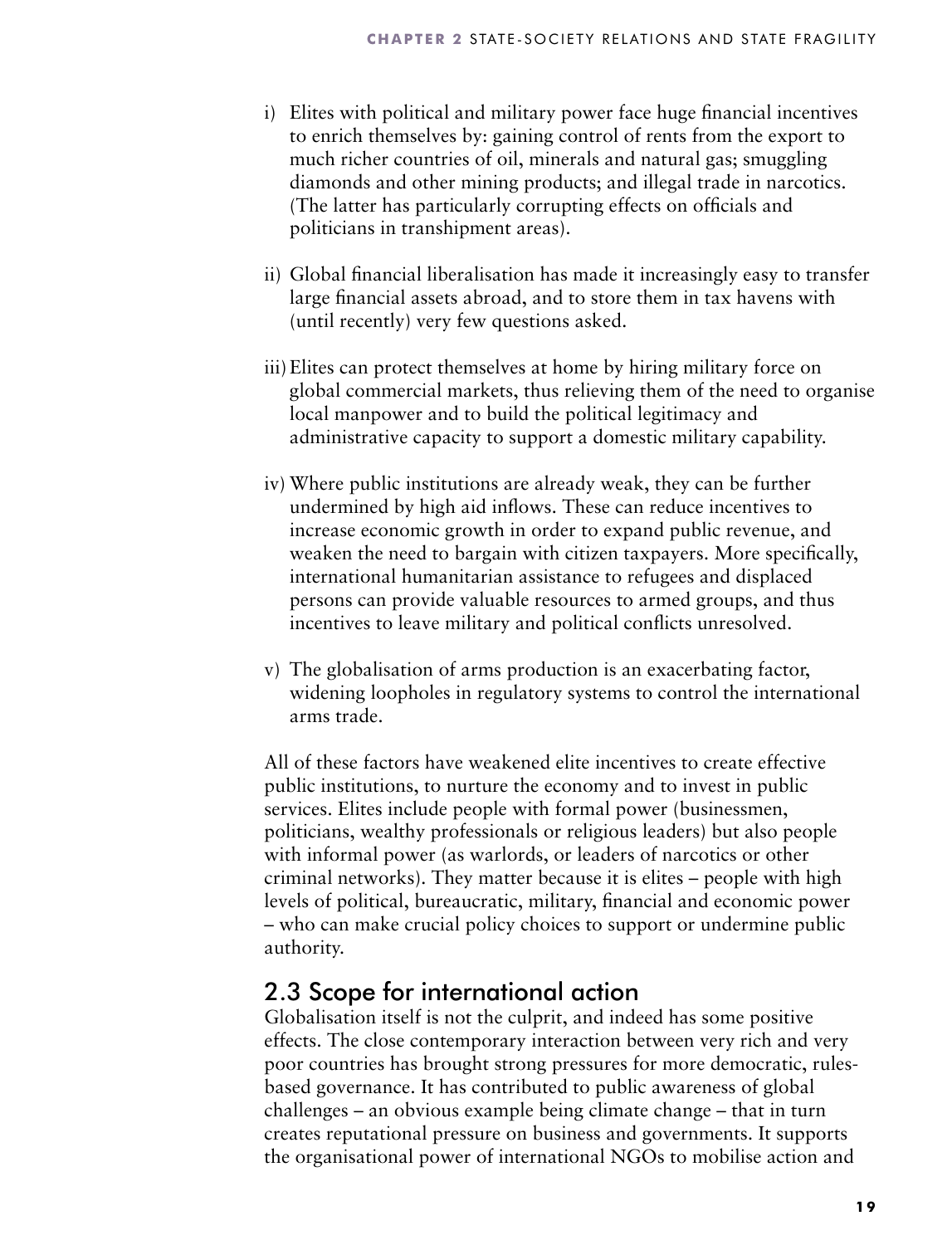public opinion, and offers new opportunities for communities of experts to share experience, facilitate learning and coordinate action. Transnational corporations can play a useful role as vehicles for introducing more effective and transparent systems of accountancy, commercial law and corporate governance. There is a growing role for multi-stakeholder partnerships that bring together governments, business and local and international civil society to tackle global issues including trade, the environment, human rights, crime prevention, security and medicine.

In particular there is scope for international action to address a range of issues that are central to changing the perverse incentives described above. Some are already well advanced, including action on international tax evasion, money laundering, stolen asset recovery, corruption and terrorist financing. A range of multi-stakeholder initiatives are also ongoing (with mixed results), designed to mitigate the negative impact of natural resource revenues. They include the Kimberley process to prevent trading in conflict diamonds; the Extractive Industries Transparency Initiative (EITI) to encourage transparency about revenues paid by oil companies to producer governments; and international action to control illegal logging. There is scope to make all these work better. One of the most significant gaps is the failure to reform the international regulation of narcotics, although political support for change may be growing. Meanwhile new challenges are in prospect: an example is the proposal for a mechanism under the post-Kyoto climate regime to pay compensation to countries for 'avoided deforestation', thus motivating them to protect tropical forests (the so-called REDD initiative – Reducing Emissions from Deforestation and forest Degradation). Depending on how the mechanisms are designed, such revenues might add to the problems of perverse incentives currently associated with large incomes from oil, gas and minerals.

# 2.4 Conclusions and policy messages

There are some broad implications of these findings for policymakers, notably the way changes in the global environment are transforming aid relationships. These are examined in more detail in Chapter 7 below. The main point here is that applying a different lens to thinking about state fragility points to a change in strategy: less of a focus on direct action to build formal institutions, eliminate corruption or supply external sources of security; and much more of a focus on action to address the sources of perverse incentives that undermine elite interests in building effective public authority. Given how difficult it is for outsiders directly to influence internal political dynamics in poor countries, they should do much more to address aspects of their own behaviour that have a damaging impact, and prioritise action that can be initiated and managed by OECD countries.

**Applying a different lens to thinking about state fragility points to a change in strategy.**"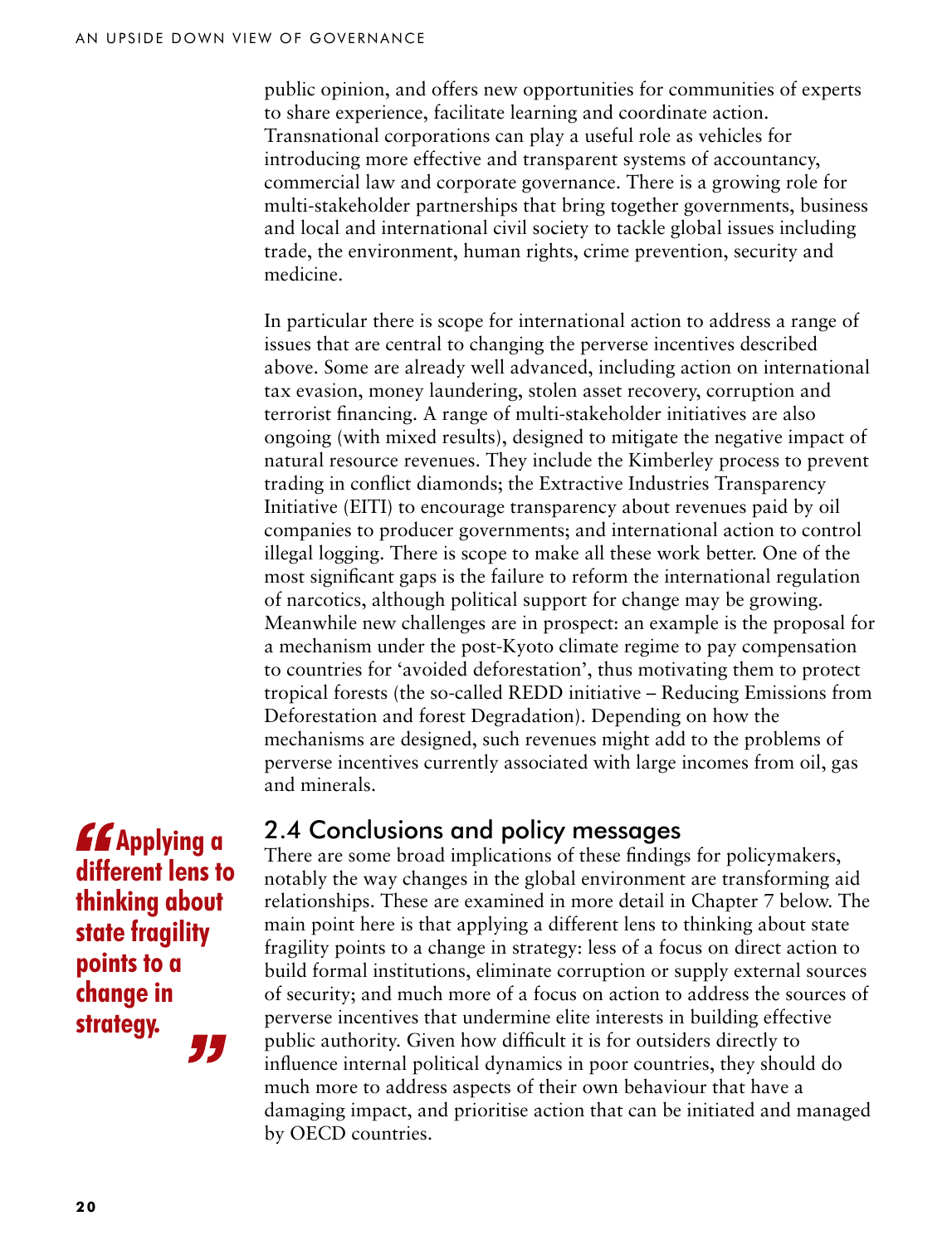3

# How can public action stimulate productive private investment?

# 3.1 Introduction

For years, developing countries have been on the receiving end of wellintentioned advice from international donors about how to increase economic growth. As is often the case, the prescriptions have fluctuated widely according to prevalent donor fashions: enthusiasm for state-led development gave way to urgent advocacy of liberalisation, privatisation and retrenchment of government, followed by a rediscovery that public institutions matter for growth. This was accompanied by a stream of advice about how to improve the investment climate by strengthening legal arrangements to protect property rights, facilitate contract enforcement and improve regulation (with an emphasis on reducing the role of government in decision-making) (World Bank 2005). The problem with this approach is that (1) reforms have proved very difficult to implement in poor countries with weak institutions; and (2) it now seems clear that they may do little on their own to improve prospects for growth. China in particular – but also Vietnam – have achieved astonishing growth without many of these formal, legal arrangements in place.

So a rethink is underway, stimulated by the work of Dani Rodrik among others (Rodrik 2005). It is increasingly accepted by development practitioners that comprehensive, best-practice reforms of public sector institutions have had limited impact. There is some recognition that what matters is the function, rather than the form of institutions: while certain

**Company** China in **particular achieved astonishing growth without many of these formal, legal arrangements in place.**55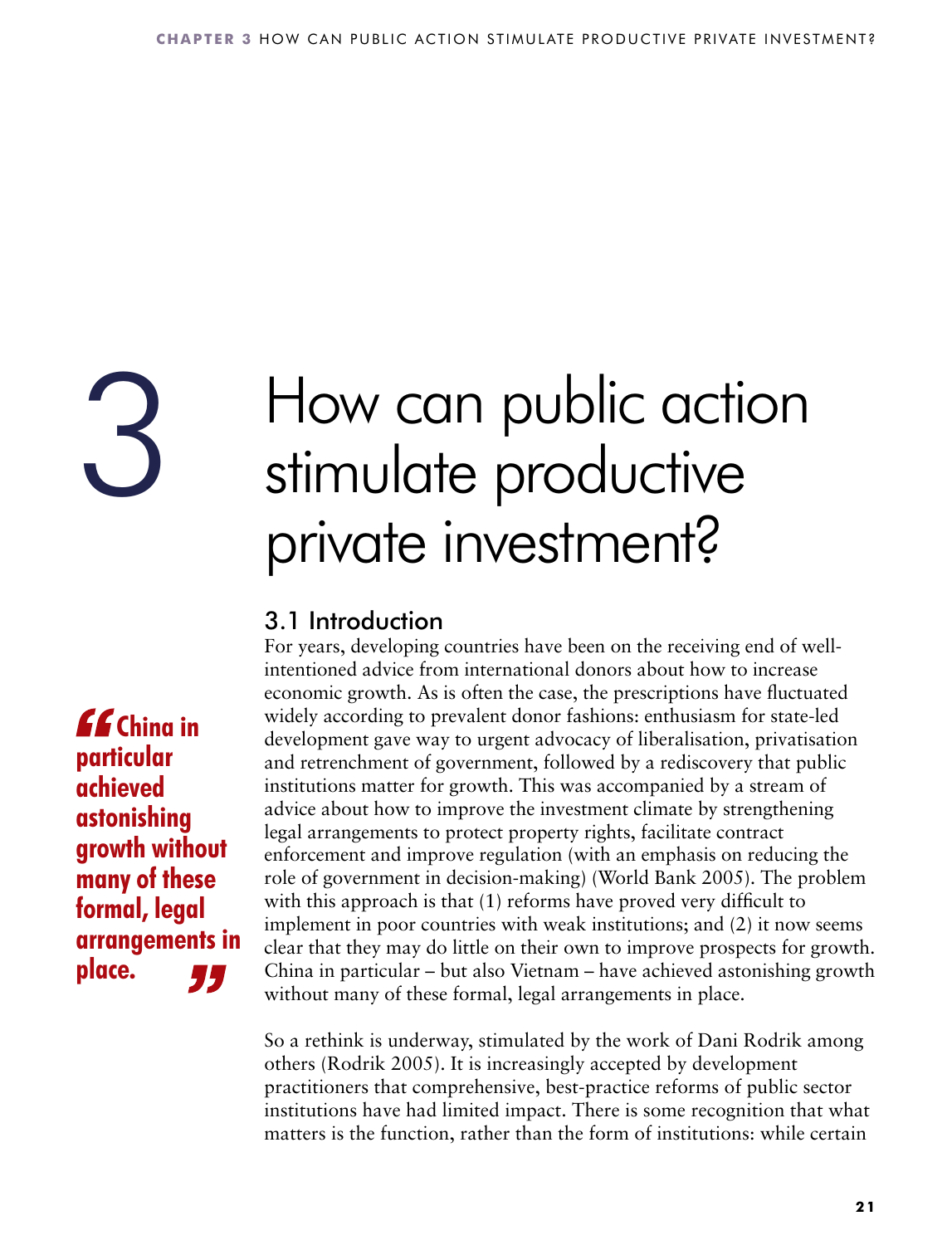high-level principles (protection of property rights, rule of law, marketoriented incentives, sound money, sustainable public finances) all matter for growth, they can be delivered in different ways, allowing for more country-specific variation and experimentation. More recently the World Bank and DFID among others have taken an interest in bringing together political economy analysis with growth diagnostic frameworks to identify the 'binding constraints' to growth in particular contexts, and to identify targeted, politically feasible solutions.

Much of this rethink is positive, and the CFS research programme into ways of stimulating productive private investment through public action builds on the insights of Rodrik and others. But donor thinking – even when directed towards more politically sensitive, targeted approaches – is still heavily coloured by the experience of OECD countries. This is unhelpful in two main ways.

- i) It significantly underplays the importance, in poor countries, of the relationship between people who control political/military power and those who control economic power. This relationship is fundamental to creating and sustaining public order.
- ii) It limits the menu of options because despite acknowledging the need for some local experimentation – donors still tend to look for solutions based on formal rules that have (mostly) worked well in OECD environments. This underplays the potential for very informal relations to support productive private investment, through deals struck between politicians and investors, and through 'self-help' arrangements between business people (to arbitrate disputes and share information about credit-worthiness, for example – with reputational risk as a sanction).

The CFS research seeks to reframe the debate about how to stimulate productive private investment in poor countries by looking at relationshipbased rather than rules-based approaches (Moore and Schmitz 2008). While rules-based arrangements remain a valid long-term goal, experience suggests that these are very difficult to implement and may be ill suited to helping poor countries with weak institutions to increase investment in the short-to-medium term. There are of course legitimate concerns that informal relationships often result in monopoly, privilege and corruption (so-called 'crony capitalism'). But it is unhelpful to slap this label on all informal arrangements between government and business without a closer examination of how they actually work out in practice.

### 3.2 Interdependence between politicians and business

People who hold political/military power and people who hold economic power need each other and stand to benefit from cooperation; but they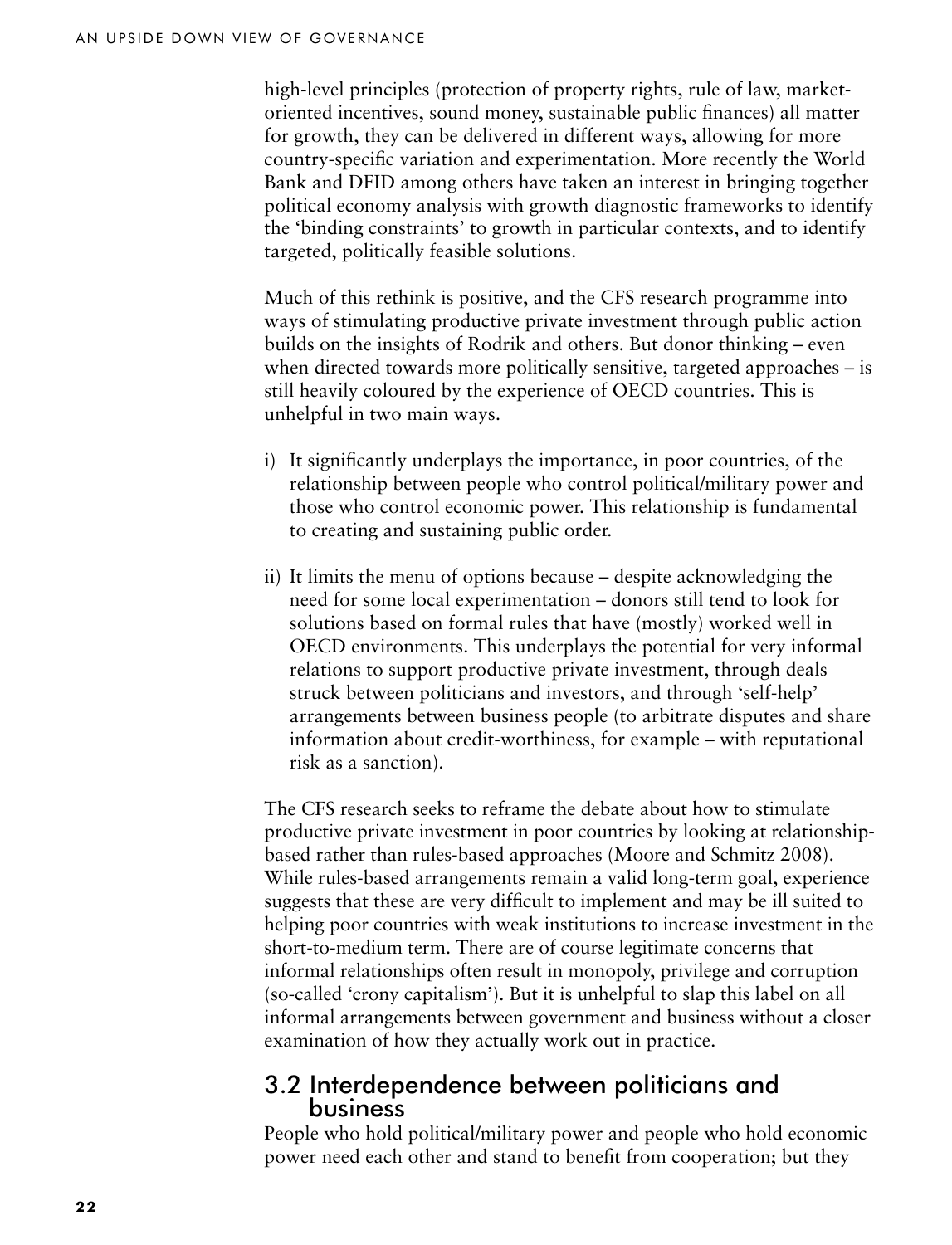also face considerable risks in doing so. Politicians need private capital to provide state revenue, finance political parties and invest to create prosperity that supports political order. Holders of private capital need public authority to provide security and public order, physical and financial infrastructure, and credible assurances that they will be able to retain the profits from their investments.

But in practice in poor countries the relationship is often fraught and competitive. Politicians are tempted to predate on private capital (legally through heavy taxation or illegally by confiscating assets or extracting protection money). Holders of capital may use their economic power to organise violent opposition or extract exclusive benefits through monopolies and restrictions on competition. Public authority and private capital are often fragmented and lack organisational capacity, which makes productive cooperation more difficult. Moreover, as seen in Chapter 2 above, politicians may have limited need for bargaining with private capital if they have alternative sources of revenue.

By contrast, in OECD countries, competition between public authority and private capital takes place primarily within widely accepted formal rules, and relationships are relatively indirect and impersonal. Governments depend on general taxation for revenue, which depends on economic growth. This makes it essential to negotiate with private capital, which can use its structural power to withhold or slow down investment if dissatisfied with government policy. Electoral democracy and high levels of welfare spending give governments legitimacy and capacity to bargain effectively with private capital. It is relatively easy to build political coalitions based on common interests between major economic and political actors, and to formulate economic policies to support growth. In short, institutions of market capitalism, liberal democracy and welfare states are mutually reinforcing.

**Advice about how to 'improve' the investment climate based on an OECD model is likely to be inappropriate and potentially damaging.**"

But these arrangements are the product of a long history of political conflict and socioeconomic change, and cannot easily be replicated. Advice about how to 'improve' the investment climate based on an OECD model is likely to be inappropriate and potentially damaging, because it significantly underestimates the fundamental challenge of negotiating a bargain between politicians and business.

If building best-practice institutions in poor countries is not a short-term option, and if relationships between private investors and public authority are likely to remain highly personalised and informal in the medium term, the question becomes in what circumstances might such relationships lead to productive investment rather than crony capitalism? That is the issue addressed by this stream of the CFS research.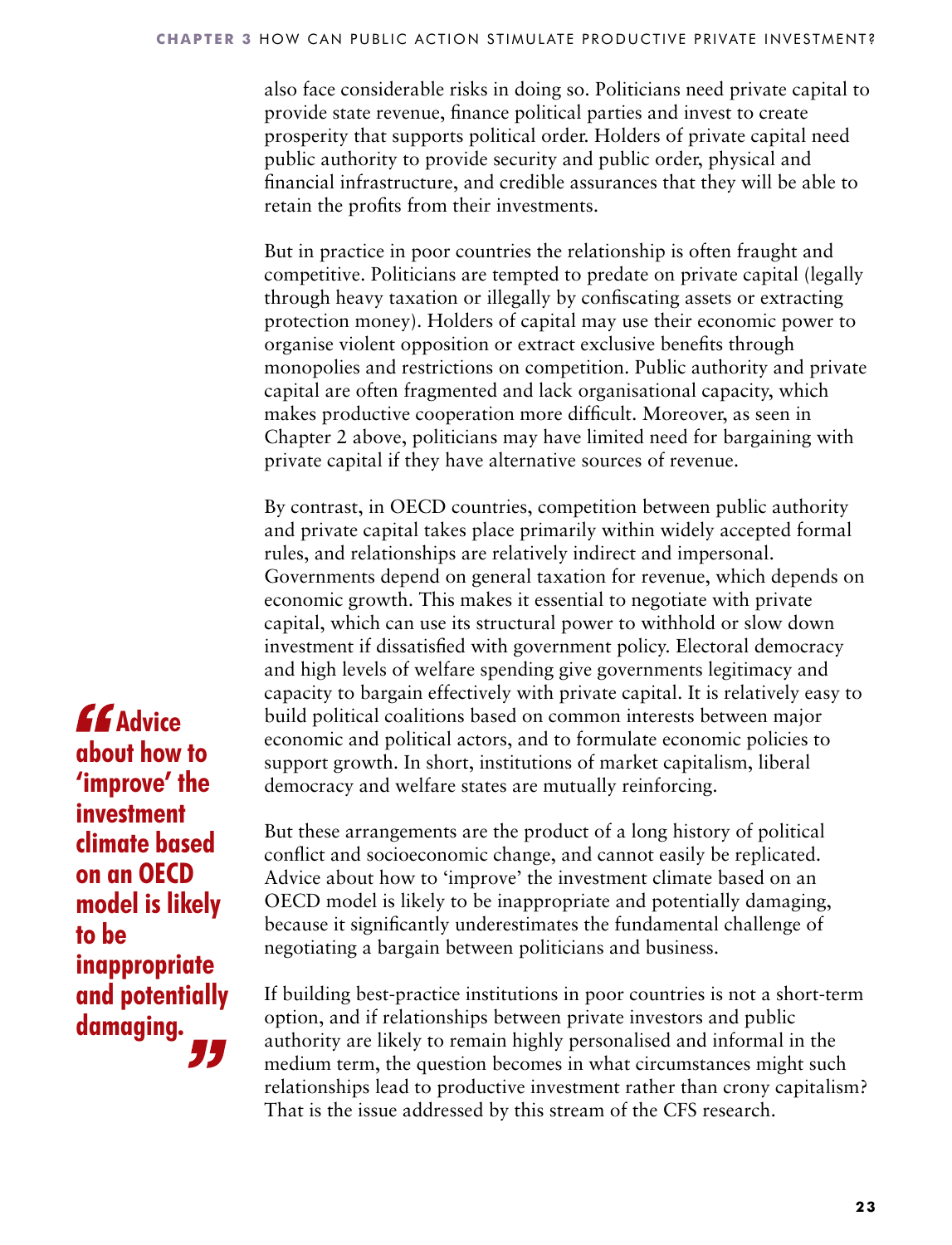# 3.3 Relationship-based investment

Conventional thinking about the investment climate conflates two distinct ideas about things that governments can do to improve the environment for business investors. They can:

- · reduce the *costs* of doing business, including the availability, reliability and cost of public infrastructure and skilled labour, the costs of complying with government regulations, and the burden of heavy taxation;
- reduce the *risks* of doing business i.e. the degree of uncertainty faced by investors about their ability to profit in future from investment decisions made now. Particular problems of uncertainty arise from poor governance, including arbitrary taxation, inability to enforce contracts, and lack of government protection against theft.

The CFS research focuses on the risks of doing business, and especially the reality or perception of risks that arise from relationships between business and those who hold political power.

Clearly context matters, because it fundamentally affects the interests of economic and political elites, and therefore the way the relationship between them plays out. At the macro level, Chapter 2 above highlighted how recent changes in the global environment have undermined elite incentives to nurture economic growth or improve governance. The structure of the domestic economy is also significant: mineral or fuel wealth invites looting because it generates high levels of surplus that are easy to control. By contrast, governments dependent on revenue from specialist export enterprises with the freedom to move elsewhere will have a strong interest in providing them with support and protection. Formal institutions matter: decentralisation can create space and incentives for bargaining between officials and business at a sub-national level, and between different levels of government. The CFS research attempts to hold constant at least some contextual factors by looking at variations in investment performance between sectors or regions within a single country, to explore how far relatively short-term relationships between politicians and investors – often of a transitional kind – played a part in explaining different outcomes.

These relationships are not highly visible and are often deliberately covert, and therefore difficult to research. However, their potential importance is illustrated by a number of cases that have provided the inspiration for the CFS research. One already mentioned is China, where informal relations provided investors with confidence that they could retain their profits despite very weak legal protection of property rights (Qian 2003). Many of the same factors explain significant economic growth in Vietnam despite weak formal legal protection of property rights. A different but equally striking case comes from the experience of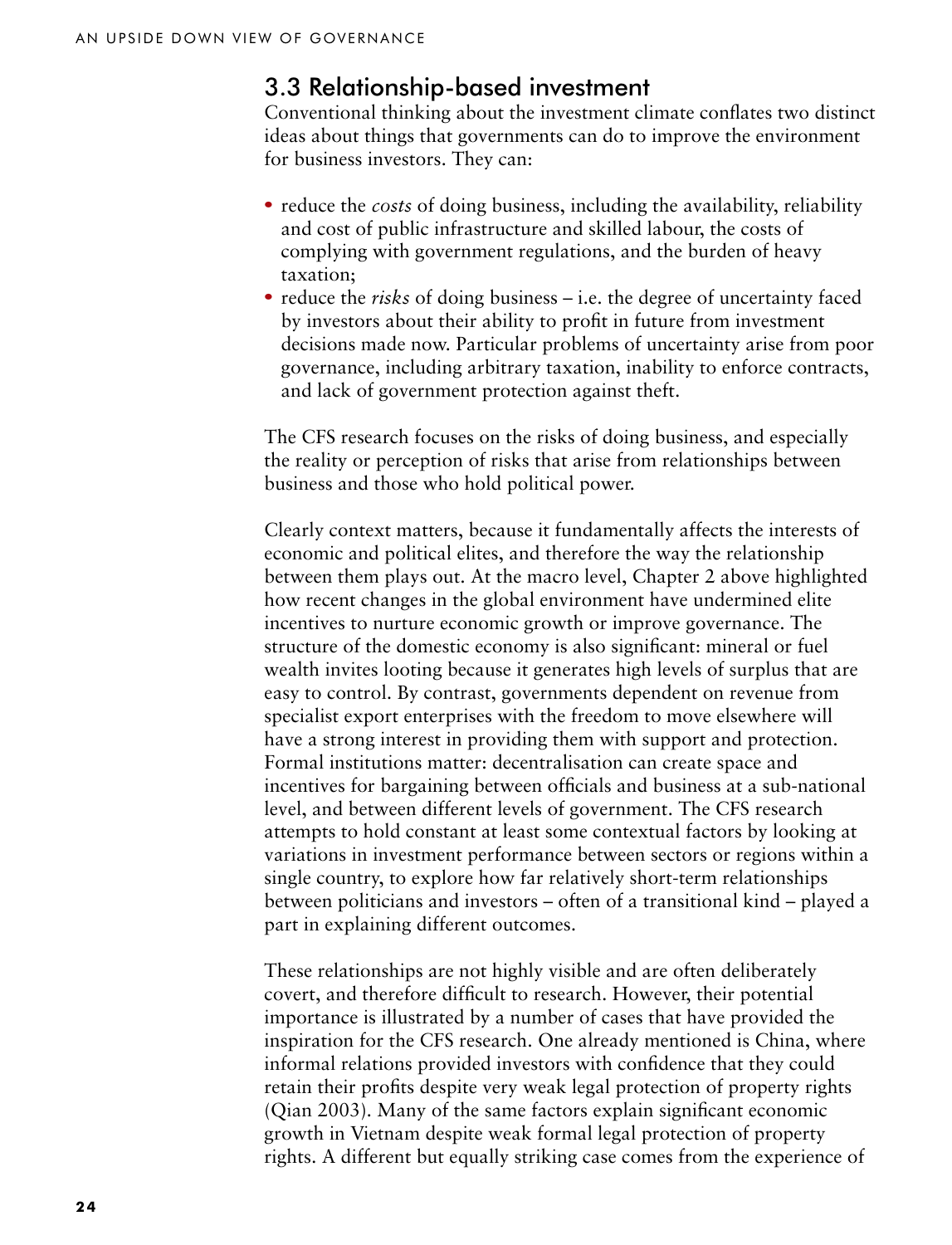Mexico where some sectors of the economy thrived during a long period of political instability and civil war between 1876–1929, based on very local bargains between politicians and business (Haber *et al.* 2003).

The CFS research programme has built on such insights, undertaking detailed investigation of the way relations between public actors and private investors have influenced investment outcomes at the national level in Egypt, and at local level in Indonesia and China. The following section gives highlights from the cases.

# 3.4 Detailed findings **Egypt: Common interests in productive investment**

#### *Key findings*

- · *A new government in 2004 triggered positive changes in relations between officials and business.*
- · *A common understanding of problems and common interests in addressing them facilitated targeted solutions that boosted investment in sectors with good profit potential.*
- · *These relations were initially informal and exclusive, but became more institutionalised and inclusive over time.*
- (Abdel-Latif and Schmitz 2009)

Egypt has generally been perceived as having a poor investment climate at the national level. For most of the last three decades it has recorded declining levels of investment and growth. This is despite carrying out significant legal reforms to end expropriation and give equal treatment to local and foreign firms, as well as structural adjustment measures and intellectual property and labour laws.

However, there has been significant improvement in overall levels of private investment since 2004, with especially strong increases in particular sectors including food and communications. This coincided with a change of government in 2004, and the appointment of businessmen to ministerial positions for the first time since 1952. The government introduced a number of important regulatory changes, long demanded by the business community, including simplification of customs and taxation.

It seems unlikely, however, that these legal and regulatory changes go very far in explaining the increase in investment, given the failure of such changes in the preceding 30 years to have much impact. Moreover, formal changes do not explain why some sectors (notably communications) saw a significant increase in investment from the late 1990s, why investment after 2004 was so much higher in some sectors than in others, or how important remaining constraints in the 'investment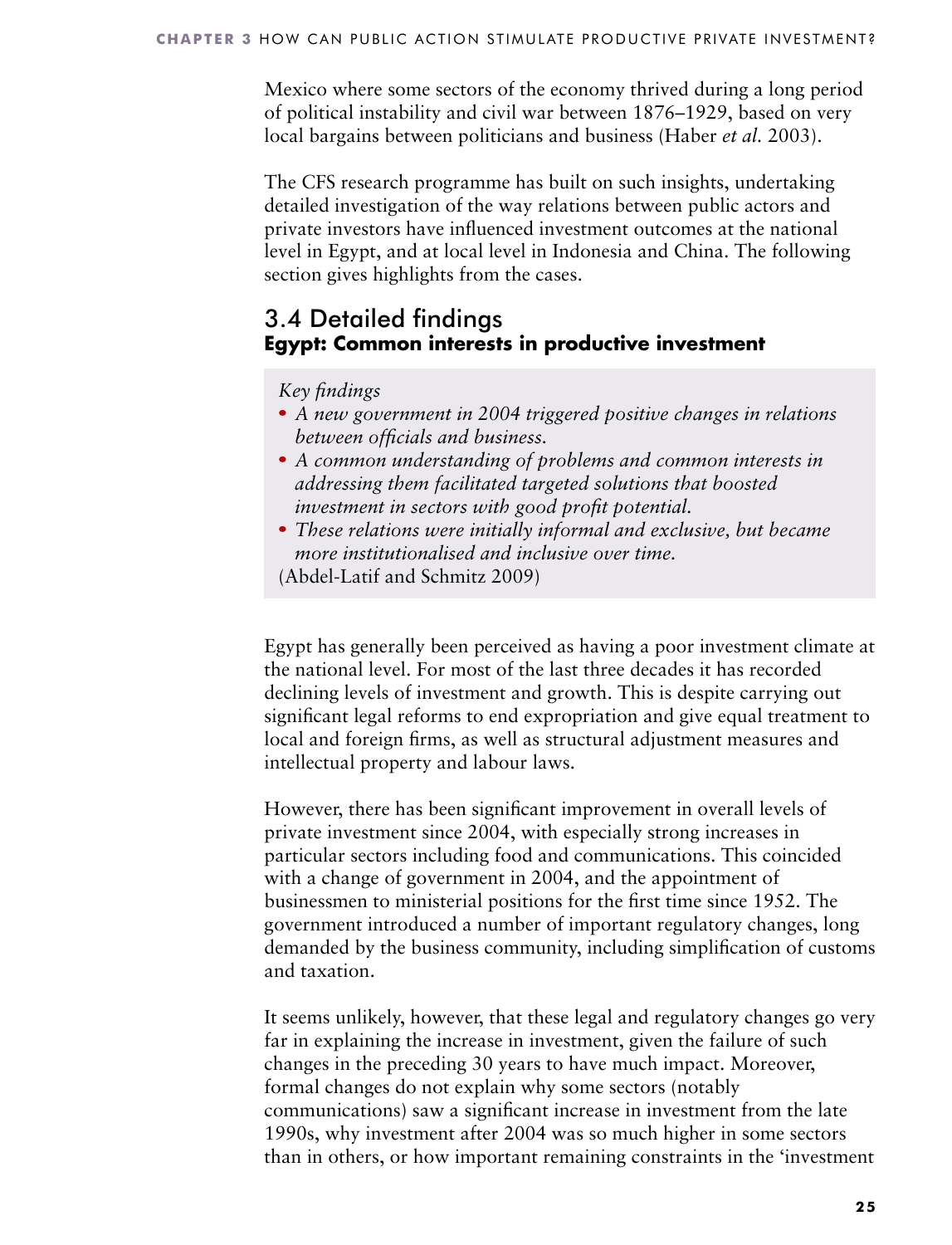climate' were overcome, including inconsistent legislation and weak contract enforcement.

The CFS research explored whether, and if so how far, informal relations between policymakers and private investors played a role (alongside regulatory and other changes) in increasing the levels of productive private investment. It looked at two long-established, traditional sectors – food and furniture – that showed different investment trends: a sharp increase in investment in the food industry, but only in one sub-sector of the furniture industry. It also looked at two newer sectors – communications and IT: both started development in the mid-1980s but took different paths, with the communications industry growing much more rapidly.

The research was based on statistical data and 61 key informant interviews with government and business leaders. It traced in detail the development of informal relations between them, from initial contacts (often rooted in prior social or professional relationships), through building a common understanding of problems and interest in addressing them, to the development (first informally, later publicly) of sector-specific policy measures. In some cases these resulted in a 'tipping point' when investment started responding, and there were knock-on effects as local investment pulled in foreign direct investment, and confidence spread to other sectors.

Overall the research found that the most critical change that occurred in 2004 was not so much in improved government regulation, as in changes in perceptions and attitudes. However, informal relations between policymakers and investors became effective only when there was a common understanding of the problems and a common interest in addressing them. This provided space to find sector-specific solutions, thus reducing obstacles and risks for investors and increasing their chance of reaping a profit, while enhancing the reputation of policymakers associated with boosting growth and job creation. Such mutual interests were particularly clear in the food sector (which contributed to industrial output, employment and exports). They were less evident in the furniture sector, although investment was high in one sub-sector that was focused on exports. In the communications and IT sectors the big companies were willing to invest because they saw the gains to be reaped from being first movers in new markets. Policymakers negotiated deals with these companies because they saw the potential of the new technologies and welcomed the prestige that came from being associated with the new industries. A shared professional background facilitated understanding and cooperation between the two sides.

*<u>ff</u>* The most **critical change was not so much in improved government regulation, as in changes in perceptions and attitudes.**77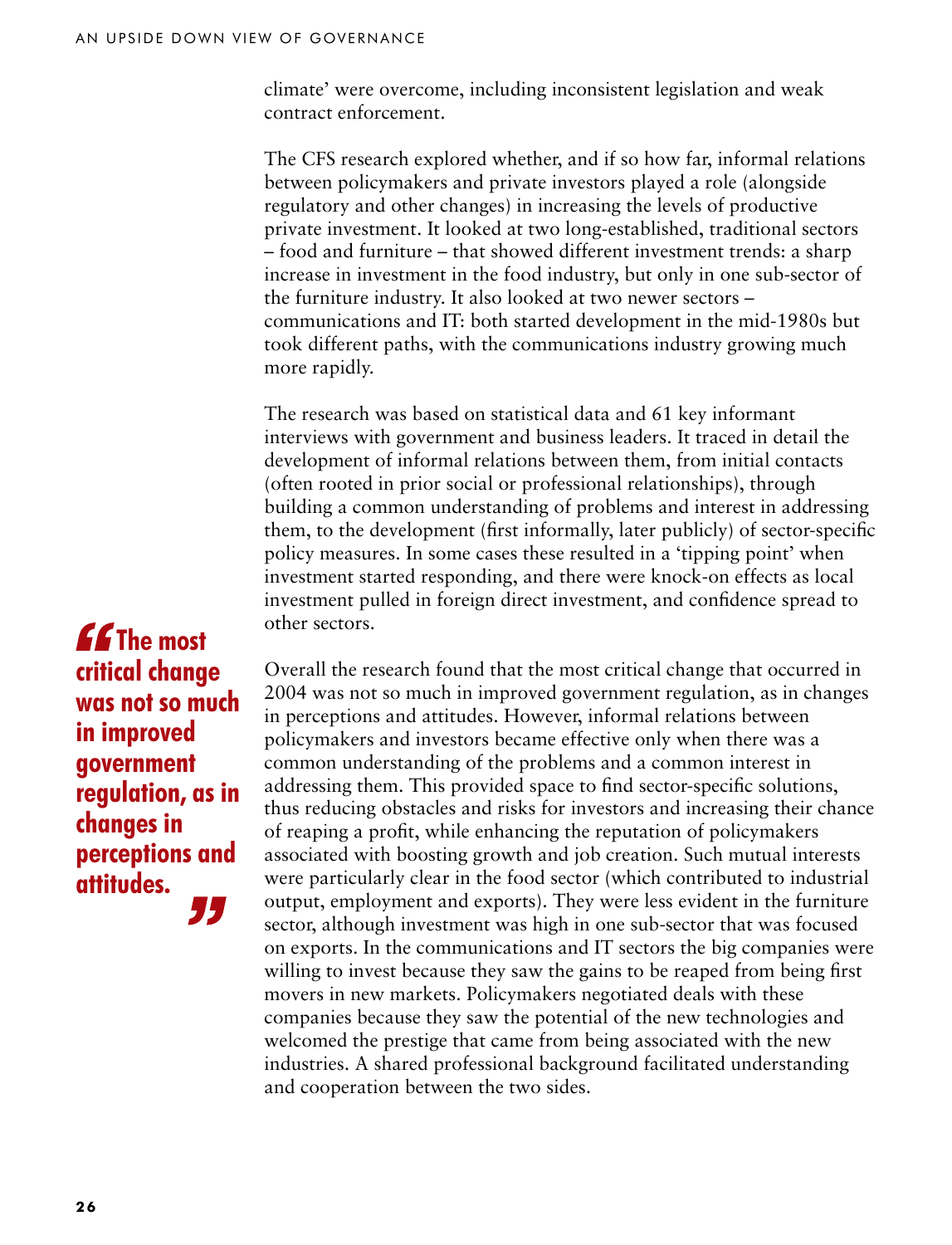Other findings of interest include the following.

- · Informal state-business relationships were not the sole direct cause of an increase in private investment, but played a critical role in unleashing the profit potential of specific sectors. They can unblock the way forward in the short-to-medium term in cases where governance is weak. In the food sector, for example, the direct reason for the increase in investment was favourable demand, but informal relationships played an important part in overcoming general supply constraints and facilitating effective investments.
- · Informal state-business relations operated by providing a broad level of trust and credibility in government, and by offering proxy governance benefits through policy changes of particular relevance to a sector or sub-sector. They facilitated difficult, politically sensitive decisionmaking, for example the removal of restrictions on access of big investors in the food sector to reclaimed desert land, and the removal of the energy subsidy. In particular, informal relations played a critical role in helping to establish the communication and IT industries virtually from scratch, overcoming initial barriers to entry and helping to surmount institutional deficiencies and lack of experience. Early investors were able to make a major contribution to drafting the new telecommunications law.
- · In both the old and new sectors, the close alliance between high-level policymakers and big investors extended into the Cabinet, and in the case of the communications and IT industries, up to the President. This helps to explain why a willingness to take action translated into a capability to take action.
- · Although informal state-business relations initially offer exclusive benefits, they can have a subsequent inclusive and positive impact, but only where the private sector has effective leadership and broad-based organisation (this applied, for example, to the food sector, but not to most of the furniture sector). And while initial interactions are informal, they can become institutionalised over time.
- · Although effective state-business relations are often rooted in informal social or professional relationships, these are not a precondition for the development of common understanding of problems and common interests in resolving them.
- · Finally, it is hard to establish whether informal state-business relations had a temporary effect, or were more enduring. The answer is clearest in the case of the communications and IT sectors, where a new industry was established. A tentative assessment is that the communications industry and the export-dominated sub-sector of the furniture industry had embarked on a new dynamic: the jury is still out on the IT industry and the food industry. What is clear is that informal state-business relations have provided an effective transitional arrangement in initiating investment and growth. The broader political and economic context in Egypt was significant in helping to ensure that exclusive

**Although informal statebusiness relations initially offer exclusive benefits, they can have a subsequent inclusive and positive impact.**77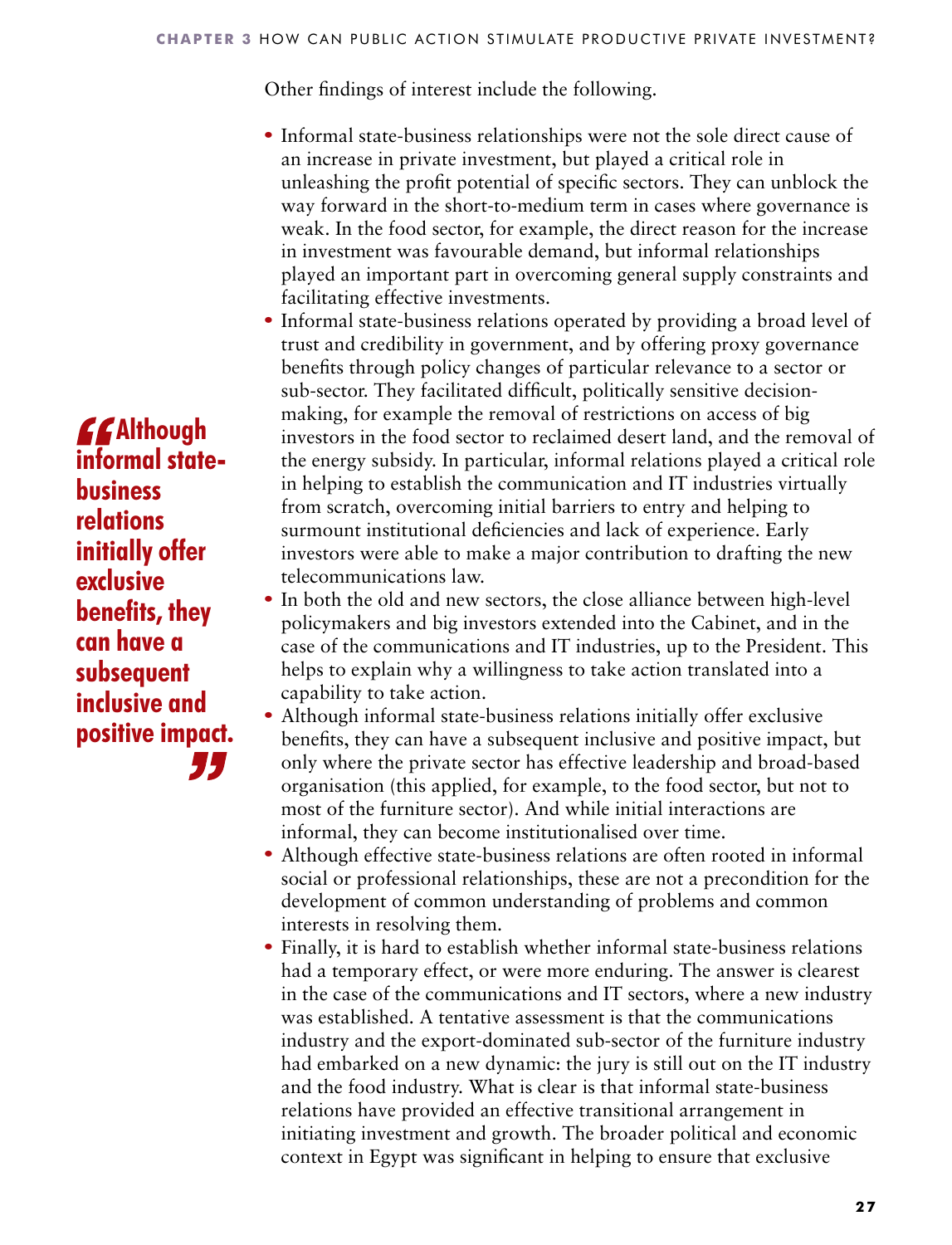benefits were targeted on sectors with the potential for productive investment, and that the more negative effects of 'crony' relationships were avoided. Ministers had incentives to deliver on a range of public goods, and were subject to media scrutiny.

#### **Indonesia: A tale of two cities**

#### *Key finding*

· *Exclusive, personal relations between government leaders and business reduced the risks to key investors and were more important in boosting investment in the short term than formal governance arrangements.* (Patunru *et al.* 2009*)*

Another strand of the research also challenges the conventional wisdom that impartial, rules-based economic governance is a precondition for investment. A study of the political economy of two cities in Indonesia shows that relationship-based, rather than rules-based, cooperation between government leaders and local firms can provide an effective mechanism to boost investment even where governance is weak, although it also suggests that the creation of rules-based institutions may be necessary to sustain growth in the medium term.

The study was carried out between 2007 and 2008, and explored the factors driving investment performance in Manado in North Sulawesi, and Solo in Central Java. They are broadly similar in terms of population and size of their economy, but display significant differences in the quality of local governance.

Surveys of small and medium-sized enterprises (SMEs) revealed that in Manado the regulatory environment was perceived as complex and confusing, and provided considerable room for rent-seeking. Over 80 per cent of SMEs surveyed saw the licensing process as corrupt, with the majority using informal intermediaries (mostly government officials) to obtain licences. By contrast, in Solo, perceptions of the regulatory environment were much less negative, and licensing procedures had been streamlined through the establishment of an effective one-stop shop.

Overall, relations between municipal authorities and business are much more inclusive in Solo than in Manado. In Manado, large businesses well connected to government receive preferential treatment. Small businesses lack channels of influence, and struggle to comply with the complex, corrupt and unclear regulatory environment. In Solo, there is a wide range of business associations that include different sectoral, ethnic and religious interests. Competition between them restricts rent-seeking. The mayor has active contacts (both formal and informal) with a wide range of businesses, and is not perceived as favouring particular groups.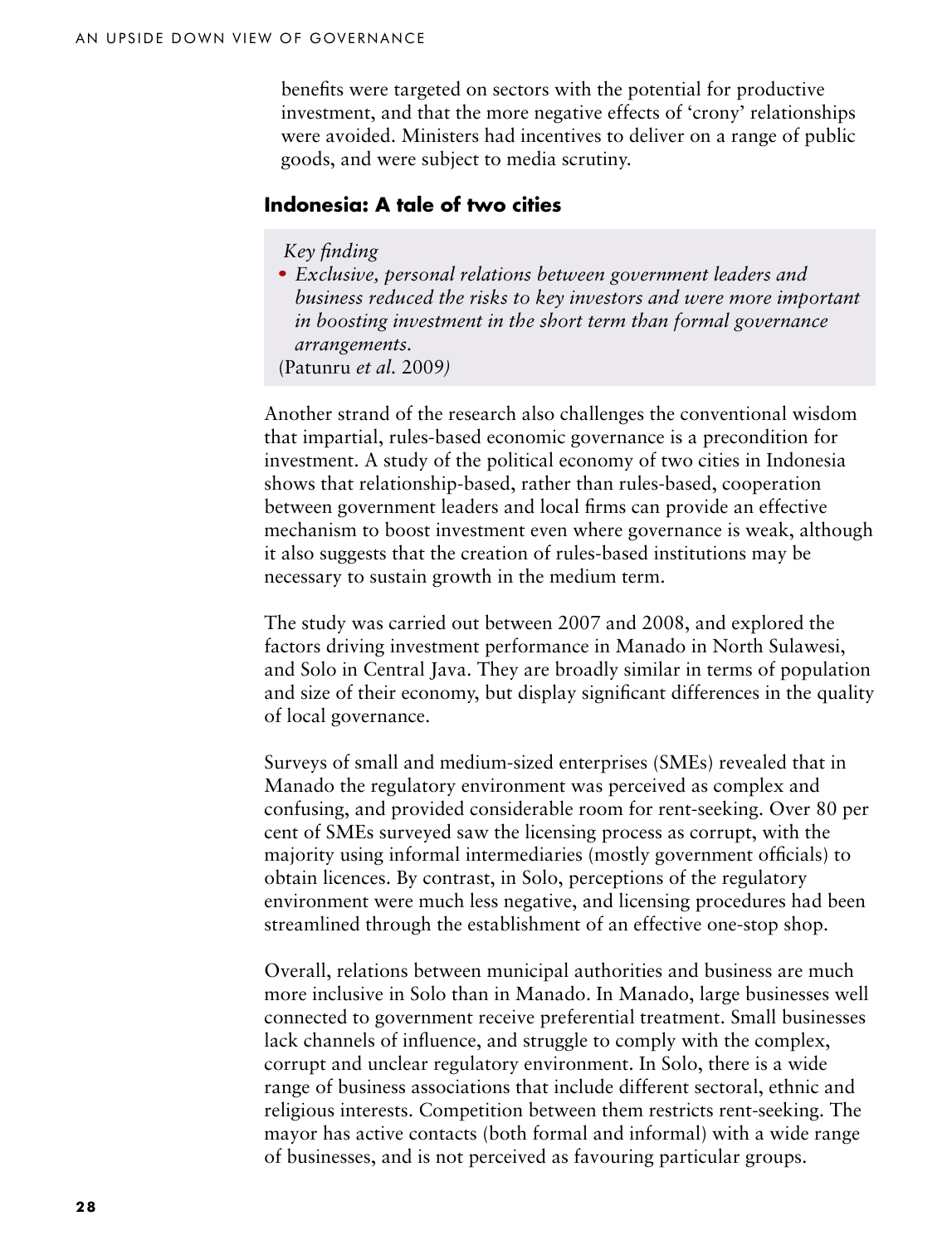Sectoral business associations are able to voice policy concerns.

In Manado economic development has been led by a small number of private sector actors rather than government, which lacks a coordinated plan. Solo, by contrast, has an active development plan resulting from high levels of inclusiveness in policymaking.

The outcome for investment has not, however, reflected these differences in local governance. Investment flows have increased significantly in both cities in recent years. In Manado, despite its high levels of rent-seeking, exclusive relationships between government and key economic actors, and minimal public planning, investment grew rapidly during the three years prior to the study, and included growth of micro, small and medium-sized enterprises.

External factors were important in explaining the economic performance of both cities, including the general health of the national economy, and big increases in commodity prices, which particularly benefited Manado. But qualitative evidence from in-depth interviews underlines the importance of relationship-based, rather than rules-based, cooperation between government leaders and local firms in boosting investment. In Manado investments took place because specific permissions were given to large individual investors; in Solo an improved sense of security on the part of the private sector was the trigger for increased investment. These findings challenge assumptions about the importance of the broader investment climate, and confirm the idea that local policymaking influences investment primarily by reducing the risks faced by key investors, rather than by reducing the costs of doing business for all.

However, the highly personalised, exclusive relations that encouraged investment in Manado in the short term may not be sustainable in the longer term. After completion of the fieldwork, Manado's mayor was being detained for alleged misappropriation of government funds for personal enrichment, and his vice mayor faced a court allegation for corruption. So in the medium term, the instability caused by corruption and rising inequality may undermine the effectiveness of exclusive, informal relationships in boosting investment, and progress in Solo may prove to be more sustainable.

#### **Local government investment promotion in China**

#### *Key finding*

· *The superior performance of one investment promotion agency is explained by informal personal and political relations and alignment of interests between local and higher level officials.*  (Hampton 2006)

**Local policymaking influences investment primarily by reducing the risks faced by key investors, rather than by reducing the costs of doing business for all.** 77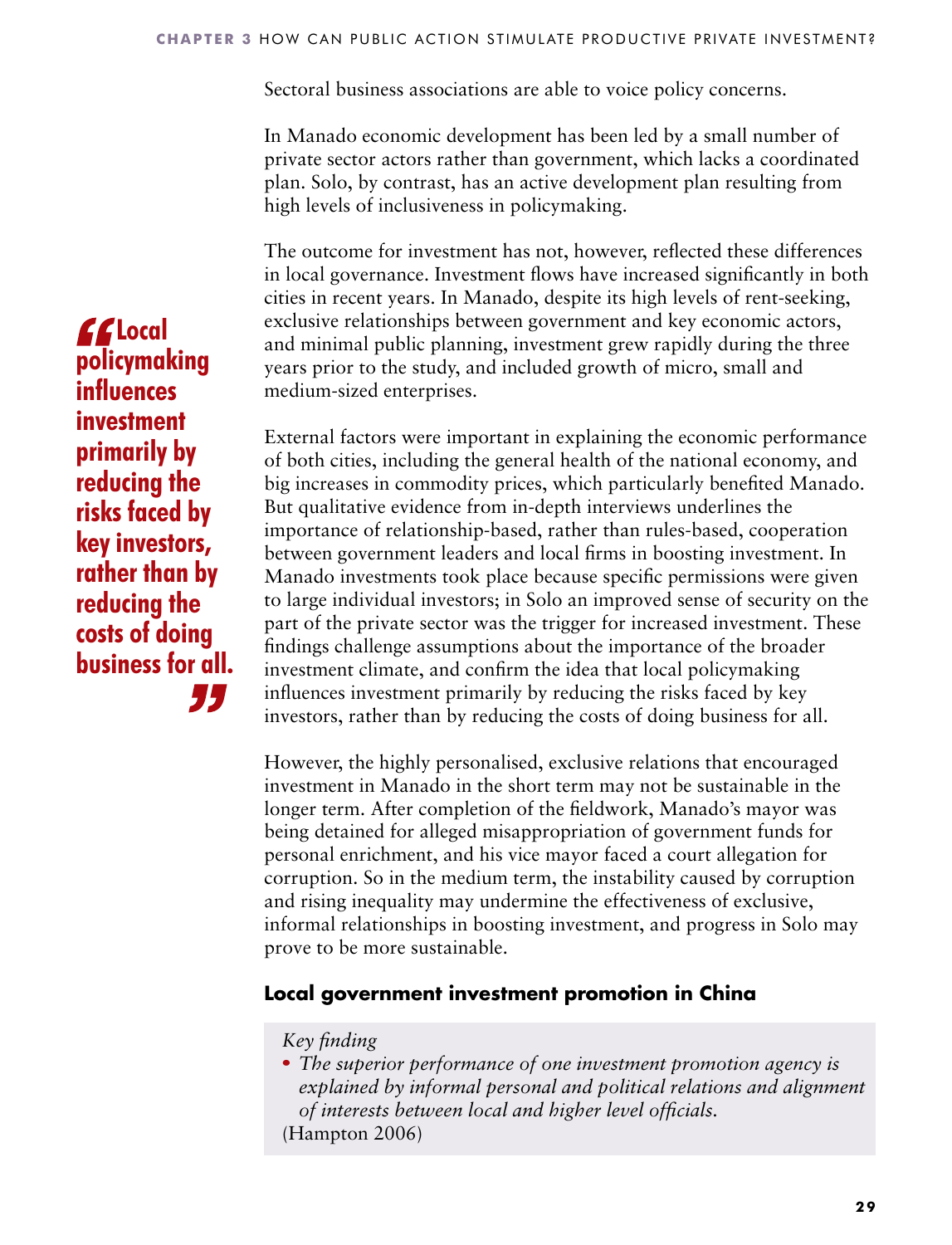Another comparative study – this time between two government investment promotion agencies in the northern coastal city of Tianjin in China – also provides evidence of the importance of personal relations and alignment of interests between public and private actors in explaining differences in investment performance.

China has been outstandingly successful in attracting foreign investment, despite its lack of formal 'best-practice' rule of law institutions. However, there are huge variations in investment levels within the country, and even within the coastal region. The CFS research sought to explain differences in investment performance between two neighbouring investment promotion agencies – the Tianjin Economic-Technological Development Area (TEDA) which has been highly successful in attracting foreign direct investment, and the Dongli Economic-Technological Development Area (DEDA), which has not.

Investment promotion agencies (IPAs) act as a bridge between the interests of the Chinese government and the Communist Party (in economic growth, tax revenues, job creation and management skills – all of which can enhance personal reputation and advancement), and the needs and interests of foreign investors. IPAs provide potential foreign investors with information (especially critical at early stages of engagement), access to land, specific investment opportunities and preferential policies, and ongoing support for implementation. All this can contribute to establishing credible levels of trust with investors.

The study found that TEDA provided: extensive, accessible and reliable information, including responses to specific queries within 24 hours; flexibility in meeting investors' needs for land and preferential policy packages; a one-stop administrative centre for all permits; and proactive ongoing support. This contrasted with the much less effective role of DEDA which provided poor, inconsistent, outdated information, was slow in responding to inquiries and ineffective in putting together credible policy packages.

The main explanation for the differences lay in the fact that TEDA was very well connected through personal networks linking its officials to party and government at sub-national and national levels. It had close links with the municipality of Tianjin (three of its recent former directors were promoted to become members of the Standing Committee of the Communist Party of China (CPC) of Tianjin, and a fourth became vice mayor). These links benefited both sides: TEDA got policy support, extra resources and freedom to provide preferential policies to investors; the Tianjin municipality got growth, revenues, and enhanced domestic and international status. Very high-level support from the Tianjin-born Premier Wen Jiabao allowed TEDA to extend its boundary and circumvent new land laws. Its political connections and bargaining power enabled it to generate capital (from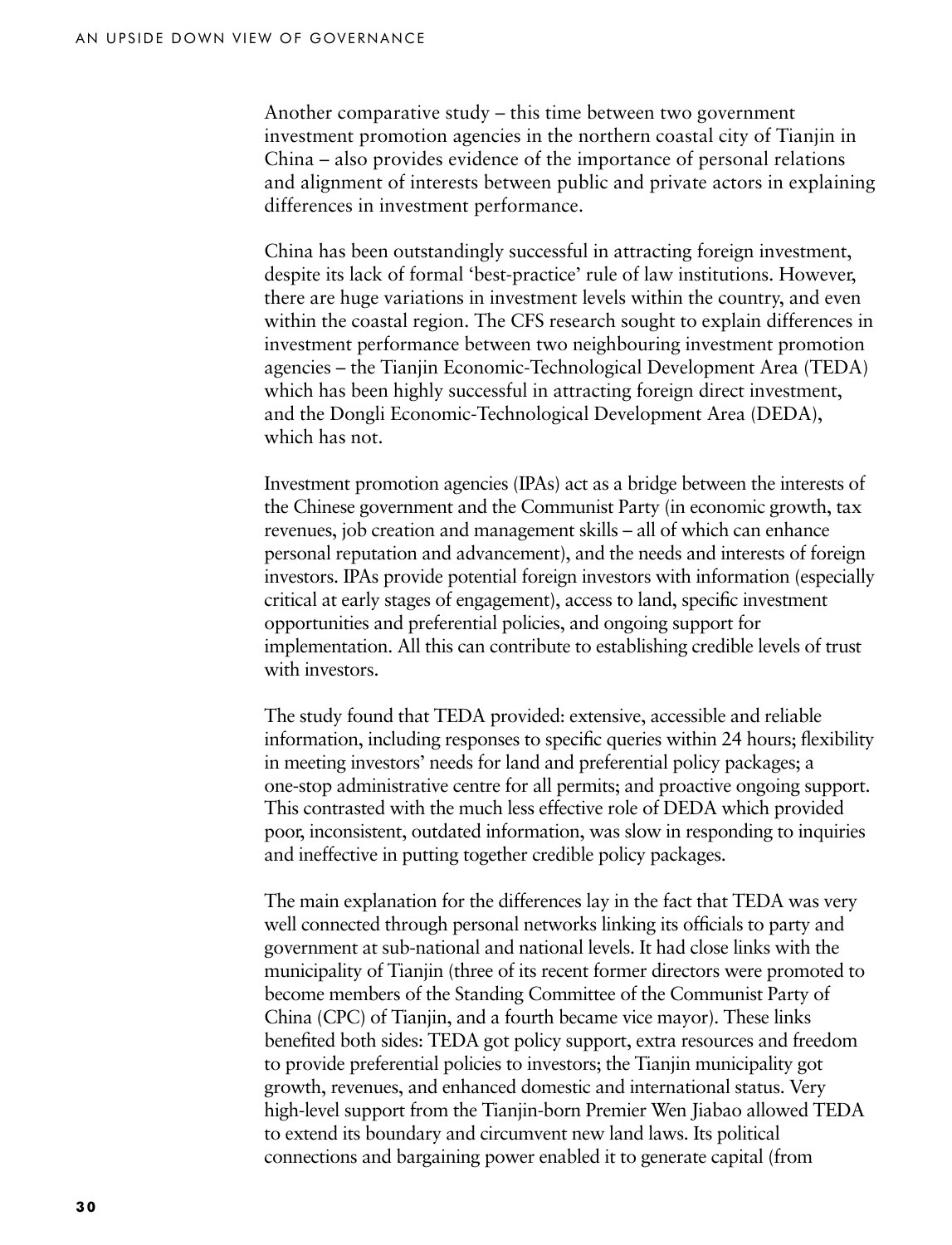retention of tax revenue and access to bank loans), and to build new infrastructure.

By contrast DEDA had weak political links, meaning it was less able to recruit high-quality staff. It had lower incentives to perform well, and lacked financial and political resources to secure bank loans to invest in infrastructure, and overcome restrictions on access to land.

In summary, the critical success factors explaining TEDA's superior performance were its ability to align its interests with those of potential private investors, which was in turn linked to its favourable positioning within the political system. The establishment of an IPA alone was insufficient to provide an administrative or regulatory 'fix' to attract investment. It also needed political and personal relationships in order to forge alliances within the public sector, and thus obtain the clout for constructive deals with the private sector.

#### **Fee extraction by local governments in China**

#### *Key finding*

- · *The potentially damaging impact of arbitrary fees levied on business by local governments is mitigated by informal bargains that give well-connected businesses preferential access to state loans and other resources.*
- (Choi 2009)

In China, sub-national governments extract significant amounts of money from businesses through a wide variety of 'fees'. Fees are different from regular taxes. In particular, they appear arbitrary and unpredictable. Fees are much resented, and frequently cited as a major obstacle to investment and enterprise. If the Chinese economy were doing badly, fee extraction would almost certainly be cited as a cause. It conforms exactly to the standard image of the predatory state suppressing private enterprise. Yet private investment continues to boom in China. Fee extraction cannot be as damaging as it first appears. The CFS investigated this issue, using both national-level firm surveys and in-depth interviews with local officials and entrepreneurs. Fee extraction is less damaging than we tend to assume because it is not simply what it first appears to be. It is actually part of a set of exchange processes between economic and political actors that allow each to achieve their immediate objectives while maintaining a positive investment climate. Businesses pay fees and in return obtain access to scarce resources controlled by officials of sub-national governments. Local officials use fee collection to obtain the cooperation of business in helping them to meet their objectives.

It is not very surprising that larger enterprises pay lower proportions of their business turnover in fees. They are in a better position to bargain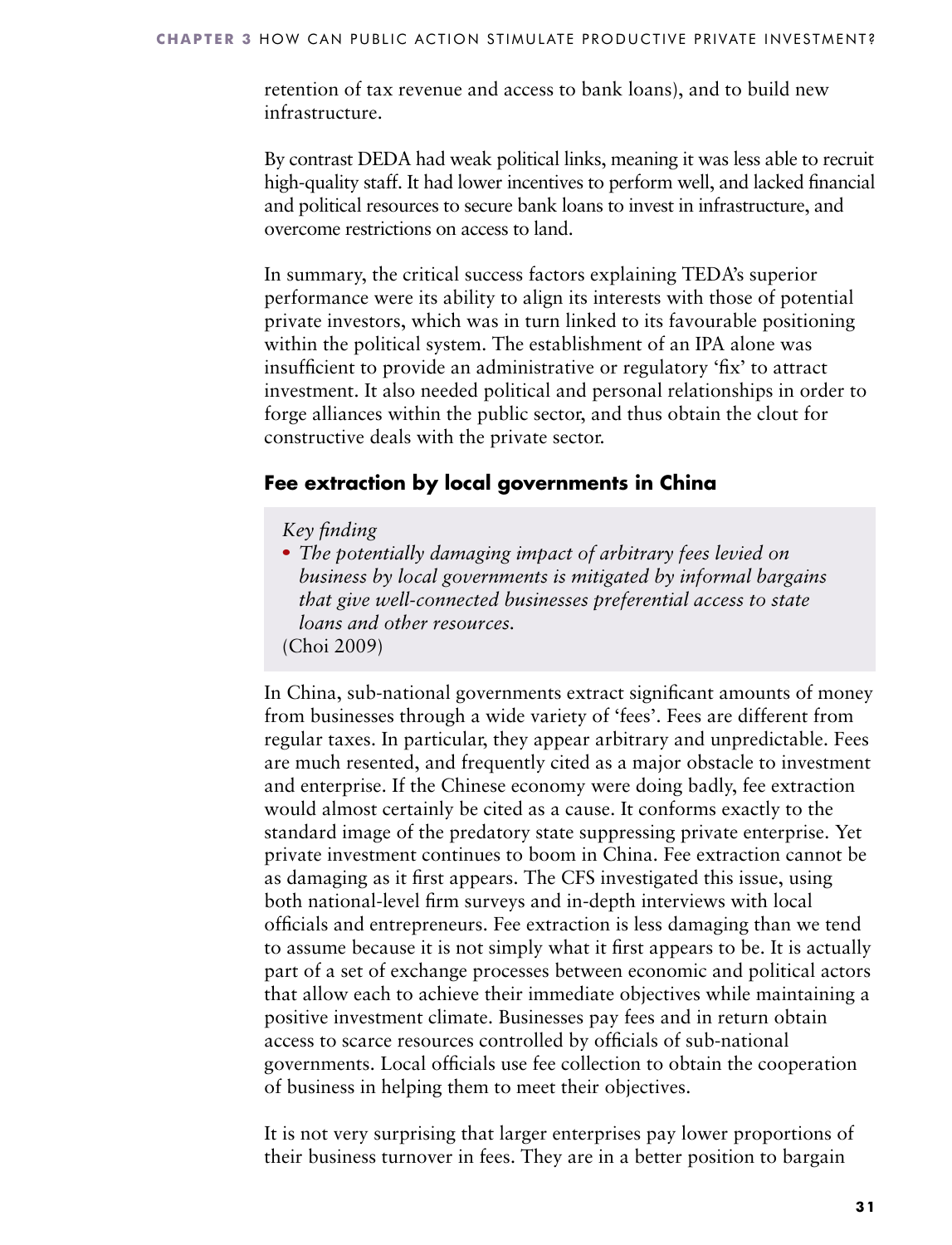with local officials. Larger businesses not only pay lower fees (in relation to turnover), but also obtain privileged access to scarce credit, that is still to a large extent allocated through official channels. They obtain what is termed 'selective protection'; in addition to normal duties, individual local officials have special relationships with and responsibilities for individual large firms. In return, larger companies help local officials achieve their objectives by, for example, complying willingly and quickly with government policies, or by helping local officials in their relationships with higher-level officials. The more surprising finding was that, taking firm size into account, the businesses with better political connections to the ruling communist party paid higher fees in relation to turnover. A high proportion of business people are members of the ruling party and hold positions within it. Business people who were party members paid higher fees than those who were not party members. Members who were also elected delegates to intra-party bodies paid more in fees than ordinary members. This pattern is contrary to conventional expectations of the abuse of political power to predate on private business in an authoritarian political system. Again, the politically well-connected businesses had privileged access to credit, but in return helped local officials achieve their objectives. These privileged relationships were stronger in economic sectors in which success was especially dependent on good relationships with local government: real estate, finance, transport, mining, electricity and gas, education and culture, and irrigation construction.

There is little doubt that fee extraction is a problem; the central government has long been struggling, with increasing success, to make sub-national governments reform and regularise their revenue-raising activities. The system is distortionary in the economists' sense of the term. But it represents a workable compromise, consistent with high levels of private investment, in an institutional context in which there is a persistent possibility that political power will be used in ways that would undermine the confidence of private investors. Policymakers need to understand such relationships not in order to recommend or emulate them, but to appreciate that they may be far less problematic in reality than they appear in the light of standard, rules-based ways of thinking about these issues.

# 3.5 Conclusions and policy messages

These findings illustrate the power of ' turning the picture upside down' – of closing off conventional assumptions about what constitutes a 'good' investment climate, and looking instead in a more open-minded way at what is actually driving investment in a given context. The results are counter-intuitive. In each of these cases what boosted productive private investment was not rules-based governance but personal, initially exclusive, often covert arrangements and relationships that allowed public and private actors to reach a common understanding of the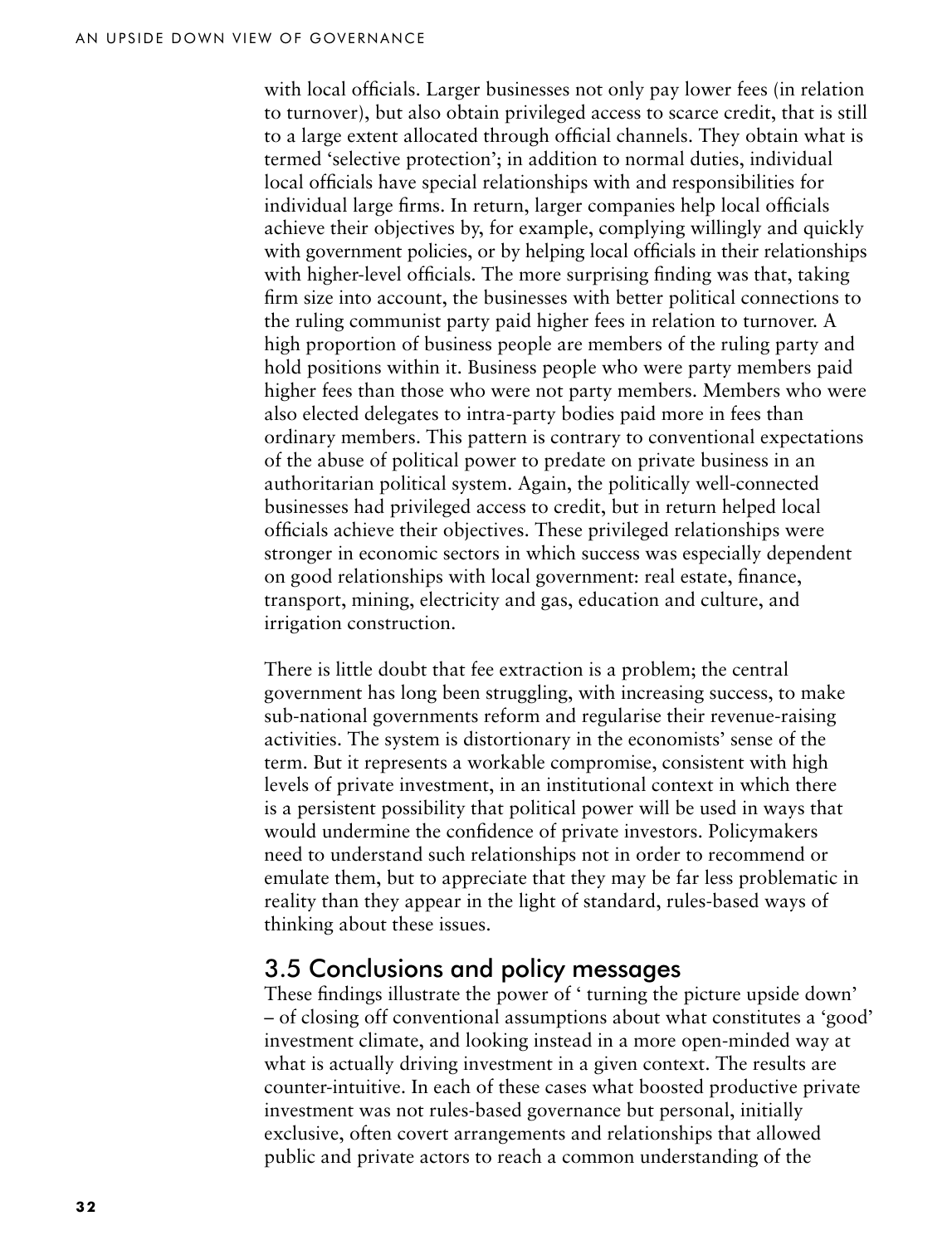*<u>FF</u>* Policymakers **should focus on how to facilitate productive engagement between government and business.** "

problems they faced, and to identify common interests in addressing them. This turns conventional wisdom on its head and suggests that instead of prioritising new rules-based arrangements as the main way of improving the investment climate, policymakers should focus on how to facilitate productive engagement between government and business, and consider whether informal arrangements offer a way forward.

This is not an either/or choice between formal institutions and informal relationships. There is a constant interplay between them. The wider political and institutional context clearly shapes the way informal arrangements play out, as does the organisational capacity within both the government and the private sector. Moreover, while informal relationships and exclusive bargains can help boost investment in the short term, more inclusive and institutionalised arrangements are almost certainly needed to sustain it over the longer term. But informal relationships may be able to pave the way for more rules-based governance, and in the meantime facilitate productive cooperation.

For policymakers, the finding that informal arrangements can offer effective transitional ways of increasing productive investment is important because it is potentially actionable. There may be things that can be done in the short-to-medium term to help shift incentives and increase productive dialogue between public and private actors. But the findings also suggest that external actors should view with some modesty their ability directly to influence these very informal processes.

What they can do is to develop new 'drawing skills': they can make different starting assumptions, and ask a different set of questions. Instead of focusing on how to remedy perceived deficiencies in rulesbased governance, they should ask what is actually driving the interests of political and business leaders, whether there is scope for productive bargaining between them, and how far this might overlap with a progressive agenda. Such questions are likely to offer useful starting points in virtually any context.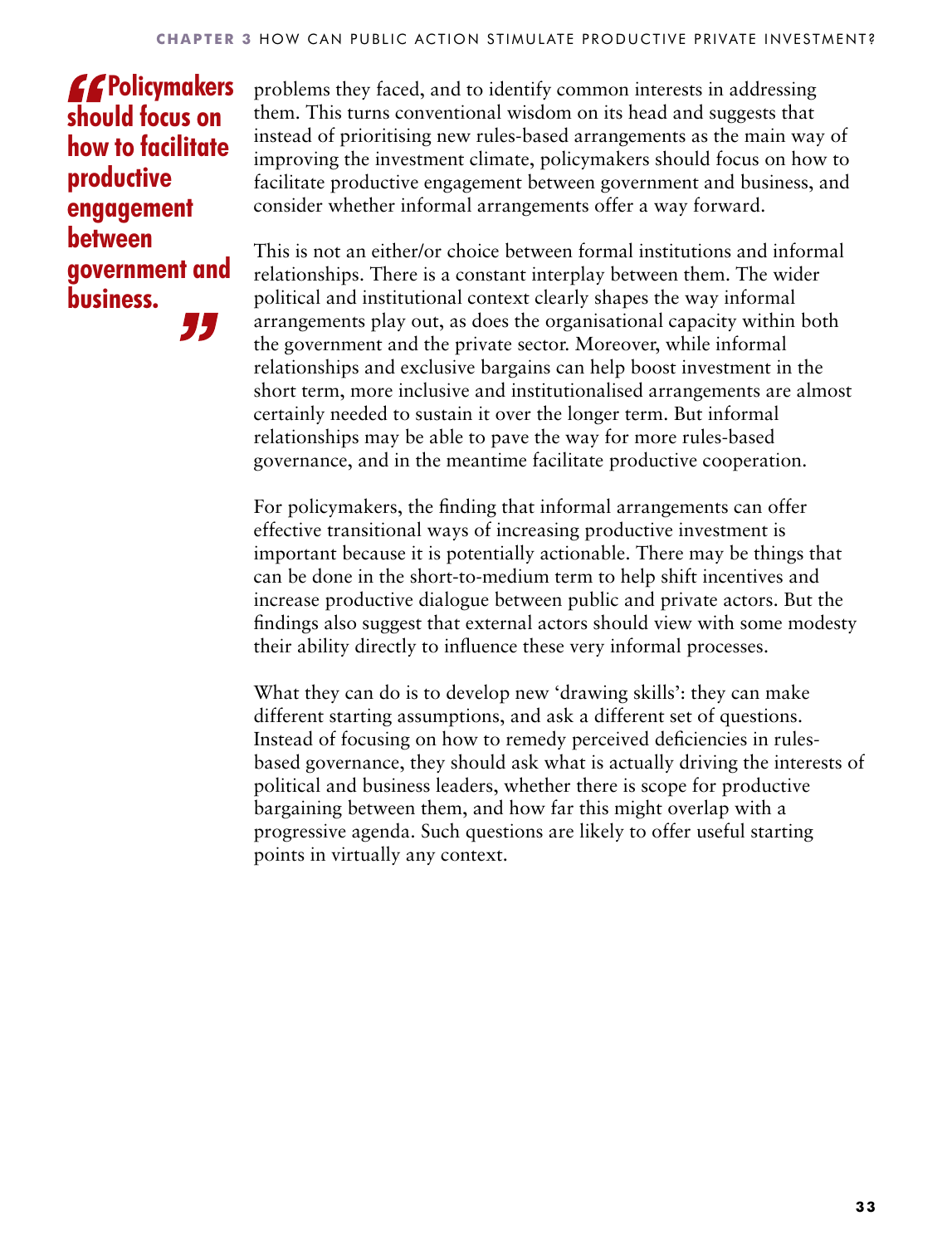#### AN UPSIDE DOWN VIEW OF GOVERNANCE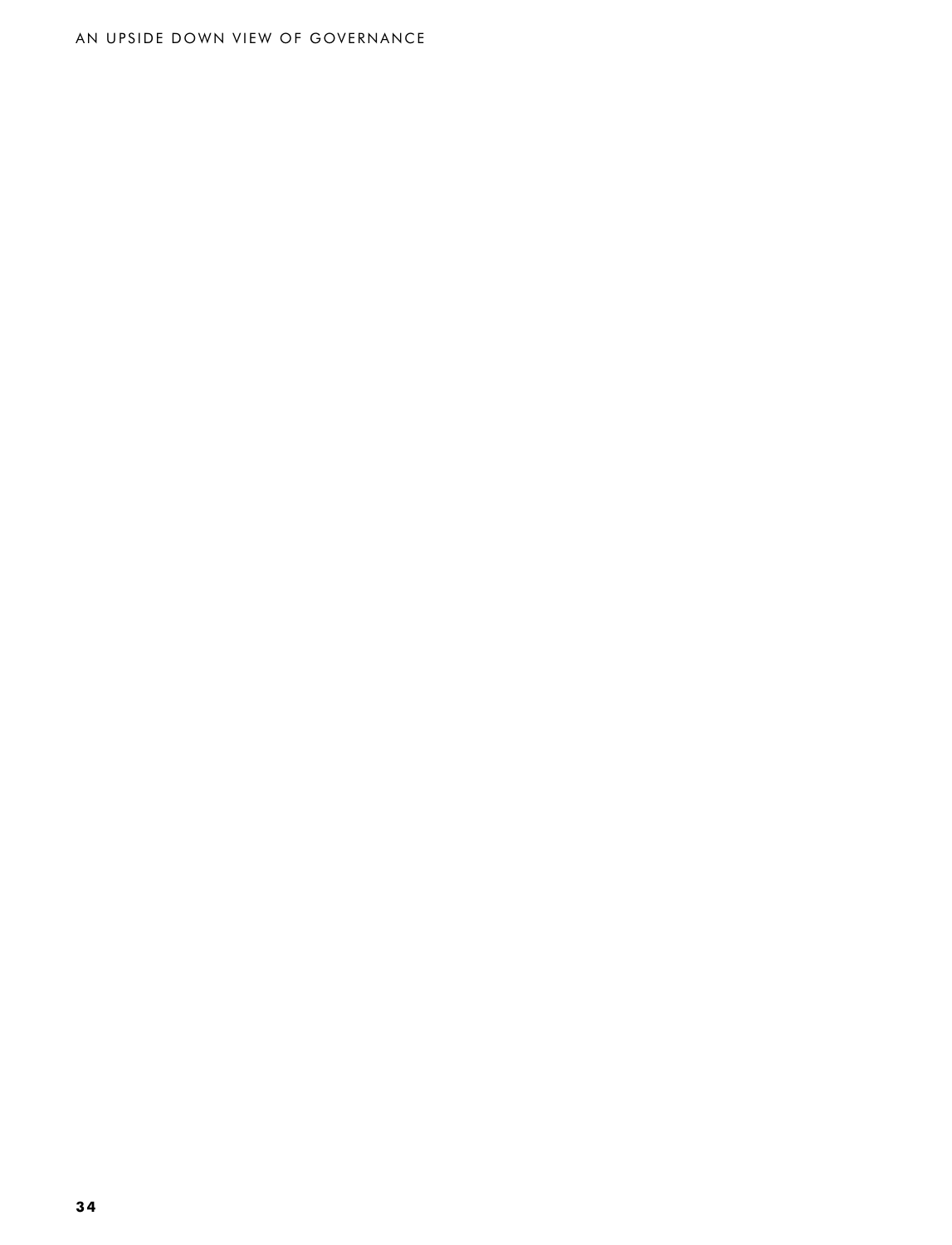# Mobilising for better<br>public services

# 4.1 Introduction

Improving the coverage and quality of basic services for poor people is an enduring development challenge. Poor people, more than any other group, rely on public services to provide them with the skills, healthcare and livelihood support needed to fulfil basic human rights and to succeed in the labour market. Access to education is the main route for escaping poverty, while lack of healthcare is one of the main reasons why households fall into poverty. The CFS research on service delivery looked at the impact of public reforms on the ability of poor people to mobilise and make demands on the state, against the background of major shifts over the past two decades including decentralisation, the creation of participatory institutions, and big increases in the number and types of service providers.

A major stream of the research explored in depth three cases of successful reforms of public services that are now contributing to large-scale poverty reduction – the universal provision of healthcare and conditional cash transfers in Brazil, and the passage of Right to Information legislation in India and its use to monitor the Public Distribution System (PDS). A fourth case looked at major reforms that changed approaches to women's reproductive health in India. The research focused on the complex interaction between state and society actors that underpinned these reforms to investigate: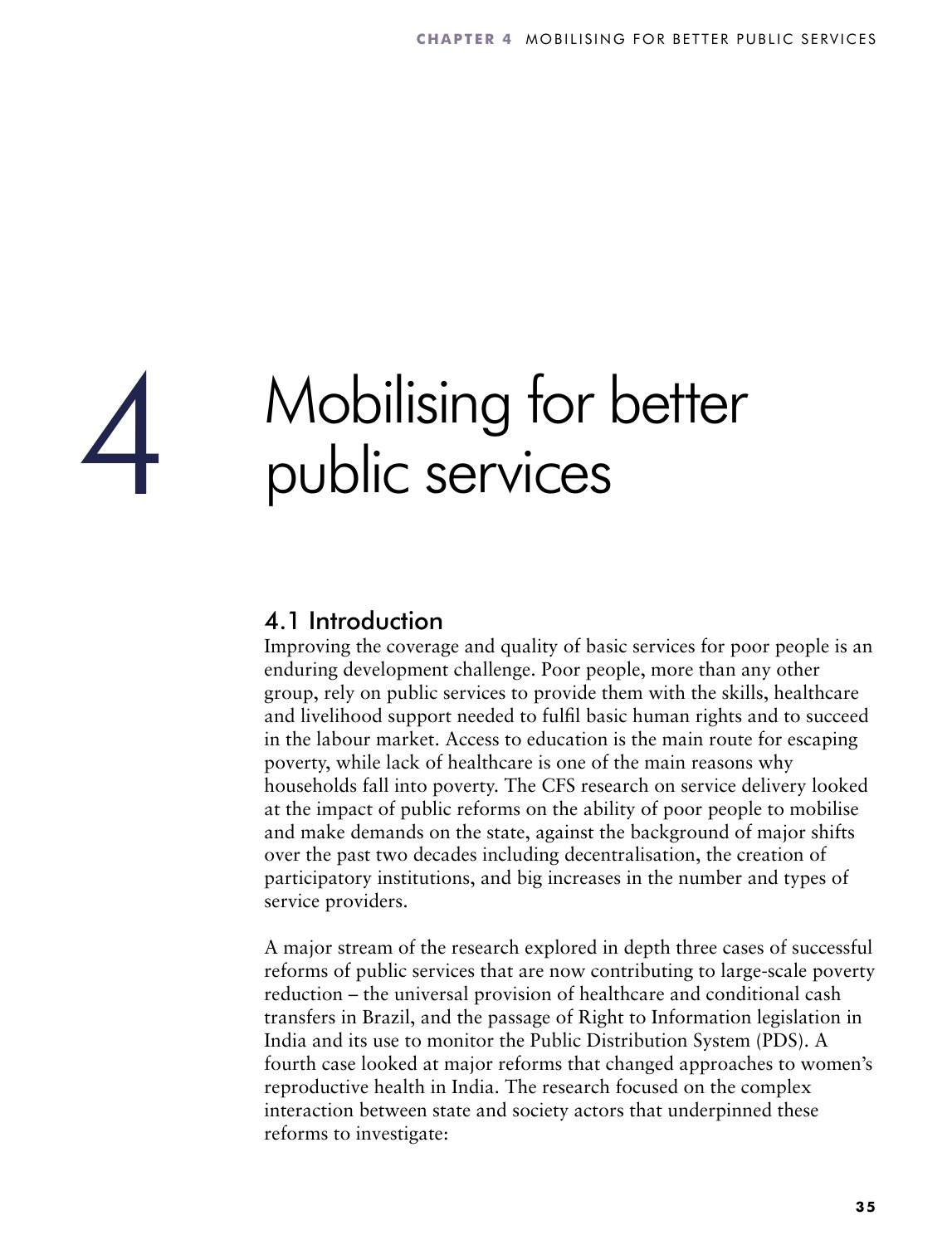- what role collective action by poor people, or those working on their behalf, played in achieving the reforms; and,
- · how different kinds of public sector reform and models of service delivery affected the ability of poor people, or those working on their behalf, to organise *collective* action that influenced policy and subsequently ensured its effective implementation.

Local policymakers and international donors have spent years looking for ways of improving service delivery. Once again, development fashions have come and gone*.* Support for public service reform to improve direct provision of services was followed by New Public Management approaches in the 1990s that sought to change incentives of providers by giving service users more choice. There was a big expansion in the number and types of providers as services were decentralised, contracted out and privatised. By contrast, the 2004 World Development Report (World Bank 2004) emphasised the importance of strengthening direct accountability of service providers to users through arrangements to encourage the participation of poor people, and to strengthen their 'voice' through computerised complaints systems, citizen charters and other mechanisms. However such approaches to enhancing 'direct accountability', which focus on action by *individual* consumers may do little to help poor people who have no access to services in the first place, and are too vulnerable to undertake the effort and risks involved. Even in modern cities such as São Paulo and Mexico City, only a very small minority of poor people raise complaints or make demands on public officials about public services or infrastructure (either directly or through third parties) (Houtzager and Acharya forthcoming).

**Effective collective action involves ongoing action that engages with the state, not just** *ad hoc*  **protests or selfhelp initiatives.**77

The CFS research has been particularly concerned with the capacity of poor people – or those acting for them – to engage collectively with policymakers at national and city-government levels and (to ensure implementation of policy) with service providers at the community or neighbourhood level. Effective collective action involves organising around broadly shared goals, not just narrow, exclusive interests; and ongoing action that engages with the state, not just *ad hoc* protests or self-help initiatives. Establishing formal mechanisms for participation and/or 'strengthening' civil society groups with money and skills are important but not sufficient to make this happen. The research focuses on how to get constructive and ongoing *interaction* between public and private actors to achieve two main goals: to extend the coverage of public services to under-served groups, and to strengthen incentives for improved performance at the local point of delivery. The latter we call 'social accountability'.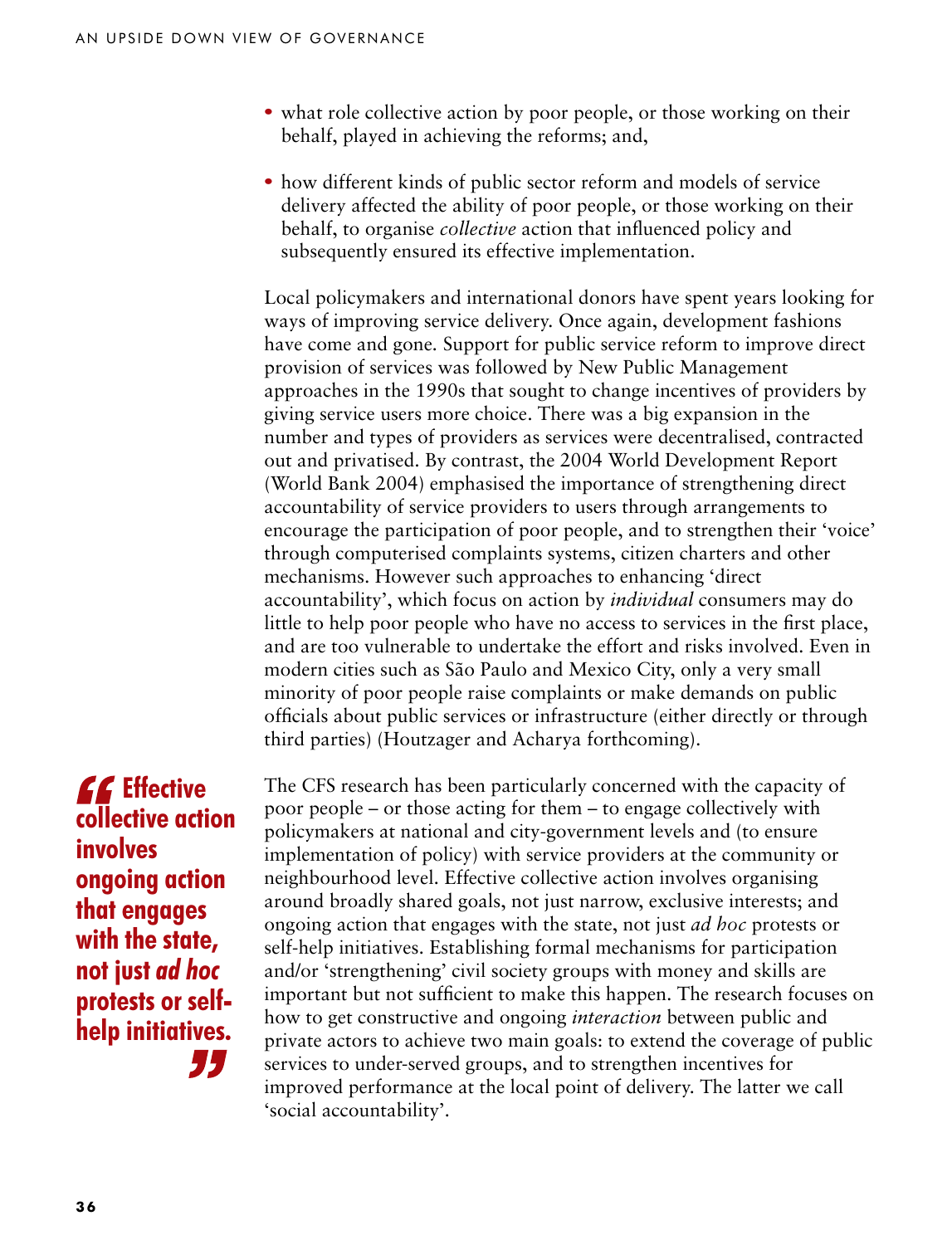Phase 1 of the CFS research<sup>5</sup> advanced the broad proposition that what the state does, how it is organised, and how public policy is designed and implemented all have a bearing on the ability of poor people or those working for them to mobilise and make demands on elected officials and government agencies. A prime example given was the Employment Guarantee Scheme in Maharashtra which was carefully designed to stimulate the mobilisation of potential beneficiaries, and encourage the engagement of political activists (Joshi 2009). The key point was that there is more room for stimulating collective action than is often supposed. How institutions are designed, and what models of service delivery are adopted, can have an impact on collective action by poor users. The Phase 1 research also questioned the common assumption that engagement with the state inevitably leads to a loss of autonomy (often seen as the key to effective civil society action). A survey of civil organisations in São Paulo showed that it is very often organisations well connected to governments and political parties that give poor people a voice in policymaking, without sacrificing their ability to engage, when needed, in more contentious ways of pressing for government action (Gurza Lavalle *et al.* 2005).

Phase 2 of the research uses new data-gathering methods, extends the findings to the point of service delivery, and deepens them to identify the role of issue-based networks that link advocates for better services to reformist public officials. It focuses on critical cases of reform in the health and social assistance sectors in São Paulo and Delhi. Using network analysis, case studies and a survey of service providers and community leaders, it asks how service delivery reforms inspired by New Public Management on the one hand, and increasing democratic participation on the other, affect the ability of poor people to mobilise and make claims on the state. The objective is to identify and compare the underlying processes at work in different contexts and sectors. There is a specific focus on how collective action to demand 'social accountability' from service providers is likely to emerge and be effective, given the weakness in many poor countries of formal mechanisms of accountability.

<sup>5</sup> See 'Signposts to More Effective States' (IDS 2005: 20–33).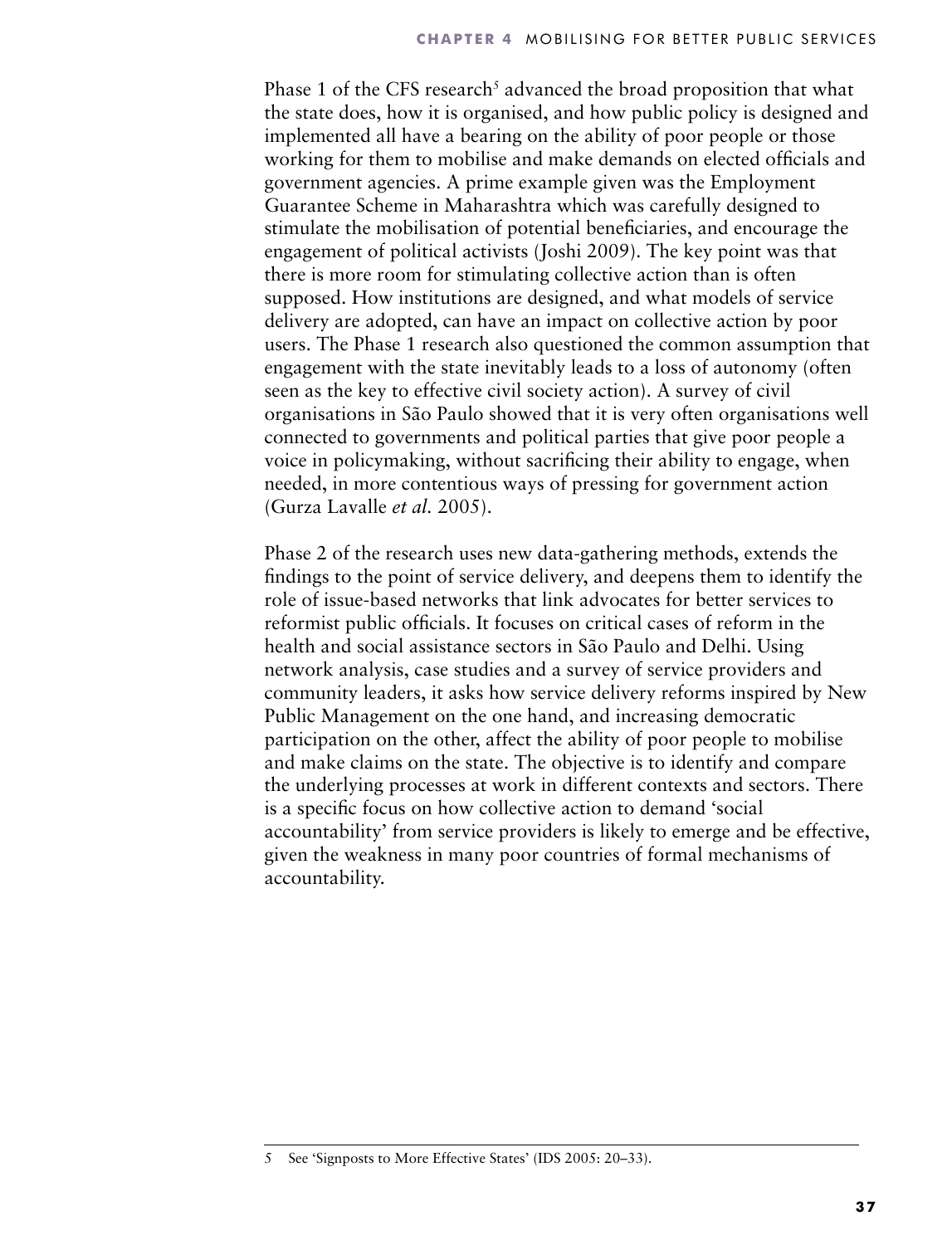# 4.2 Detailed findings

*Key findings*

- · *Different types of public sector reform, adopting different institutional models for designing and implementing public services, substantially influence the opportunities for collective actors to organise, influence policy, and hold service providers accountable.*
- · *When citizen/user groups take part in negotiations over reform, it is more likely that the institutional models that emerge will enable collective actors to organise, influence policy, and hold service providers accountable.*
- · *When formal accountability mechanisms are weak, social accountability activities by local collective actors can play an important role in improving services. Local collective actors are more likely to undertake social accountability activities when they participate in policy reforms and/or are part of networks linking them to public actors.*
- · *Relationships and alliances across the public-private divide are diverse and critical to influencing policy and organising effective collective action. It is the way that networks of relationships between public and private actors are configured that shapes their ability to influence reforms, not the characteristics of individual actors.*

**A** striking **contrast between the design of health reforms and social assistance programmes created different opportunities for collective action.** "

# **Different types of reform influence opportunities for collective action**

The way services are reorganised or delivered can lead to the emergence of new actors and institutions, strengthen or weaken existing actors, and create opportunities for new alliances – between public and private actors, or across class divisions. The research highlights a striking, broad contrast between the design of health reforms and social assistance programmes in Brazil and Mexico that created different opportunities for collective action. Health reforms provided mechanisms to give collective actors a role in ongoing monitoring, while social assistance programmes involved direct cash transfers to families, thus bypassing civil society intermediaries (Houtzager and Joshi 2008).

The Brazilian constitution of 1988 created institutional mechanisms for direct citizen participation in the design of public policy, resulting in a proliferation of participatory institutions at federal, state and municipal level. In particular, the public health movement in São Paulo has a long history of engagement in reform, and has been active in negotiating the design of mechanisms – such as the health policy councils – that have given collective actors guaranteed seats. In Mexico, the Inter-Institutional Group on Reproductive Health gave the women's movement privileged access to forums for policy design and monitoring. In these two cases, the actors were able to negotiate the creation of participatory bodies that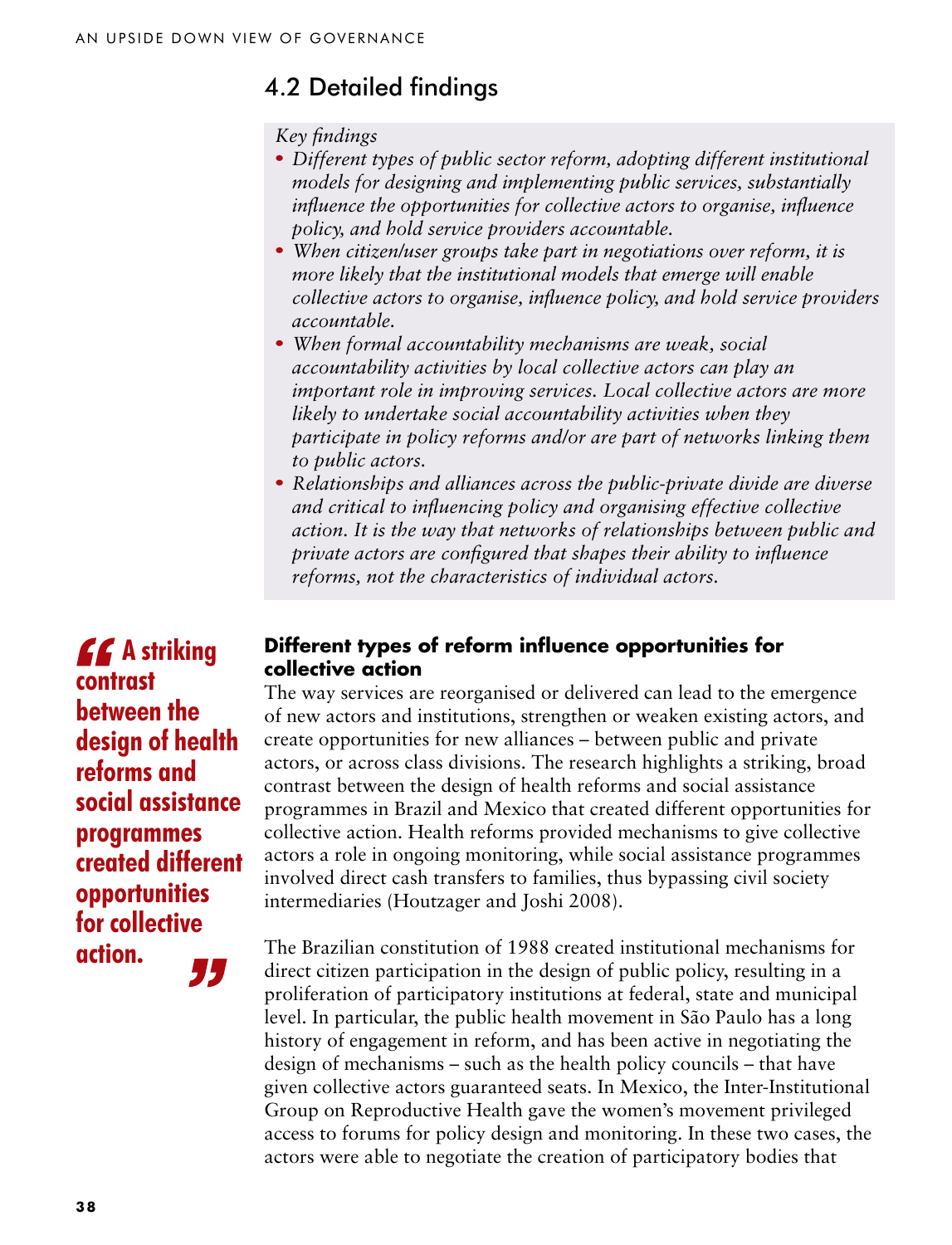facilitated their access to health decision-making centres over the medium term – thus providing them with a good 'institutional fit'.

By contrast, cash transfer programmes for poor people (Renda Minima in Brazil and Oportunidades in Mexico) were deliberately designed to bypass civil society intermediaries that were seen as corrupted and politicised. Both the nature of the programmes and arrangements for implementing them provided little opportunity for collective actors to mobilise or demand accountability (there are complaints mechanisms for individuals, but these are of limited use to poor people). These programmes have been successful in helping poor people, and show that collective action is not the only means of improving service delivery. But cash transfers are not always appropriate; moreover it may be problematic over the longer term to exclude collective actors who could play a role in ensuring that eligible families get onto the cash transfer list, monitoring implementation, negotiating improvements, or simply facilitating effective local communication with beneficiaries.

Data from São Paulo show that levels of social accountability are much higher for health than for social services, reflecting in part the different institutional models that have been adopted. For health there are lots of physical points of contact between citizens and agents of the state, including local health posts and participatory councils, the regional coordinating body, and the municipal health council. By contrast, for cash transfer programmes there are fewer physical or organisational contact points around which people can mobilise.

Research in India also found that different types of service provision resulted in different levels of collective action, and different strategies. In Delhi, collective actors are more intensively engaged in pressing for accountability and reform in relation to the Public Distribution System (PDS), which provides subsidised basic food grain, than they are in relation to health services. Health reform over the last two decades has emphasised decentralisation, contracting out and public-private partnerships. Reforms have been carried out top-down, and provision is fragmented, with over 70 per cent of healthcare financed by individuals. By contrast, the PDS operates through a single point of provision – fair price shops, which are run by licensed private owners. This provides a clear focus for collective action and makes it easier to solicit support from local bureaucrats, since shopowners rather than officials are the main targets of such action. Since 2001 civil society groups in Delhi, organised under the Right to Food movement, have actively campaigned for PDS reform. Compared to collective actors around health issues, those targeting the PDS were more actively engaged, made more demands for public information (linked to the Right to Information movement), made more use of administrative and legal channels, and held more public demonstrations (Chowdhury, forthcoming).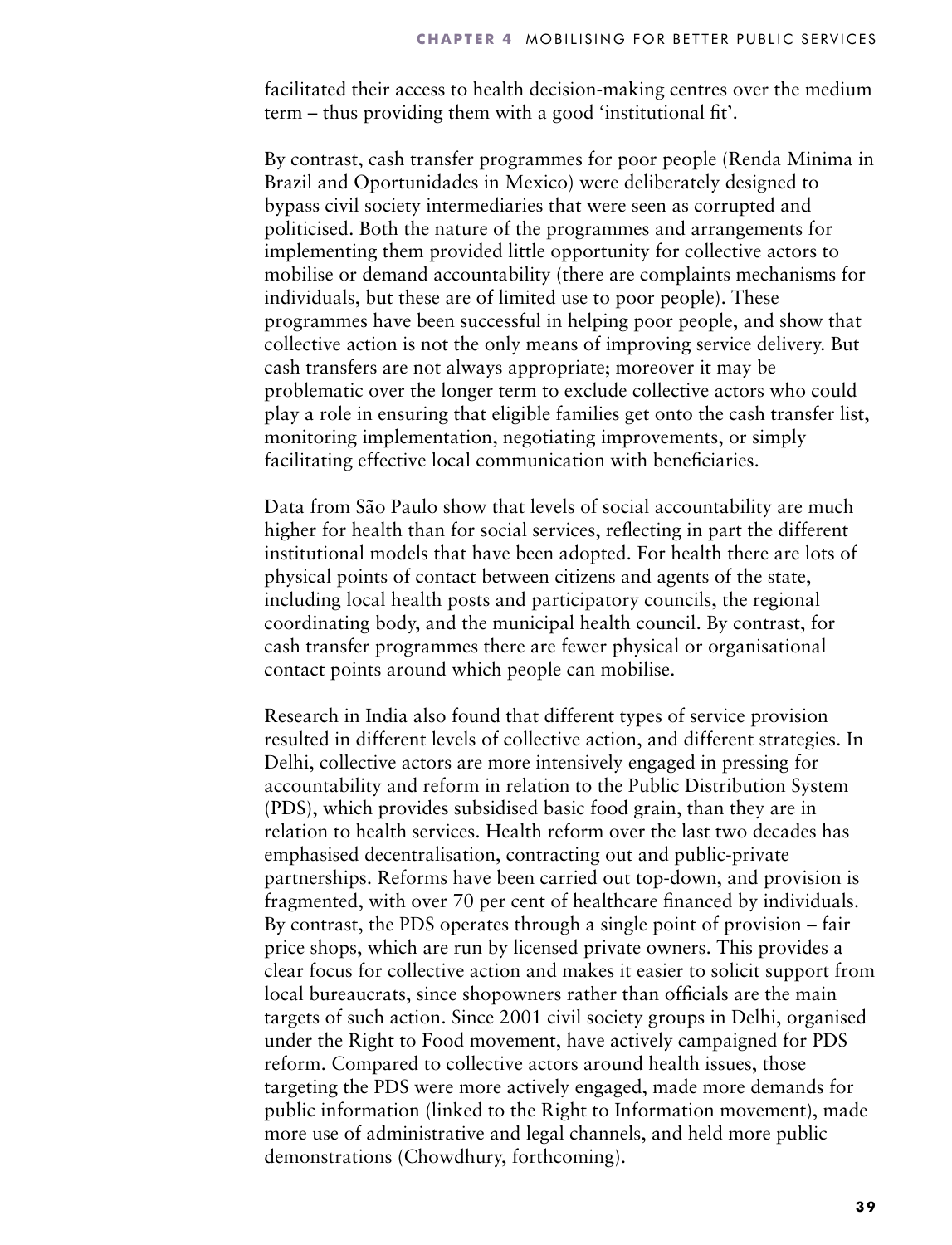Another strand of the research into neighbourhood associations as collective actors in Chennai, Bangalore and Delhi (Kamath and Vijayabaskar 2009; Coelho and Venkat 2009; Chakrabarti 2008) found that poor neighbourhoods shift their modes of making claims in response to reforms. Part-privatisation of service delivery, and formal recognition of neighbourhood associations in urban areas, have legitimised direct links between the associations and the bureaucracy. This has made poor citizens more likely to pursue claims by making demands on public officials through their neighbourhood associations, rather than through approaching political parties or patrons (as they did prior to the reforms).

However, formal links to enhance citizen 'voice' do not always operate in the wider public interest. Participatory mechanisms established under the *Bhagidari* programme in Delhi were initially restricted to the better-off 'planned' areas: this assisted resident welfare associations in those areas to capture increased amounts of public spending, and to make demands based on narrow class interests that disadvantaged the urban poor (Chakrabarti 2008).

## **Participation in policy reforms enhances subsequent collective action**

The research shows that where collective actors are involved during significant moments of public reform, they are more likely to be able to influence the design of institutional mechanisms, and this allows them to remain engaged in monitoring implementation. This finding is important because it is often assumed that involvement by collective actors in policymaking will result in their co-optation by the state.

In Brazil, medical professionals including doctors and nurses from the Sanitarista public health movement pursued a long campaign for health sector reform, working with and within the public sector, and pushing for universal access, decentralisation and community participation. This allowed them to influence the design of institutions that gave them continuing access to reform processes, and facilitated their involvement in monitoring implementation. In Mexico, the women's movement for reproductive health similarly drove the reform process from the start, and was thus able to help shape participatory mechanisms.

In India, the Right to Information (RTI) campaign was one of the main authors of the Right to Information Act that was passed in 2004. Once in effect, the legislation was used by an advocacy NGO in Delhi that had been part of the RTI campaign to demand accountability for failures of the PDS. This NGO was subsequently invited to take part in policy discussions over reforming the PDS. It remains to be seen whether they will be able to play an effective ongoing role, given that they were not involved during the initial stages of programme design (Pande 2008). In

**Formal links to enhance citizen 'voice' do not always operate in the wider public interest.**99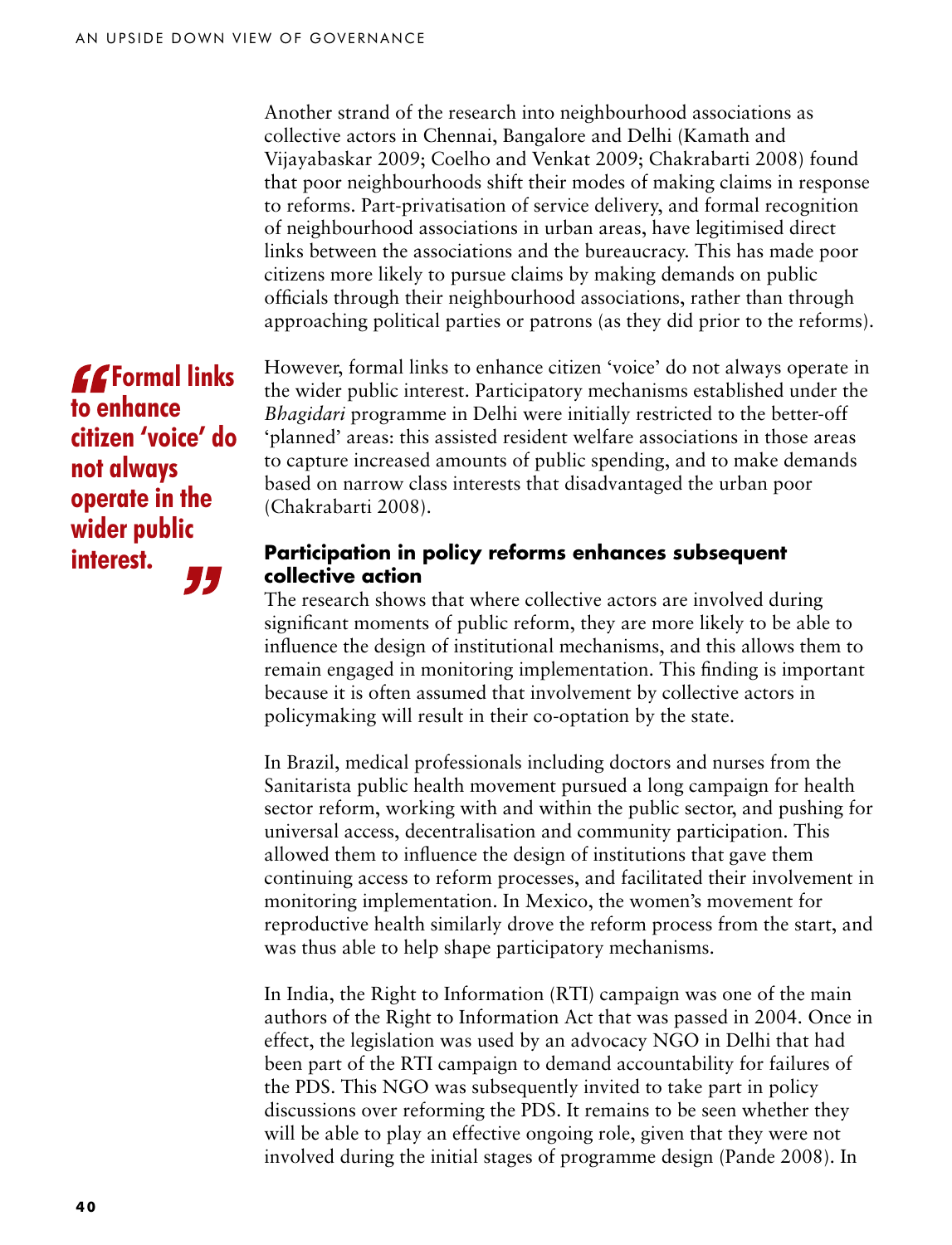Delhi, NGOs involved in lobbying for the Right to Education were invited to participate in the design of a universal elementary education programme (Mehtta 2008). This enabled them to play a role in implementation and monitoring, and gave them the detailed knowledge and legitimacy they needed to hold government accountable.

# **Social accountability can work for poor people**

Efforts to improve service delivery through formal mechanisms of accountability – including elections and institutional checks and balances – often fail. Politicians may face weak electoral pressures to improve services; citizens have poor information about performance; policymakers lack effective ways of holding service providers accountable; horizontal channels of accountability through the legislature or an ombudsman work poorly. In such circumstances, collective action by or on behalf of poor people to demand accountability from policymakers and service providers may be effective. Groups exercising this kind of 'social accountability' lack the ability to impose formal sanctions, but they can have an impact by making the failures of government and service providers public, thus imposing reputational and political costs, and in some cases triggering formal accountability mechanisms (for instance through the courts, or an ombudsman). To be effective, such action needs to be targeted and sustained over a period of time, and groups need leverage – for example through access to information (Joshi 2008).

Social accountability works for poor people because collective action makes their numbers count, and demands can be framed in terms of legal or moral rights. It can offer a sharper, more targeted form of accountability than elections. It can also help address the issue of what standard of services ought to be provided, by highlighting deficiencies in existing provision or entitlements. Unlike formal accountability mechanisms that emphasise process and access to existing rights, social accountability can also focus on whether the outcomes are satisfactory, and press for improvements in standards of provision.

Research in Delhi has highlighted the role of social accountability activities by local collective actors in helping to improve services. For example, mobilisation of poor people around the PDS and the exposure of corruption through public hearings has reduced corruption at the local level, and institutionalised some transparency within the system. Moreover, successful mobilisation in one locality has spread to other neighbourhoods through connected networks of collective actors. Where collective actors are less engaged in social accountability – for example, in relation to healthcare in Delhi – there is little impetus for reform and delivery remains poor.

*<u>f</u>* Where **collective actors are less engaged in social accountability there is little impetus for reform and delivery remains poor.**, L,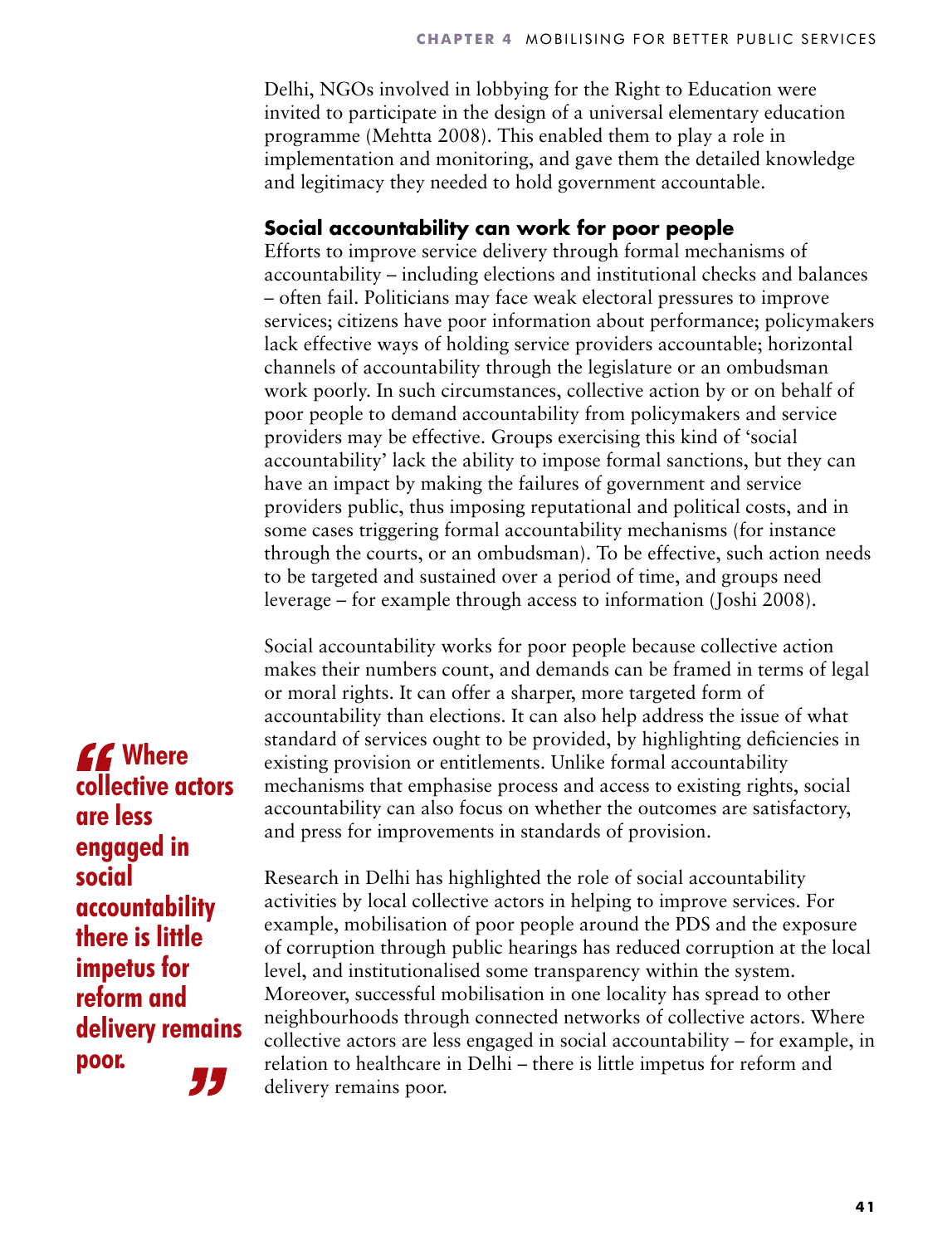## **Networks linking public and private actors are critical to shaping public policy, and network structures influence the way they interact with the state**

Much of the debate about how to strengthen the capacity of poor and marginalised people to shape public policy has focused on formal institutions for citizen participation, either individually or collectively. These participatory institutions are often seen as key to providing a way of connecting under-represented groups in society with policymakers, and giving them a 'voice'. Donor programmes tend to prioritise financial and management support for particular organisations. State and societal actors (including social movements and advocacy NGOs) are often portrayed as distinct, relatively autonomous entities (Houtzager and Castello 2009).

The CFS research calls into question important aspects of this narrative. Rather than focusing directly on participatory mechanisms and particular civil society organisations, the research starts with a detailed analysis of the networks of relationships within which public policymakers and civil society leaders operate. It finds that how state-society interaction plays out depends not just on the nature of public sector reform or on opportunities to participate through formal mechanisms, but on complex networks linking public and private actors. Moreover, the nature of civil society networks shapes the way they interact with the state.

Civil society networks and public-private relationships and alliances are very diverse, and rooted in both context and history. For example, the health movement in São Paulo goes back to the early 1980s, well before the ending of military rule: this helps to explain both its success in permeating state institutions (Houtzager and Dowbor 2010), and its strongly rights-based commitment to social and political reform (Dowbor 2008). The health network in India appears to have two distinct strands, with origins respectively in narrowly defined population programmes, and movements to promote general health and reproductive rights (Narayanan, forthcoming). The nature of networks is also influenced by broader political, social and cultural environments: Phase 1 of the CFS research, for instance, highlighted the different orientations of civil society organisations in São Paulo and Mexico City, linked to different configurations of state, church and political parties (IDS 2005: 24). In India, networks tend to be elite-led rather than organisation-led (Pande, forthcoming).

Researchers in São Paulo interviewed key individuals involved in debates on health and social assistance policy, and constructed the 'issue networks' of which they were the most important part. These networks were composed of people claiming to represent low-income service users, professionals and experts, trade union leaders, service providers and public officials.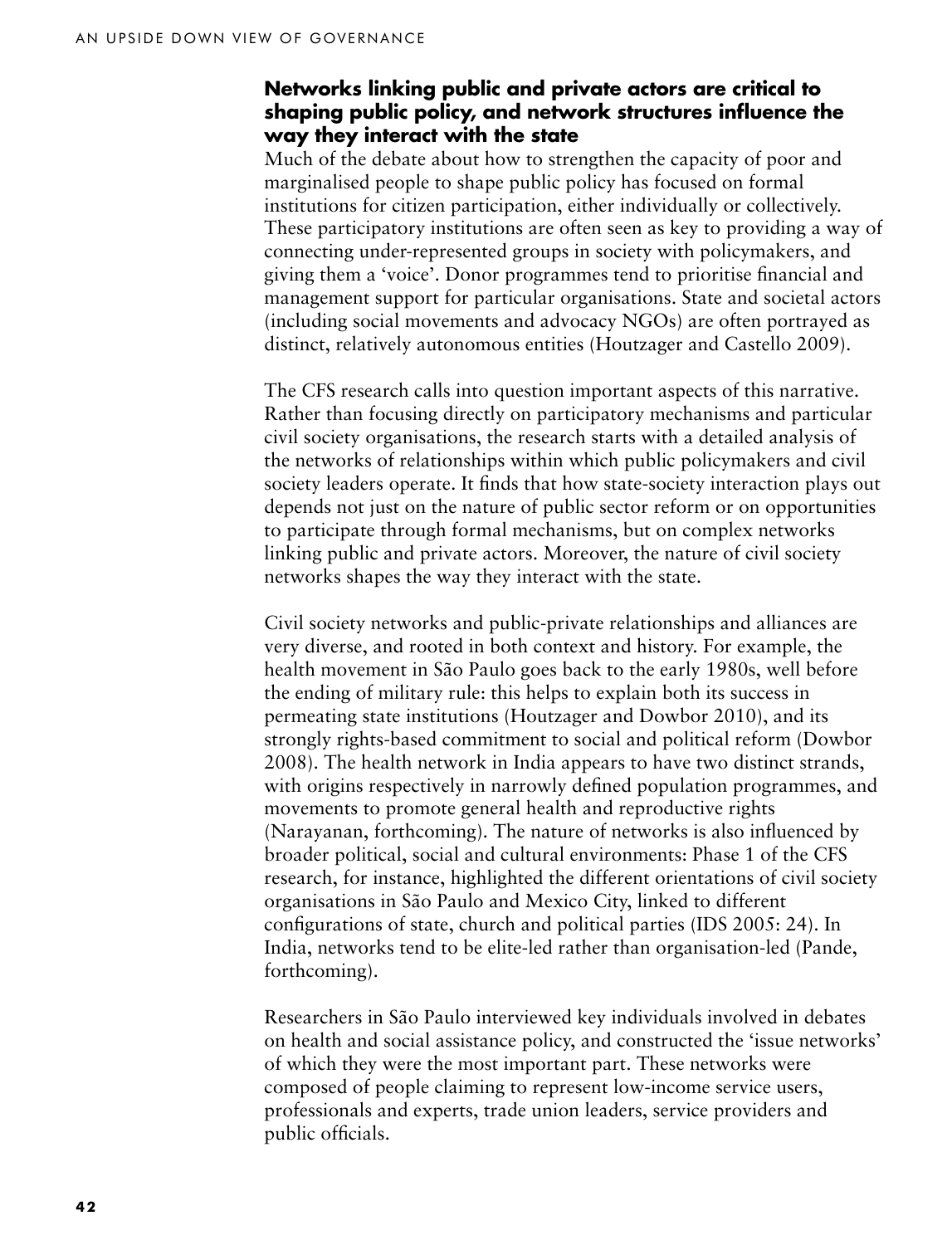The research found that:

- i) People who occupied seats on the formal participatory councils covering health and social assistance were relatively marginal players in their respective issues networks. Although the councils have legally mandated budgetary oversight and decision-making powers, they were not found to be a critical channel for policymaking, or a space within which key players in health and social assistance networks operated.
- ii) This did not result in a lack of connection between the state and actors representing poor and marginalised groups. Instead, the two issues networks permeated the state: members of the networks held key positions within the state – in municipal secretariats, the city assembly, and in state and federal government. This provided them with multiple formal and informal channels through which to influence policy. However, while the networks gave people access and influence, they did not capture decision-making processes; nor did they become clientelistic.
- iii)Who is able to influence policy, and the strategies they adopt, depend on the internal structure of the networks. The health network in São Paulo is relatively horizontal and inclusive, providing multiple links between societal actors and policymakers. By contrast, the social assistance network is hierarchical, and bifurcated: a small number of well-positioned service providers control access to some parts of the state, while a distinct group of social assistance experts enjoys a high level of access to another part. User groups barely feature in this latter network at all.

# *<u>Eferofessional</u>* **groups played a strong role in influencing reform.**"

iv) Professional groups – public health professionals in the case of health, and economists in the case of social assistance programmes – played a strong role in influencing reform. This is unexpected as such groups are often portrayed as having vested interests in opposing public sector reform.

CFS research in Delhi also emphasises the importance of networks linking public and private actors, not just formal participatory mechanisms, in shaping reforms. In Delhi, research found that local actors who are linked into broader city-wide or national policy networks are more likely to engage in collective action, because they are better informed about policies and programmes, and better able to use networks to support their mobilisation and monitoring activities. As noted above, for example, in the PDS sector local organisations were able to use Right to Information legislation effectively because they were well connected to the RTI movement.

Moreover, just as different structures of health and social assistance networks in São Paulo affect their impact and strategies, so in India the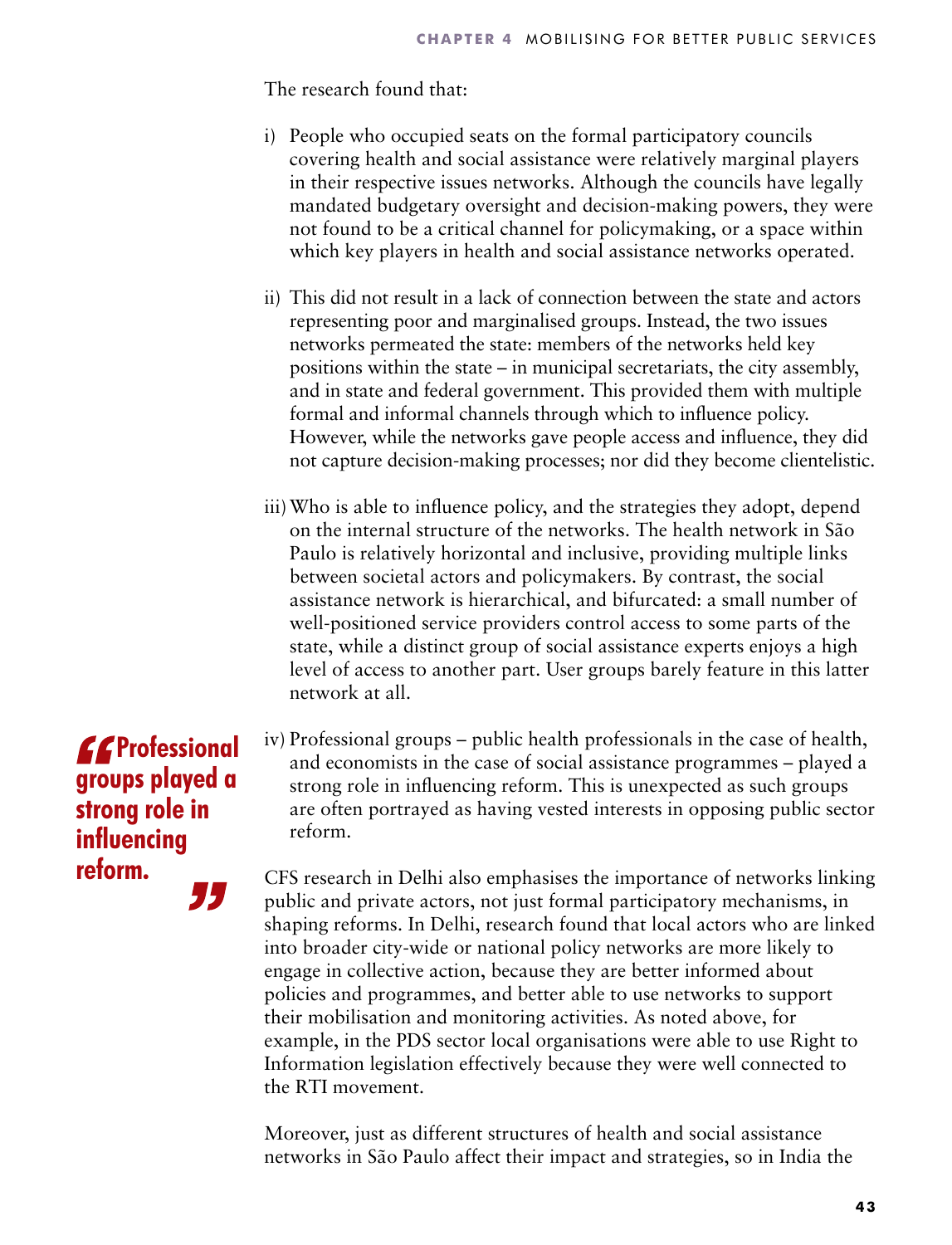nature of networks influences how they interact with the state. For example, the food security network in India has a very narrow policy interface with the state (limited to a handful of individuals), despite having a large mass organisation at the grassroots level. So the creation by the Supreme Court in 2002 of 'Commissioners' to monitor the implementation of interim orders relating to public nutrition programmes provided a key (formal) mechanism through which the small number of top leaders of the Right to Food movement could influence policymakers. This contrasts with the relatively marginal importance of health policy councils in São Paulo, where dense networks of civil society actors had multiple points of access to policymakers, and therefore less need of formal mechanisms.

Finally, the structure of networks, and the way they are linked to policymakers means that their influence is enhanced or diminished according to the changing fortunes of political parties. In India, for example, the health network linked to international organisations with a focus on narrowly defined programmes had more influence when the coalition led by the Bharatiya Janata Party (BJP) was in power; the network focusing on the right to health, by contrast, gained influence when the Congress-led coalition returned to power in 2004.

# 4.3 Conclusions and policy messages

The main research reported here was restricted to two sectors, and two large cities, employing common analytical frameworks and methodologies to maximise the chances of making some valid generalisations. However, these would need to be tested to see whether they hold in very different contexts – for example in rural areas, smaller cities, or in countries with lower levels of economic development and weaker political and institutional environments.

Nevertheless the research does offer some useful pointers for policymakers that may have wider relevance. Firstly, it underlines one of the core messages from the Phase 1 research: the importance of avoiding normative preconceptions, and of conducting open-minded, detailed inquiry into which collective actors are engaging in policy reform, and what factors enhance or impede their effectiveness. Even a comparison limited to two specific sectors in two big cities, both located in BRIC countries (Brazil, Russia, India and China), highlighted the complexity and diversity of state-society relations around service delivery, and the importance of history and context in shaping the way policy networks are structured and the opportunities for collective actors to influence them.

The second policy-relevant finding is that the way public programmes are designed clearly affects opportunities for collective action. This underlines the need to think about the impact of all public policy interventions on the ability and incentives of different groups to mobilise. For example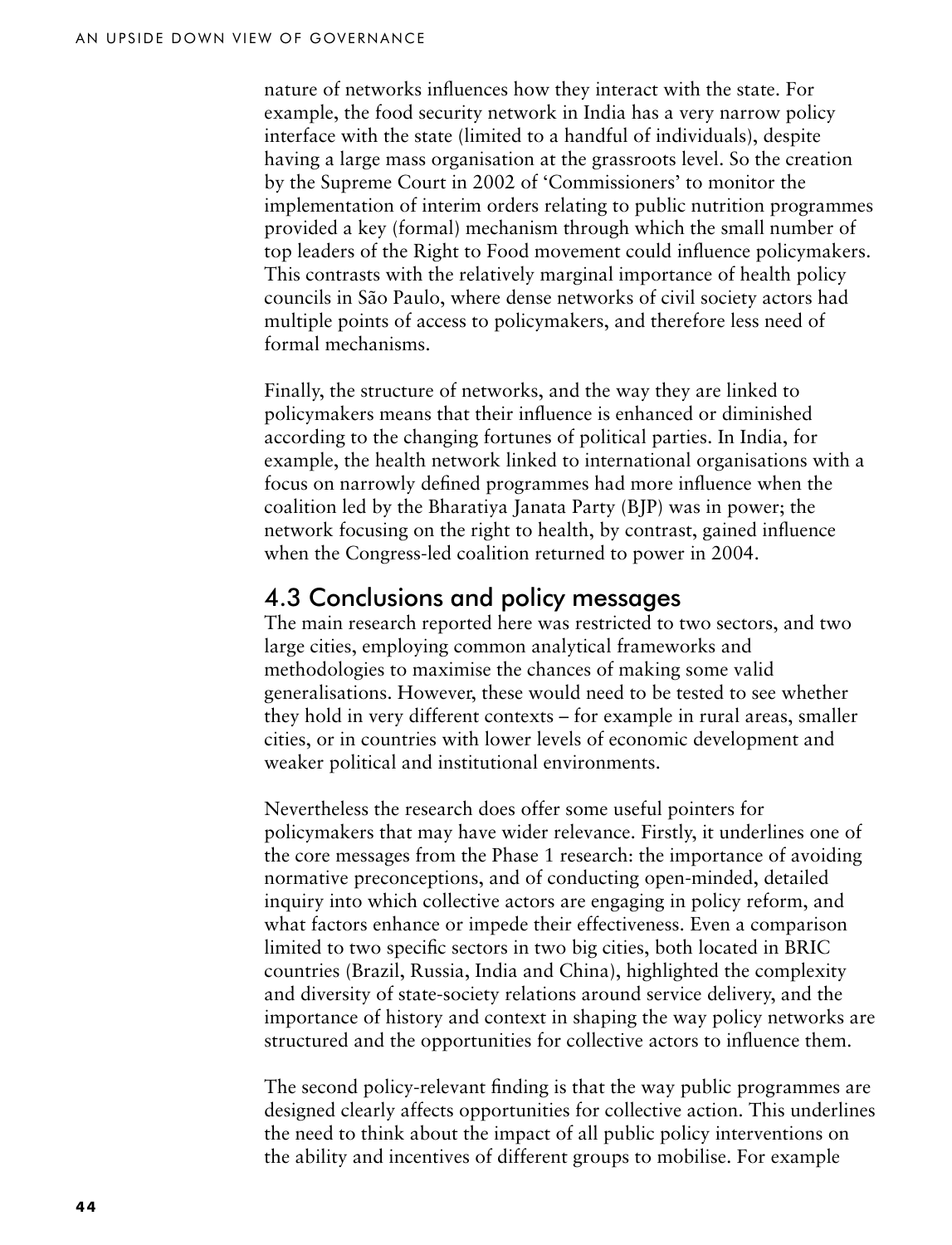**C**Collective **action that benefits poor people does not arise automatically from strengthening civil society organisations.**"

'choice' reforms such as the cash transfer programmes in Brazil and Mexico can undermine opportunities for collective action. Top-down reform, or very fragmented provision (for example, health sector reform in India) can also impede collective action. By contrast, the existence of the private licence-holder in the PDS case enabled public officials in Delhi to demand better performance without publicly criticising their own colleagues.

In São Paulo, participatory mechanisms which were an integral part of health and social assistance reforms have been important in shaping opportunities for collective action, although the issue networks that brought together civil society actors and policymakers in multiple, formal and informal ways proved to be more influential. This suggests the need for some caution, especially on the part of external actors, about their ability to engineer quick institutional fixes. What the research does emphasise is that collective action that benefits poor people does not arise automatically from strengthening civil society organisations – existing networks of actors will greatly influence whether (or how) strengthening particular organisations translates into greater capacity to shape policy, and on whose behalf. For example, strengthening organisations that are located on the margins of the network and have few relations to agents of the state is likely to have limited impact, whereas strengthening those central to the network and well connected to state actors is likely to produce far greater impact. Facilitating the formation of linkages between existing actors, and between them and agents of the state, may be particularly important. Investing in strengthening networks that have a strong vertical reach (from policymakers to the grassroots) might be a good strategy for achieving improvements in social accountability.

Finally, what is clear from all the examples of successful reform examined by the research is that fiercely protecting civil society autonomy is not the answer. In every case, broad-based alliances that crossed the publicprivate divide and brought together a range of key actors around common interests in reform – constructing a form of 'embedded autonomy' – were critical to success. One of the clearest examples comes from health sector reforms in Brazil during the early 1980s. These were underpinned by common interests between the military (supporting expansion of social rights), progressive technocrats in the bureaucracy (supporting rationalisation of services as a response to fiscal crisis), and the public health reform movement. Another example comes from the Right to Information movement in India that brought together a broad coalition across class and caste, including labourers, farmers, journalists, bureaucrats, lawyers, and social activists.

The research prompts more questions than it can answer, and some that it can only partially answer. For instance, the research does show that civil society organisations that are party to policy negotiations can also act as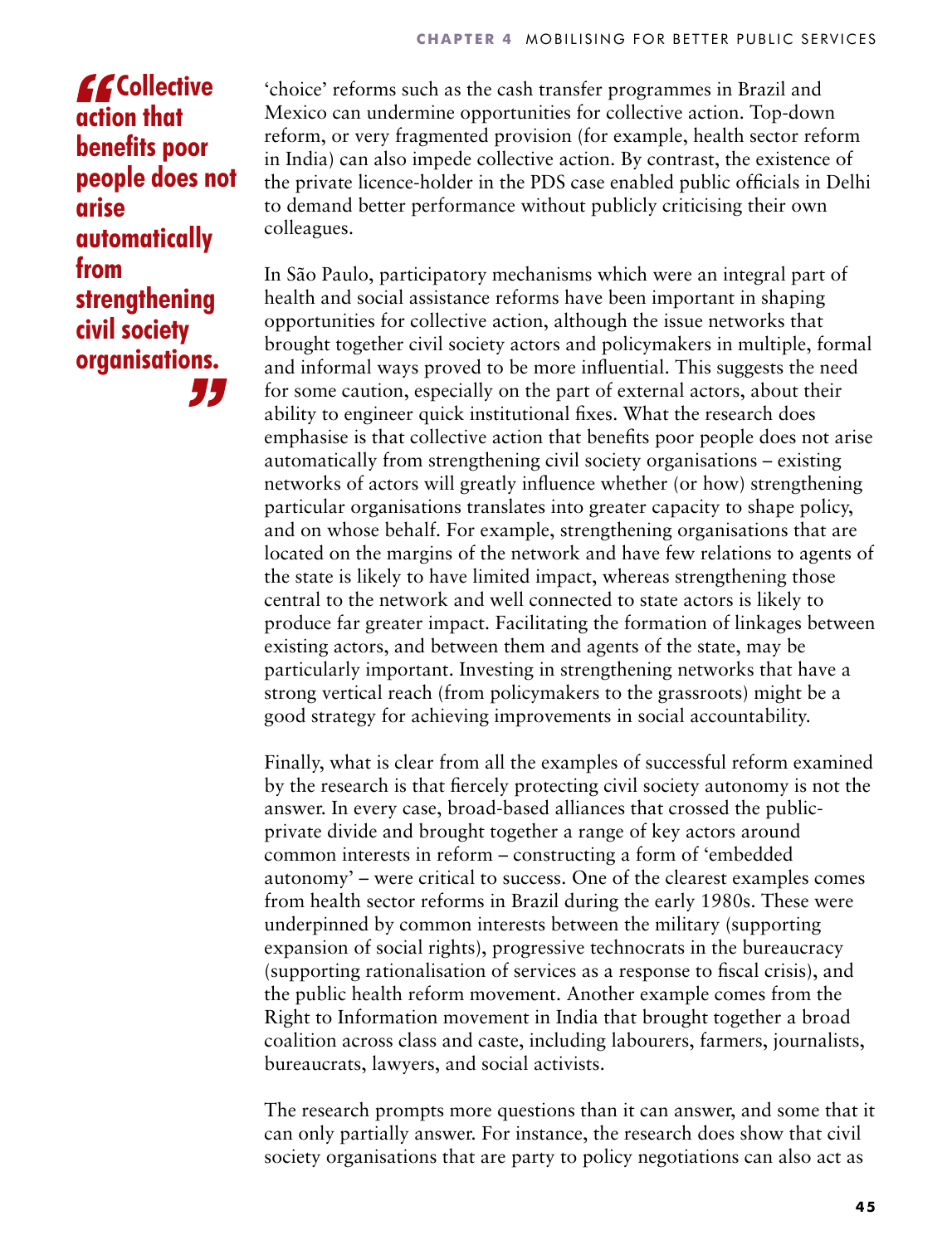effective watchdogs of implementation; but it does not explicitly address the question of why in some cases they become co-opted and demobilised, and in others manage to retain their capacity to act independently. The research shows that the service delivery and social accountability roles of NGOs are not mutually exclusive, but not exactly why or under what conditions this is so. In some cases – for example health and social assistance in São Paulo – contracting out service delivery creates a new lobby of providers with an interest in pushing for more contracts, bigger budgets and higher wages, and thus in pressing for expanded coverage and greater benefits for their clients. But engagement in service provision could dampen the enthusiasm of collective actors for monitoring and accountability – this seems to have been the case with NGO health providers in Delhi. While further research can throw light on these questions, it seems likely that detailed answers and policy recommendations will have to be developed in a context-specific way.

 **Who do civil organisations speak for when they are invited to participate in policy dialogue?**"

One particularly critical set of questions arises from this strand of the research: who do civil organisations speak for, and with what authority, when they are invited to participate in policy dialogue or when they engage in social accountability?6 What are policymakers to make of their claims to 'represent' the people they are working with and for? For example, in São Paulo, civil organisations often claim to 'represent' the interests of lower-income groups, when they speak or negotiate on their behalf in participatory governance fora. But (in contrast to political parties or labour unions) most of these organisations have no formal membership or mandates, and no accountability mechanisms based on elections. Their claims to representation are founded on their physical proximity to the groups they work with, their openness to participation, the fact that they are providing tangible benefits to those they claim to represent, and their mediating role in connecting excluded segments of the population to the state and political-electoral arenas (Houtzager and Gurza Lavalle 2010).

Such claims to representation should not be rejected out of hand. Where a poor minority has little relation to the state, associations do help to connect people to public officials and to providers of public services. Policymakers should be prepared to consider, in an open-minded way, how these kind of informal arrangements are really working before assessing their compatibility with democratic norms and processes. But they might want to encourage active participation in associations, and to pay more attention to ways of strengthening the accountability of civil society organisations to their constituencies (for example through formal membership arrangements and mechanisms for debating and adopting

<sup>6</sup> This was also addressed during Phase 1 of the research: see 'Signposts to More Effective States' (IDS 2005: 31–2).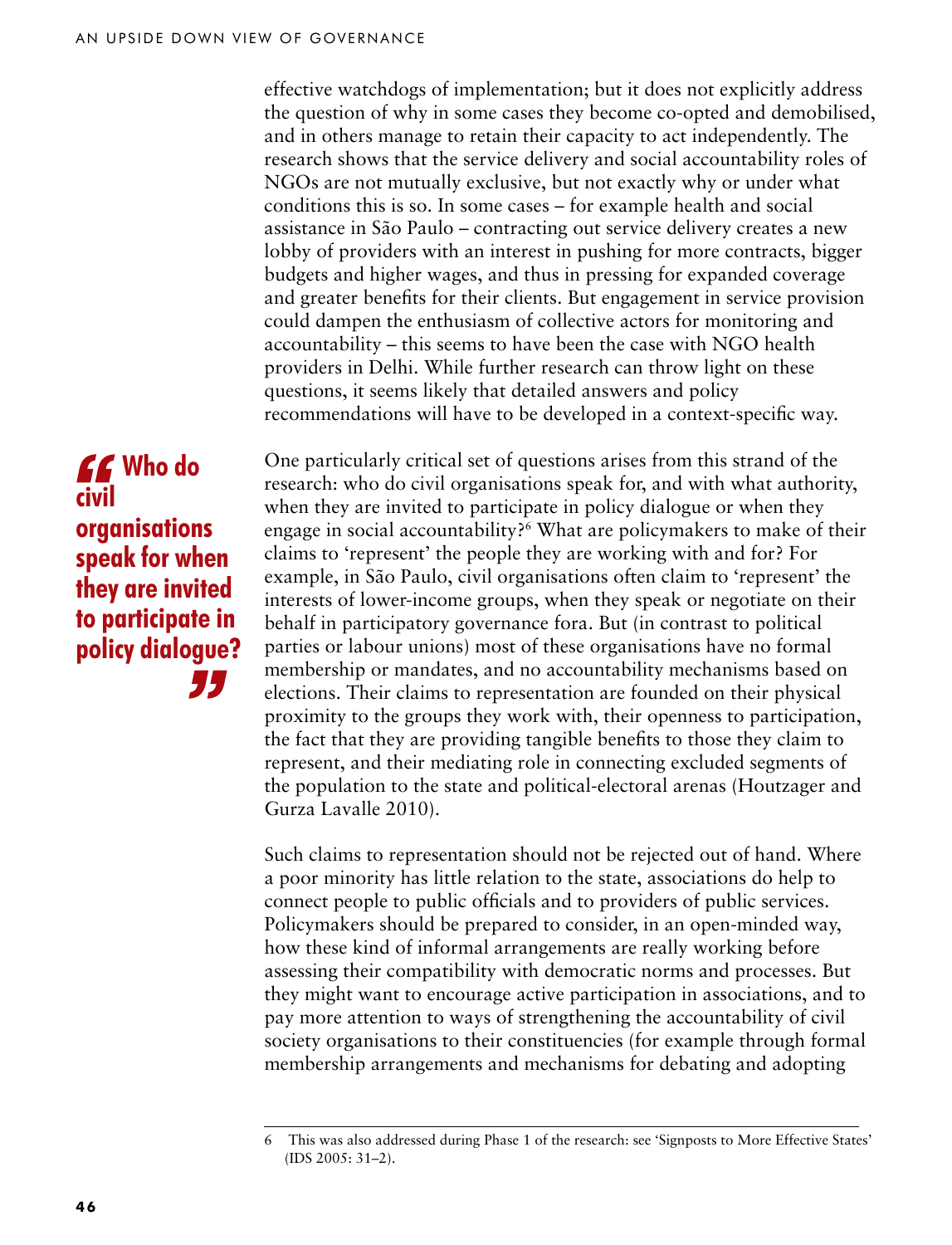policy positions). This could help increase the accountability of civil society organisations when they engage in policy negotiations, increase their credibility and their access to policymaking processes (because they can 'deliver' their publics), and increase the potential for poor people, operating as citizens, to gain access to the state and to public services.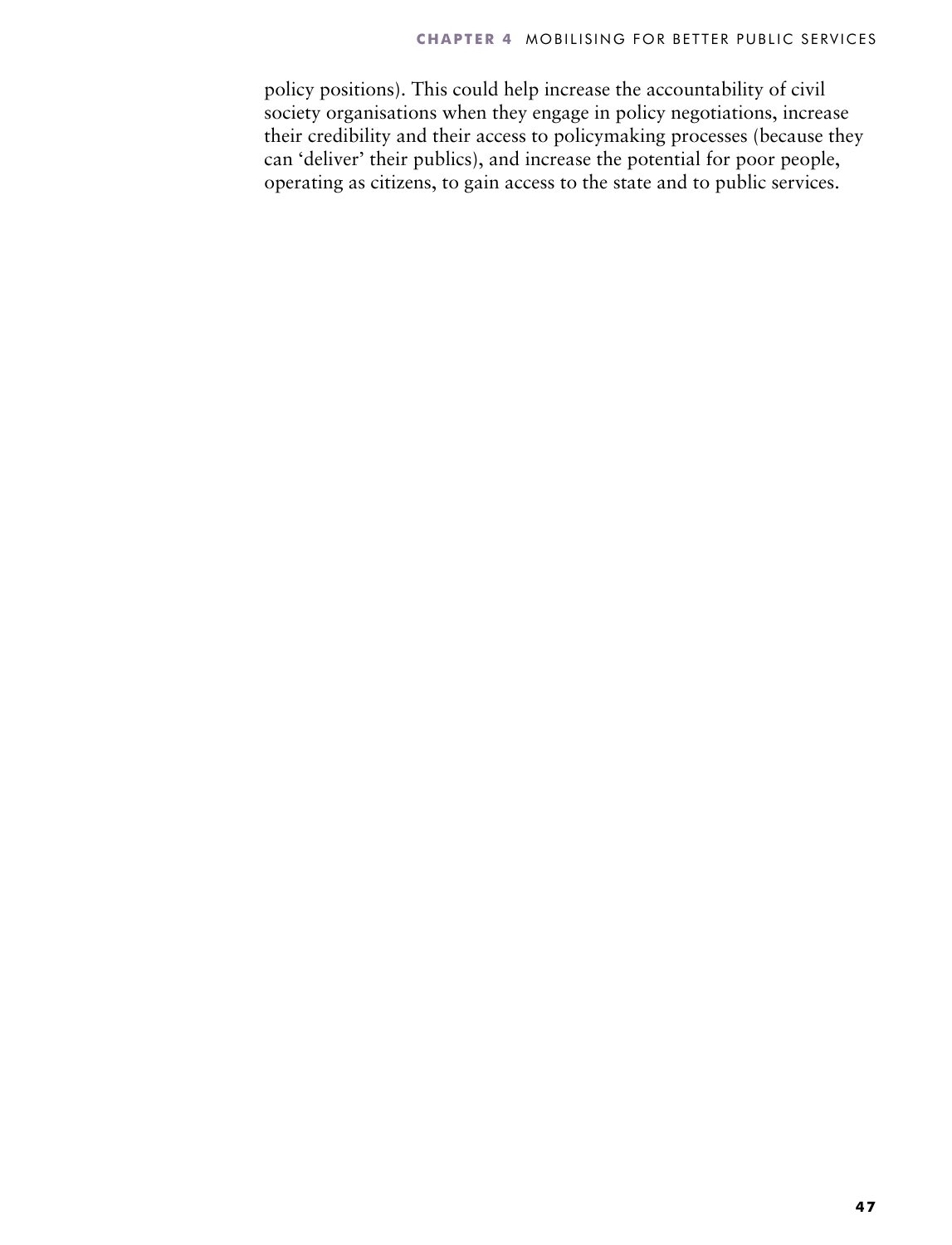#### AN UPSIDE DOWN VIEW OF GOVERNANCE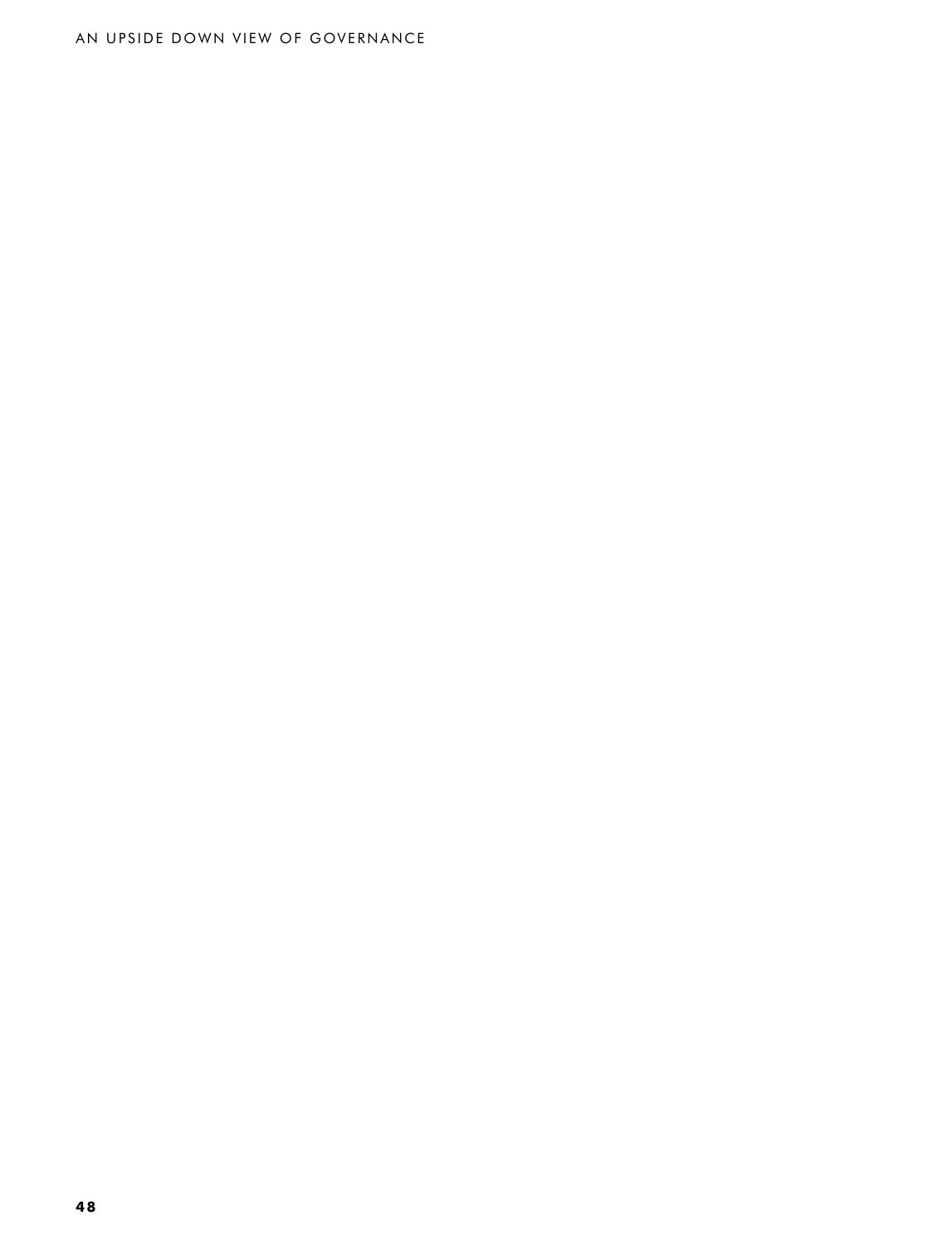5

# 'Traditional' local governance: problem or solution?

# 5.1 Introduction

The abolition of 'traditional' authority<sup>7</sup> was a major objective of independence movements in much of the developing world. 'Traditional' institutions – including individual chiefs in much of Africa, chiefs, kings or traditional councils in the Pacific, and landlords responsible for collecting land revenue in most of South Asia – had been powerful intermediaries between ordinary citizens and colonial rulers. 'Modernisation' and 'development' meant bringing ordinary citizens into a direct relationship with modern government bureaucracies and political parties.

Many of these 'traditional' authorities were indeed outlawed or significantly weakened. But their influence has proved surprisingly persistent. And in recent years the ideological pendulum has swung back. 'Traditional' authorities in Benin, Bolivia, Cameroon, Congo, Côte d'Ivoire, Fiji, Ghana, India, Mozambique, Namibia, Niger, Rwanda, Somaliland, Tonga, Uganda, Zambia and Zimbabwe have been legally recognised and given consultative or administrative roles, especially at local government level.

<sup>7</sup> The quotation marks around 'traditional' are used to indicate that claims by leaders and institutions to be traditional should not be taken at face value: traditions may be re-invented to bolster legitimacy and are continually being reshaped by interaction with 'modern', formal institutions.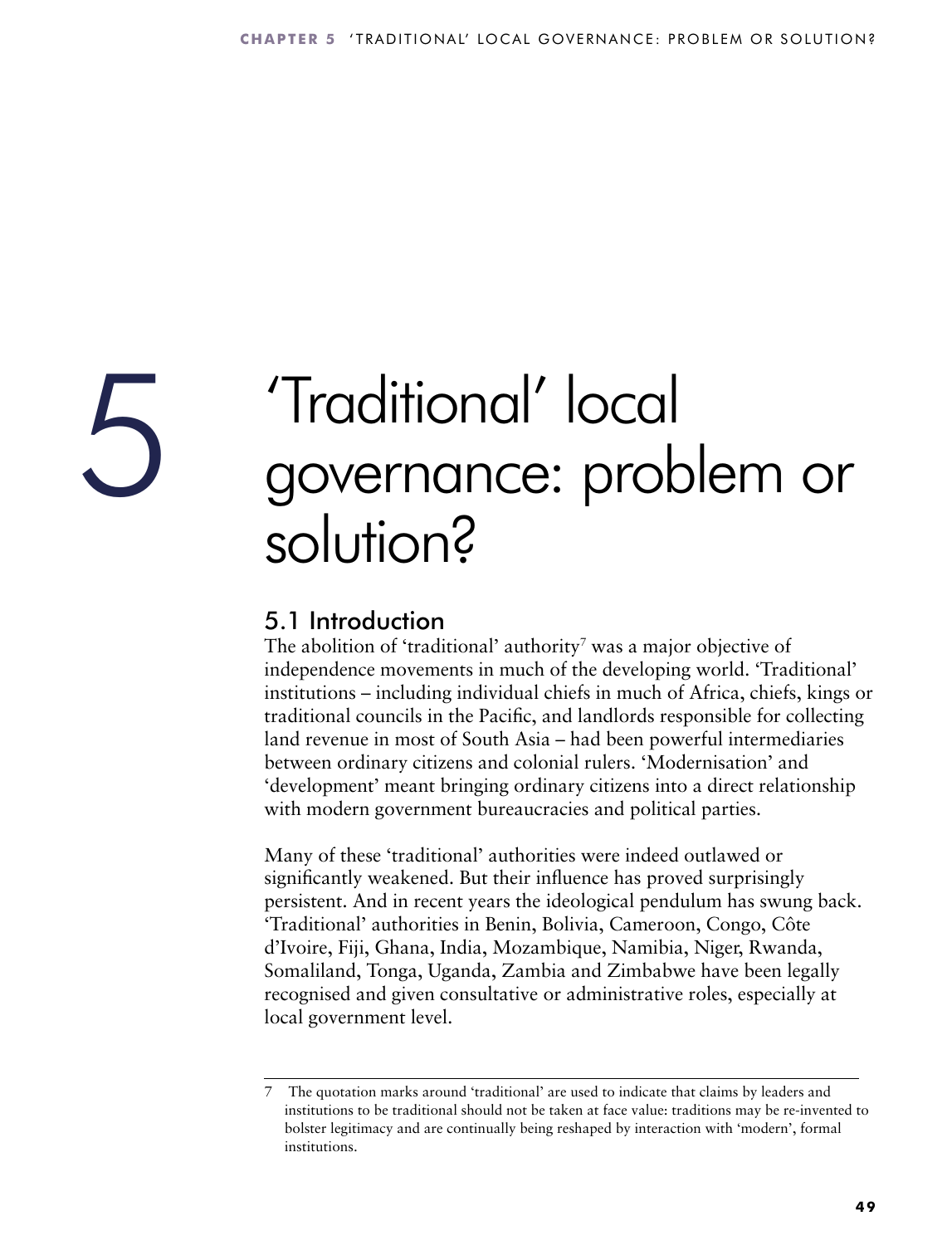In some cases, the immediate motive has been the need to placate particular ethnic groups. But the main factor underlying this official revalidation of 'traditional' authority has been prevalence of broad governance problems. As governments based in capital cities have struggled to establish legitimacy and authority, they have seen cooperation with 'traditional' institutions as a way to bolster their own position and to co-opt potentially powerful opponents. In situations of violent conflict and state collapse, international actors have also viewed 'traditional' authorities as a useful source of local political stability. DFID supported efforts to re-establish the authority of 'traditional' chiefs in Sierra Leone during the conflicts there. In contemporary Afghanistan, Western forces have tried to recruit 'traditional' tribal militias (*arbakai*) to provide security at the local level.

Is active support for and cooperation with 'traditional' authorities a sensible policy? Does it help create effective, legitimate and accountable public authority? Or does it empower exploitative local elites, violate basic principles of modern citizenship and accountable, representative government, and ultimately impede the task of state building? In situations of crisis, like contemporary Afghanistan or Sierra Leone in the 1990s, these questions become urgent. But a large number of contemporary governments actually face similar choices on a routine basis. Should they ignore 'traditional' authorities, try to repress them, or actively use and collaborate with them?

In practice, governments often do all three. For example, in rural India, the police liaise with informal village councils over the treatment of crimes, while the courts occasionally prosecute those same village councils for illegally sanctioning wrongdoers, and most official agencies pretend that they simply do not exist. Development agencies adopt similarly contrary positions when they condemn 'traditional' institutions for their gender and other sociocultural biases, but simultaneously support their activities under the label of 'alternative dispute resolution mechanisms'.

Much of the time, the actual relationships between traditional authority and modern state institutions are determined informally and locally, with a strong bias toward continuity. The explicit debates that do impact on the occasional formal policy change often polarise around conflicting attitudes, ideologies and world views, and are rarely grounded in research. The case for tolerating or actively supporting traditional authorities may range from a pragmatic acceptance of reality to a militant belief in their unique capacity to represent and protect local culture. Opponents tend to view them as a step in the wrong direction: the antithesis of contemporary norms of governance and citizenship.

*<u>f</u>* Is active **support for and cooperation with 'traditional' authorities a sensible policy?**"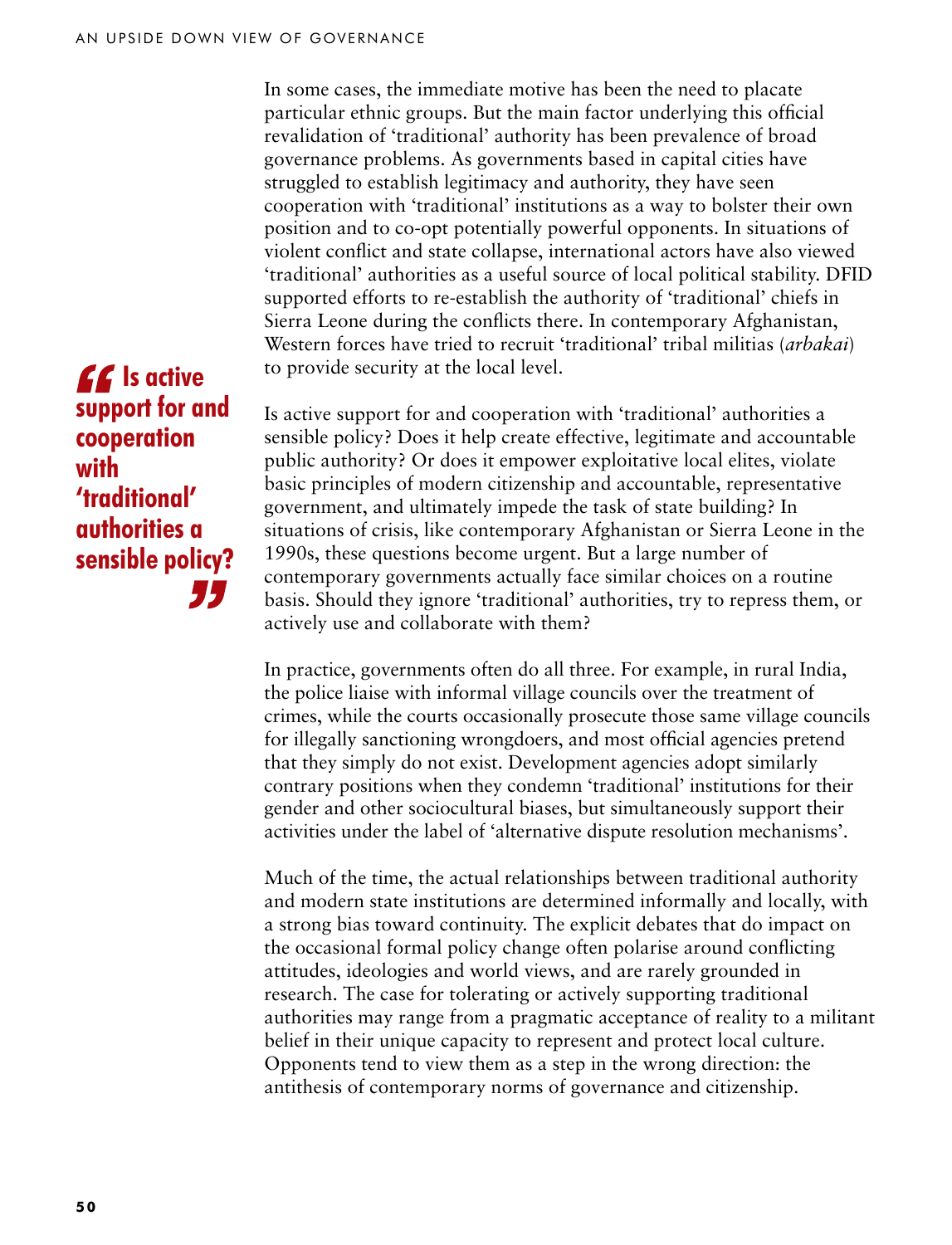*ff* There is no **right, general position for or against 'traditional' institutions.**

There is no right, general position for or against 'traditional' institutions: policy recommendations have to be very context-specific. But there are ways of reframing the debate to make it more objective and policyrelevant. Above all, the language of 'traditional' institutions/authority is counterproductive. It is diversionary because it immediately elicits prejudices for or against the opposed concepts of 'tradition' and 'modernity'. It is misleading because so-called 'traditional' institutions vary widely in the depth of their historical roots and in the extent to which they have adapted to – and are compatible with – other political institutions, including formal state institutions.

These conclusions emerge from a comparative research project that the CFS has undertaken over the past seven years on the workings of 'informal local governance institutions' (ILGIs) in Karnataka and Rajasthan in India, and in Punjab province of Pakistan (Mohmand *et al.* forthcoming). The research explores the social value of ILGIs: how are they structured, how do they interact with the formal state, and what are the outcomes for poor people? And it asks how their performance is shaped by their history – both the extent to which they are rooted in institutions of direct or indirect colonial era rule, and whether they are changing in response to a changing social and political environment.

## *Key findings*

- · *ILGIs in South Asia are persistent, and influential. Efforts to improve local governance need to take account of them.*
- · *They can provide public goods and services, and connect the rural poor to the formal state. But they can also entrench the interests of dominant groups and perpetuate poverty.*
- · *They can work in ways that complement and/or compete with the formal state.*
- · *Although ILGIs are universally termed 'traditional' by the people to whom they matter, the extent to which they are rooted in history varies widely.*
- · *Current differences between ILGIs are closely related to their origins in colonial era institutions of direct and indirect rule. The more directly they are descended from systems of indirect colonial rule, the worse they govern today. The more they have been reshaped in interaction with more pluralistic, democratic, inclusive formal institutions, the more likely they are to meet acceptable governance standards.*

# 5.2 What are informal local governance institutions?

ILGIs are less prominent in South Asia than in sub-Saharan Africa, where indirect colonial rule was more extensive, and formal authority was almost always delegated to individual chiefs, including the authority to allocate land rights. Most ILGIs in South Asia receive no formal recognition from the state, and villagers themselves are often reticent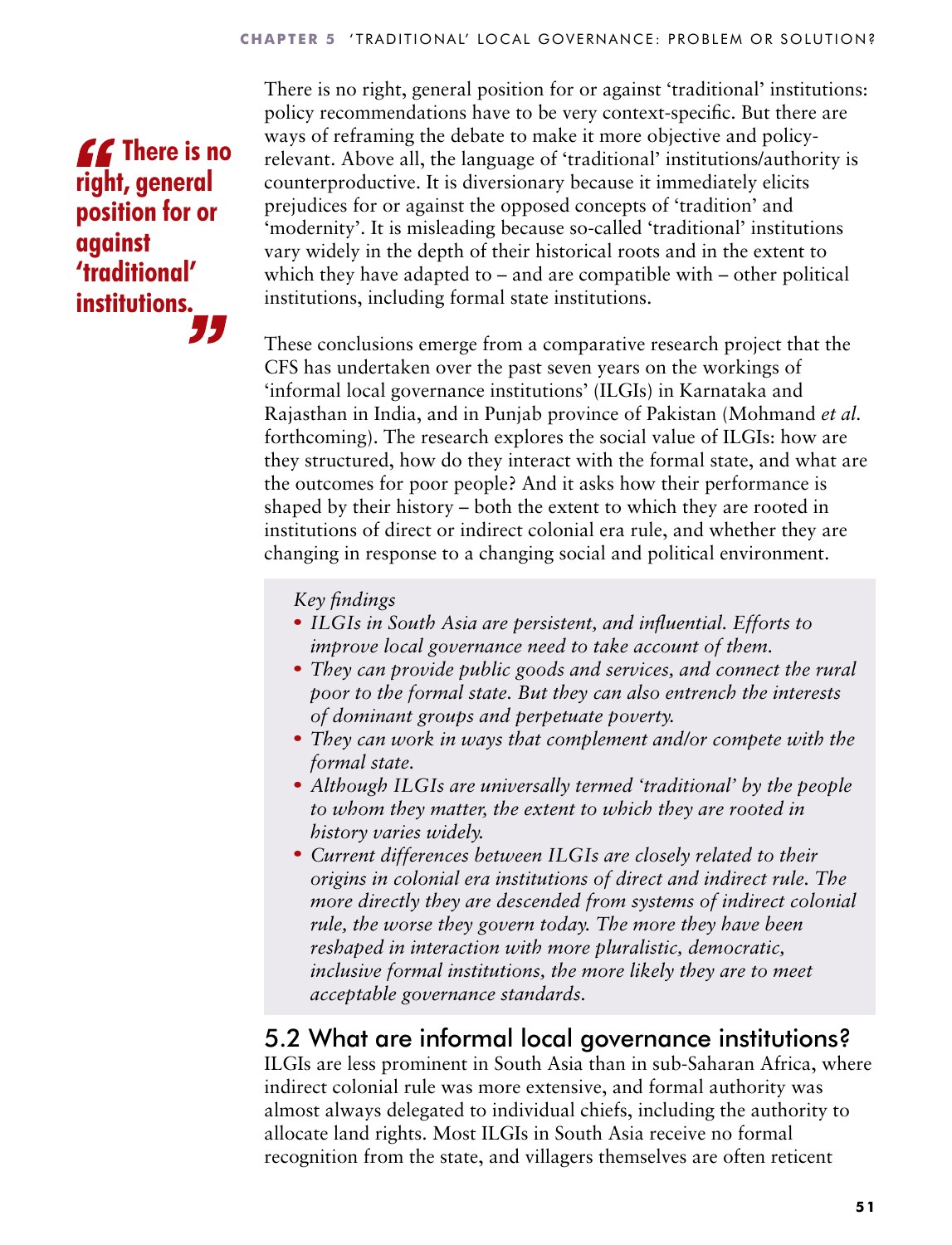about their activities. Yet in the areas covered by the CFS research ILGIs clearly play an important day-to-day role in the lives of villagers, as well as influencing public policy.

ILGIs in Karnataka, Rajasthan and Pakistani Punjab take different forms. In Karnataka, for example, village councils are composed of leaders of local caste groups, while in Pakistani Punjab an individual landowner often exercises informal authority. But they share some broad characteristics. They resemble states in that they exercise authority over an entire locality, including the whole locally resident population, and undertake a broad range of activities including resolving disputes and organising social and development activities. Unlike states they do not have revenue-raising powers, but do collect funds for particular purposes. Their relations with the formal state are ambiguous, variable and often contested. However, they play an important mediating role between 'their' populations and the outside world, and this role is becoming more important with the extension of local electoral democracy, and increasing availability of local development funds.

Typical ILGIs in Karnataka contrast particularly strongly with those in the Pakistani Punjab. Sections 5.3 and 5.4 below give more detail on each case. In Karnataka, where colonial rule was relatively direct, postindependence governments implemented progressive policies including land reform and local electoral democracy. ILGIs have been substantively reshaped through interaction with more pluralistic, democratic formal governance institutions. By contrast, in Pakistani Punjab, while ILGIs have evolved to some extent, they remain largely rooted in colonial practices of indirect rule, with authority concentrated in landowning families and kinship groups.

# 5.3 Informal local governance in Karnataka

The research built on CFS Phase  $1$  work $8$  in  $30$  villages in three districts of Karnataka, and extended it to a further 26 villages (Ananth Pur and Moore 2010). It confirmed that informal village councils are actively engaging with formal, elected councils (*Gram Panchayats*). They are moving beyond traditional roles of resolving disputes and regulating social relations within the village. They are becoming more active in seeking access to public funds, influencing decisions about development projects, and raising matching contributions. They are also influencing elections to the Gram Panchayats: leaders and members of the informal village councils are standing for election or seeking to influence nominations. Far from being eclipsed by the elected panchayats, informal councils appear to have been stimulated by them: the research shows, for example, that informal councils tend to be more active when they are

<sup>8</sup> For a summary see 'Signposts to More Effective States' (IDS 2005: 25–7).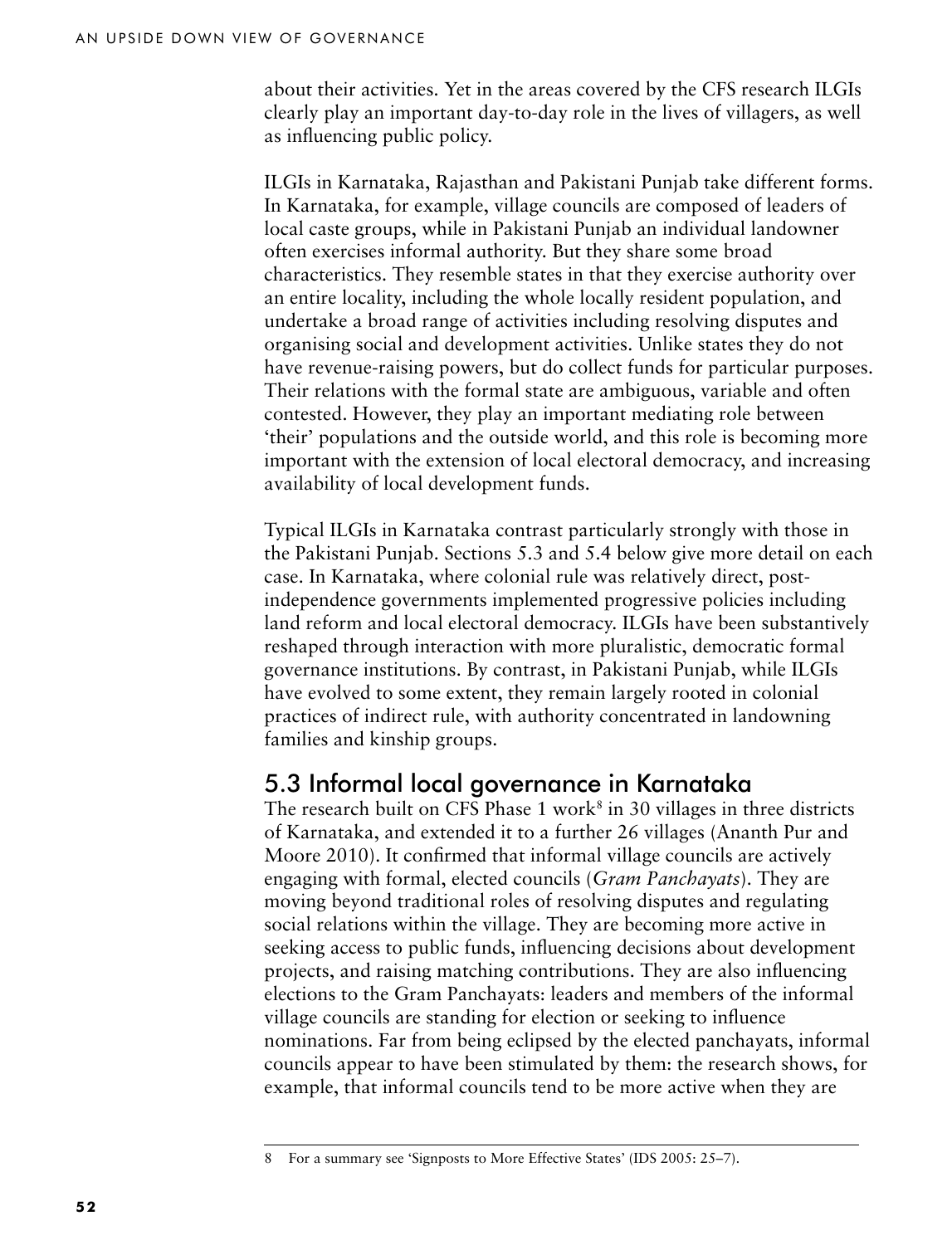located close to Gram Panchayat headquarters.

This increased activism could be negative if it were merely a way of furthering elite interests. But the evidence suggests that, while informal councils can be repressive and exclusionary – especially when dealing with affairs internal to the village – they are playing effective roles in representing the needs of villagers to higher levels of government, in negotiating and mediating interests with the Gram Panchayats, and in monitoring their performance. For instance, in villages where informal councils are most active, the levels of awareness and satisfaction with Gram Panchayat programmes are also relatively high. Women are more enthusiastic about informal village councils than men, and illiterates more than literates.

Informal village councils are also widening their basis of recruitment. Elected male members of the Gram Panchayats have been co-opted to sit on the informal councils in most of the study villages, reflecting the emergence of a new type of younger leader, whose power is rooted in their education and ability to mediate between villagers and outside actors, sometimes independently of their caste identities. However, Dalits are still mainly excluded, and women completely so. Though rooted in caste, decision-making of informal village councils is mostly consensual and transparent; meetings are public and follow clear procedures.

A number of factors help explain this broadly positive picture. Informal village councils do not control access to land and other valuable assets, so their opportunities for abuse of power are limited. Indeed informal councils are highly accountable over financial issues, presenting detailed accounts annually to a general village assembly. Moreover, informal councils face a pluralistic, competitive environment in which villagers have options: for example, they can take disputes to the police or formal courts if dissatisfied with informal dispute resolution mechanisms. When they attempt to influence the membership of Gram Panchayats by organising uncontested elections, they do so partly to save on the high costs of contested elections. They may have to compete with local representatives of national political parties, who favour electoral contests. The research shows that those informal village councils that invest the most effort in organising local meetings to achieve consensus on nominees are the most successful in having their nominees elected. Leaders and members of informal councils need to work hard to earn the trust of villagers, and actively retain their support. The increasing shift towards a more collective, externally oriented role for informal councils is also helping to make them more pluralistic and inclusive.

# 5.4 Informal local governance in Pakistani Punjab

Punjab province in Pakistan has high levels of social and economic inequality**.** ILGIs there are dominated by a landowning elite established

*KC* Women are **more enthusiastic about informal village councils than men, and illiterates more than literates.**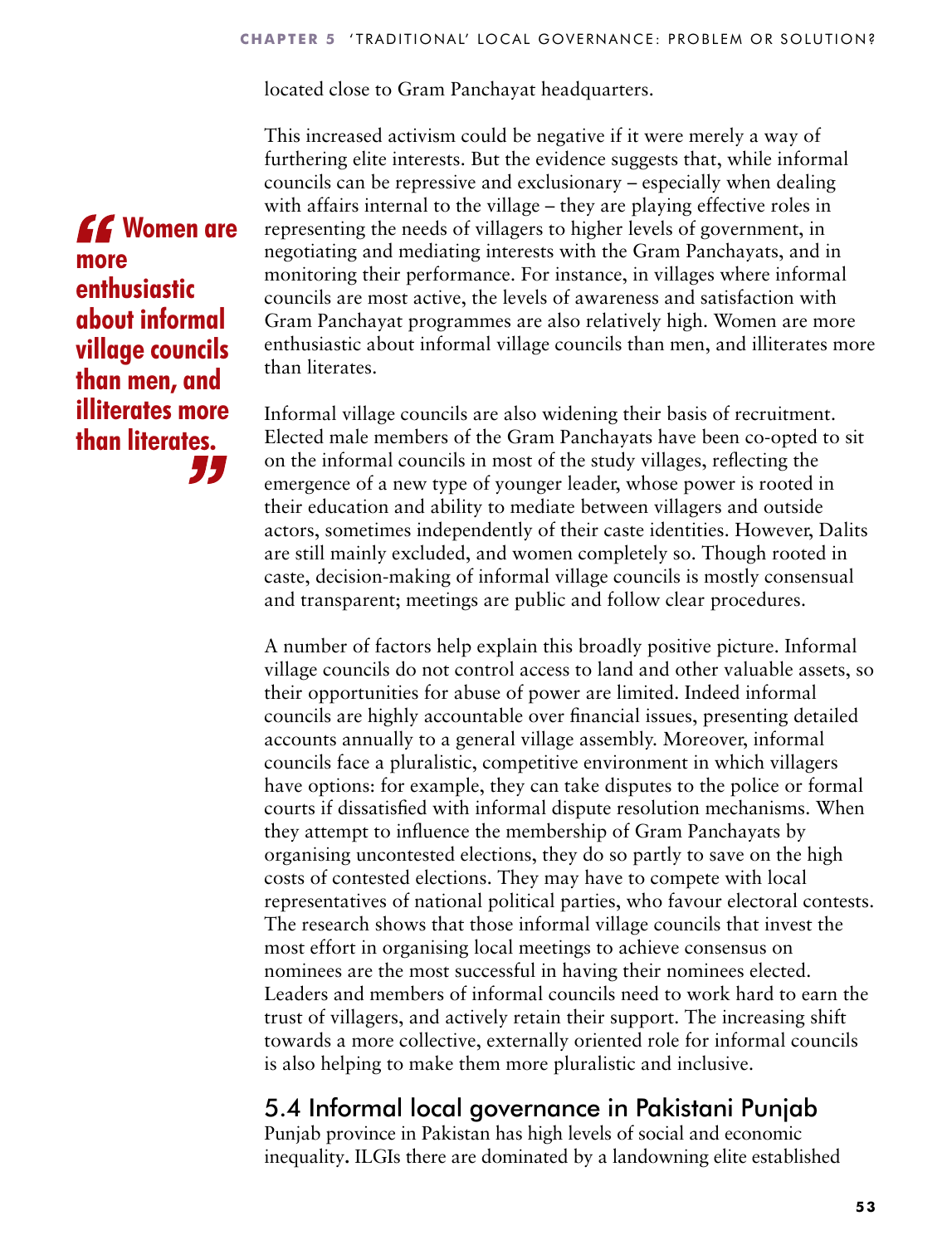during colonial land settlement processes in the late nineteenth and early twentieth centuries. They have remained powerful despite land reform legislation and local government electoral reform. Politics in Punjab is less competitive than in Karnataka, and heavily based on personal connections. ILGIs in Punjab revolve around the village head: this can be an individual large landowner, a group of men from landowning lineage groups, or an informal council of male heads of socially dominant families. They mediate relationships between villagers and the state, facilitating access to services, government departments, police and the courts. Authority is exercised in highly personalised, non-transparent ways. Compared to Karnataka, ILGIs in Punjab are more inward-looking, focusing on internal village affairs, including controlling access to jobs, regulating relations between different groups, and resolving disputes. They do however play a major role in influencing voting patterns.

Overall, while they have evolved to some extent, ILGIs in Punjab remain largely hierarchical and exclusionary, and relations with the formal state are competitive rather than complementary. But the research did identify important differences among them (Cheema and Naseer 2010). Within Sargodha district these differences are closely related to different land tenure systems established under colonial rule, with resulting differences in socioeconomic structures and informal governance (details in Section 5.5 below). Especially striking is the impact of such differences on economic mobility. The research looked at educational attainment across three generations as an indicator of economic mobility, and found it closely related to a household's historic social position, with historically depressed social groups doing much worse than the rest and continuing to diverge from them. Moreover, historic village-level institutions and socioeconomic structures affected inter-generational mobility. Mobility was higher across all social groups in villages where land inequality was less and authority was more horizontally distributed, compared to villages with greater historic inequality, a larger proportion of landless tenants, and more hierarchical social and governance structures.

**The more closely ILGIs remain rooted in the practices of indirect colonial institutions, the worse they govern.**77

# 5.5 Explaining the diversity of informal local governance in South Asia: the legacy of direct and indirect rule

As already noted, the research found considerable diversity among ILGIs in terms of their structure, process and outcomes. There are broad and quite stark differences between Pakistani Punjab at one extreme and Karnataka at the other (with Rajasthan somewhere in between). There are also significant variations within states, provinces and districts, and even between ILGIs in neighbouring villages. There appears to be a close correspondence between the form of colonial era rule (more direct rule in Karnataka, and more indirect rule in Punjab) and the nature of contemporary ILGIs. This suggests a broad hypothesis: the more closely ILGIs remain rooted in the practices of indirect colonial institutions, the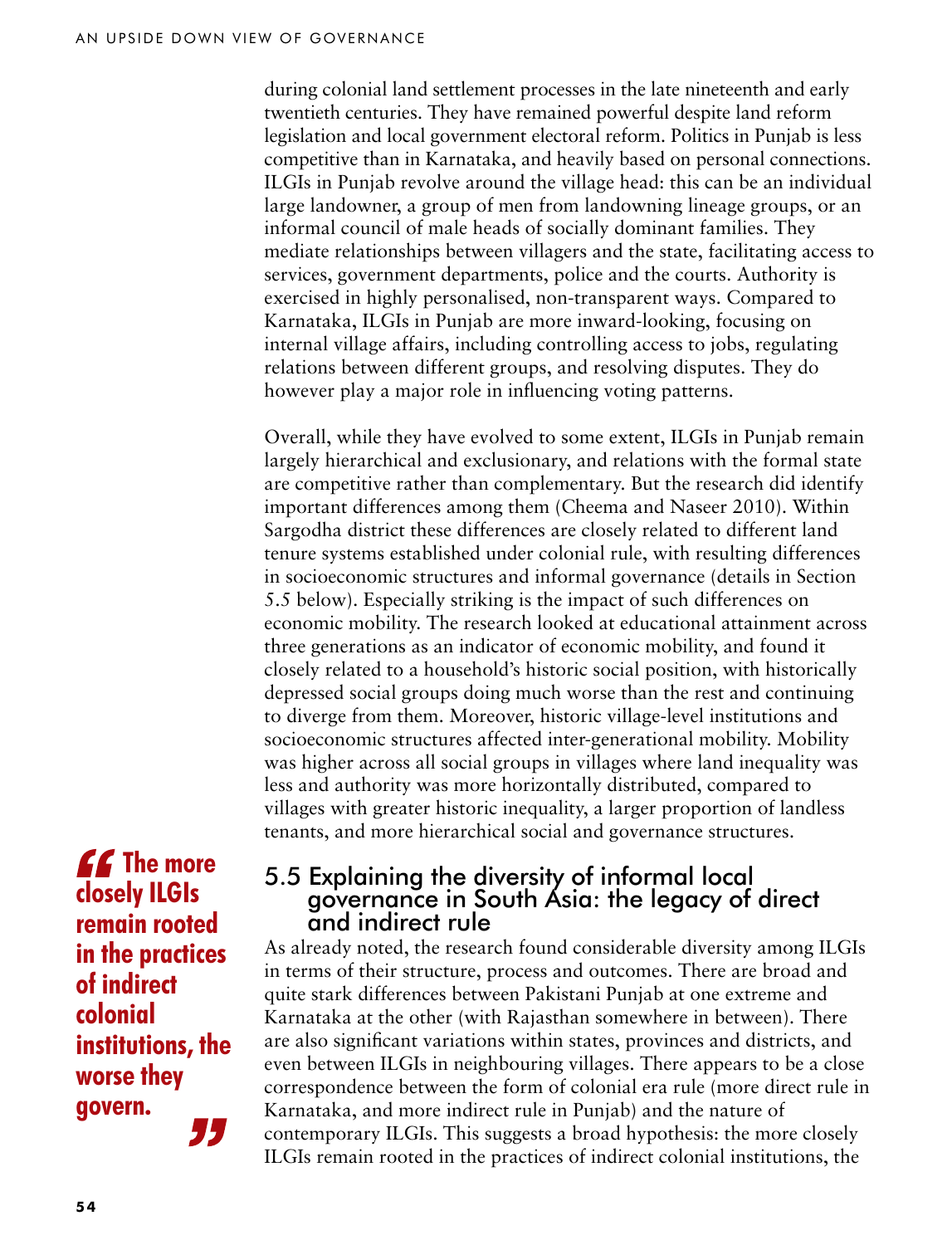worse they govern (judged by their ability to provide valued collective goods and services, and to operate in relatively pluralistic, consensual and transparent ways). Conversely, the more they have been reshaped in interaction with more pluralistic, democratic, inclusive formal institutions, the more likely they are to meet acceptable governance standards.

A more detailed look at the impact of direct and indirect rule in British India provides evidence to support this hypothesis, and helps to explain the causal mechanisms involved. CFS research findings are also in line with those of other scholars who have studied the impact of colonial era rule in Africa and elsewhere.

*Indirect rule* was characterised by a small bureaucratic central state that had very limited capacity to control the territory. Colonial rulers governed through a chain of hierarchical relationships, giving subnational elites extensive, largely unchecked authority over local populations. This included rights to collect taxes, maintain law and order, adjudicate disputes and (especially in Africa) allocate land. Indirect rule created a system of decentralised petty despots, organised along patrimonial lines but with little accountability to local people, and with limited supervision by the central state.

By contrast, *direct rule* involved an integrated state more on West European lines, with centralised, bureaucratic, legal-administrative institutions directly controlled by colonial officials. Scholars of British colonial rule (notably Lange 2009) demonstrate that direct rule had a much more positive effect on broad-based development than indirect rule. Direct rule created bureaucratic capacity, 'infrastructural' power to provide developmental goods throughout the territory, and more inclusive state-society relations.

In South Asia there was a broad distinction between 'directly ruled' British India, and the 'indirectly ruled' princely states. But there was also considerable variation within British India, with more direct/indirect rule rooted in the land revenue system. This ranged from very indirect systems (common in Punjab) where responsibility for collecting revenue was delegated to local notables, to surprisingly direct systems where the agent of the formal state was charged with collecting land revenue from individual owners – based on detailed, written land records (common in South India).The less direct the revenue relationship, the more the overall governance system was 'indirect'.

In Sargodha district of Pakistani Punjab current variations between ILGIs correspond closely to different land tenure and revenue systems established under colonial rule. There are two main types.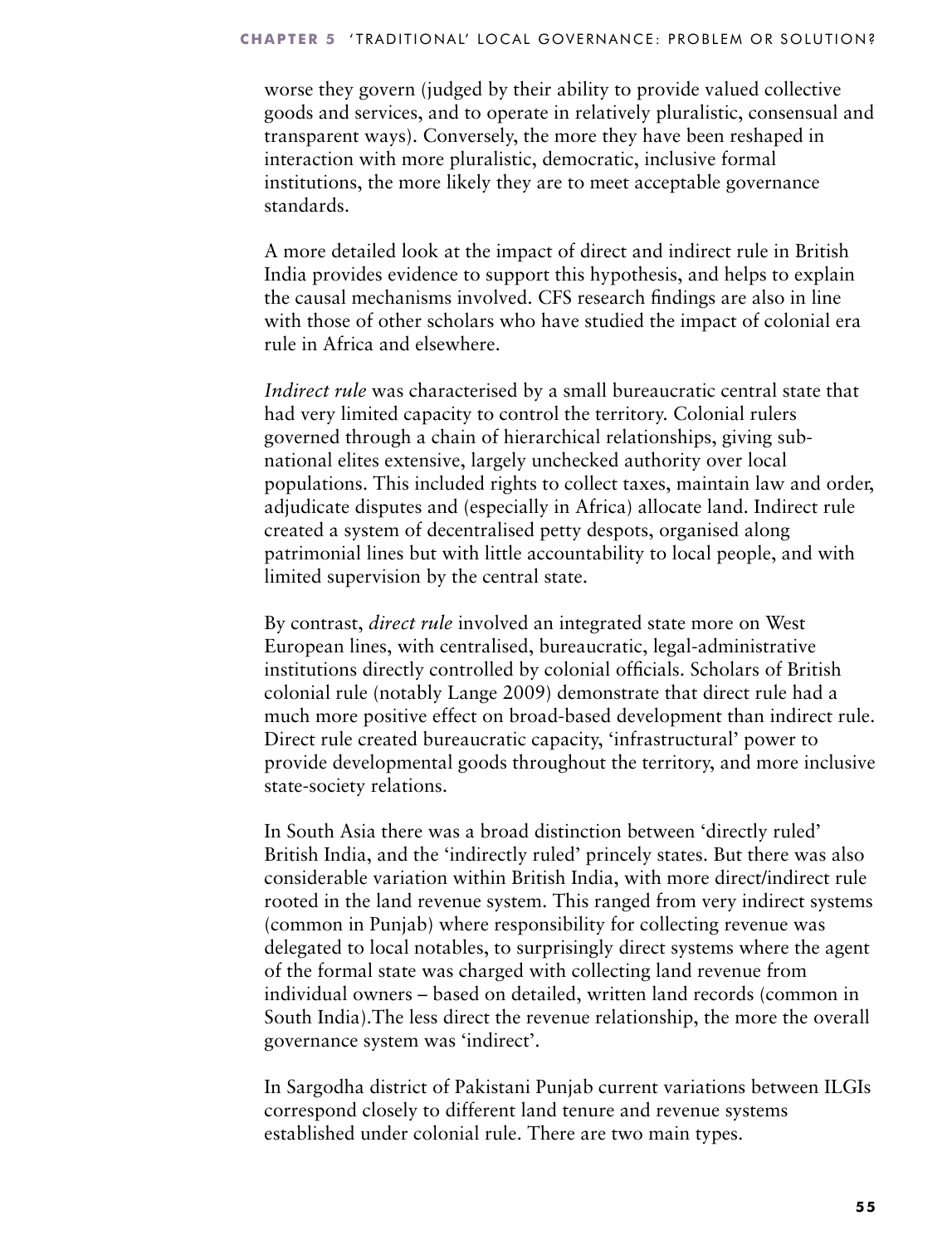*Land revenue systems in British India* 

*These varied significantly between locations and over time, the core models including:*

- · *Indirect systems, where revenue collection was delegated to local notables (often known as the* zamindari *system).*
- · *Indirect systems, where land was allocated to groups with total or partial revenue exemption, and where cultivators had no direct relationship with the state.*
- · *Direct systems where the state bureaucracy collected revenue direct from the owner (often known as the* ryotwari *system).*
- · *Intermediate systems, where the obligation to pay land revenue was attached to rights in land and assigned jointly to members of a group, typically a lineage or family. Depending on the composition of the group (ranging from a collective of cultivators to an individual), these arrangements could be more or less direct (resembling ryotwari or zamindari systems respectively).*
- i) So-called 'proprietary villages' where rights were granted to an individual or family, with all authority vested in landlords to mediate the relationship between cultivators and the state. Here contemporary ILGIs are hierarchical, hereditary, and narrowly based on the authority of an individual or family (although there have been limited changes).
- ii) So-called 'canal colony' or 'crown estate' villages, where authority was vested in the semi-formal office of a village headman (or *lambadaar*) chosen among larger established landowners, with relatively direct relations with villagers. Here there is a lower level of land inequality, and authority structures are more horizontal.

Current variations between ILGIs in Karnataka also reflect their origins in different systems of direct and indirect rule. Out of the 26 villages that were studied under the Phase 2 research, 19 are formerly *ryotwari* (direct revenue systems) and 7 are formerly *zamindari* or *jagirdari* (indirect). The ILGIs in the ex-ryotwari villages are less successful in tapping external funding sources, but function in a more pluralistic way and are much more active in undertaking self-funded development activities.

# 5.6 Conclusions and policy messages

ILGIs in South Asia are persistent, influential and have an important impact on the daily lives of poor people in rural areas. Efforts to improve local governance need to take account of them. But how? Echoing the broader question underlying all the CFS research programmes, should policymakers see such informal institutions as part of the problem, or part of the solution?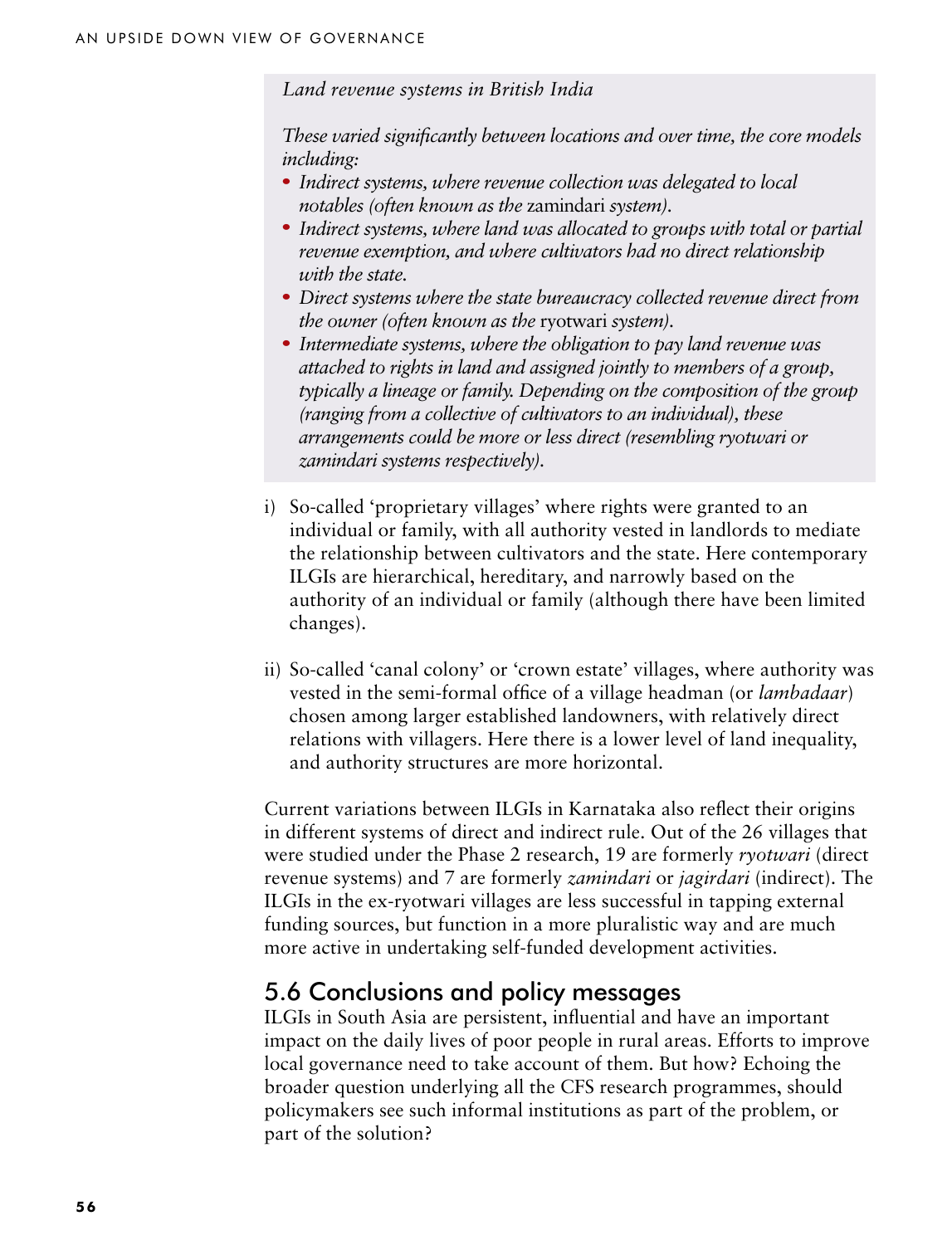*ff* Whether **ILGIs should be valued because they offer benefits to poor people or opposed because they perpetuate poverty depends on what the alternatives are.**99

The research moves discussion away from the emotive issues associated with 'traditional' institutions, and offers a more neutral approach to thinking about the bewildering diversity of informal local governance. In terms of our drawing analogy, it helps close off unhelpful models and assumptions. The hypothesis – that ILGIs' performance today is linked to their colonial era origins and subsequent history – chimes with the findings of other scholars about the negative impact of indirect forms of colonial rule on subsequent development outcomes in Africa and elsewhere. It provides an objective basis for undertaking an initial assessment of the characteristics and likely impact of very different kinds of informal local governance arrangements.

There is no easy or automatic link between such an assessment and specific policy recommendations. Whether on balance particular ILGIs should be valued because they offer benefits to poor people in their area, or opposed because they perpetuate poverty depends on what the alternatives are. However the finding that current, unequal development outcomes in Punjabi villages are strongly influenced by historic land settlement patterns does help explain a long-standing development puzzle in Pakistan: the persistence of very poor human development indicators despite relatively good economic growth and high levels of development aid. The findings also point to the need for more intelligent targeting of development efforts and offer a practical starting point: the Punjab planning department has commissioned follow-on research with the specific objective of better understanding 'backward' villages and addressing their needs.

More tentatively, the research provides insights into how democracy actually works at a very local level in Punjab, which might indicate ways to improve the impact of the 2001 local government reforms. Instead of relying on electoral competition at the union level to improve effective allocation of development resources, there may be a case for more targeted approaches supported by evidence-based planning to give greater weight to equity considerations.

The research findings can also help policymakers follow 'Do no harm' principles. For example, there is a real risk that superficial assumptions about so-called 'traditional' institutions will lead to them being incorporated into formal governance arrangements in inappropriate ways. The 1996 Panchayats (Extension of the Scheduled Areas) Act in India formally recognises 'traditional tribal institutions' as the lowest level of formal governance in areas populated mainly but not exclusively by members of Scheduled Tribes. The implementation process remains fraught, not least because this legislation formally excludes from participation or representation in local government the significant proportion of people not registered as 'tribal'. Similar risks apply to proposals to incorporate traditional institutions into formal governance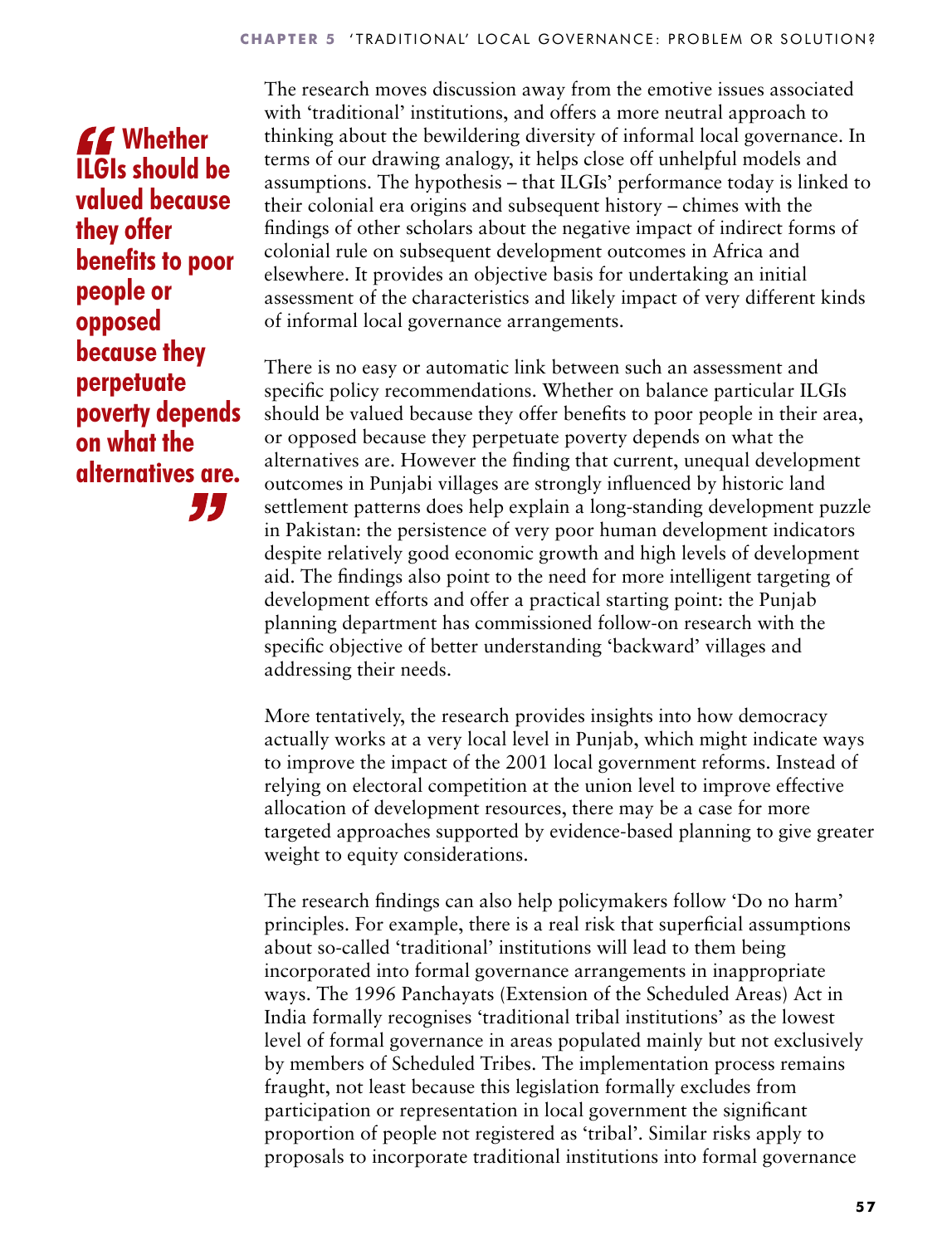structures in Afghanistan without detailed, objective assessment of how they actually operate and affect the daily lives of poor people.

To end on a positive note: while research findings from Punjab and Rajasthan highlight how persistent institutional legacies can be, the findings from Karnataka show that ILGIs can change relatively rapidly if the external political and administrative environment changes. Postindependence reforms in Karnataka (which included early moves towards decentralisation, reinforced by the 1992 Panchayati Raj legislation) have shifted incentives and opportunities for informal village councils. They are providing an effective link between poor rural communities and the formal state, and actively contributing to building new forms of public authority.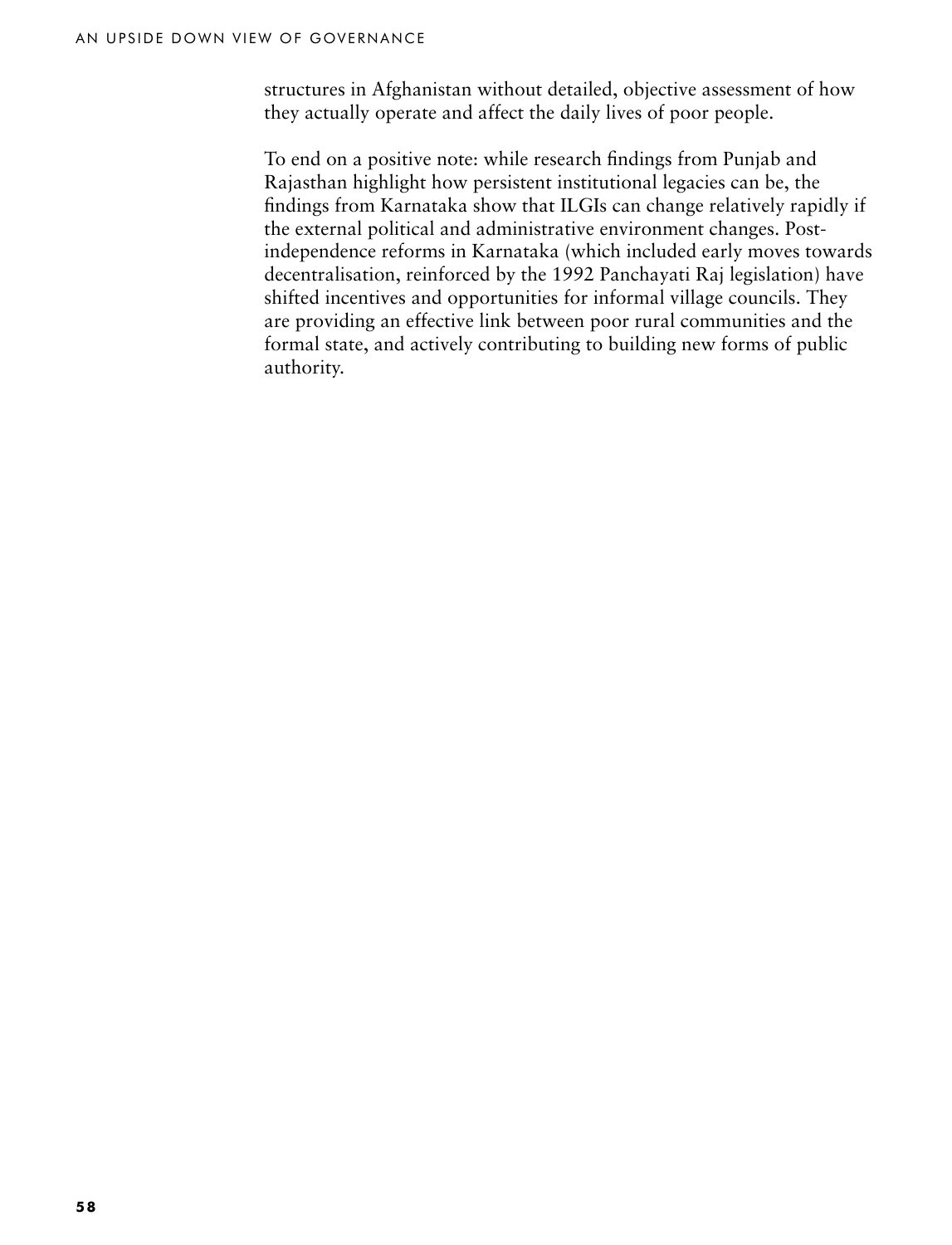6

# Tax bargaining and managing the resource curse

# 6.1 Introduction

Phase 1 of the CFS research argued that taxation matters fundamentally for governance: tax bargaining between the state and its citizens to create a social fiscal contract is central to building effective and accountable public authority (Moore 2007). The research has sparked widespread interest among international donors, NGOs and (most strikingly) politicians and senior tax officials in Africa.

The Phase 1 findings were based on the historical experience of countries in Western Europe, some contemporary evidence from developing countries, and evidence that countries not dependent on citizens for taxation govern badly (the so-called 'resource curse'). Phase 2 of the research has tested these findings in finer detail, tracing the links between taxation and government accountability and responsiveness in Ghana, Kenya and Ethiopia. It has also looked at the reverse situation, where governments enjoy 'windfall' revenues from the export of oil, gas and mining products. Specifically, it has compared the recent experience of governments in Ecuador, Bolivia and Peru in managing huge increases in non-tax revenues.

Development policymakers have long seen public financial management as central to economic and social development – albeit with an emphasis on expenditure rather than revenue-raising. The CFS research highlights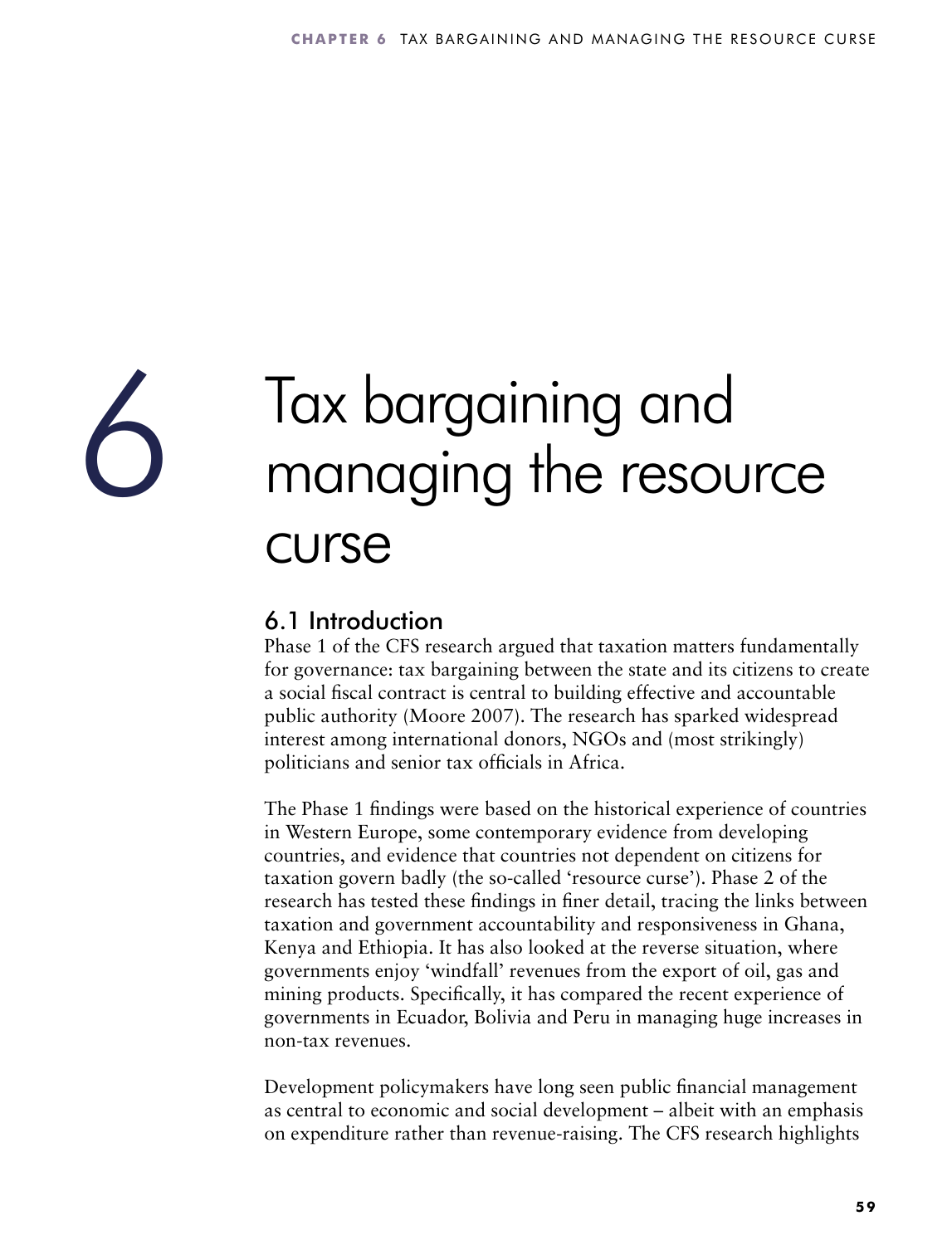the importance of both for governance. It shows: how sources of revenue shape the interests of political elites; how processes of bargaining with taxpayers can increase government accountability and responsiveness; how pre-existing institutions and the political context shape the way governments manage booms in natural resource revenues; and why formal mechanisms (such as decentralisation and revenue-sharing arrangements) will not work well if they take insufficient account of that context.

# 6.2 Taxation and accountability in Ghana, Kenya and Ethiopia

#### *Key findings*

- · *The contemporary experience of Ghana, Kenya and Ethiopia provides clear evidence of a broad causal mechanism linking government reliance on taxation with pressures for increased responsiveness and accountability. Within this broad mechanism, three more specific causal processes were identified:*
	- *i) direct tax bargaining with citizens, which led to particular episodes of political reform;*
	- *ii) tax resistance by citizens in response to unpopular governments, which created more indirect pressures for change and subsequent reform;*
	- *iii) taxation as a catalyst for strengthening civil society organisations, and encouraging mobilisation around broader common interests.*
- · *Political context and other contingent factors shaped these processes. In Ghana, a more open political system facilitated direct bargaining over taxation. In Kenya and especially in Ethiopia, overt public action was much more muted but resistance to taxation by unpopular governments created indirect pressures for change* (Prichard 2009 and forthcoming)

The history of Western Europe, and especially of Britain in the seventeenth, eighteenth and nineteenth centuries, provides the clearest evidence that state-society bargaining over taxation helps strengthen government capacity, accountability and responsiveness to citizens. The British monarch faced a direct challenge from taxpayers and bondholders who sat or were represented in parliament. The situation in poor countries today is very different and much less clear-cut. Governments do not face the kind of external threats that historically gave rulers and ruled strong common interests in bargaining over taxation. Taxpayers are more diverse, with fewer shared interests; and taxpayers are commonly also beneficiaries of government spending or employment. Many governments have alternative sources of revenue from natural resource rents and aid.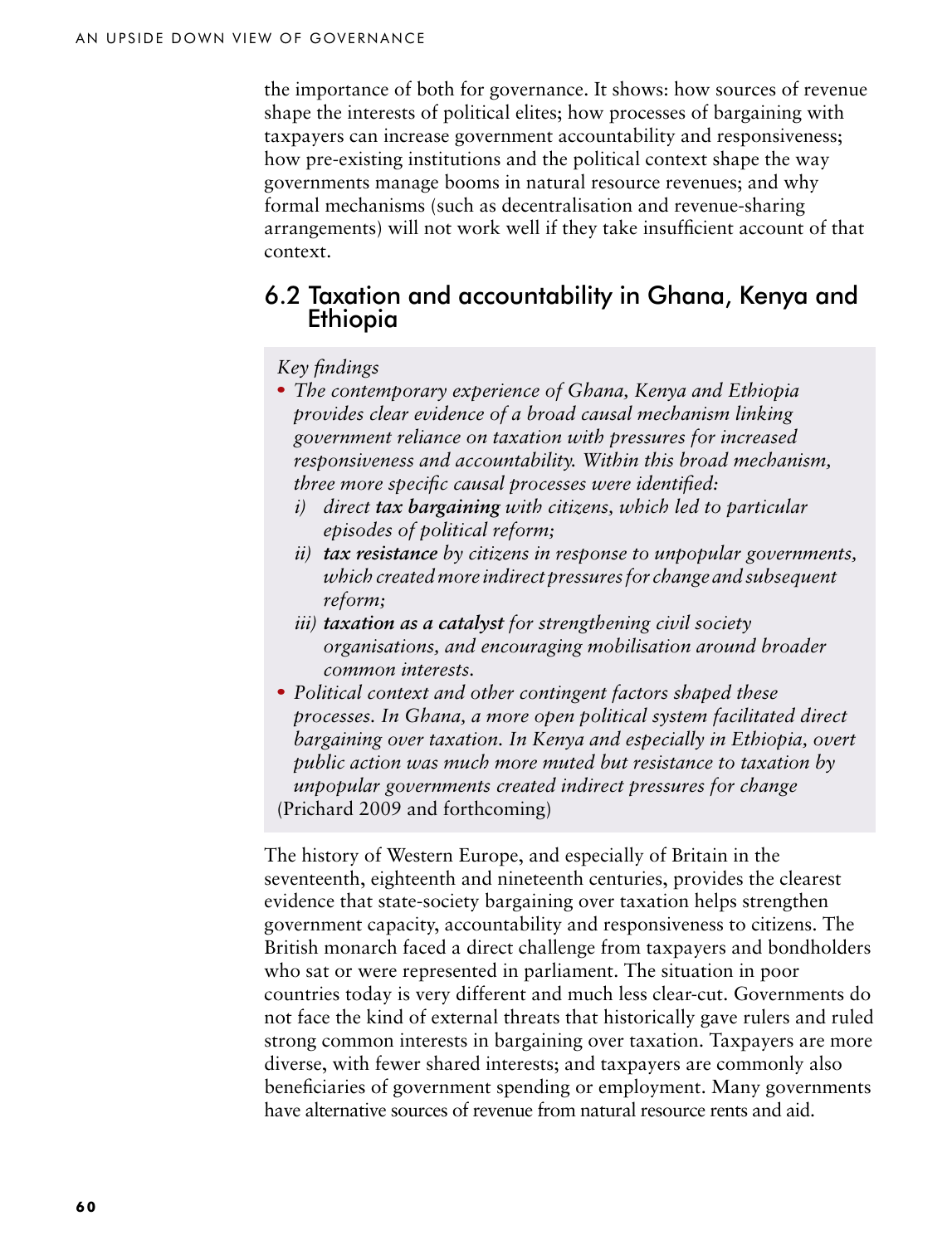Nevertheless, the research shows that in all three cases – even in the very closed political environment of Ethiopia – government reliance on taxation has created pressures for greater accountability and responsiveness to citizens.

#### **Ghana**

A review of the period 1981–2008 shows that people's willingness to pay tax was closely linked to their perceptions of government. Governments were able to expand taxation with little overt political opposition while they enjoyed broad public support. Examples include the PNDC government in the early stages of the revolution, despite coercive tax collection, the NDC government after the ending of an opposition boycott of parliament in 1996, and the newly elected NPP government in 2000, which achieved dramatic increases in public revenue. Conversely, taxation became more contentious and difficult when political conflict peaked following contested elections in 1992, and when the NDC government lost political support in the late 1990s.

*ff* There were **clear episodes of explicit bargaining around taxation which strengthened government accountability.**"

In addition to this implicit bargaining, there were clear episodes of explicit bargaining around taxation which strengthened government accountability and helped fuel the movement for political liberalisation. These included tax protests by small traders which were an early sign of popular resistance to the PNDC regime. Most tellingly, two critical political moments for the first NDC government both centred on taxation. A public outcry over petroleum tax in 1993, and major protests that forced the government to withdraw the introduction of VAT in 1995 both helped to provide the impetus for a more inclusive and open parliament after 1996.

Tax bargaining also directly increased government responsiveness. Government moves to increase VAT rates in 1999 and 2003 caused strong public protests. In both cases government responded by agreeing to commit all new tax revenues to specific, popular social programmes, leading to the creation of the Ghana Education Trust Fund and the National Health Insurance Scheme. The result was some increased oversight of the funds (despite limitations and controversies surrounding earmarking as a fiscal practice).

Conflicts over taxation catalysed the formation or strengthening of civil society groups which have contributed to improvements in governance more broadly. The Committee for Joint Action, founded in the aftermath of the 1995 anti-VAT protests, subsequently broadened its focus to become an organiser of mass public mobilisation around issues of political liberalisation, corruption and poverty reduction. The primary driving factor in the expansion of the Association of Ghana Industries (AGI) after 1991 was an effort to get tax-compliant firms exempt from upfront payments of VAT. The new political assertiveness of the AGI persisted far beyond the initial advocacy campaign.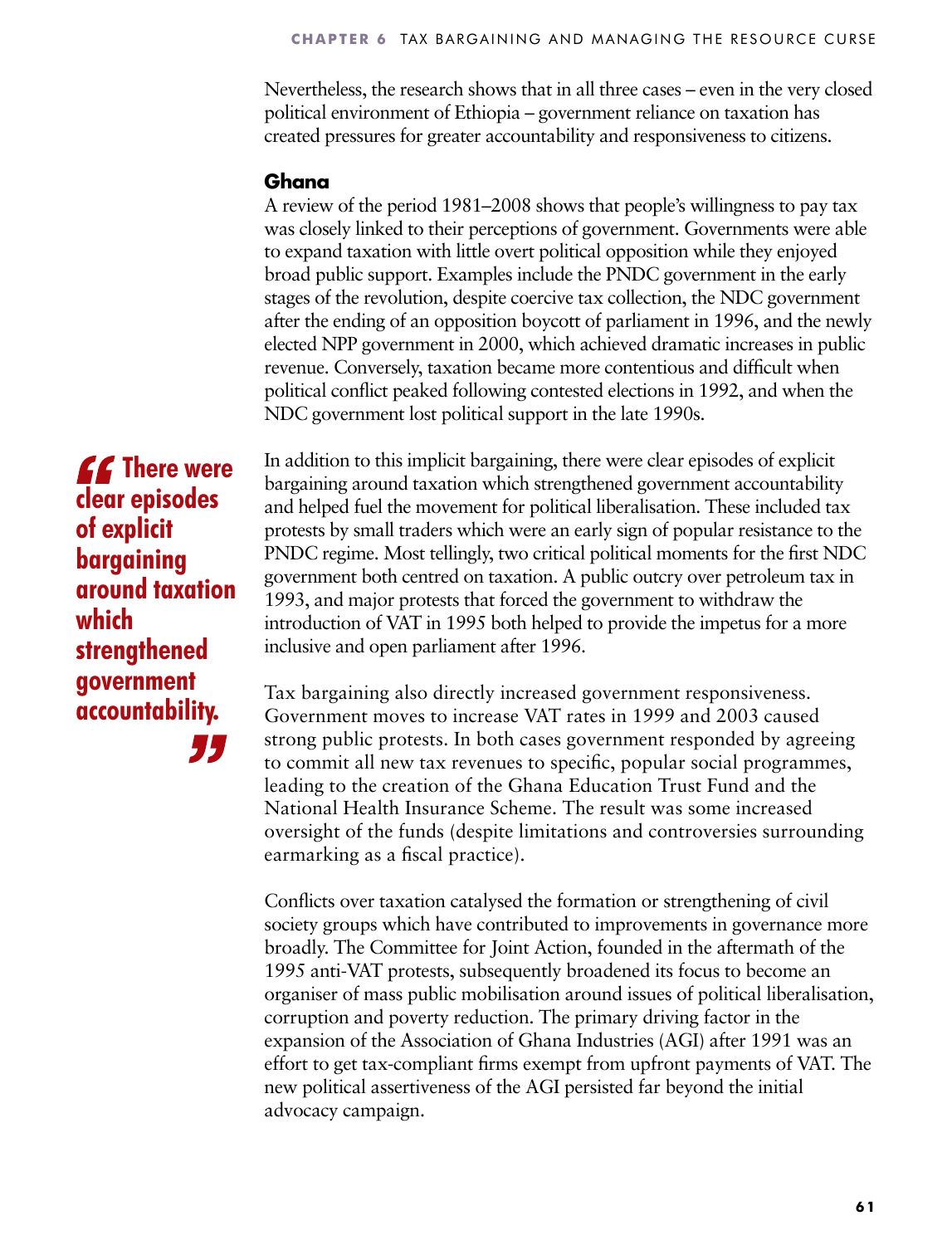#### **Kenya**

The story in post-independence Kenya is much more complex than in Ghana. There has been relatively little overt conflict over taxation, and even less evidence of specific episodes of tax bargaining. This is surprising because the tax take in Kenya is the highest in the region, and Afrobarometer surveys show that Kenyans are more hostile to unfair taxation than Ghanaians.

There have been some examples of direct tax bargaining and conflict over taxation. There was a failed attempt by transport operators to mobilise against the Road Maintenance Levy (first introduced in 1994 and earmarked for roads, thus attracting some public support). The United Business Association (UBA) led opposition to the introduction of electronic tax registers in all VAT-registered shops, but the government made no concessions (and the UBA attracted the label of 'Asian tax evaders' despite being led by an African). There was some narrow elite bargaining through which MPs won concessions from government over the introduction of capital gains tax and taxation of MPs' benefits.

Overall, however, what is striking is the lack of resistance to the introduction of highly visible income and corporation taxes, and to broad-based taxes on fuel and VAT (this despite the fact that VAT was introduced during a period of considerable political turmoil prior to the 1992 election).

There are several reasons why tax bargaining in Kenya has been so muted. One is that, until 2003, Kenyan politics were relatively closed and repressive. Yet there are no major examples of tax bargaining after 2003 despite big increases in revenue collection. This suggests another explanation – that Kenya has a long tradition of relatively effective tax collection, and successive governments have employed careful political strategies in introducing new taxes, implementing gradual 'reform by stealth'. A further factor has undoubtedly been the racial divisions in the country: the economically dominant Asian and European minorities are excluded from politics and unable to mobilise widespread political support. They have therefore pursued narrow, exclusive interests in relation to taxation.

Yet the absence of discrete episodes of tax bargaining does not mean that taxation has not stimulated increased responsiveness and accountability. As in Ghana, the popularity and perceived legitimacy of successive governments has shaped their ability to raise revenue. The fiscal weakness of unpopular regimes has added to the pressure for change. For example, from the mid-1980s onwards the Moi government had increasing difficulty in raising revenue. However the 1992 elections increased its legitimacy, leading to a dramatic period of tax reform and a big surge in revenue collection. But in the late 1990s revenue fell rapidly following a

*ff* The **popularity and perceived legitimacy of successive governments has shaped their ability to raise revenue.**77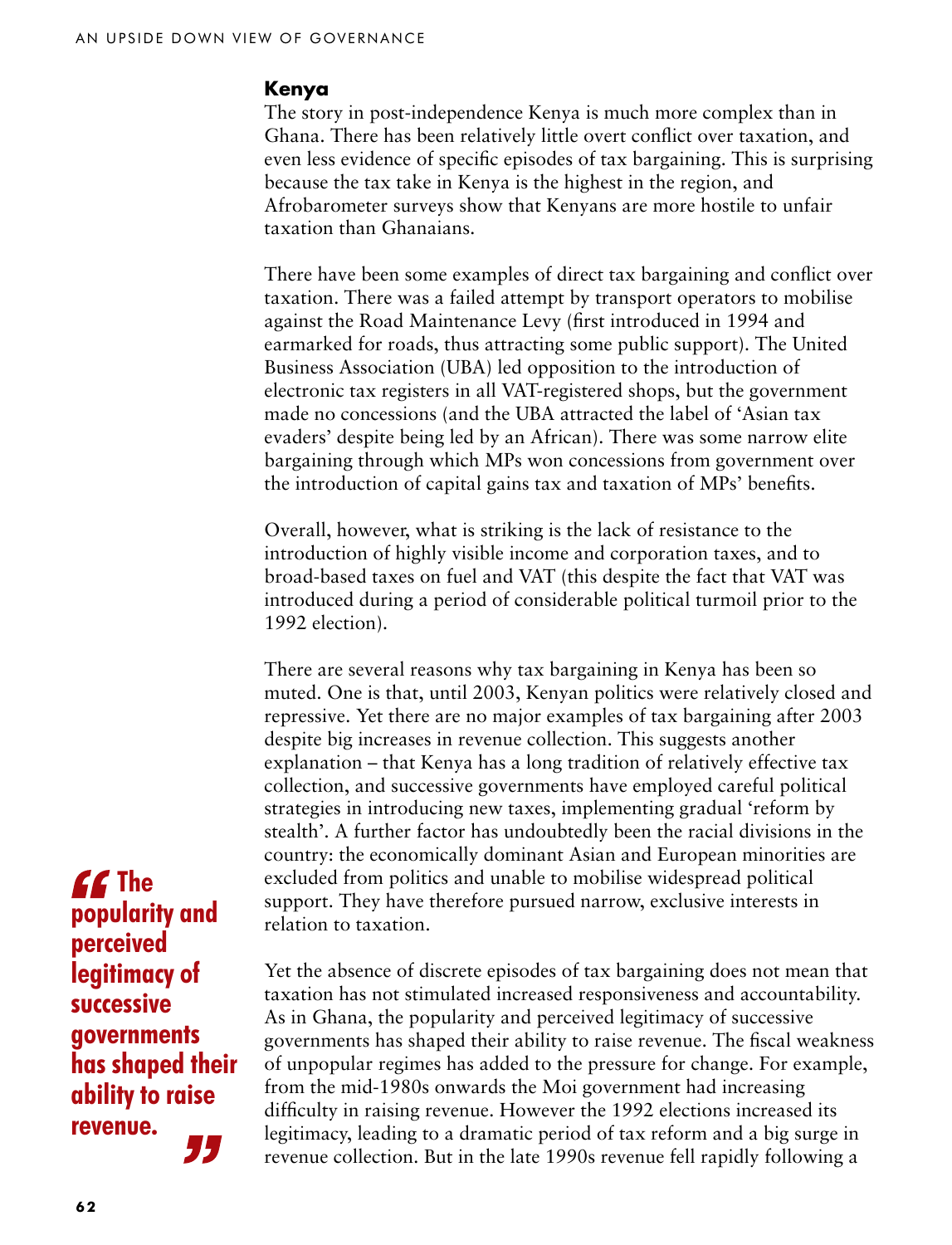controversial election in 1997. Although much of the decline was due to an economic crisis, it was also the result of explicit efforts by businesses aligned with the opposition to evade existing taxes, resist new taxes and weaken the fiscal position of the state. This helped precipitate the defeat of the Moi government in the 2002 election. The new NARC government increased political openness and made tax reform a major priority, seeking explicitly to link improved tax compliance to success in increasing political freedom and expanding popular social programmes.

There is also some evidence that taxation has provided an important basis for the development of business associations, including small and medium enterprises (notably the United Business Association) and the informal sector. More recently, the Centre for Governance and Development in Kenya (CGD) decided to participate in founding the National Taxpayers Association, with the explicit goal of linking tax advocacy to expenditure monitoring. The message that paying tax can be a basis for making claims on government has resonated well with the public, notably in relation to monitoring expenditure under the Community Development Fund.

In summary, while political debate and conflict around taxation has been relatively rare in Kenya and there are few examples of explicit tax bargaining, it seems clear that taxation has been a significant (if not decisive) indirect stimulus for the expansion of responsiveness and accountability. A telling recent example of the way government reliance on tax revenues shapes its behaviour came with the 2007–08 postelection crisis, the economic costs of which were directly felt by the political elite. The business community used its status as taxpayers to call for an early resolution of the political impasse, and explicitly threatened to withhold tax revenues if the government failed to comply.

#### **Ethiopia**

Ethiopia presents a sharp contrast to Ghana and Kenya. It offers strong evidence historically of the importance of tax bargaining in broader state building. During the imperial period (1855–1972) conflict over taxation became a catalyst for political change; systems of feudal administration were replaced by central bureaucracies. But the experience of Ethiopia had more in common with that of Eastern Europe than of Western Europe. Landlords and the church retained authority at a local level, and resisted taxation; coercive administration through the landed nobility became entrenched and the central state had only an indirect relationship with the majority of the population. The outcome was not a tax bargain leading to broad-based accountability, but revolution.

Today Ethiopia remains autocratic, lacking political openness and competitive politics. Under the Derg (1974–91) government control was so strong that public opinion had little bearing on revenue-raising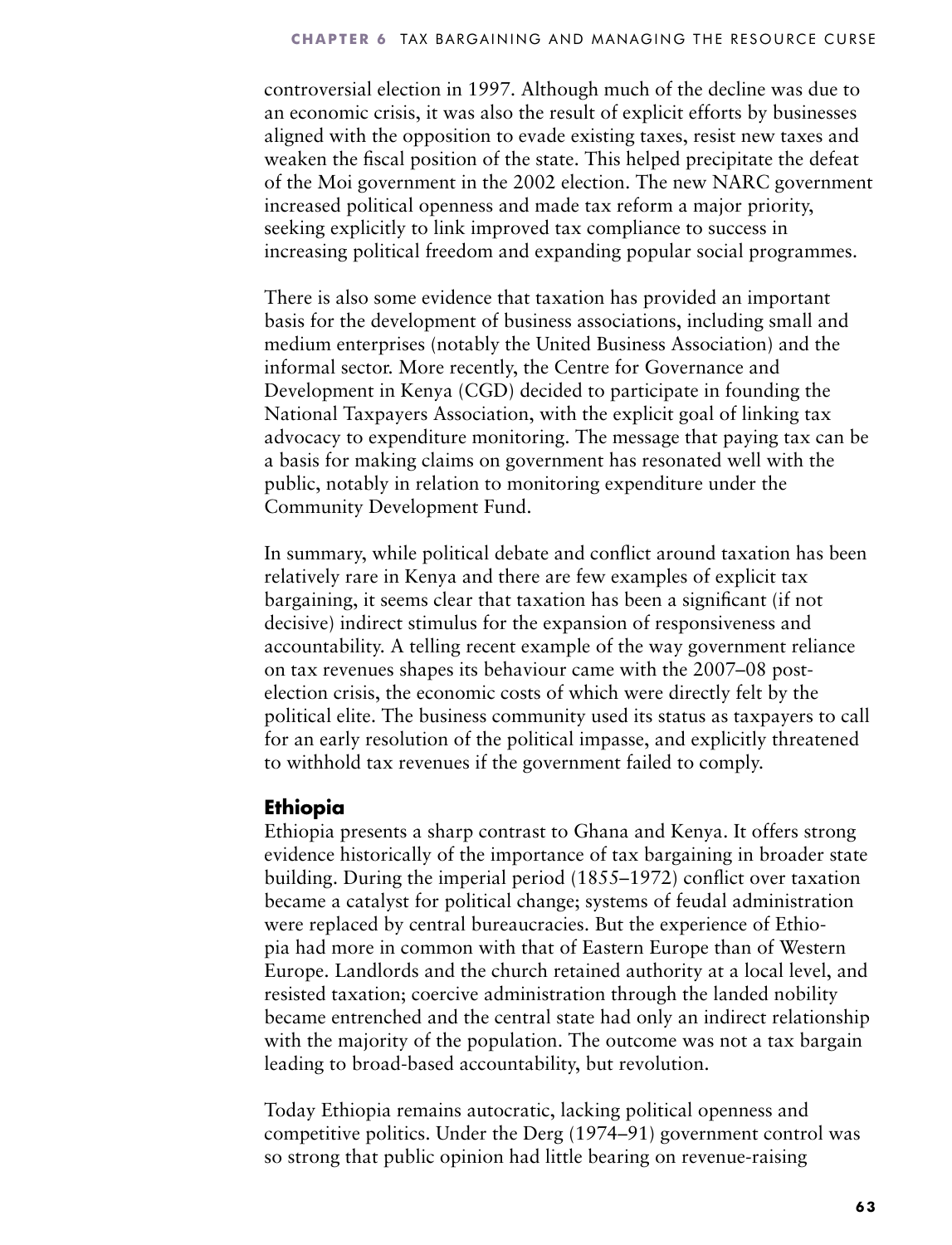(although fiscal weakness did contribute to its collapse). Under the successor EPRDF government there was a degree of political liberalisation, especially between 2001 and 2005, and the nationalised economic system was dismantled. The government undertook tax reform, and there was a rapid increase in revenue. Yet there was little public response: this was especially striking in relation to the introduction of VAT that affected the majority of the population. Nor was there significant public reaction to enforcement of trade, income and sales taxes.

One exception – and a rare example of tax bargaining – was the introduction of a presumptive tax on business, which provoked public outcry, especially in the Amhara region. Government responded by setting up a commission to study the broader fairness of the tax. Following the contested 2005 elections, government reduced rates for the presumptive tax, expanded participation in the assessment process, and created new forums for public consultation about tax collection and expenditure. It also relaxed compliance more generally, resulting in a rapid decline in the overall tax take.

Yet public discussion of taxation is still rare. There is no organisation of business associations or civil society groups in response to taxation. The political opposition claim that tax was not a major issue, either before or after the 2005 elections. While the government's retreat over taxation in 2005 suggests that they saw it as significant in shaping public opinion, the resulting fiscal squeeze did not lead to a change of regime. From 2008, as political turmoil subsided and with the opposition weakened, government stepped up the revenue effort accompanied by more aggressive enforcement – with no overt public reaction.

So the picture presented by Ethiopia is mixed. It is clear that taxation offers no easy, short-term route to increasing government accountability and responsiveness, especially in a closed political environment. There is also some evidence that high levels of aid to Ethiopia have helped erode government's incentives for revenue bargaining. Nevertheless, public perceptions of government have shaped its ability to raise revenue; and recent moves to increase consultation and transparency of tax collection represent significant gains, given the broader context. As was the case in both Ghana and Kenya, reliance on taxation has indirectly shaped the behaviour of government, even without overt public protest or explicit bargaining. This could contribute to quiet political change over the longer term.

*In summary*, these three case studies present clear evidence of:

i) explicit tax bargaining leading to increased accountability and responsiveness from government (notably protests over VAT in Ghana, and over presumptive tax in Ethiopia);

*CC* Reliance on **taxation has indirectly shaped the behaviour of government. This could contribute to quiet political change over the longer term.**77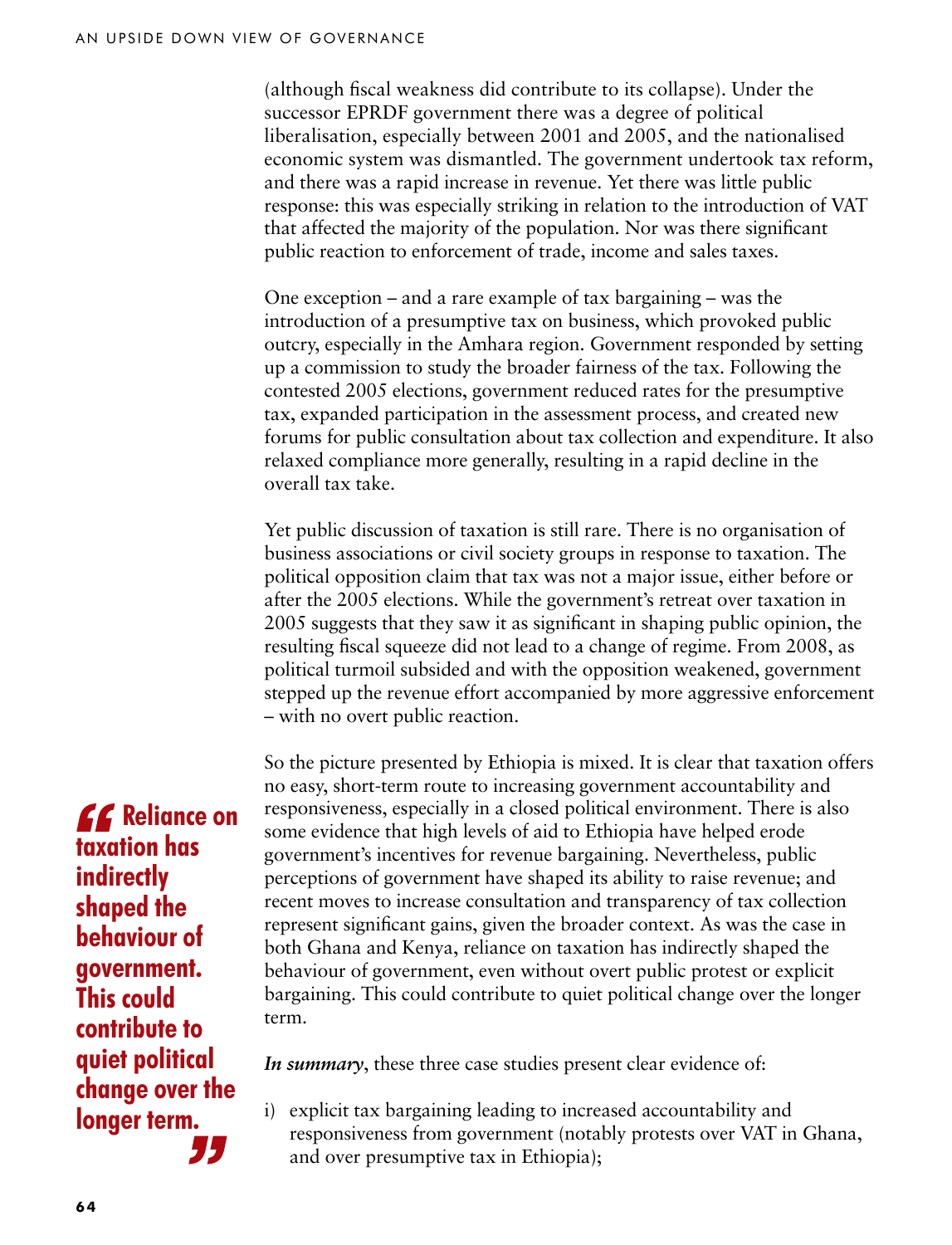- ii) tax resistance that indirectly created pressures for change, and incentives for further reform (notably following the 1997 elections in Kenya, contributing to a fiscal crisis and a change of government in 2002);
- iii) taxation as a catalyst for broad civil society mobilisation. Here the role of taxation in mobilising business associations could be particularly significant, if tax provides a basis for mobilisation away from exclusive rent seeking to more broadly-based engagement around common interests, with the potential for productive outcomes.

# 6.3 Implications for tax reform and aid management

There is already substantial, ongoing work among international donors (notably within the DAC) to consider the links between taxation and state capacity, accountability and responsiveness. The broad message is to recognise that taxation is not just a fiscal issue, but is of central importance for governance. More specifically, the work on taxgovernance linkages has stimulated donor support for the African Tax Administration Forum, contributed to debate about the impact of aid on domestic accountability, and stimulated a more detailed look at priorities for tax reform (OECD forthcoming, a).

The ongoing DAC work on tax reform, partly inspired by the CFS research, provides a good example of the practical implications of 'turning the picture upside down'. The overall message is to pay much more attention to the political dynamics of tax reform and tax collection, with sensitivity to the particular country context. Moreover, recommendations emerging from the CFS research suggest that instead of going for technocratic, politically low-key approaches aimed at increasing revenue mobilisation in the short term, policymakers should be bolder in addressing politically difficult issues that can contribute to more productive bargaining, increased tax compliance and improved accountability and responsiveness in the longer term.

Specifically, equity is seen to be a key issue, including more focus on personal income and property taxes as well as more equitable enforcement – all of which could increase public perceptions of fairness, and therefore improve compliance. How tax is collected matters, not just how much: efforts to reduce arbitrary and coercive collection, including at a local level, deserve priority, as do measures to increase public awareness and transparency over collection and use of tax revenues, and improved taxpayer services. Stronger linkages between taxation and public expenditure are critical, and could include earmarking in some circumstances.

Constructive tax bargaining requires effective mobilisation by civil society actors pursuing broad-based common interests rather than narrow, exclusive

*<u>Ffelicymakers</u>* **should be bolder in addressing politically difficult issues.**99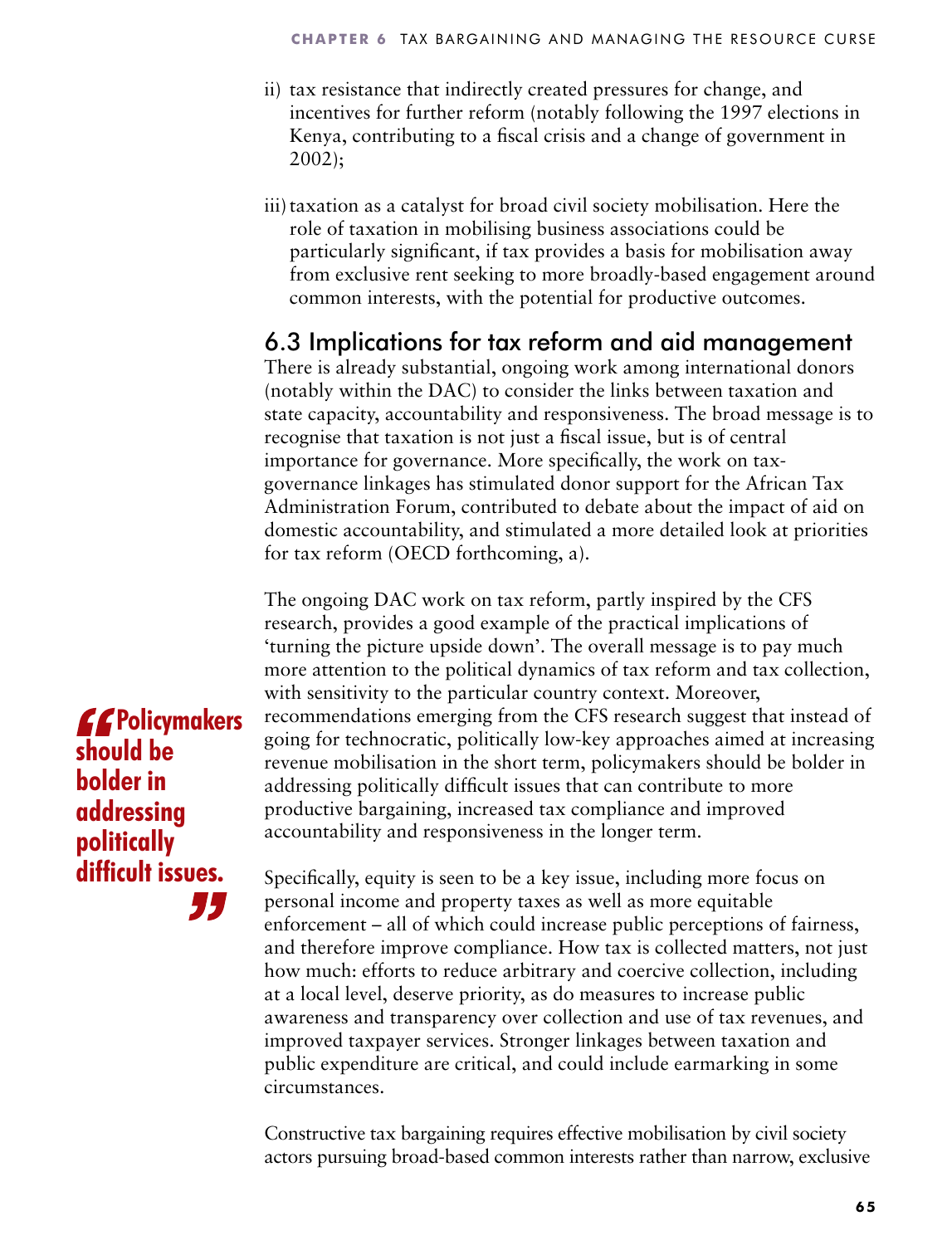benefits. So support for more inclusive business associations to organise around collective tax concerns could be important, as could support for taxpayer associations pursuing a broad-based agenda. Finally, international donors in particular should prioritise action at a global level to curb the use of tax havens, and tax evasion by OECD individuals and businesses.

## 6.4 Managing natural resource revenues

Many poor countries have seen huge increases over the last decade in revenues from the export of oil, gas and minerals. This provides a significant opportunity to reduce poverty and inequality, but spending has often been unproductive, while competition for resources can unleash new social and economic conflict.

The CFS research explored the contrasting experiences of Ecuador, Bolivia and Peru in managing the boom in natural resource revenues (mainly from oil, gas and minerals respectively) between 1995 and 2008. It looked at the formal political and institutional arrangements in place before the commodities boom and analysed their impact on the strategies adopted for allocating and managing natural resource revenues.

#### *Key findings*

· *Effective formal state institutions (including functioning political parties, and effective decentralised governments) can help mitigate the 'resource curse', but introducing mechanisms for managing natural resource revenues (through decentralisation, earmarking or independent oversight bodies) will not work well if they are not embedded in the political and institutional context.*

(Arellano-Yanguas 2008; Mejía Acosta forthcoming; Albornoz and Mejía Acosta forthcoming; Barrantes *et al*. forthcoming; Laserna *et al*. forthcoming; Prichard 2009 and forthcoming)

In Peru the commodities boom started shortly after the country's return to democratic politics in 2001. Peru adopted orthodox policy prescriptions advocated by the international financial institutions (IFIs) and others, including an ambitious programme of political and fiscal decentralisation. Revenue-sharing formulas automatically transferred a significant part of mining tax revenues back to mining and non-mining areas. However, at the local level, politics were competitive but fragmented, lacking strong political parties or well-defined regional interests. Although there was competent central management of public finances, poor coordination between national, regional and local levels undermined attempts to improve revenue management – for example through decentralised participatory budgets. Public-private partnerships with mining companies created new political actors and interests at local level, making coordination more difficult and giving rise to new sources of conflict. Local governments lacked the capacity to manage the huge increases in revenue resulting from the system of automatic transfers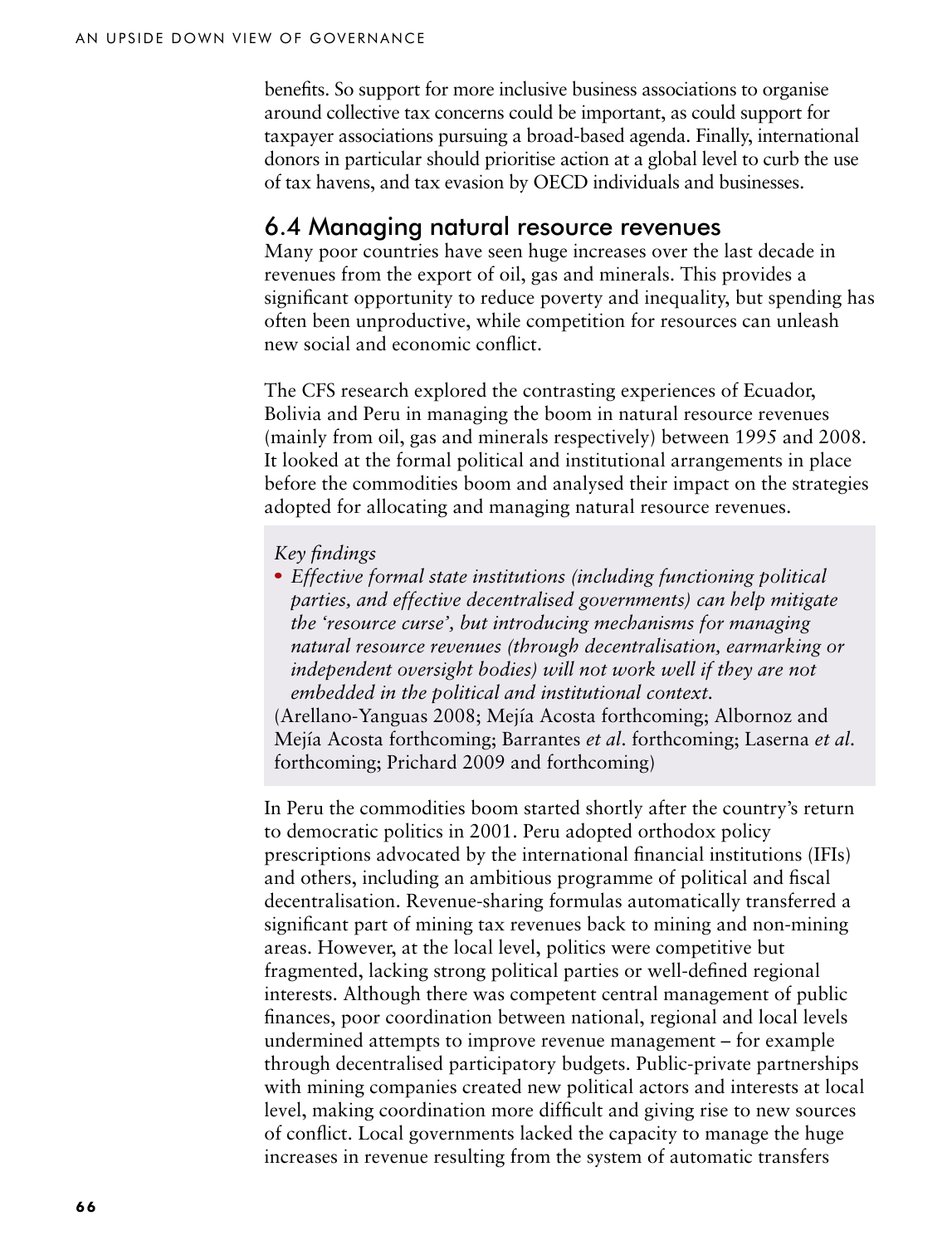*<u>f</u>* In the case **of Peru, following 'best practice' advice exacerbated pre-existing political, social and institutional problems.**77

(some mining districts saw a tenfold increase). So, in the case of Peru, following 'best practice' advice exacerbated pre-existing political, social and institutional problems, and appears to have resulted in patterns of poor-quality spending, growing socioeconomic inequalities between regions, and the spread of social conflicts both in mining and non-mining areas.

By contrast, Bolivia had a long tradition of managing natural resource rents from the mining sector, pre-dating the advent of the current commodities boom by several decades. This consolidated the role of the state as the main provider of goods and services to citizens. The predominance of the central state was reduced after 1994, when a new Popular Participation Law gave sub-national governments – including elected municipal councils – a substantial degree of fiscal and administrative autonomy from central government.

Fiscal revenues (mainly from the export of gas) more than doubled between 2003 and 2008, and triggered immediate demands for redistribution from well-organised regional political actors, including municipal and regional governments. Although in 2006 president-elect Morales had a majority of the popular vote, a cohesive Cabinet, majority support in Congress and at provincial and municipal government level he nevertheless had to engage in bargaining with local authorities over the allocation of natural resource revenues (for example to establish a national cash transfer programme). So in this case the potentially damaging effects of large natural resource revenue inflows were mitigated by a system of vertical checks and balances that reduced the space for corrupt, discretionary spending.

Ecuador has been an oil exporting country since the 1970s. In the late 1990s it undertook important decentralisation reforms, including the transfer of 15 per cent of government spending to sub-national governments. However, there was no explicit provision to include oil revenues as part of these transfers. The boom in oil prices led to dramatic increases in fiscal revenues (by 167 per cent) between 2001 and 2008. In the absence of an explicit revenue-sharing formula, presidents were able to re-centralise control over the new streams of revenue, and to establish central government as the main gatekeeper for accessing public funds. Preliminary findings suggest that municipalities largely escaped the negative effects of large revenue transfers, but became increasingly dependent on central government transfers for political survival. There appears to have been good investment at the municipal level but at the national level the negative effects of the resource curse, including discretionary and inefficient spending patterns, are more apparent.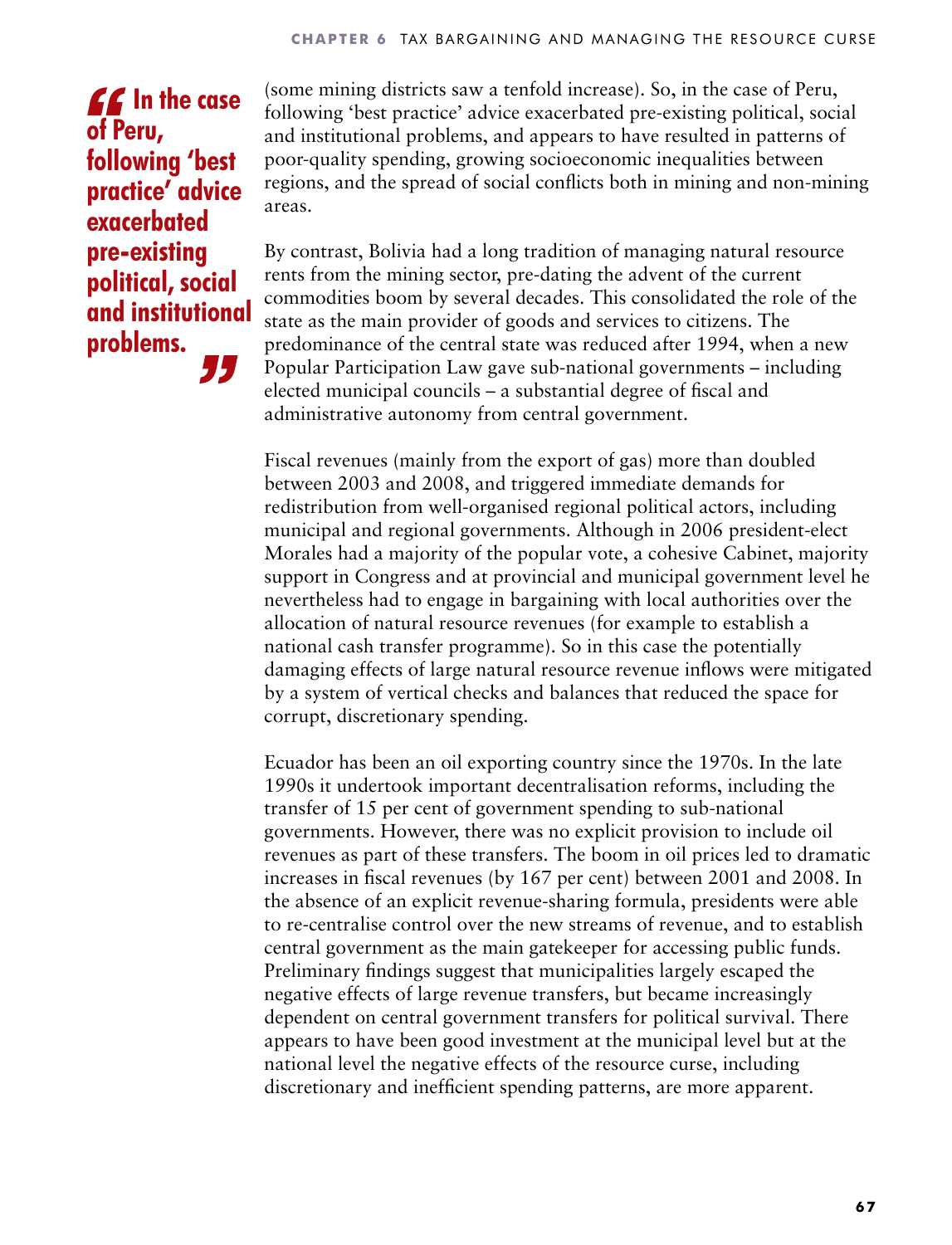## 6.5 Implications for policy on resource revenue management

**Policymakers should adapt their advice on natural resource management to take account of a country's preexisting political and institutional arrangements.**"

The case studies show that formal political institutions and mechanisms for revenue management matter and can improve the governance of natural resources. But they also highlight the ways in which a resource bonanza can change the underlying configuration of political interests around the distribution of these revenues. The case studies show how standard remedies for mitigating the resource curse can backfire if they take insufficient account of pre-existing political and institutional contexts.

More specifically for policymakers, the research suggests that they should adapt their advice on natural resource management to take account of a country's pre-existing political and institutional arrangements; the institutional fit matters. Without this, formal mechanisms for managing natural resource revenues (for example through earmarking or revenuesharing formulas) may exacerbate underlying problems.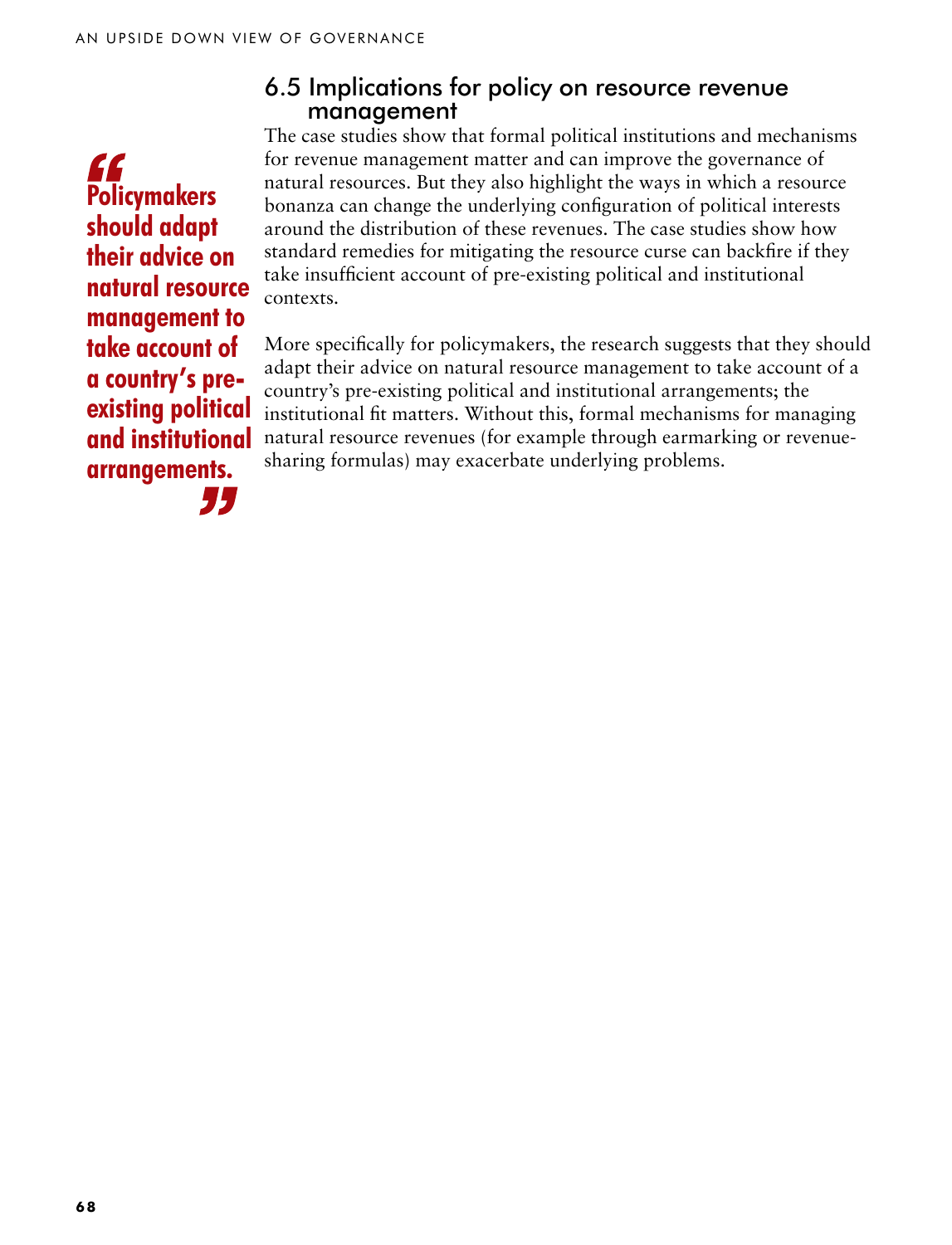*<u>f</u>* There is **still a big gap between donor rhetoric and actual behaviour.**"

7

# Conclusions and implications for policymakers

# 7.1 Introduction

There is mounting evidence that many reforms to improve governance by strengthening formal, rules-based institutions have had limited impact. Donors have responded by recognising the need for more politically intelligent, context-specific approaches, and more local 'ownership'. But overall there is still a big gap between donor rhetoric and actual behaviour, and for the most part development practice remains donordriven and aid-centric.

There are some familiar reasons for this gap between research and practice, rhetoric and reality. Research tends to produce either high-level advice that is difficult to translate into aid-financed operations (for example 'politics matters'), or detailed findings from case studies that are not widely applicable. There are also powerful institutional barriers within aid agencies that reinforce the status quo. It is difficult for donors to come to terms with the consistent message coming from research and evaluation reports that as outsiders they have far less influence over local development processes than is often assumed (Unsworth 2009).

However, the CFS research points to a more radical explanation for the mismatch between research and practice. Development practitioners, and especially Western donors, have mental models of development and of their own role in the process that get in the way of accepting and applying research findings. Programmes to improve the investment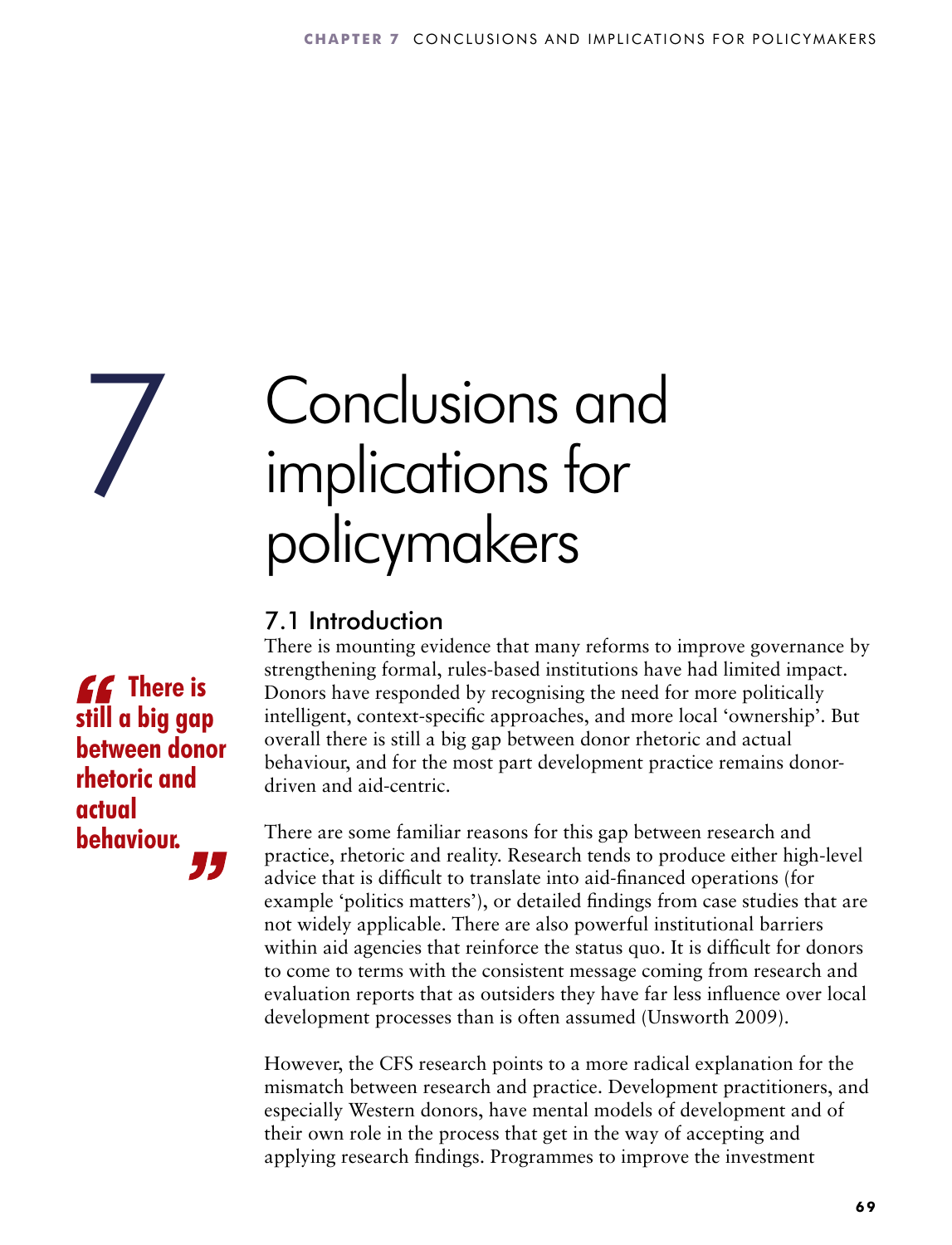**Programmes to improve the investment climate, strengthen the rule of law, or fight corruption fail because they make the wrong starting assumption.**55

climate, strengthen the rule of law, or fight corruption do not fail just for lack of ownership or attention to politics. They fail because they make the wrong starting assumption: that progressive change consists in, and can be achieved through, strengthening formal, rules-based institutions that reflect a clear division between public and private spheres of life. This paper advocates a different starting assumption: that effective public authority is created in a variety of different ways, through bargaining between public and private actors, and that 'informality', instead of being the main problem, could also be part of the solution. It follows that the key to making progress may not be direct external intervention to orchestrate and support reform, but more indirect strategies to shift or influence the incentives and interests of local actors.

This is not to argue that donors should completely switch their attention from strengthening the capacity of formal institutions, to trying to modify the evolution of 'patrimonial' systems. The former is still important, if skilfully executed, and the latter is sheer hubris. But they do need to focus less on the long-term destination of rules-based governance, and more on incremental ways of making progress in the short-to-medium term through coalitions and relationships between key actors. Like our aspiring artists, they need to start by 'turning the picture upside down' so as to challenge a whole raft of preconceptions and often implicit assumptions that underpin current development practice. The CFS research illustrates vividly why this is important, and suggests some new – and sometimes counter-intuitive – ways of making progress.

# 7.2 Summary of research findings

The overarching finding is that *informal institutions and personalised relationships are pervasive and powerful and can contribute to progressive outcomes in poor countries.* Creating formal democratic government and market institutions remains a valid long-term aim. But in the short-to-medium term informal arrangements and relationships can help stimulate investment, improve services, connect citizens to the state and facilitate the transition to more inclusive, rules-based governance.

Key findings from individual streams of the research include:

i) *The global environment creates perverse incentives for political elites to perpetuate fragile states* because it gives them access to unearned sources of income from natural resource rents and criminal activities. This weakens their incentives to engage with citizens, build public institutions and nurture the economy. The policy message is to prioritise international action to change such incentives through better financial regulation, multi-stakeholder partnerships, and reform of the international narcotics regime.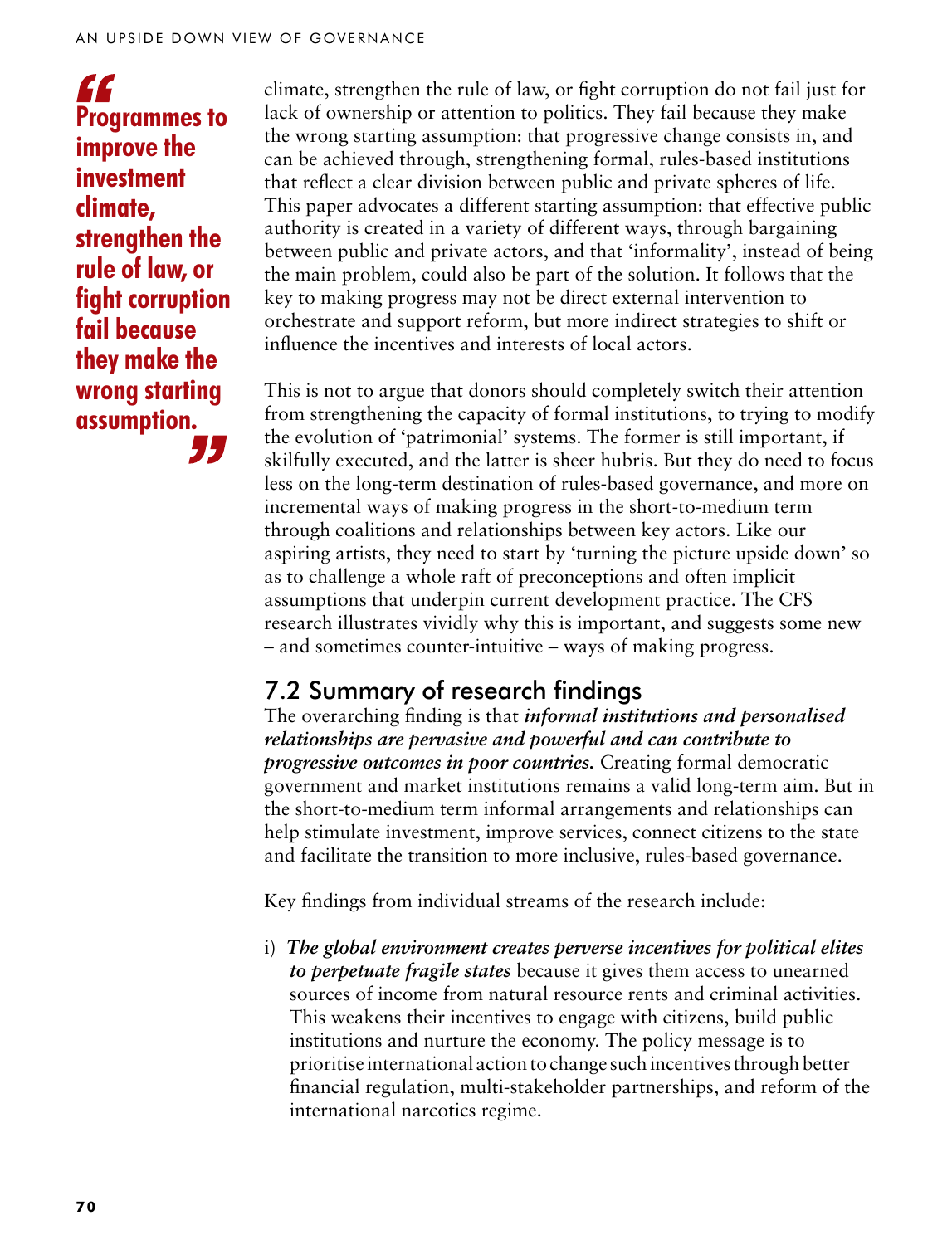- ii) *Relations between holders of political power and holders of economic power are central to creating effective, accountable public authority*. Informal relations between politicians and investors that build on common interests can compensate for weak formal property rights and contract enforcement, and boost investment in the short-tomedium term. External policymakers might have a role in facilitating dialogue and supporting collective action by business associations.
- iii)*Different types of public sector reform can influence the opportunities for collective actors to shape policy and organise effective monitoring of service delivery.* Involvement at significant moments of policy reform can enhance opportunities for effective ongoing engagement. Formal participatory mechanisms may be less important as channels for policy influence than informal networks and relationships. Policymakers should be alert to ways in which the design of public programmes influences the scope for collective action.
- iv) *Informal ('traditional') local governance institutions are persistent, influential and very diverse. The extent to which they exercise effective and acceptable public authority reflects both their origins, and the contemporary institutional context in which they operate.*  Efforts to improve local governance need to take account of this diversity. Some informal local governance institutions can work synergistically with formal institutions; in other cases they may undermine or weaken them. Looking at the origins of ILGIs might provide a useful guide for better targeting of development programmes.
- v) *Case studies from Ghana, Kenya and Ethiopia provide evidence about the relationship between taxation and accountability that indicates the type of tax reform that should enhance the quality of governance.* Governments' need for tax revenue has driven implicit or explicit bargaining with citizens; tax compliance has been greater under more popular governments whereas deep unpopularity can starve governments of revenue, and in some cases hasten their demise. Tax reform should prioritise equity, transparency and improved collection.
- vi) *Formal mechanisms for managing natural resource revenues (for example through fiscal decentralisation, earmarking or revenue-sharing formulas) will not work well if they take insufficient account of the political and institutional context.* Policymakers need to take account of pre-existing institutions and sub-national political dynamics before offering advice on the management of natural resource revenues.
- vii)*Evidence from São Paulo and Mexico City suggests that new concepts of political representation are emerging from the activity of civil society actors, operating within participatory governance*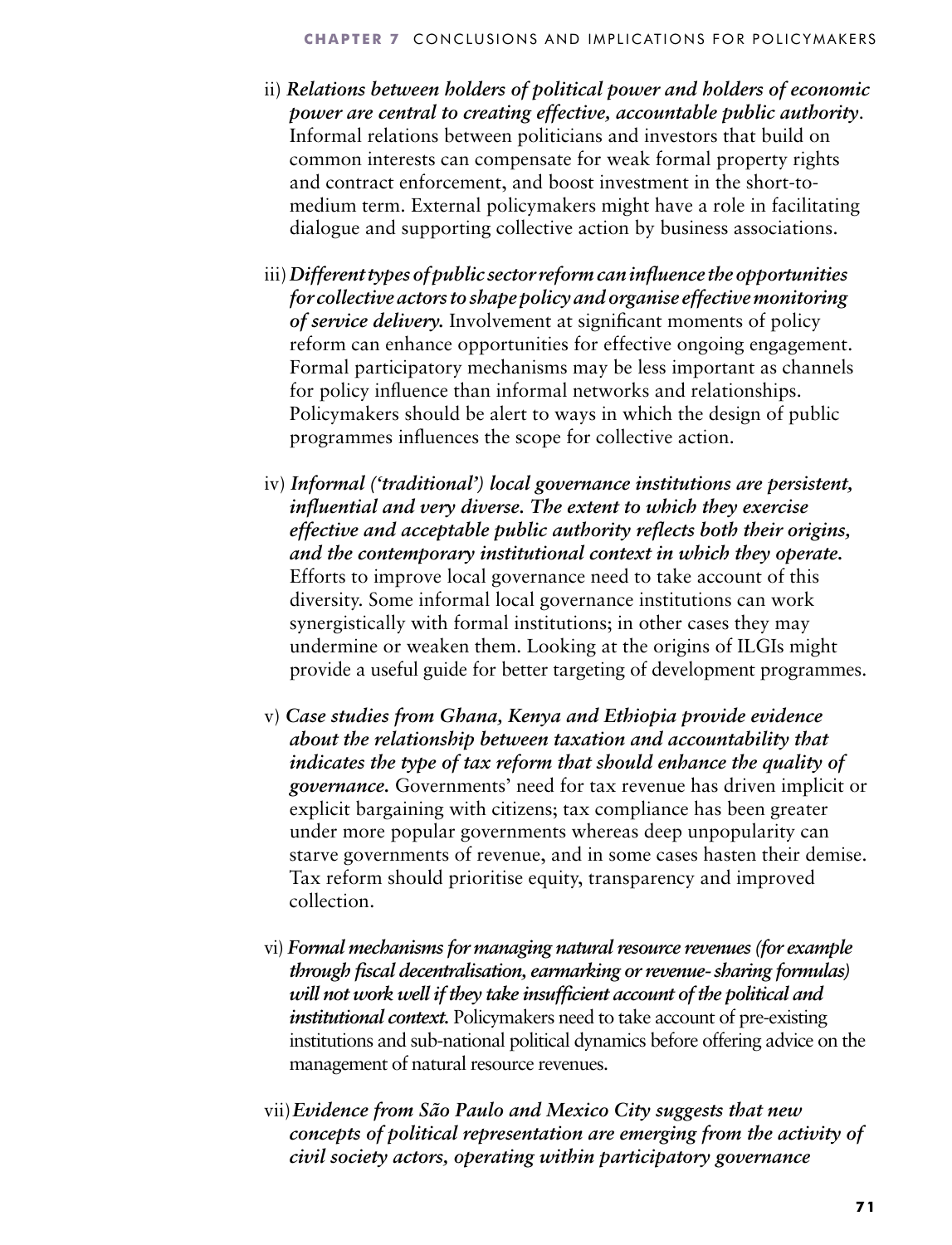*ff* The value **of this research for policymakers does not reside only in a list of policy messages. All of them underline the need for a fundamental reassessment of existing assumptions and preconceptions about governance and development.**"

*mechanisms rather than formal electoral channels or membership organisations.* These should be explored on their own terms before assessing their compatibility with democratic norms and processes. All these findings have policy implications. In some cases (for example, in relation to tax reform) they are quite detailed and have already stimulated significant policy action. However the value of this research for policymakers does not reside only – or even primarily – in a list of policy messages. Indeed, reducing the findings to such a list would be to miss the point that all of them underline the need for a fundamental reassessment of existing assumptions and preconceptions about governance and development. That is what the next section is about.

# 7.3 An upside-down view of governance

The meta finding – that informal institutions and personalised relationships are pervasive and powerful and can contribute to progressive outcomes – is itself an illustration of the benefit of closing off mental models based on OECD experience. But each of the research streams reveals more specific benefits in terms of reversing or challenging conventional assumptions, or identifying unexpected actors or processes at work. For example:

- · Chapter 2 shows how the current global environment is quite different from the one in which Western state building took place, creating a new and historically unprecedented set of challenges, which have until recently been neglected by international donors (this is starting to change, partly in response to the Phase 1 CFS research).
- · Chapter 3 challenges conventional assumptions about the importance of legal arrangements to protect property rights and enforce contracts, and highlights the unexpected role of personalised arrangements in building trust and common understanding, thus reducing risks and facilitating targeted problem solving.
- · Chapter 4 calls into question the importance of autonomy for civil society actors, and shows that creating participatory mechanisms will not necessarily result in collective action. It also identifies some unexpected reformers.
- · Chapter 5 challenges biases for or against 'traditional' institutions.
- · Chapter 6 reinforces Phase 1 messages that tax should be seen not just as a fiscal issue but as a governance issue, and that *how* tax is collected matters, as well as how much.

Turning the picture upside down has been fundamental in identifying the original CFS research questions, and prompting detailed investigation of very informal arrangements, networks and relationships. This in turn has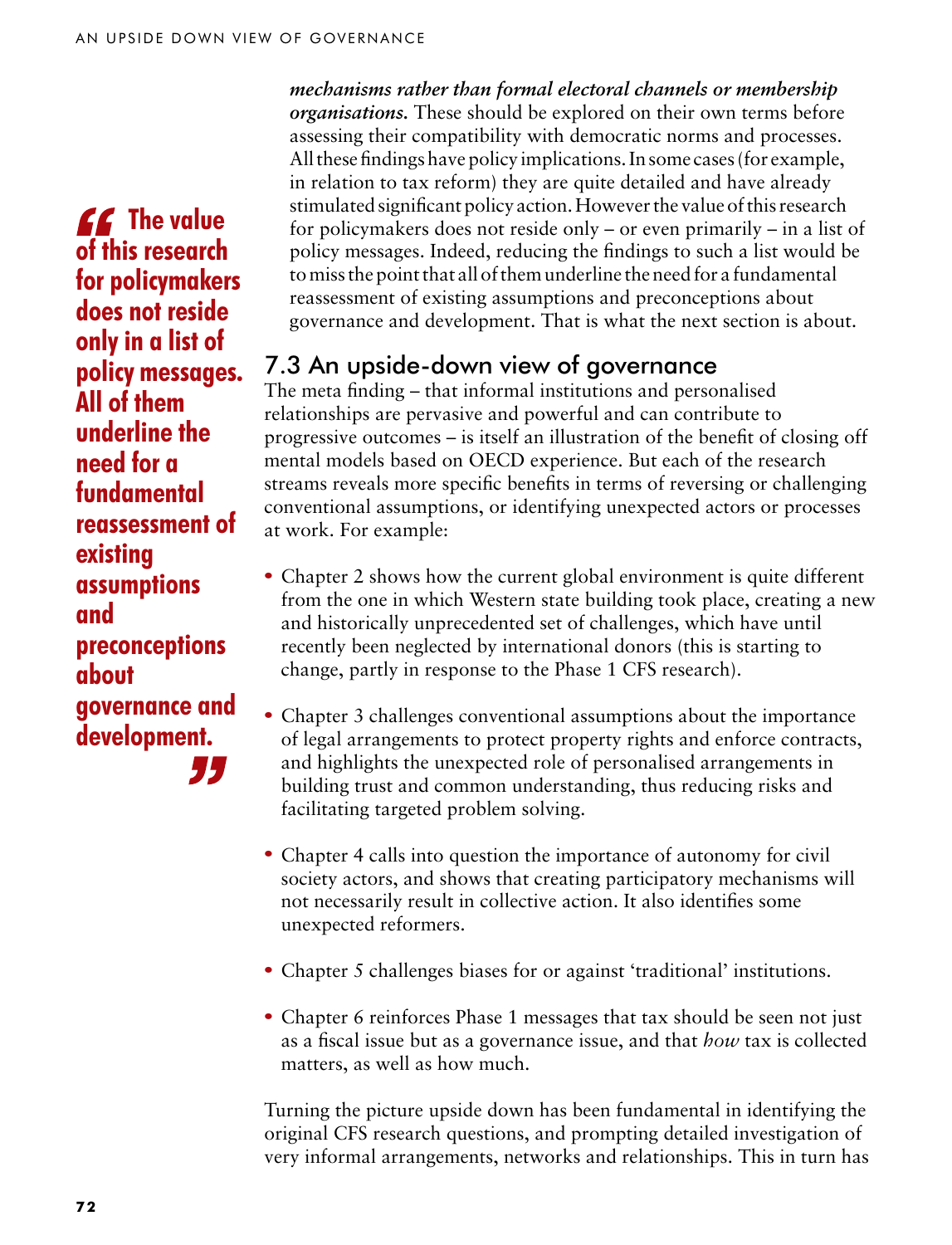revealed angles, processes and dynamics at work, the importance of which might well not otherwise have been evident.

# 7.4 New drawing skills

Returning to our drawing metaphor, the research goes beyond telling policymakers to close off their mental models of development, and look at what is actually happening. It offers new 'drawing skills' – by providing some pointers to the kind of relationships and informal arrangements that seem particularly important in creating more effective, accountable public authority, the circumstances in which they may emerge, and the ways in which they can support a transition to more inclusive, formal arrangements. This guidance is captured below in a list of questions that policymakers will find relevant in a great variety of circumstances, and that in turn prompt more detailed inquiry. These are, of course, not the only questions worth asking, but they do cover many of the strategic issues bearing on development practice. In particular, all the questions relate in one way or another to the critical issue of how to get more effective collective action among societal groups, and more constructive bargaining between public and private actors. The answers to the questions provide important insights into the underlying challenges of creating effective public authority in a given context, and suggest priorities for action and possible strategies for external actors. The questions draw on the findings of many other scholars; their significance has in turn been validated and illustrated by the CFS research.

*How are history and context (political, institutional, economic, cultural) shaping formal and informal institutions, interests and relationships?* All CFS research streams highlight the importance of context and history – at the global, national and sub-national levels. Particularly striking is the way political and institutional context and historical trajectories have shaped networks of collective actors in São Paulo and Delhi (Chapter 4), help explain the very different performance of ILGIs in Karnataka and Pakistani Punjab, constrain the scope for tax bargaining in Kenya and Ethiopia, and contribute to the contrasting experiences of Peru, Bolivia and Ecuador in managing the recent boom in natural resource revenues. Most political economy frameworks used by donors highlight these issues, but the implications for development policy are often not pursued.

#### *What is shaping interests of political elites? (Sources of revenue are likely to be critical.)*

This question, as vividly illustrated in Chapter 2, is central to understanding the phenomenon of weak/'fragile'/'failed' states. It is also critical to understanding underlying causes of weak economic growth (Chapter 3), and the prospects for more constructive tax bargaining and better management of natural resource revenues (Chapter 6).

*AL* All the **questions relate in one way or another to the critical issue of how to get more effective collective action among societal groups, and more constructive bargaining between public and private actors.**"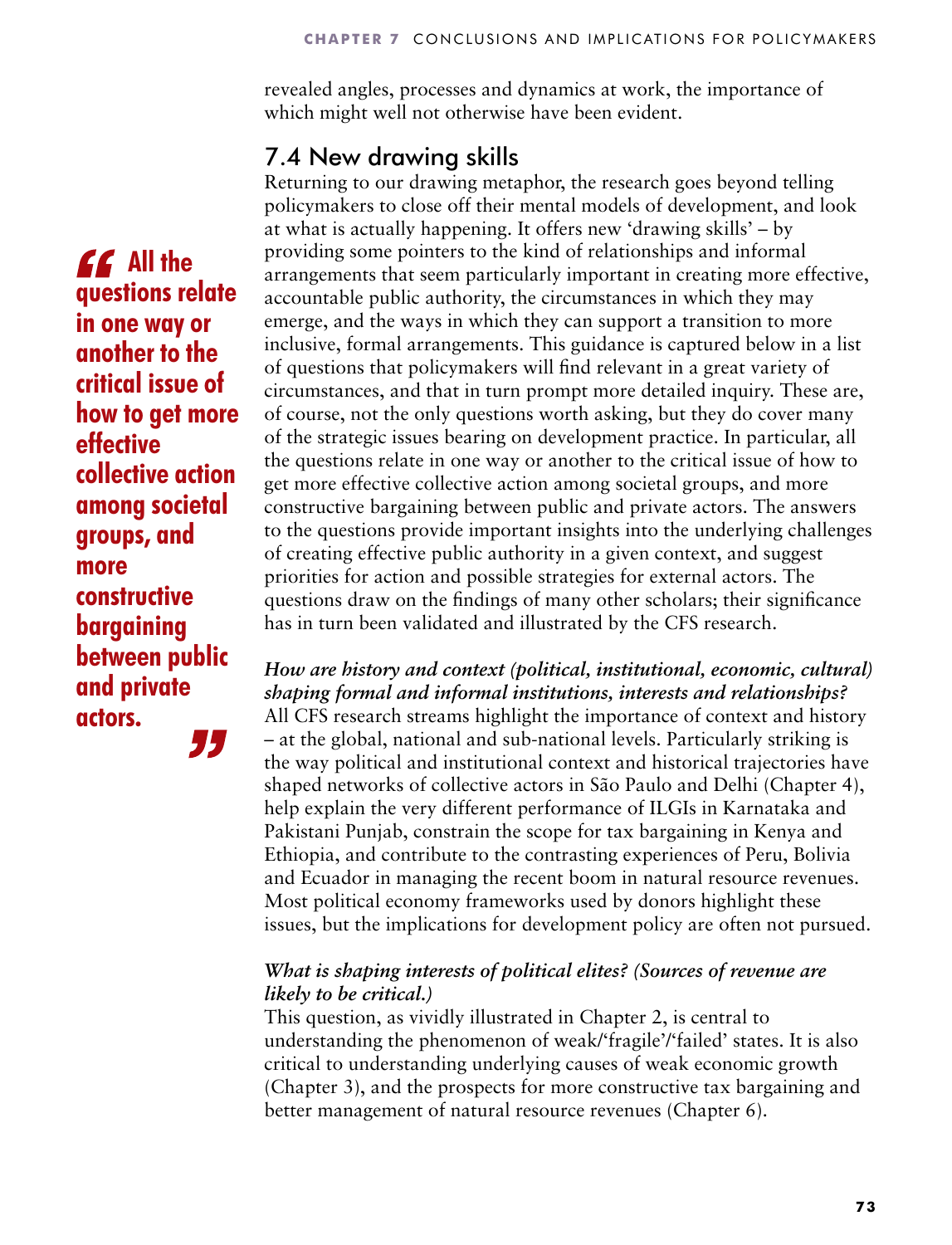*Are there common interests, among and between public and private actors, which could produce 'win/win' outcomes? In particular, what is shaping relations between politicians and investors, and might they have common interests in supporting productive investment?* Chapters 2 and 3 both illustrate why relations between holders of political power and holders of economic power are fundamental to creating and sustaining effective public authority. The power of bargaining around common interests is highlighted in accounts of how very informal arrangements between politicians and private investors stimulated productive investment in Egypt, Indonesia and China (Chapter 3), in cases of successful health and social assistance reform in São Paulo and Delhi (Chapter 4), and in accounts of tax bargaining and tax resistance in Ghana, Kenya and Ethiopia (Chapter 6).

## *What might stimulate effective collective action by societal groups to demand better services, or to support or resist public policy?*

Chapter 2 illustrates how the absence of elite interest in engaging with citizens results in a lack of collective action, which fundamentally undermines attempts to create public authority. Chapter 3 notes that the way the private sector is organised influences how effective it is in supporting more inclusive engagement with public officials. Chapter 4 highlights the fundamental importance of collective action around policy reform and social accountability in improving service delivery, and investigates the processes involved. Chapter 5 shows how collective action through informal local government institutions in Karnataka (to access development funds and contest elections) was stimulated by the activities of elected local councils. Chapter 6 highlights the potential for business associations to mobilise their members around broad-based, common demands relating to taxation rather than exclusive, narrow interests. All these cases reconfirm the broad finding of Phase 1 of the research: how public programmes are designed and implemented shapes opportunities and incentives for collective action by citizens.

#### *What informal institutions are operating (especially in rural areas), and how are they interacting with formal institutions? Are they competing with or undermining effective public authority?*

This issue is most directly addressed in Chapter 5, which reveals the persistent influence of informal village institutions in Karnataka, Rajasthan and Pakistani Punjab, and their very diverse outcomes. However, the question is relevant in most poor countries where governance is problematic, particularly in Africa where 'traditional' institutions (with origins in systems of indirect rule) remain prominent, and in 'fragile' situations where state authority and legitimacy is weak.

#### *Is the government reliant for revenue on taxing citizens, and how is that shaping their behaviour? Is there scope for productive bargaining around taxation?*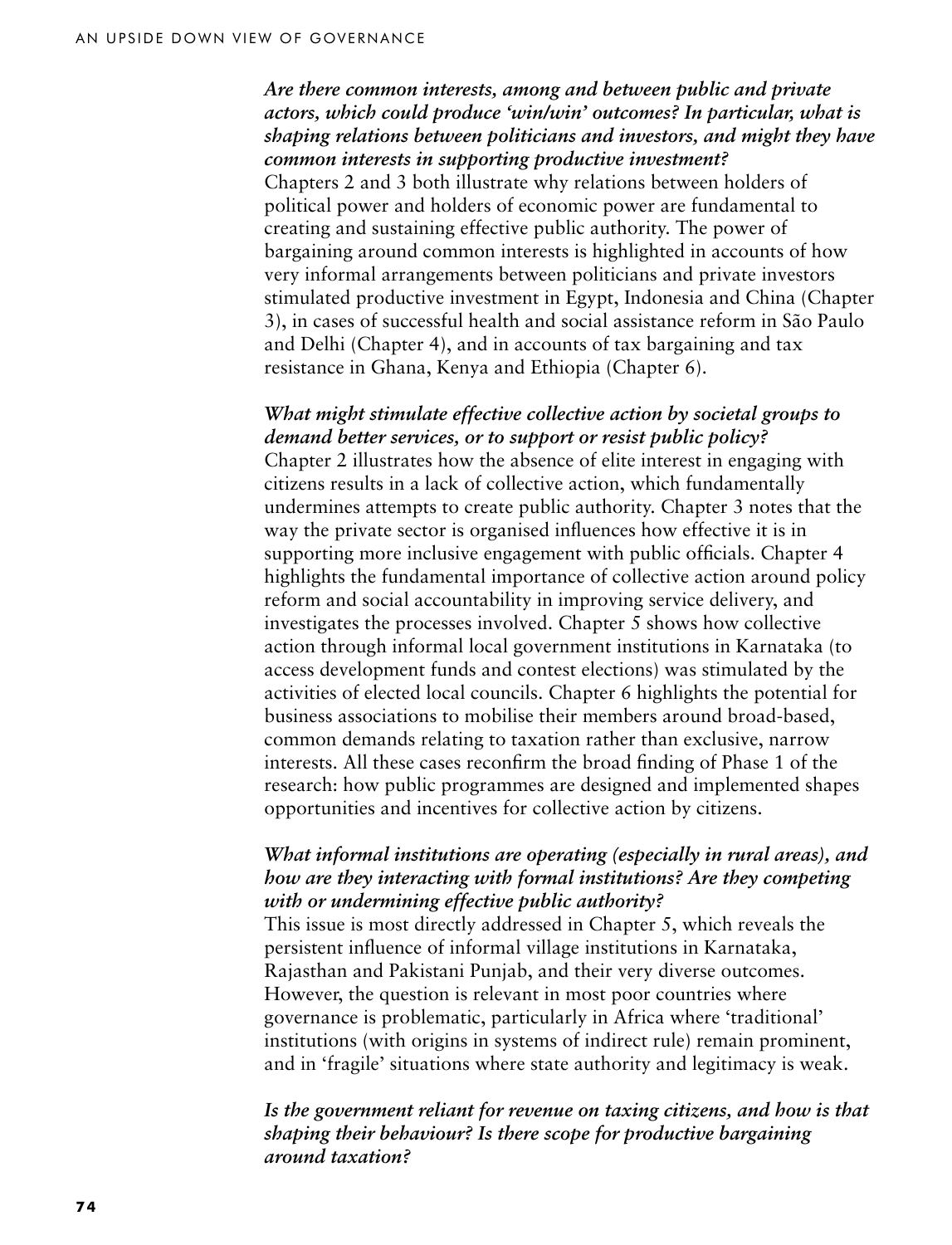Chapters 2 and 6 specifically address this question, which was also a major focus of the Phase 1 CFS research. Over the last five years policymakers have increasingly recognised the importance of links between taxation and the quality of governance. This has stimulated a new and growing stream of work on taxation and accountability within the OECD DAC Govnet (OECD 2008), linked to work by the OECD Committee on Fiscal Affairs to promote a more transparent, international tax environment. It is also stimulating new bilateral programmes to support tax reform. Perhaps the most important and interesting initiative has been the establishment of the African Tax Administration Forum which brings together senior African tax officials with the aim of facilitating cooperation between tax administrations, and which has attracted the support of African heads of state. It explicitly recognises that efficient and effective tax administration is central to creating capable states, as well as to economic development and good governance.

*<u>ff* Informal</u> **processes have the potential to pave the way for more rulesbased arrangements in the longer term.**99

Asking these questions provides a way for policymakers to start identifying the kind of state-society dynamics at work in a given situation that might produce constructive short-term outcomes. It may also suggest ways in which informal processes have the potential to pave the way for more rules-based arrangements in the longer term. The CFS research provides examples that are of interest not because they offer models to follow but because they stimulate thinking and useful questions. In Egypt the research shows how relationships that initially offered exclusive benefits subsequently had a positive impact on a whole business sector, and became more open and institutionalised over time. In Ghana tax bargaining has contributed directly to political reform. In São Paulo new, unorthodox forms of representation are emerging informally through the engagement of civil society organisations in participatory governance mechanisms. In Karnataka the interaction of elected village councils with very informal institutions is contributing to more effective and accountable local governance.

# 7 .5 Implications for policymakers

Taxation is a relatively unusual example of the CFS research directly stimulating and informing practice by international donors. It reflects the fact that there are common interests around tax reform: developing country governments are keen to increase revenue and reduce aid dependency; African tax officials have professional interests at stake; donors see an opportunity to increase finance for development and improve governance; in the wake of the financial crisis, OECD governments are increasingly concerned to improve international financial regulation and reduce opportunities for tax evasion and avoidance. There is also a good institutional 'fit' with current donor practice: donors can readily see ways of using money and technical assistance directly to support reform.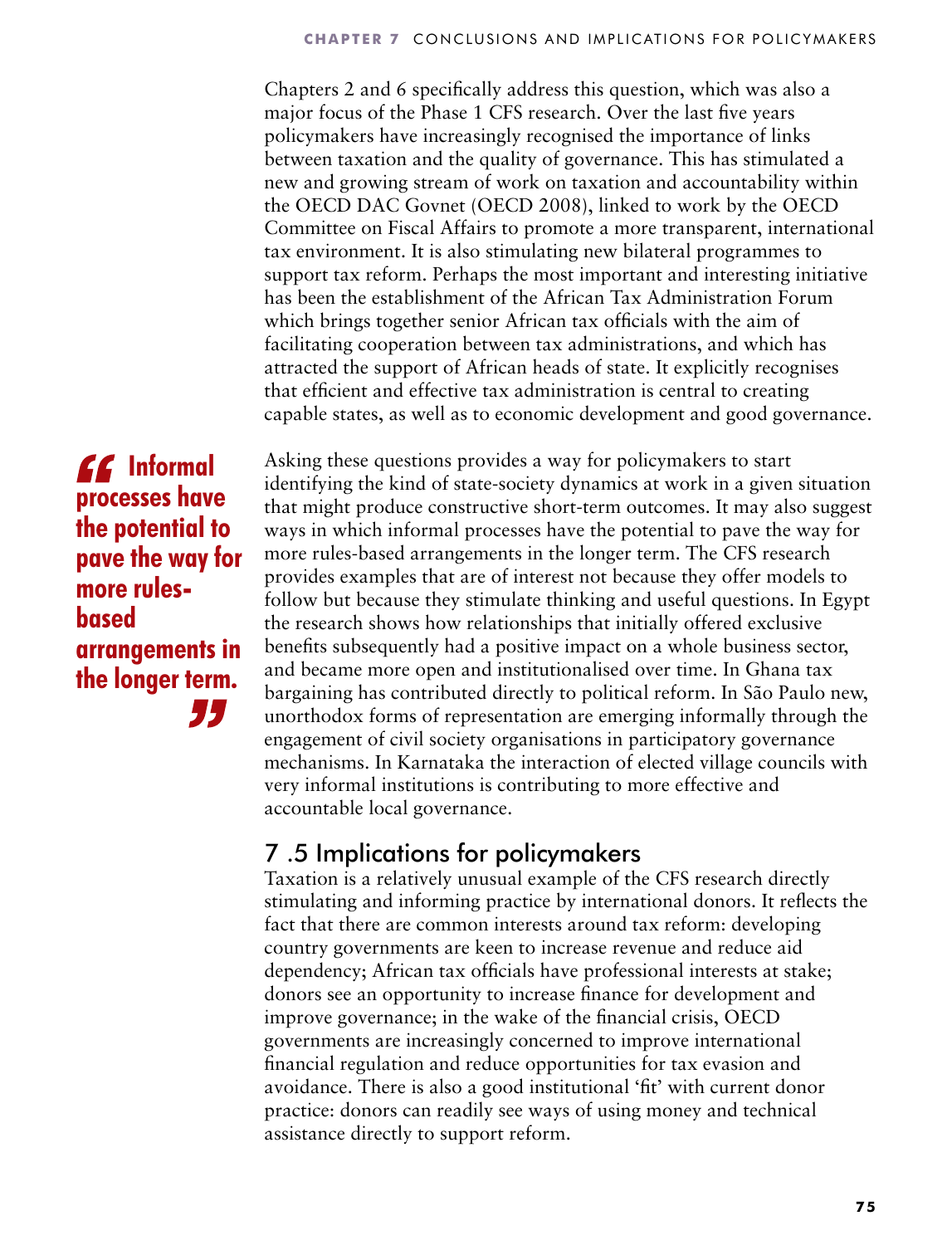Most other examples of direct policy influence relate to links with local policymakers interested in using context-specific findings to inform policy interventions. For example, findings from the research around the right to food and the public distribution system in Delhi have been shared with policymakers and civil society activists working on new Right to Food legislation in India. CFS research on health in Delhi is of direct interest to policymakers concerned with urban health issues. The CFS partner organisation in São Paulo, the Centro Brasileiro de Análise e Planejamento (CEBRAP), has organised large-scale training programmes for NGOs, members of participatory councils and municipal councils in Brazil, drawing on research findings about the new forms of political representation and accountability that are emerging within participatory governance mechanisms. Officials in both Karnataka and Pakistani Punjab have picked up on CFS research into informal local governance institutions.

However, it is much less clear that the central messages from the research are informing donor policy thinking and practice more broadly, despite extensive dissemination of the Phase 1 findings, and ongoing discussion of the emerging Phase 2 findings. Donors are not routinely asking the kind of questions set out in Section 7.4 above, or following through on their implications. This is not because the importance of such questions is actively disputed, or because they have no practical implications for policy. But they do not offer a good institutional or ideological fit with the organisational culture of most development agencies.

Taking such questions seriously implies a change in how donors see their role – from being experts with responsibility for 'delivering' on the millennium development goals, to at best being effective facilitators of local political processes. It means letting go of implicit assumptions that aid can buy reform and 'good' behaviour, and that the interests of donors and aid recipient governments are generally well aligned around an OECD vision of development. The search for improved aid effectiveness needs to start not with improving delivery mechanisms, but with a much better understanding of the local social, institutional and political dynamics with which aid programmes are interacting. This in turn implies big (and uncomfortable) changes in the organisational culture and incentives of development agencies.

None of this is very new. The same story emerges repeatedly in one form or another from development research, policy papers and donor evaluations. Recent papers for the DAC International Network on Conflict and Fragility, for example, all emphasise that development and 'state building' are endogenous processes, that state-society relations are key to improving security and delivering public goods, that local perceptions of legitimacy are fundamental, and that donors need to be much more alert to the impact of aid (positive and negative) on local

*<u>f</u>* The search **for improved aid effectiveness needs to start with a much better understanding of the local social, institutional and political dynamics with which aid programmes are interacting.**"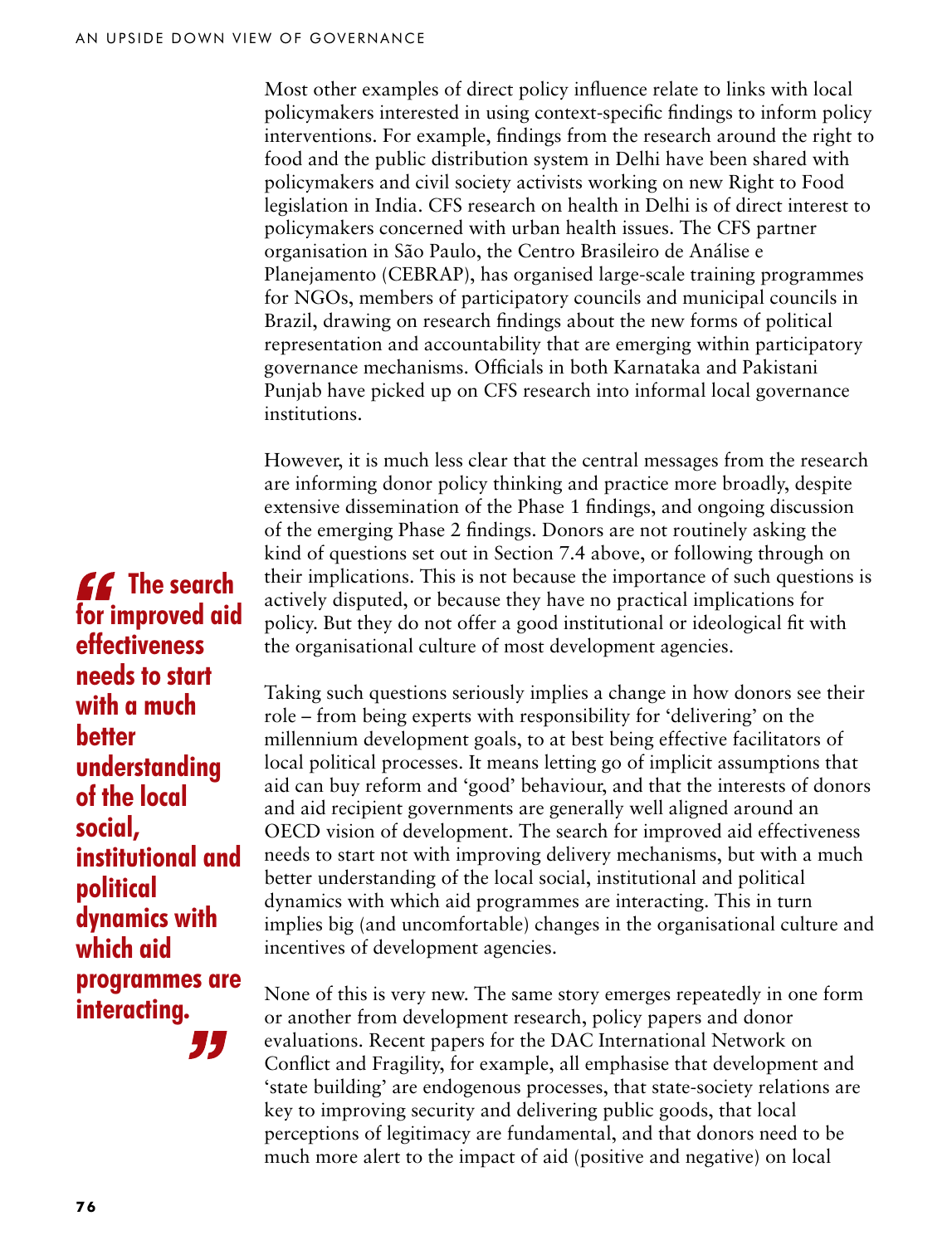capacity and incentives for progressive change (OECD/DAC 2010 and forthcoming, b). There is also growing recognition that global shifts in economic and geopolitical relations have fundamentally changed the operational context for Western donors, and that traditional models of donor-recipient relationships need to change.

This paper has argued that donors cannot make significant progress in improving development outcomes and aid effectiveness without changing their mental models of how development happens. However, the good news is that, if they do 'turn the picture upside down' and investigate in a much more open-minded way what is actually happening in a given context, they will see new opportunities as well as challenges. For example they could do much more to:

- value country knowledge and invest in acquiring it;
- · empower local actors at all levels through good-quality research and support for data collection and policy analysis;
- · play a role in facilitating local dialogue and debate;
- prioritise action on things that external actors can directly influence, and that are fundamental to shaping elite interests in poor countries. In particular, they should prioritise a small number of strategic global initiatives that are central to regulating global financial flows, oil revenues and the narcotics trade;
- · ensure they are alert to ways in which all their actions can impinge (positively or negatively) on opportunities for constructive state-society bargaining. Issues around tax reform and aid dependency are particularly salient and are already on the DAC agenda (although there has been disappointingly little effective action to address the longacknowledged problems arising from aid fragmentation);
- reassess their strategies for supporting civil society, with less focus on pursuing a specific rights-based agenda, and more on the capacity of different groups to take effective collective action. This would involve extending engagement to a broader range of actors, who may not share a conventional view of governance and development but who have overlapping interests, for example in promoting economic growth;
- · overall, show less concern with micromanaging aid, and much more with the political dynamics that influence its effectiveness.

There are powerful factors that are already prompting Western donors to re-examine their role and practices, including the very different approach to aid adopted by China (Brautigam 2009), growing recognition of the interdependence of rich and poor countries in an increasingly globalised world (DFID 2009a), and mounting concern about the security and development challenges posed by fragile states. But it is not clear that, despite the significant pressures, Western donors are seriously reappraising their understanding of development and in particular of the processes involved in creating more effective and accountable states.

*<u>ff</u>* The good **news is that, if donors do 'turn the picture upside down' they will see new opportunities as well as challenges.**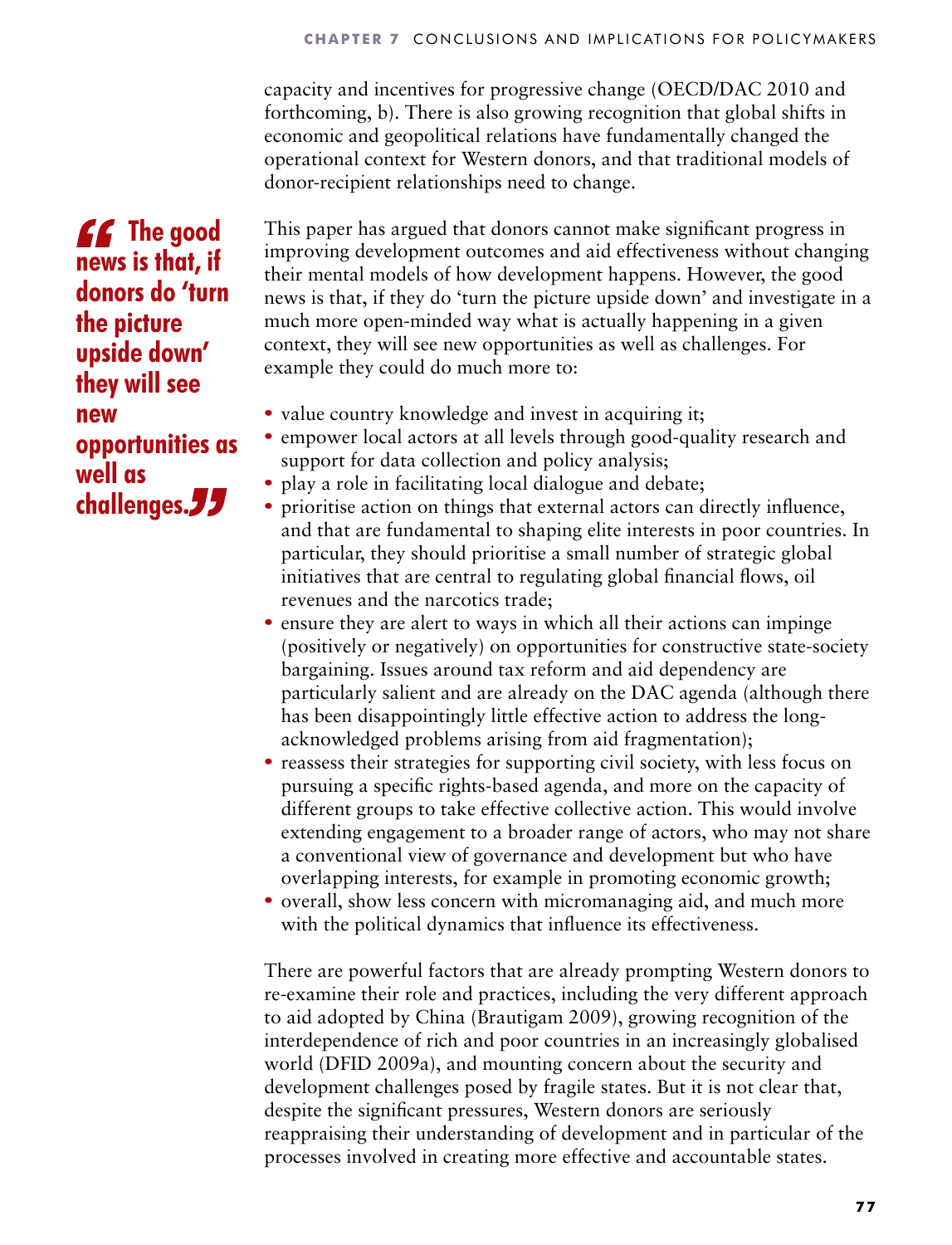Hence the central message of this paper – that donors need to turn the picture upside down, and develop new drawing skills. Unless they do so, they will not make the necessary investment in understanding local political dynamics, or make fundamental changes in their own organisation, values, attitudes and behaviour. In short, they will find it very difficult to resist the temptation to revert to the default position of viewing the world through an OECD lens.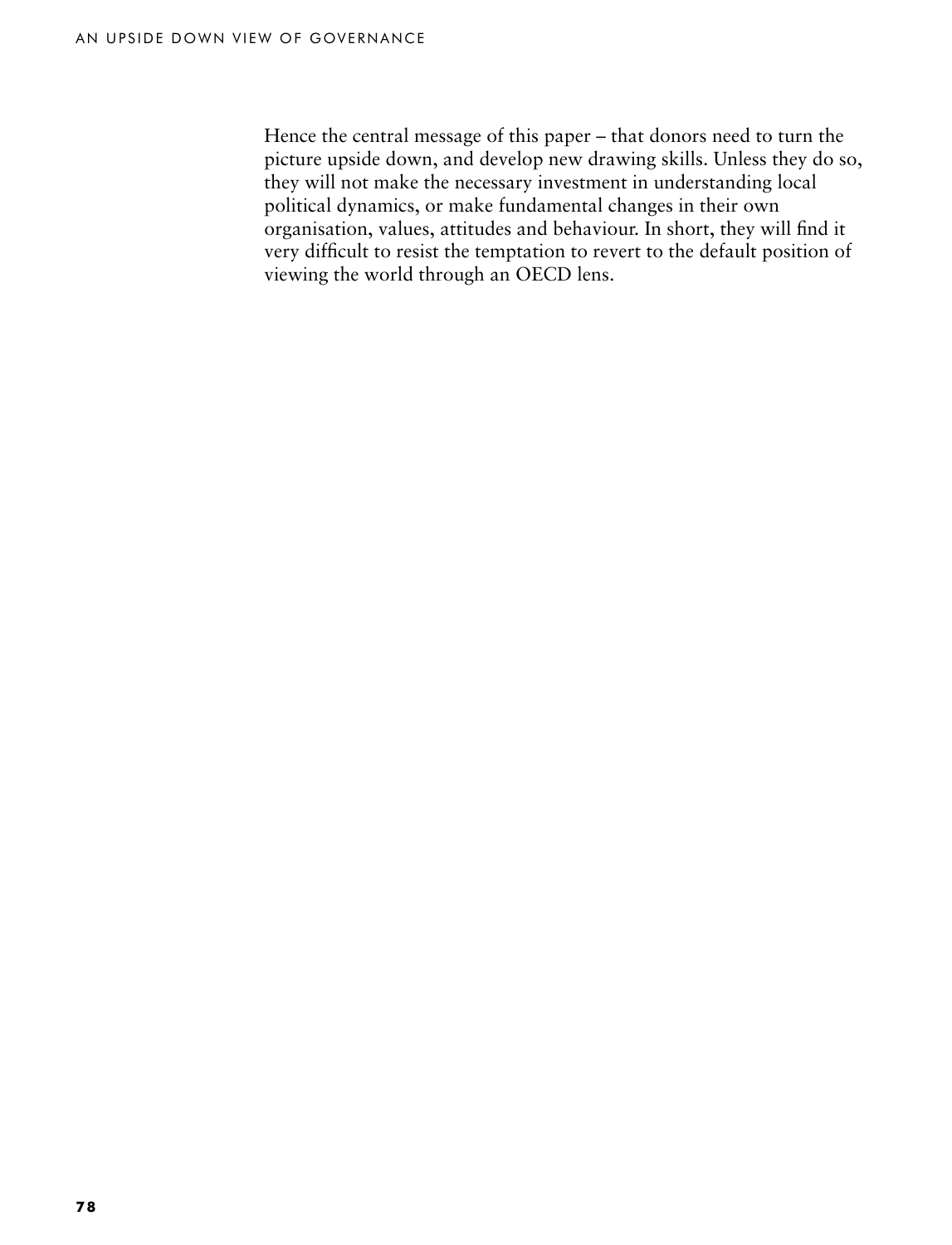## **References**

- Abdel-Latif, A. and Schmitz, H. (2009) *State-Business Relations and Investment in Egypt*, IDS Research Report 61, Brighton: IDS
- Albornoz, V. and Mejía Acosta, A. (forthcoming) *Healthy Slaves: Natural Resource Boom, Budget Coalitions and Municipal Spending*, IDS Working Paper, Brighton: IDS
- Ananth Pur, K. and Moore, M. (2010), 'Ambiguous Institutions: Traditional Governance and Local Democracy in Rural South India', *Journal of Development Studies*, 46.4
- Arellano-Yanguas, J. (2008) *A Thoroughly Modern Resource Curse? The New Natural Resource Policy Agenda and the Mining Revival in Peru,*  IDS Working Paper 300, Brighton: IDS
- Ansell, C. (2000) 'The Networked Polity: Regional Development in Western Europe', *Governance: An International Journal of Policy and Administration* 13.3: 303–33
- Barrantes, R.; Tanaka, M.; Vera, S. and Perez-Leon, M. (forthcoming) *The Commodities Boom and Budgetary Coalitions in Peru*, IDS Working Paper, Brighton: IDS
- Brautigam, D. (2009) *The Dragon's Gift: The Real Story of China in Africa*, Oxford: Oxford University Press
- Brick, J. (2008) 'The Political Economy of Customary Village Organisations in Rural Afghanistan', paper prepared for Annual Meeting of the Central Eurasian Studies Society, Washington DC, September 2008
- Chakrabarti, P. (2008) 'Inclusion or Exclusion? Emerging Effects of Middle-Class Citizen Participation on Delhi's Urban Poor', *IDS Bulletin* 38.6: 96–104
- Cheema, A. and Naseer, M.F. (2010) 'Inequality, Institutions and Economic Mobility: Re-examining the Growth-Poverty Nexus', *Social Science and Policy Bulletin,* winter
- Choi, E.K. (2009) 'The Politics of Fee Extraction by Local Governments from Private Enterprises in China, 1996–2003', manuscript, Brighton: IDS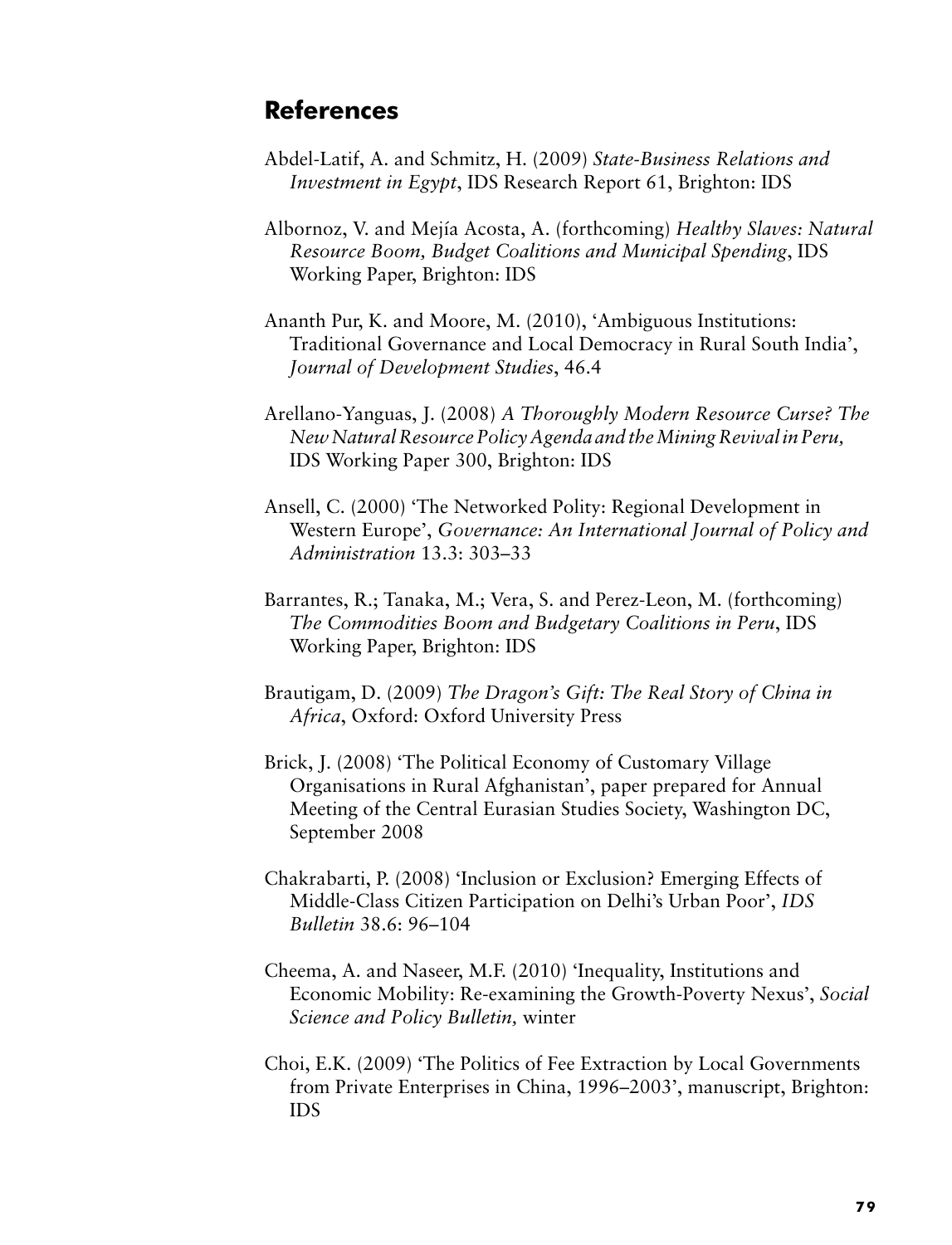- Chowdhury, A. (forthcoming) *Social Accountability and Public Service Delivery in Delhi*
- Coelho, K. and Venkat, T. (2009) 'The Politics of Civil Society: Neighbourhood Associations in Chennai', *Economic and Political Weekly* XLIV.26 and XLIV.27

DFID (2009a) *Eliminating World Poverty: Building Our Common Future*, White Paper, London: The Stationery Office

—— (2009b) 'Political Economy Analysis. How to Note', DFID internal guidance note, London: Department for International Development, www.dfid.gov.uk

Dowbor, M. (2008) 'Origins of Successful Health Sector Reform: Public Health Professionals and Institutional Opportunities in Brazil', *IDS Bulletin* 38.6: 73–80

Edwards, B. (2008) *The New Drawing on the Right Side of the Brain*, London: Harper Collins

Evans, P. (1995) *Embedded Autonomy. States and Industrial Transformation*, Princeton: Princeton University Press

Gurza Lavalle, A.; Acharya, A. and Houtzager, P. (2005) 'Beyond Comparative Anecdotalism: How Civil and Political Organizations Shape Participation in São Paulo, Brazil', *World Development* 33.6: 951–61

- Haber, S.; Razo, A. and Maurer, N. (2003) *The Politics of Property Rights: Political Instability, Credible Commitments, and Economic Growth in Mexico: 1876–1929*, Cambridge: Cambridge University Press
- Hampton, A. (2006) 'Local Government and Investment Promotion in China', manuscript, Brighton: IDS

Harris, D.; Moore, M. and Schmitz, H. (2009) *Country Classifications for a Changing World*, IDS Working Paper 326, Brighton: IDS

Helmke, G. and Levitsky, S. (2004) 'Informal Institutions and Comparative Politics: A Research Agenda, *Perspectives on Politics* 2.4: 725–40

Houtzager, P. and Acharya, A.K. (forthcoming) 'Associations, Active Citizenship and the Quality of Democracy in Brazil and Mexico,' *Theory and Society*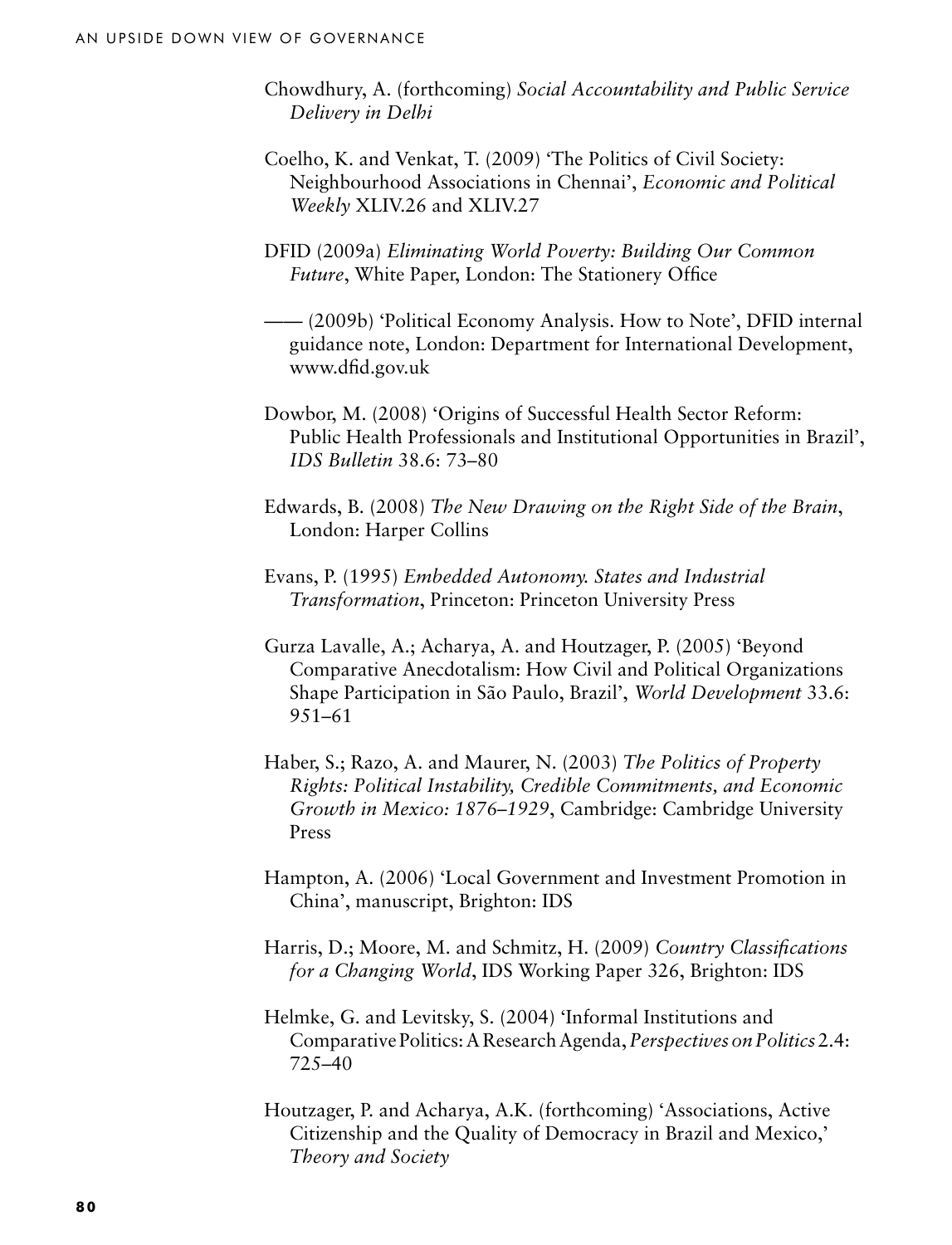- Houtzager, P. and Castello, G. (2009) *How Society Permeates the State: Issue Networks and Policy Influence in Health and Social Assistance,*  São Paulo, paper presented at the 14<sup>th</sup> Congress of the International Sociology Association – RC2, 'Inequality, Inclusion and the Sense of Belonging', São Paulo, Brazil, 23–25 August
- Houtzager, P. and Dowbor, M. (2010) 'Professionals, Parties and Poverty Reduction in Brazil', manuscript, Brighton: IDS
- Houtzager, P. and Gurza Lavalle, A. (2010) 'Civil Society's Claims to Political Representation in Brazil', *Studies in Comparative International Development* 45
- Houtzager, P. and Joshi, A. (eds) (2008) 'State Reform and Social Accountability', *IDS Bulletin* 38.6
- IDS, Centre for the Future State (2005) *Signposts to More Effective States: Responding to Governance Challenges in Developing Countries*, Brighton: IDS
- Joshi, A. (2009) 'Do Rights Work? Law, Activism, and the Employment Guarantee Scheme', *World Development* 38.4: 620–30
- *—* (2008) 'Producing Social Accountability? The Impact of Service Delivery Reforms', *IDS Bulletin* 38.6: 10–17
- Kamath, L. and Vijayabaskar, M. (2009) 'Limits and Possibilities of Middle-Class Associations as Urban Collective Actors', *Economic and Political Weekly* XLIV.26 and XLIV.27
- Lange, M. (2009) *Lineages of Despotism and Development: British Colonialism and State Power,* Chicago and London: University of Chicago Press
- Laserna, R. (forthcoming) *Bolivia: Export Bonanza, Development and Decentralisation,* IDS Working Paper, Brighton: IDS
- Mehtta, A. (2008) 'Good Effort, But Must Try Harder: Civil Society Organisations and Education in Delhi', *IDS Bulletin* 38.6: 88–95
- Mejía Acosta, A. (forthcoming) *The Politics of Natural Resource Management: A Comparative Study of Three Andean Countries*
- Mohmand, K.S.; Moore, M.; Ananth Pur, K.; Cheema, A. and Lodha, S. (forthcoming) *Institutional Legacy and Practical Policy: Indirect Rule, Traditional Institutions and Local Governance in Contemporary South Asia*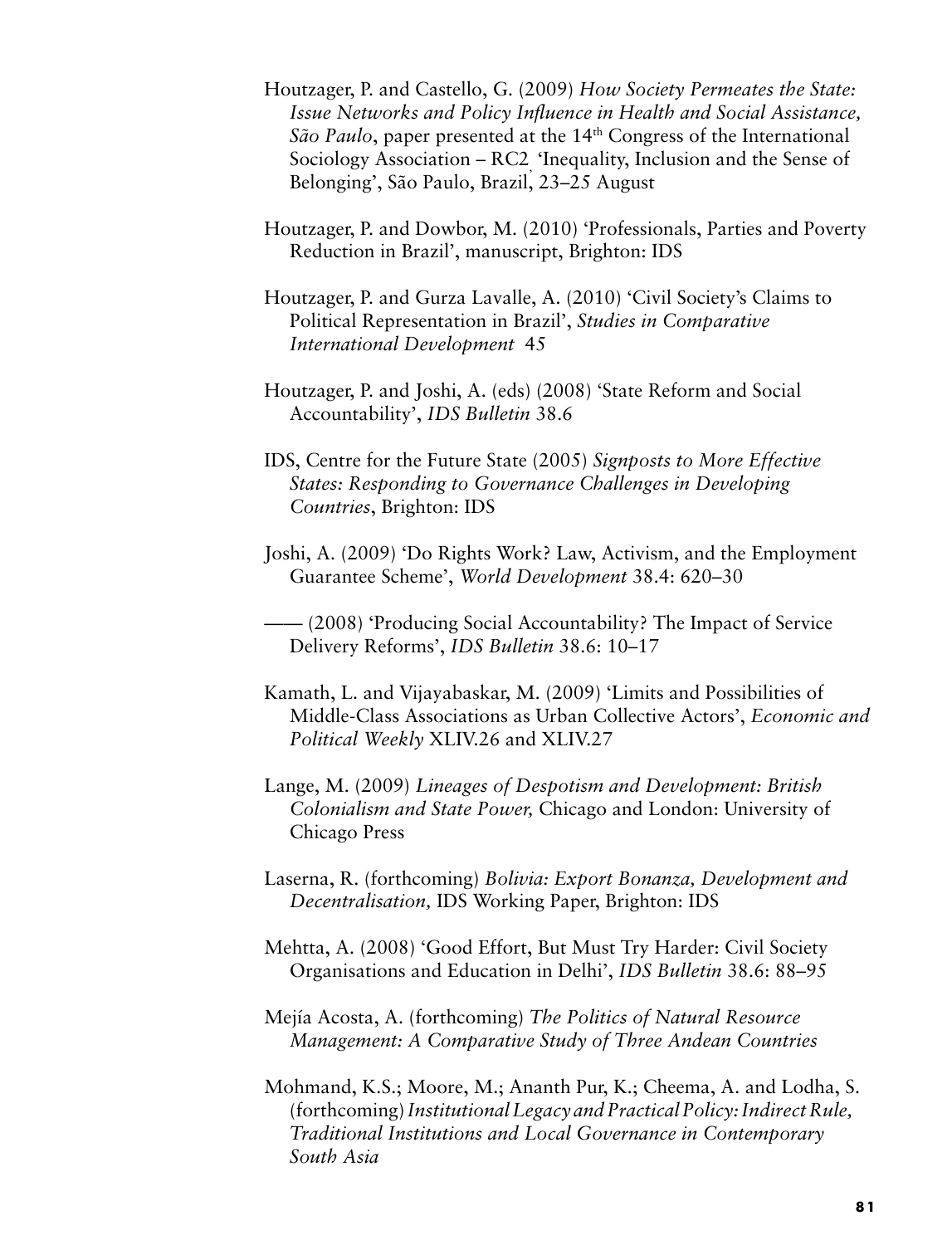- Moore, M. (2007) *How DoesTaxation Affect the Quality of Governance?*, IDS Working Paper 280, Brighton: IDS
- Moore, M. and Schmitz, H. (2008) *Idealism, Realism and the Investment Climate in Developing Countries,* IDS Working Paper 307, Brighton: IDS
- Moore, M.; Schmidt, A. and Unsworth, S. (2009) 'Assuring our Common Future in a Globalised World: The Global Context of Conflict and State Fragility'*,* paper for DFID
- Narayanan, H. (forthcoming) *Women's Health, Population Control and Collective Action: The Case of India*
- Netherlands Ministry of Foreign Affairs (2008) *Framework for Strategic Governance and Corruption Analysis (SGACA),* The Hague: Netherlands Ministry of Foreign Affairs
- Norad (2009) *Anti-corruption Approaches. A Literature Review,* Oslo: Norwegain Agency for Development Co-operation
- OECD/DAC (forthcoming, a) *Taxation, State Building and Accountability: Towards a Governance-Focused Tax Reform Agenda,*  Paris: OECD
- —— (forthcoming, b) *The Legitimacy of the State in Fragile Situations: A Discussion Paper for the OECD/DAC International Network on Conflict and Fragility,* Paris: OECD
- —— (2010) *Do No Harm: International Support for State Building,*  Paris: OECD
- —— (2008) *Governance, Taxation and Accountability: Issues and Practices,* Paris: OECD
- Pande, S. (forthcoming) 'The Right to Information Movement in India', under review by *Economic & Political Weekly*

—— (2008) 'The Right to Information and Societal Accountability: The Case of the Delhi PDS Campaign', *IDS Bulletin* 38.6: 47–55

Patunru, A.; McCulloch, N. and von Luebke, C. (2009) 'A Tale of Two Cities: The Political Economy of the Investment Climate in Solo and Manado, Indonesia' manuscript, Brighton: IDS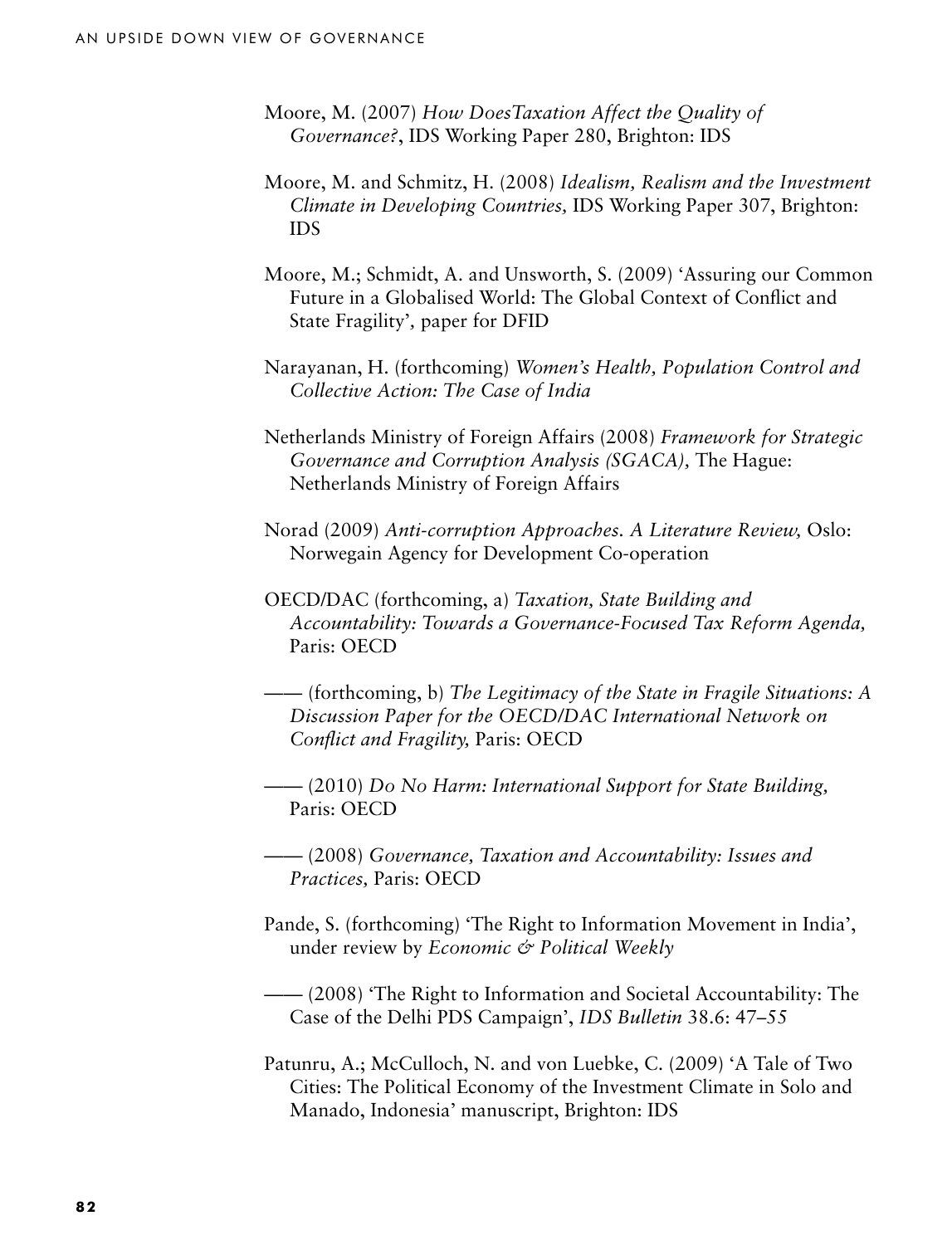- Pitcher, A.; Moran, M.H. and Johnson, M. (2009) 'Rethinking Patrimonialism and Neopatrimonialism in Africa', *African Studies Review* 52.1: 125–56
- Prichard, W. (2009) *The Politics of Taxation and Implications for Accountability in Ghana 1981–2008,* IDS Working Paper 330, Brighton: IDS

—— (forthcoming) *Taxation and State Building: Towards a Governancefocused Tax Reform Agenda*, IDS Working Paper, Brighton: IDS

- Qian, Y. (2003) 'How Reform Worked in China', in D. Rodrik (ed.), *In Search of Prosperity. Analytic Narratives on Economic Growth,*  Princeton and Oxford: Princeton University Press
- Rodrik, D. (2005) 'Growth Strategies', in P. Aghion and S. Durlauf (eds), *Handbook of Economic Growth,* Amsterdam: Elsevier
- Unsworth, S. (2009) 'What's politics got to do with it? Why donors find it so hard to come to terms with politics, and why this matters', *Journal of International Development* 21: 883–94
- World Bank (2009) *Problem-Driven Governance and Political Economy Analysis: Good Practice Framework,* Washington DC: World Bank
- —— (2008a) *Public Sector Reform: What Works and Why?* Washington DC: World Bank
- —— (2008b) *The Political Economy of Policy Reform: Issues and Implications for Policy Dialogue and Development Operations*, Report No 44288-GLB*,* Washington DC: World Bank
- —— (2008c) *Political Economy Analysis of Two Key Industry Sectors in Dhaka, Part A: Urban Bus Operations*. Report for the South Asia Social, Environment and Water Resources Department, Washington DC: World Bank

—— (2005) *World Development Report 2005: A Better Investment Climate for Everyone,* Washington DC: World Bank

—— (2004) *World Development Report 2004: Making Services Work for Poor People,* Washington DC: World Bank